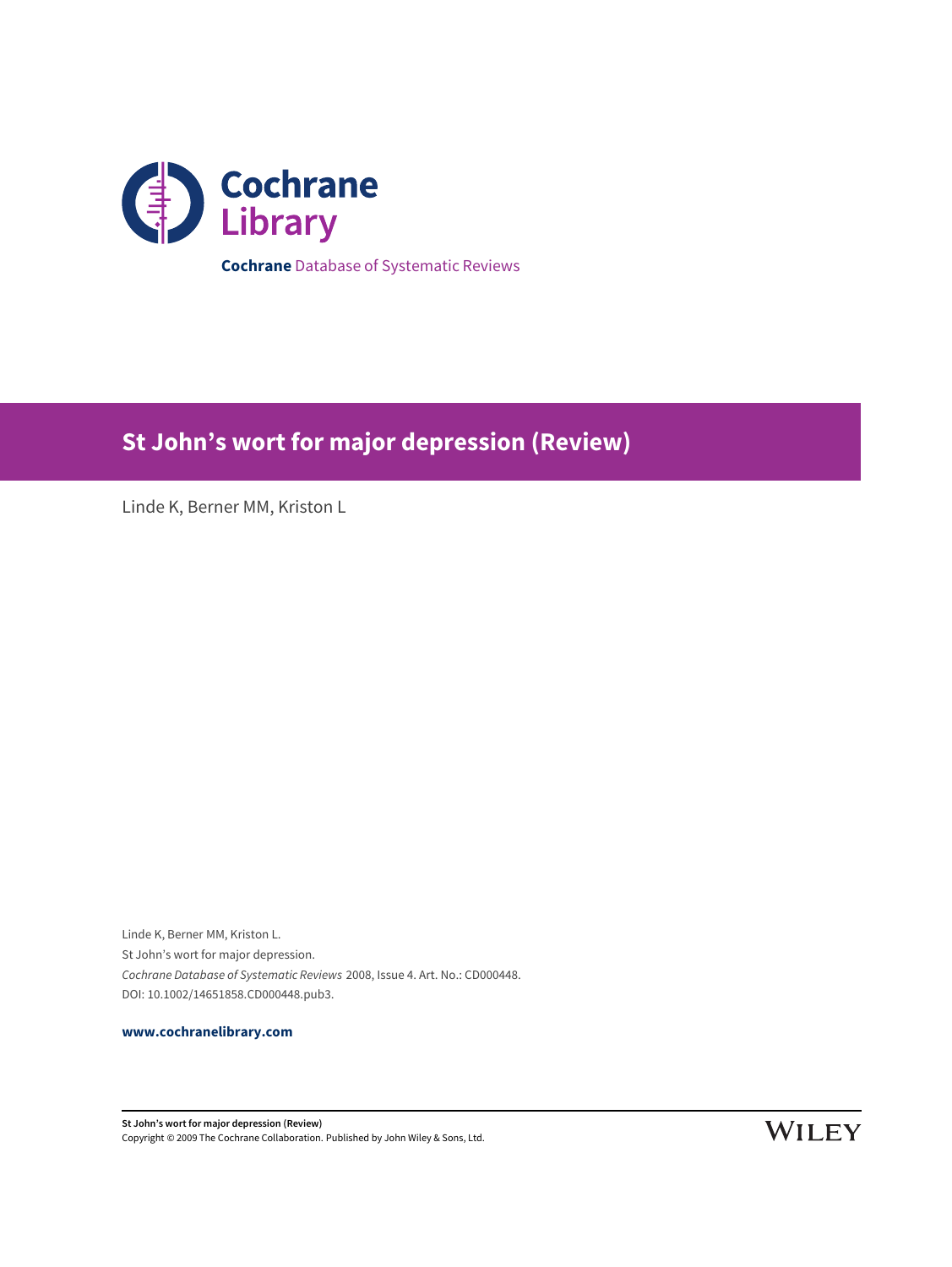## **TABLE OF CONTENTS**

| <b>HEADER</b>                                                                                                                                                                                                                                       |    |
|-----------------------------------------------------------------------------------------------------------------------------------------------------------------------------------------------------------------------------------------------------|----|
| ABSTRACT                                                                                                                                                                                                                                            |    |
|                                                                                                                                                                                                                                                     |    |
| <b>BACKGROUND</b>                                                                                                                                                                                                                                   |    |
| <b>OBIECTIVES</b>                                                                                                                                                                                                                                   |    |
| <b>METHODS</b>                                                                                                                                                                                                                                      |    |
| <b>RESULTS</b>                                                                                                                                                                                                                                      |    |
| Figure 1.<br><u>. In the second contract of the second contract of the second contract of the second contract of the second con</u>                                                                                                                 |    |
| Figure 2.<br><u>. In the second contract of the second contract of the second contract of the second contract of the second con</u>                                                                                                                 | 10 |
| Figure 3.                                                                                                                                                                                                                                           | 11 |
| Figure 4.                                                                                                                                                                                                                                           | 12 |
| Figure 5.                                                                                                                                                                                                                                           | 13 |
| Figure 6.                                                                                                                                                                                                                                           | 14 |
| Figure 7.                                                                                                                                                                                                                                           | 15 |
| <b>DISCUSSION</b>                                                                                                                                                                                                                                   | 15 |
| AUTHORS' CONCLUSIONS<br>the contract of the contract of the contract of the contract of the contract of the contract of the contract of                                                                                                             | 17 |
| <b>ACKNOWLEDGEMENTS</b><br><u>. In the second contract of the second contract of the second contract of the second</u>                                                                                                                              | 18 |
| <b>REFERENCES</b>                                                                                                                                                                                                                                   | 18 |
|                                                                                                                                                                                                                                                     | 25 |
|                                                                                                                                                                                                                                                     | 49 |
| WHAT'S NEW responsive to the contract of the contract of the contract of the contract of the contract of the contract of the contract of the contract of the contract of the contract of the contract of the contract of the c                      | 53 |
| HISTORY <b>A</b>                                                                                                                                                                                                                                    | 54 |
|                                                                                                                                                                                                                                                     | 54 |
|                                                                                                                                                                                                                                                     | 55 |
| SOURCES OF SUPPORT                                                                                                                                                                                                                                  | 55 |
| <b>INDEX TERMS</b><br>and a constitution of the constitution of the constitution of the constitution of the constitution of the constitution of the constitution of the constitution of the constitution of the constitution of the constitution of | 55 |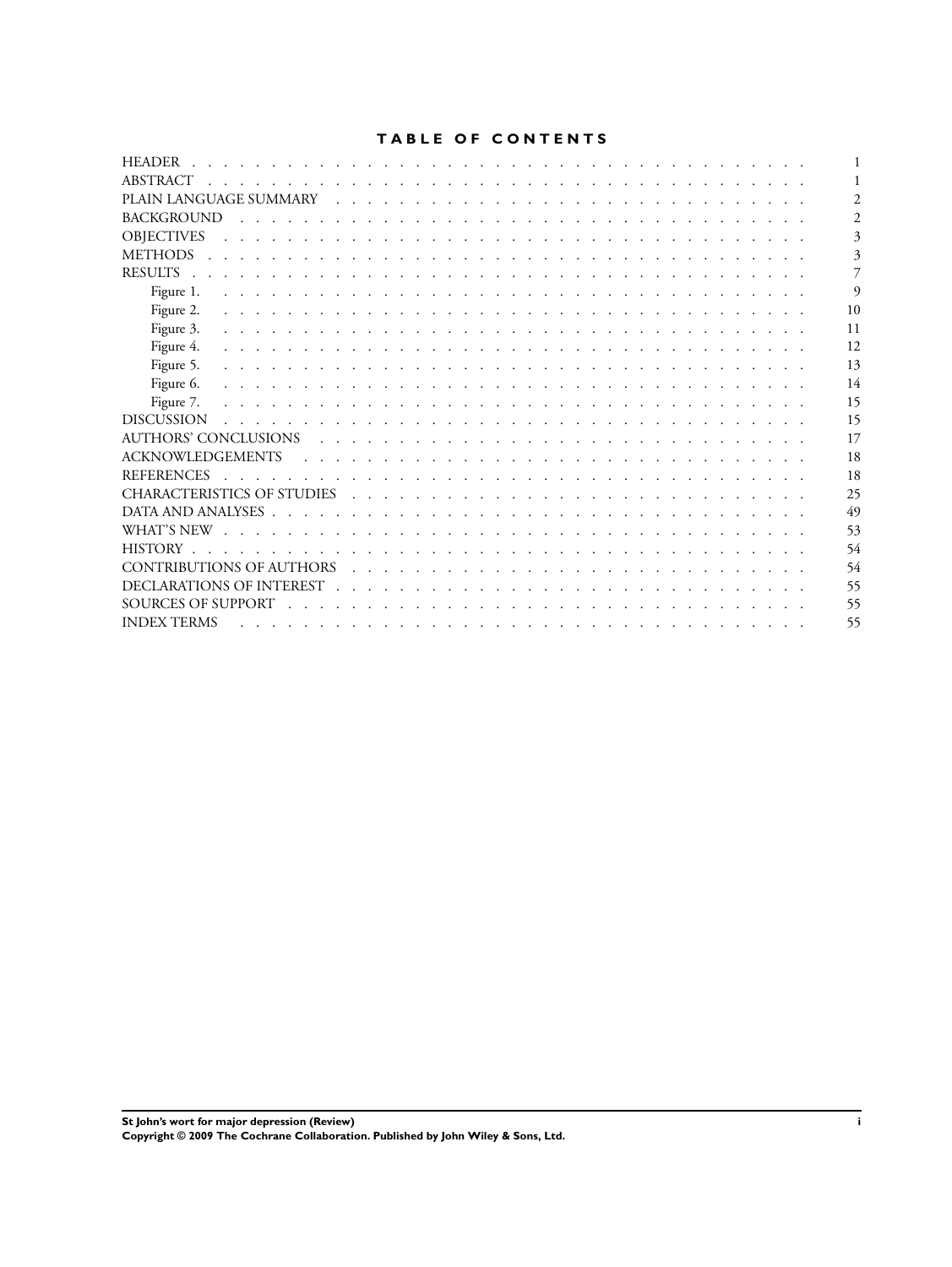# **[Intervention Review] St John's wort for major depression**

## Klaus Linde<sup>1</sup>, Michael M Berner<sup>2</sup>, Levente Kriston<sup>2</sup>

<sup>1</sup>Institut für Allgemeinmedizin / Institute of General Practice, Technische Universität München / Klinikum rechts der Isar, München, Germany. <sup>2</sup>Department of Psychiatry and Psychotherapy, University Medical Center Freiburg, Freiburg im Breisgau, Germany

Contact address: Klaus Linde, Institut für Allgemeinmedizin / Institute of General Practice, Technische Universität München / Klinikum rechts der Isar, Wolfgangstr. 8, München, 81667, Germany. [Klaus.Linde@lrz.tu-muenchen.de](mailto:Klaus.Linde@lrz.tu-muenchen.de).

**Editorial group:** Cochrane Common Mental Disorders Group. **Publication status and date:** Edited (no change to conclusions), published in Issue 4, 2009.

**Citation:** Linde K, Berner MM, Kriston L. St John's wort for major depression. *Cochrane Database of Systematic Reviews* 2008, Issue 4. Art. No.: CD000448. DOI: 10.1002/14651858.CD000448.pub3.

Copyright © 2009 The Cochrane Collaboration. Published by John Wiley & Sons, Ltd.

## **A B S T R A C T**

#### **Background**

In some countries extracts of the plant *Hypericum perforatum* L. (popularly called St. John's wort) are widely used for treating patients with depressive symptoms.

#### **Objectives**

To investigate whether extracts of hypericum are more effective than placebo and as effective as standard antidepressants in the treatment of major depression; and whether they have fewer adverse effects than standard antidepressant drugs.

#### **Search methods**

Trials were searched in computerised databases, by checking bibliographies of relevant articles, and by contacting manufacturers and researchers.

#### **Selection criteria**

Trials were included if they: (1) were randomised and double-blind; (2) included patients with major depression; (3) compared extracts of St. John's wort with placebo or standard antidepressants; (4) included clinical outcomes assessing depressive symptoms.

#### **Data collection and analysis**

At least two independent reviewers extracted information from study reports. The main outcome measure for assessing effectiveness was the responder rate ratio (the relative risk of having a response to treatment). The main outcome measure for adverse effects was the number of patients dropping out due to adverse effects.

## **Main results**

A total of 29 trials (5489 patients) including 18 comparisons with placebo and 17 comparisons with synthetic standard antidepressants met the inclusion criteria. Results of placebo-controlled trials showed marked heterogeneity. In nine larger trials the combined response rate ratio (RR) for hypericum extracts compared with placebo was 1.28 (95% confidence interval (CI), 1.10 to 1.49) and from nine smaller trials was 1.87 (95% CI, 1.22 to 2.87). Results of trials comparing hypericum extracts and standard antidepressants were statistically homogeneous. Compared with tri- or tetracyclic antidepressants and selective serotonin reuptake inhibitors (SSRIs), respectively, RRs were 1.02 (95% CI, 0.90 to 1.15; 5 trials) and 1.00 (95% CI, 0.90 to 1.11; 12 trials). Both in placebo-controlled trials and in comparisons with standard antidepressants, trials from German-speaking countries reported findings more favourable to hypericum. Patients given hypericum extracts dropped out of trials due to adverse effects less frequently than those given older antidepressants (odds ratio (OR) 0.24; 95% CI, 0.13 to 0.46) or SSRIs (OR 0.53, 95% CI, 0.34-0.83).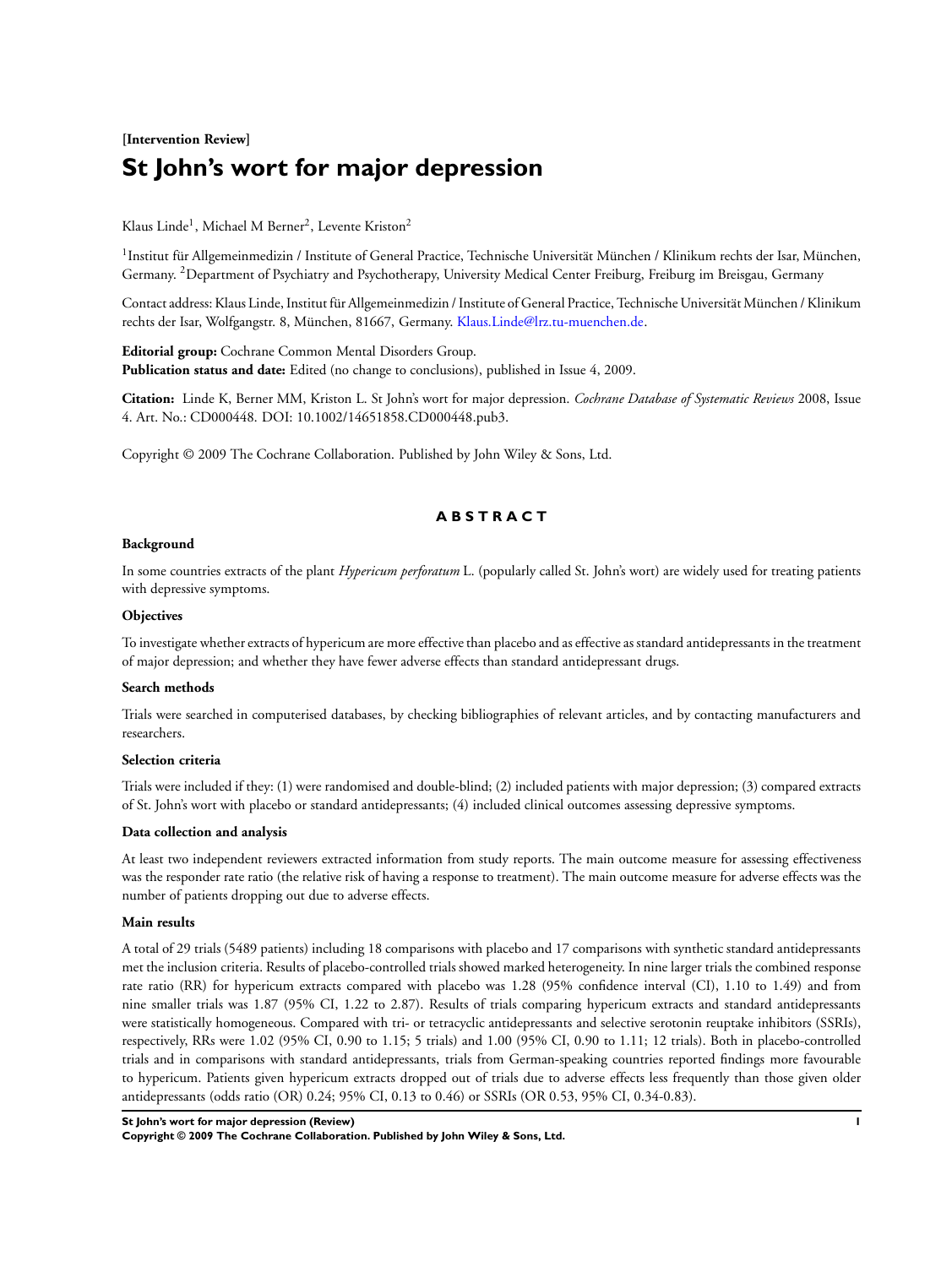### **Authors' conclusions**

The available evidence suggests that the hypericum extracts tested in the included trials a) are superior to placebo in patients with major depression; b) are similarly effective as standard antidepressants; c) and have fewer side effects than standard antidepressants. The association of country of origin and precision with effects sizes complicates the interpretation.

## **P L A I N L A N G U A G E S U M M A R Y**

### **St. John's wort for treating depression.**

Depression is characterised by depressed mood and/or loss of interest or pleasure in nearly all activities and a variety of other symptoms for periods longer than two weeks. Extracts of St. John's wort (botanical name *Hypericum perforatum L.*) are prescribed widely for the treatment of depression.

We have reviewed 29 studies in 5489 patients with depression that compared treatment with extracts of St. John's wort for 4 to 12 weeks with placebo treatment or standard antidepressants. The studies came from a variety of countries, tested several different St. John's wort extracts, and mostly included patients suffering from mild to moderately severe symptoms. Overall, the St. John's wort extracts tested in the trials were superior to placebo, similarly effective as standard antidepressants, and had fewer side effects than standard antidepressants. However, findings were more favourable to St. John's wort extracts in studies form German-speaking countries where these products have a long tradition and are often prescribed by physicians, while in studies from other countries St. John's wort extracts seemed less effective. This differences could be due to the inclusion of patients with slightly different types of depression, but it cannot be ruled out that some smaller studies from German-speaking countries were flawed and reported overoptimistic results.

Patients suffering from depressive symptoms who wish to use a St. John's wort product should consult a health professional. Using a St. John's wort extract might be justified, but important issues should be taken into account: St. John's wort products available on the market vary to a great extent. The results of this review apply only to the preparations tested in the studies included, and possibly to extracts with similar characteristics. Side effects of St. John's wort extracts are usually minor and uncommon. However, the effects of other drugs might be significantly compromised.

## **B A C K G R O U N D**

### **Description of the condition**

Depressive disorders are characterised by depressed mood and/or loss of interest or pleasure in nearly all activities in the presence of other symptoms such as loss of appetite, fatigue and lack of energy, sleep disturbance, restlessness or irritability, feelings of worthlessness or inappropriate guilt, difficulty in thinking, concentrating or making decisions and thoughts of death or suicide or attempts at suicide [\(Candy 2008\)](#page-19-0). Depressive disorders are the largest source of non-fatal disease burden in the world, accounting for 12% of years lived with disability ([Ustun 2004\)](#page-19-0). There are two major classification systems to diagnose depressive disorders, the Diagnostic and Statistical Manual of Mental Disorders (DSM; current version [DSM-IV-TR\)](#page-19-0) and the International Statistical Classification of Diseases and Related Health Problems (ICD; current version

[ICD-10](#page-19-0)). DSM-IV defined depressive diagnoses include recurrent or persistent major depression and minor depression. ICD-10 diagnoses include recurrent or persistent depression with mild, moderate or severe episodes. According to the DSM-IV diagnostic classification, either depressed mood or a loss of interest or pleasure in daily activities consistently for at least a two week period has to be present to diagnose a major depressive disorder. The ICD-10 system uses the term depressive episode instead of major depressive disorder, but lists similar criteria.

#### **Description of the intervention**

Major depressive episodes are most commonly treated with antidepressant medication. Current first line dugs are selective serotonin reuptake inhibitors (SSRI) or tricyclic and related antidepressants (http://guidance.nice.org.uk/CG23). However, the size of effects over placebo in clinical trials has been modest ([Turner](#page-19-0)

**St John's wort for major depression (Review) 2**

**Copyright © 2009 The Cochrane Collaboration. Published by John Wiley & Sons, Ltd.**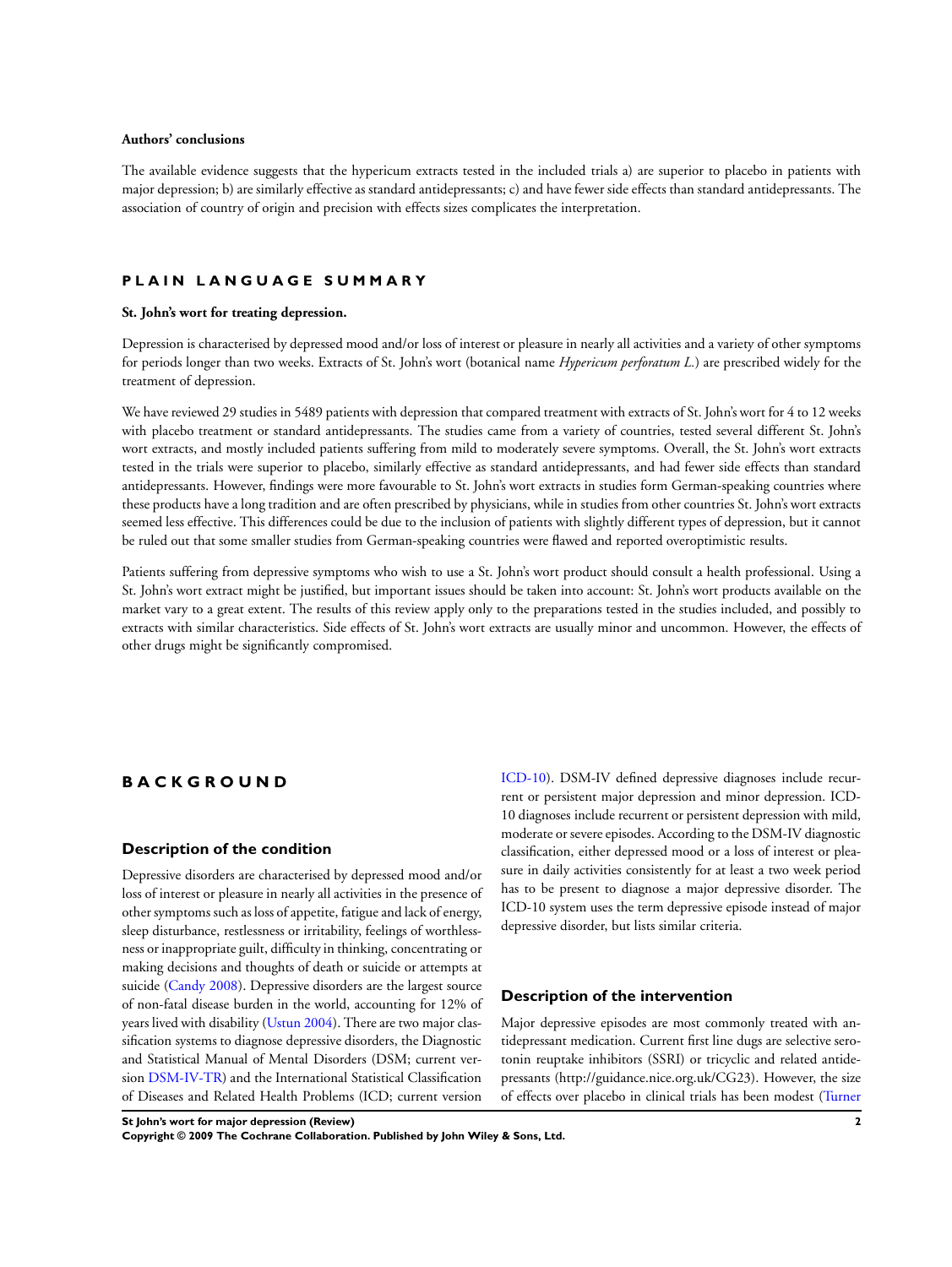[2008](#page-19-0); [Kirsch 2008](#page-19-0)), and although SSRIs are better tolerated than older antidepressants, side effects still occur in a relevant proportion of patients.

Extracts of the plant *Hypericum perforatum* L. (St. John's wort), a member of the Hypericaceae family, have been used in folk medicine for a long time for a range of indications including depressive disorders. Extracts of St. John's wort are licensed and widely used in Germany for the treatment of depressive, anxiety and sleep disorders. In recent years, hypericum extracts have also become increasingly popular in other countries.

### **How the intervention might work**

The exact mechanism of action of the antidepressant effects of hypericum extracts is still unclear. Hypericum extracts contain at least seven constituents or groups of components that may contribute to its pharmacological effects [\(Nahrstedt 1997\)](#page-19-0). These include naphthodianthrons (e.g., hypericins), flavonoids (e.g., quercetin), biflavonoids (e.g., biapigenin), xanthons, and phloroglucinol derivatives (e.g., hyperforin). Hypericum extracts have been shown to be active in a number of standard animal models that are used to indicate antidepressant effects [\(Wheatley 1998;](#page-19-0) [Caccia 2005;](#page-19-0) [Wurglics 2006\)](#page-19-0). While some isolated substances, as for example hyperforin, have been shown to have antidepressant activity, the total extract seems to be more effective [\(Reichling 2003\)](#page-19-0).

### **Why it is important to do this review**

Hypericum extracts have been tested in a number of clinical trials since the 1980s. The first two versions of this review and other systematic reviews published between 1995 and 2000 concluded that hypericum extracts are more effective than placebo and are comparable to older antidepressants in the treatment of mild to moderate depressive disorders ([Ernst 1995;](#page-19-0) [Linde 1996](#page-19-0); [Linde](#page-19-0) [1998](#page-19-0); [Kim 1999;](#page-19-0) [Gaster 2000](#page-19-0); [Williams 2000](#page-19-0)). Several trials included in these reviews were criticised because they included patients with few and/or mild symptoms who did not meet criteria for major depression, were conducted by primary care physicians who were not experienced in depression research, and/or used low doses of comparator drugs ([Shelton 2001](#page-19-0)). In the 2005 update of our review [\(Linde 2005a;](#page-19-0) [Linde 2005b\)](#page-19-0) several new well-designed placebo-controlled trials were included, some of which had negative findings [\(Shelton 2001](#page-19-0); [HDTSG 2002\)](#page-19-0) and which had spurred renewed debate about the efficacy of hypericum extracts. We systematically investigated possible reasons for the contradictory findings. We found that larger, more precise studies yielded less positive results, suggesting that small studies with a higher risk of bias might overestimate the effects of hypericum extracts over placebo. The analyses also showed that effects over placebo were less pronounced in studies restricted to patients with major depression. Finally, we had the impression that studies originating

from German-speaking countries (Germany, Austria, and Switzerland) had more positive results than studies originating from other countries independently from precision and formal diagnosis, although multiple regression analyses did not identify this as an independent predictor.

Since we completed the search for our 2005 update, again, several new well-designed trials restricted to patients with major depression have been published. To sharpen the focus of this review, to reduce clinical heterogeneity, and to reflect the fact that almost all new high-quality trials of hypericum extracts are restricted to patients with major depression, we decided to limit the review now to this group of patients.

## **O B J E C T I V E S**

This updated review aimed to investigate whether extracts of hypericum:

- are more effective than placebo and
- as effective as standard antidepressant drugs, and

• whether they have less adverse effects compared to standard antidepressant drugs

in the treatment of major depression in adults.

In addition, we investigated possible reasons for varying results across studies, with a focus on precision of the studies, baseline severity of depression, and country of origin.

## **M E T H O D S**

## **Criteria for considering studies for this review**

## **Types of studies**

To be included trials had to be double-blind and randomised.

### **Types of participants**

Patients had to suffer from major depression (meeting DSM-IV or ICD-10 criteria). Trials in children (< 16 years) were not eligible. In previous versions of this review ([Linde 1998](#page-19-0); [Linde 2005a](#page-19-0)) trials not restricted to patients with major depression had been included.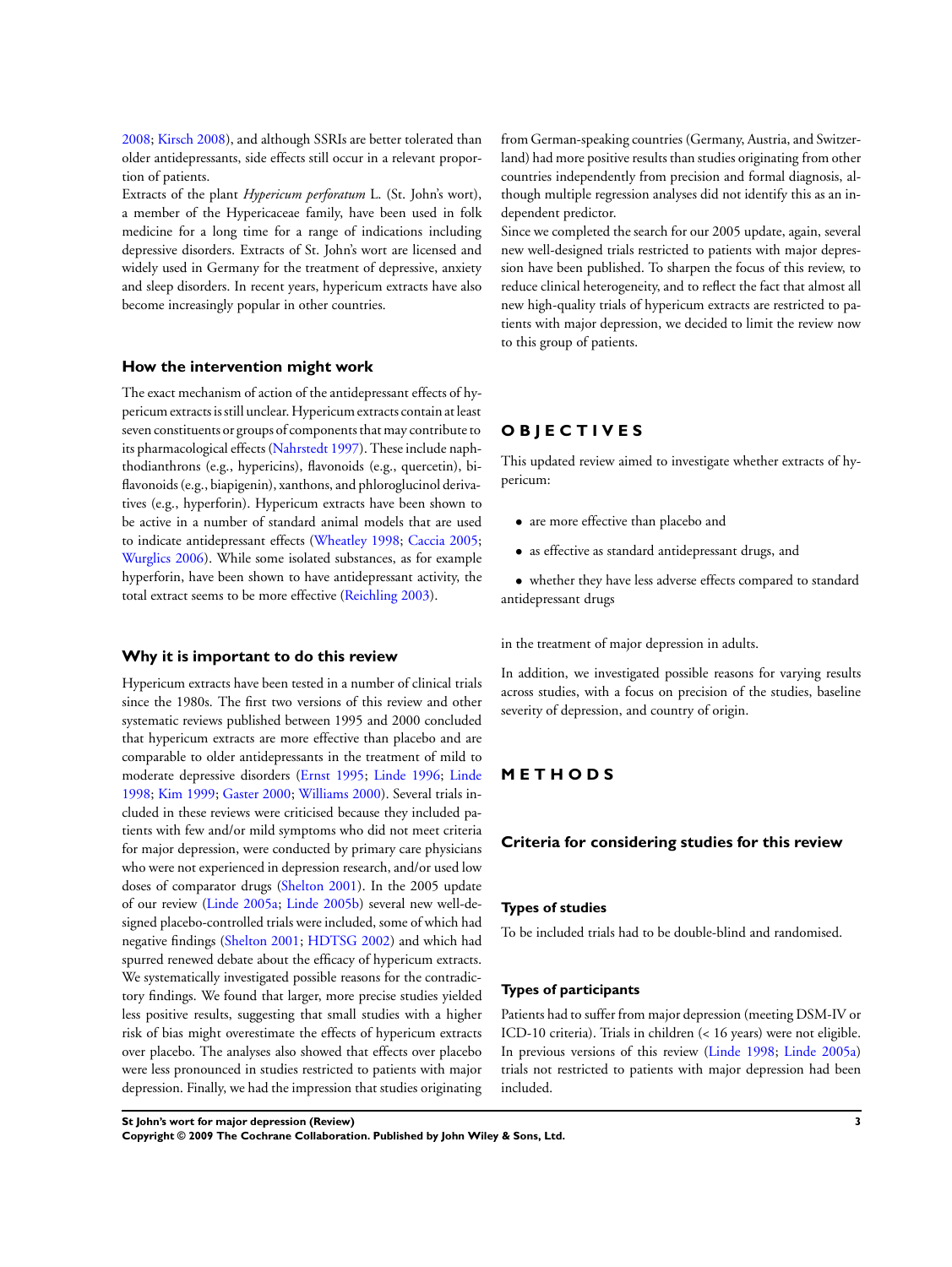### **Types of interventions**

#### **Experimental intervention**

Preparations of hypericum (St. John's wort). Trials investigating combinations of hypericum with other herbs were excluded.

### **Control intervention**

Placebo or synthetic antidepressants (tricyclic and related antidepressants, selective serotonine reuptake inhibitors, serotonine-noradrenaline reuptake inhibitors). Trials using clearly inadequate synthetic antidepressants (e.g., benzodiatepines) or a dosage clearly below the lower thresholds recommended in current guidelines [\(Härter 2003,](#page-19-0) [ICSI 2007](#page-19-0)) were excluded.

Experimental and control treatments had to be given for at least four weeks.

#### **Main comparisons**

The following comparisons were performed:

1. hypericum extracts vs. placebo

2. hypericum extracts vs. standard antidepressants

#### **Types of outcome measures**

#### **Primary outcome**

To be included, trials had to measure clinical outcomes such as depression scales or symptoms. Trials that measured physiological parameters only were excluded. The primary outcomes of interest were

1. Effectiveness: treatment response

2. Safety: the proportion of patients who dropped out due to adverse effects

### **Secondary outcomes**

1. Effectiveness: remission, depression scales such as the Hamilton Depression Scale (HAMD), the Clinical Global Impression Index (CGI), the Montgomery-Asberg Depression Rating Scale (MADRS), patient-rated depression scales

2. Safety: total proportion of drop-outs, proportion of patients reporting adverse effects

## **Search methods for identification of studies**

For the first version of the review we searched for published and unpublished eligible trials in the following ways:

#### **1. Electronic searches**

a) Clinical Trials Register of the Cochrane Collaboration Depression, Anxiety & Neurosis Group (CCDANTR)

b) database of the Cochrane Field for Complementary Medicine c) full text searches in Medline SilverPlatter CD-ROM from 1983 onwards and Embase 1989 onwards using the terms 'St. John's wort', 'Johanniskraut' (German for St John's wort), 'hyperic\*') d) full text searches in Psychlit and Psychindex 1987 - 1997 CD-ROM

e) searches in the private database Phytodok, Munich.

**2. Searching other resources**

a) Checking bibliographies of obtained articles

b) Contacting pharmaceutical companies and authors. There were no language restrictions.

For the updated version of the review, we searched for published and unpublished eligible trials in the following ways:

## **1. Electronic searches**

For the update, regular electronic searches were performed in CC-DANTR (last search July 2007) and PubMed (screening all hits for text word "hypericum", last search July 8, 2008).

### **2. Searching other resources**

We screened bibliographies of published articles, and repeatedly contacted experts, researchers, and manufacturers inquiring for new trials. One reviewer (KL) initially screened reference lists to identify controlled studies on hypericum preparations in humans. All possibly relevant studies or publications were then checked formally for eligibility.

## **Data collection and analysis**

### **Selection of studies**

Two reviewers independently decided on eligibility for the revised inclusion criteria. Disagreements were resolved through discussion. Due to reading errors, disagreements occurred for two trials in which not all patients had major depression and which were excluded after discussion ([Vorbach 1994](#page-19-0), [Winkel 2000\)](#page-19-0). In two trials both reviewers had problems with assessing eligibility: For one small, older trial [\(Lehrl 1993](#page-19-0)) the publication did not state that inclusion was limited to patients with major depression, but we had a statement of the sponsor obtained for our 1998 update that all patients met the criteria. As this information could not be verified for this update, we decided to exclude the trial. A Chinese trial [\(Gu 2001\)](#page-19-0) referred to a Chinese classification. As this classification is not completely comparable to ICD-10 and DSM-IV, we decided to also exclude this trial.

#### **Data extraction and management**

Primary study characteristics and results were extracted by at least two independent reviewers using a pretested form. In particular, we extracted diagnoses and main inclusion criteria, age, gender, duration of episodes, baseline depression scores, country of origin, number and type of study centers, numbers of patients who were randomised and analysed and who completed protocols, the number and reasons for drop-outs and withdrawals, numbers of patients reporting adverse effects, and the number and type of adverse effects that were reported.

We assessed numbers of patients who were classified as responders based on score improvements on the Hamilton Rating Scale for Depression (HAMD), the Clinical Global Impression Index (CGI; subscale global improvement rating as at least "much improved"),

**St John's wort for major depression (Review) 4**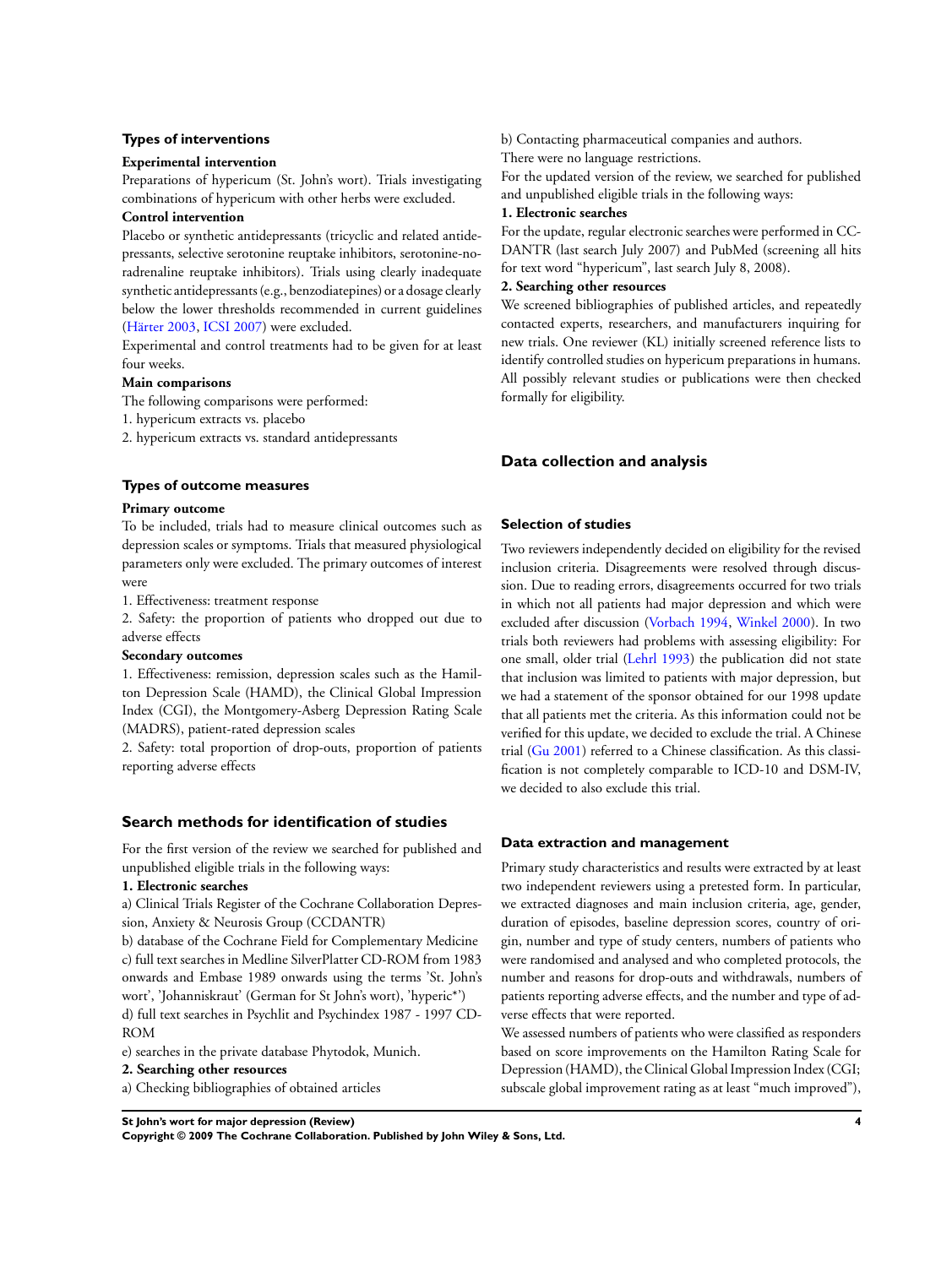or any other clinical response measurement. Missing or additional information was sought from authors/sponsors.

Most trials measured clinical outcomes with the Hamilton Depression Scale (HAMD) and the Clinical Global Impression Index (CGI). The HAMD is an observer-rated scale that focuses mainly on somatic symptoms of depression ([Hamilton 1960](#page-19-0)). The original version includes 21 items, but a version with 17 items is more commonly used in clinical trials. Most studies using the HAMD report the number of 'treatment responders' (patients achieving a score less than 10 and/or less than 50% of the baseline score). When available, we extracted means and standard deviations before, during and after treatment as well as the number of 'responders'. The CGI [\(CGI 1970\)](#page-19-0) is an observer rated instrument with three items (severity of illness, global improvement, and an efficacy index). We extracted the number of patients rated as 'much improved' or 'very much improved' for global improvement. As recently the Montgomery-Asberg Depression Rating Scale (MADRS [\(Montgomery 1979](#page-19-0))) and the remission criterion for the HAMD (usually a score of less than 8 at the end of treatment) have been gaining importance as outcome criteria, we also checked all trials for the reporting of these measures. As the DS (Depression Scale von Zerssen [\(von Zerssen 1996](#page-19-0))) was the most often used patient-rated instrument in the included trials, we extracted post-treatment data for this scale, if available. For additional post-hoc analyses, one reviewer (KL) also extracted data for other self-rating instruments.

### **Assessment of risk of bias in included studies**

The main part of the update process of this review was completed before the new risk of bias tool of the Cochrane Collaboration [\(Higgins 2008](#page-19-0)) was available. The methodological quality of each trial was assessed by at least two independent reviewers using scales developed by A. Jadad et al. [\(Jadad 1996](#page-19-0)) and by one of the reviewers (KL). The results of the quality scoring are displayed in the table of included studies.

The Jadad scale has three items adding up to a maximum score of five points. 0, 1 or 2 points can be given for randomisation (explicit statement that allocation was randomised and description of an adequate generation of the random sequence), 0, 1 or 2 points for double-blinding (explicit statement that patients and evaluators were blinded and that treatments were indistinguishable), 0 or 1 point for description of drop-outs and withdrawals (numbers and reasons for all compared groups separately). The display in the table of included studies is as follows (examples): 2-2-1 (full score in every item), 1-0-0 (only statement on randomisation).

The second quality scale, the "Internal Validity Scale" (IV), which has been used in other reviews on complementary medicine [\(Linde](#page-19-0) [1996b,](#page-19-0) [Linde 1997\)](#page-19-0) has six items with possible scores of 0, 0.5 or 1 point for each. Items 1 through 6 refer to statement of random allocation, adequacy of randomization concealment, baseline comparability, blinding of patients, blinding of evaluators, and likelihood of selection bias after allocation, respectively. Results are displayed by item in the table of included studies (e.g., 1-1-1- 0.5-1-1 represents a full score, with the exception of blinding of patients which was stated but treatment and placebo might have been distinguishable).

The assessments in the Jadad and IV scores are solely based on the information provided in the publication (as additional information could not be gathered for all studies). In the table 'Characteristics of included studies', however, additional information provided from authors or sponsors was included. This table also contains information on allocation concealment and attrition.

#### **Measures of treatment effect**

Our primary outcome measure, to assess the effectiveness of St John's wort versus placebo and versus other antidepressants, was the proportion of responders (according to the Hamilton Depression Scale (first preference) or other responder measures (second preference)) at the end of treatment, or in case of treatment phases longer than 6 weeks, at the time point defined for primary outcome measurement by the study investigators.

Secondary outcome measures were: proportion of responders according to HAMD, proportion of responders according to CGI, mean HAMD after treatment (or, if this was not available, difference after treatment - baseline), at 2, 4, 6 to 8 weeks, and mean DS score after treatment (or, if this was not available, difference after treatment - baseline).

The main outcome measure for the safety analysis was the proportion of patients who dropped out due to adverse effects. Secondary measures were the total proportion of drop-outs and the proportion of patients reporting adverse effects.

#### **Dichotomous outcomes**

We used responder rate ratios (= relative risks = proportion of responders in the treatment group/proportion of responders in the control group) and their 95% confidence intervals for the analysis of treatment response. Responder rate ratios greater than 1 indicate better response in the hypericum group.

Due to highly variable frequency of side or adverse effects reported, odds ratios instead of rate ratios were calculated in the safety analyses. Odds ratios less than 1 indicate that fewer events occurred in the hypericum group.

#### **Continuous outcomes**

For HAMD and DS scores we calculated mean differences (also termed weighted mean differences). Negative mean differences indicate better response in the hypericum group.

#### **Unit of analysis issues**

Two trials with more than one hypericum group were included in the analyses as follows: [Laakmann 1998](#page-19-0) included an extract available on the market and an additional experimental extract with low hyperforin content which was never on the market and only used for control reasons. We did not include the data from the group receiving the experimental low-hyperforin extract in the

**St John's wort for major depression (Review) 5**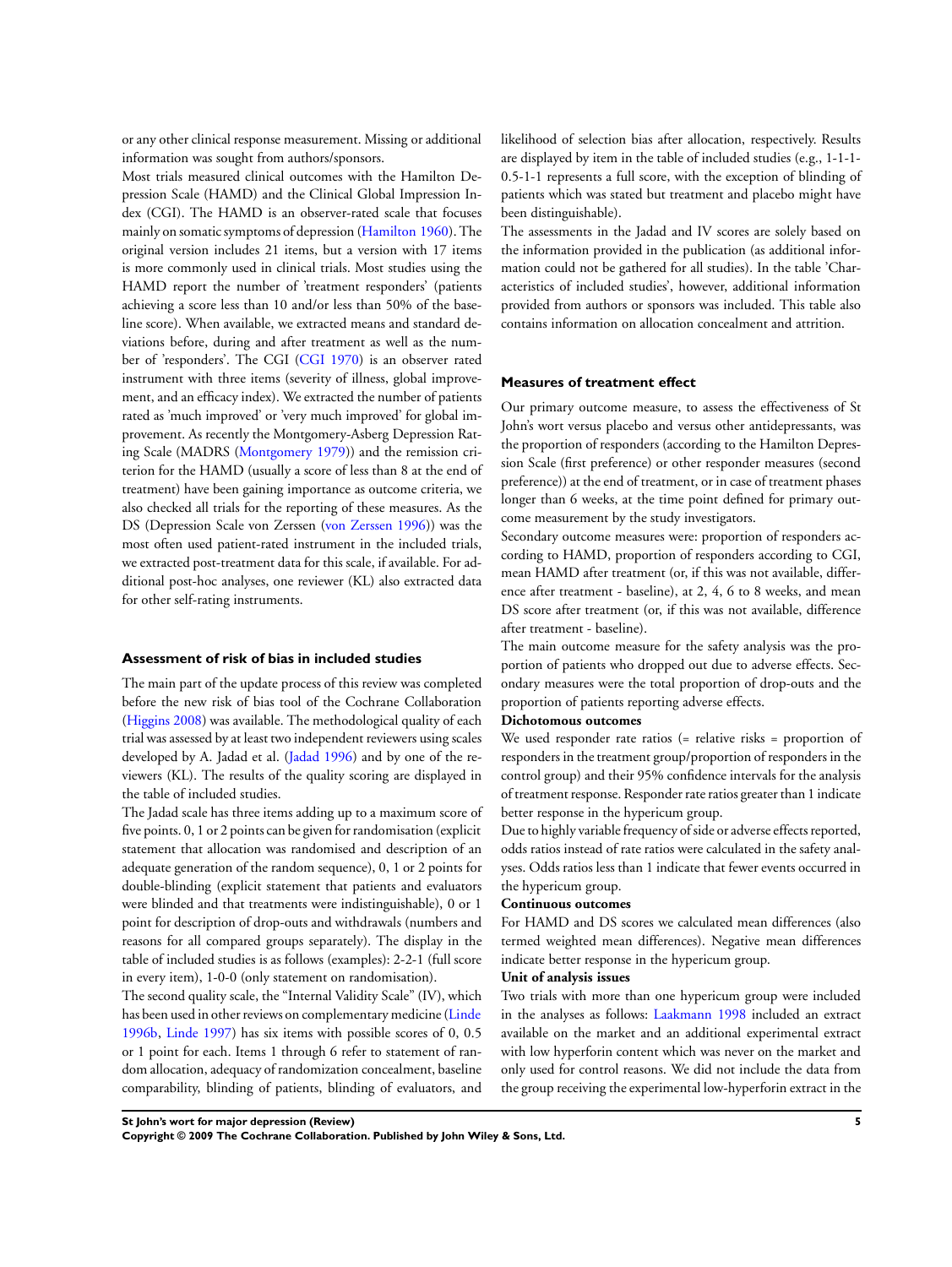analyses. [Kasper 2006](#page-19-0) et al tested two dosages (600 and 1200 mg) of an available product. We pooled the data from these two groups to prevent that the control group of this trial would have been included in the analyses twice.

#### **Dealing with missing data**

#### **Dichtomous outcomes**

Responder proportions were calculated according to the intention to treat principle, counting drop-outs as non-responders. For the comparison hypericum extracts vs. standard antidepressants responder proportions were also calculated on a per protocol basis (as this is considered more appropriate to assess the equivalence of two treatments).

#### **Continuous outcomes**

If means and standard deviations from intent to treat analysis with missing values replaced were available, we preferably used these data. In other cases we used analysis based on available data.

### **Obtaining missing data**

If the number of patients responding to treatment and means and/ or standard deviations of HAMD scores after completion were not reported, we always tried to contact first or corresponding authors and/or sponsors to obtain these data. In general, we also tried to obtain other missing details on methods and secondary outcomes from authors or sponsors, but the extent to which we were doing this depended on the cooperation of authors/sponsors and the amount of missing information in the publications. We did not impute or recalculate missing standard deviations as these were unavailable only for a few secondary outcomes in a minority of trials.

We tried to contact authors and/or sponsors of 27 of the 29 included trials; for two trials [\(Kalb 2001;](#page-19-0) [Laakmann 1998](#page-19-0)) this was considered unnecessary. We did not receive responses for five trials [\(Behnke 2002;](#page-19-0) [Brenner 2000](#page-19-0); [Fava 2005;](#page-19-0) [Harrer 1999](#page-19-0); [Moreno](#page-19-0) [2005](#page-19-0)). Very limited additional information was available or needed for three studies [\(Bjerkenstedt 2005](#page-19-0); [Volz 2000;](#page-19-0) [Woelk 2000\)](#page-19-0). We obtained relevant additional information to a variable extent from authors, sponsors, or both for the remaining 19 trials.

### **Data synthesis**

The following comparisons were performed:

1. hypericum extracts vs. placebo: a) for dichotomous outcomes (response rate ratios); b) for continuous outcomes; c) for dropouts and adverse effects

2. hypericum extracts vs. standard antidepressants: a) for dichotomous outcomes; b) for continuous outcomes; c) for drop-outs and adverse effects

All main analyses were performed using RevMan 5.

Due to the clinical diversity of the studied populations, the hypericum extracts and the comparison drugs used, we considered that the included studies did not estimate a common underlying effect, but rather that each individual study estimated its single and unique underlying effect. Thus, the application of random effects model in all analyses seemed to be appropriate.

The primary analysis for the comparison of response rate ratios (= relative risks) under treatment with hypericum extracts or placebo was a random-effects intention to treat meta-analysis stratified by study precision (above or below median of variance of treatment effect).

#### **Assessment of heterogeneity**

Heterogeneity of trials' results was tested with the Chi-squared test, and the I-squared statistic was calculated to give an estimate of the degree of heterogeneity. I-squared values over 50% indicate considerable heterogeneity [\(Higgins 2003\)](#page-19-0).

### **Investigation of heterogeneity and subgroup analyses**

Predefined subgroup analyses were performed (a) including only trials with response operationalised with the HAMD score; (b) including only trials with response operationalized with the CGI; (c) for the type of extract investigated; and (d) comparing trials originating from German-speaking countries and from other countries. Weighted mean differences for HAMD scores were calculated after therapy, at 2 to 3, 4, 6 to 8 weeks, and for differences compared to baseline values. For DS scores we calculated after therapy values, for MADRS score after therapy values and differences compared to baseline. As only relatively few studies used the DS, we performed an additional post-hoc random effects analysis calculating standardised mean differences for any available patient-rating scale (preferably end of treatment values, but if these were not available also differences from baseline) to investigate whether findings from physician-rated instruments could be broadly reproduced.

The primary analysis for the comparison of responder rate ratios under treatment with hypericum extracts or standard antidepressants was a random effects intent to treat meta-analysis stratified for type of synthetic antidepressant (selective serotonine inhibitors or older antidepressants). Predefined subgroup analyses were performed (a) using per protocol data; (b) stratified for country (German-speaking Europe versus other countries); (c) including only trials with response operationalised with the HAMD score; and (d) including only trials with response operationalised with the CGI.

Additional meta-regression analyses were performed to investigate the influence of country of origin (German-speaking versus not German speaking), precision and HAMD baseline values on study findings (responder ratio and mean difference of HAMD scores after treatment) both in placebo and standard antidepressants comparisons. According to current recommendations of experts [\(Thompson 1999](#page-19-0), [Lipsey 2000](#page-19-0)), random effects meta-regression analyses were carried out using the restricted information maximum likelihood (REML) method. A main advantage of this approach is that it accounts for residual between-trial heterogeneity. Both univariable and multiple regression models were fitted. We calculated the proportion of explained heterogeneity variance by dividing the heterogeneity explained by the indepen-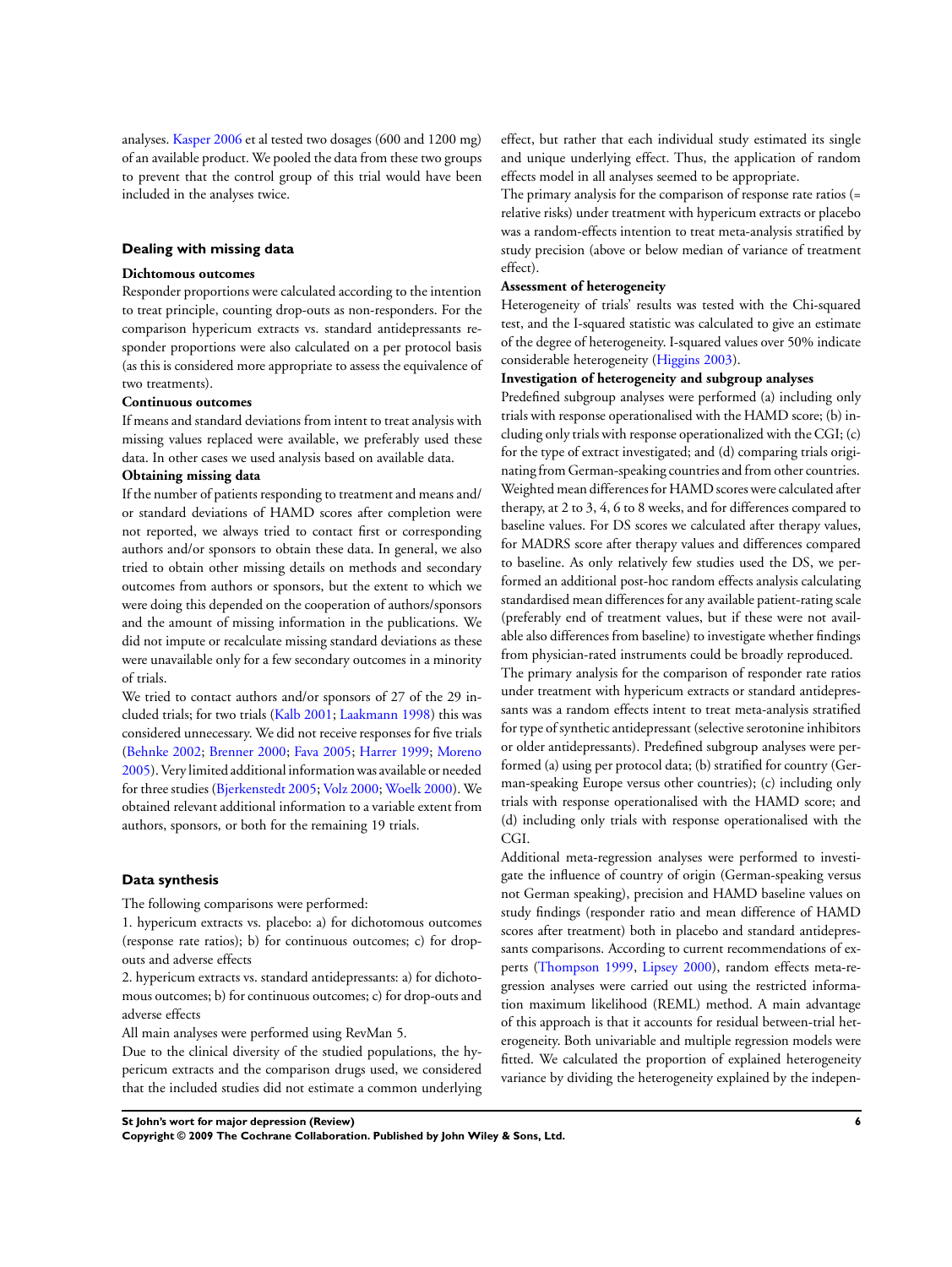dent variable(s) through the total heterogeneity variance present in random-effects meta-analysis. When referring to a whole model, this coefficient was termed  $R^2$ . When referring to the contribution of single covariates the coefficient was termed  $\beta^2$ . In univariable meta-regression analyses these coefficients are mathematically equal. In multiple meta-regression analyses, sum of  $\beta^2$  values for all covariates may be slightly different from  $\mathsf{R}^2.$  For all metaregression analyses the Statistical Package for the Social Sciences (SPSS; Chicago, Illinois) v13.0 software using additional macros by Wilson ([Wilson 2002](#page-19-0); [Lipsey 2000](#page-19-0)) was used.

#### **Assessment of reporting biases**

Visual analysis of funnel plots was performed to identify possible publication bias [\(Sterne 2001\)](#page-19-0). Furthermore, the asymmetry coefficient was calculated for formal examination of publication bias [\(Egger 1997](#page-19-0)).

## **R E S U L T S**

## **Description of studies**

#### **Results of the search**

A total of 79 possibly relevant studies were identified and checked formally for eligibility.

### **Included studies**

Twenty nine trials including a total of 5489 (range 30 to 388) patients met inclusion criteria (see [Characteristics of included](#page-27-0) [studies\)](#page-27-0).

Eighteen trials had a placebo-control group ([Bjerkenstedt 2005;](#page-19-0) [Bracher 2001;](#page-19-0) [Fava 2005](#page-19-0); [Gastpar 2006;](#page-19-0) [HDTSG 2002;](#page-19-0) [Hänsgen](#page-19-0) [1996](#page-19-0); [Kalb 2001](#page-19-0); [Kasper 2006;](#page-19-0) [Laakmann 1998](#page-19-0); [Lecrubier 2002;](#page-19-0) [Montgomery 2000](#page-19-0); [Moreno 2005](#page-19-0); [Philipp 1999](#page-19-0); [Schrader 1998;](#page-19-0) [Shelton 2001](#page-19-0); [Uebelhack 2004;](#page-19-0) [Volz 2000;](#page-19-0) [Witte 1995\)](#page-19-0), and 17 trials compared hypericum with standard antidepressants [\(Behnke](#page-19-0) [2002](#page-19-0); [Bjerkenstedt 2005](#page-19-0); [Brenner 2000](#page-19-0); [Fava 2005](#page-19-0); [Gastpar](#page-19-0) [2005](#page-19-0); [Gastpar 2006](#page-19-0); [Harrer 1993;](#page-19-0) [Harrer 1999;](#page-19-0) [HDTSG 2002;](#page-19-0) [Moreno 2005;](#page-19-0) [Philipp 1999](#page-19-0); [Schrader 2000](#page-19-0); [Szegedi 2005;](#page-19-0) [van](#page-19-0) [Gurp 2002](#page-19-0); [Vorbach 1997](#page-19-0); [Wheatley 1997;](#page-19-0) [Woelk 2000](#page-19-0)). Six trials had both a placebo and a standard antidepressant control group ([Bjerkenstedt 2005;](#page-19-0) [Fava 2005](#page-19-0); [Gastpar 2006](#page-19-0); [HDTSG](#page-19-0) [2002](#page-19-0); [Moreno 2005](#page-19-0); [Philipp 1999](#page-19-0)). Eight trials are newly included since the last update ([Bracher 2001](#page-19-0); [Fava 2005;](#page-19-0) [Gastpar](#page-19-0) [2005](#page-19-0); [Gastpar 2006](#page-19-0); [Kasper 2006](#page-19-0); [Moreno 2005](#page-19-0); [Szegedi 2005;](#page-19-0) [Uebelhack 2004](#page-19-0)) and one trial which had been included based on an abstract reference only is now included fully ([Bjerkenstedt](#page-19-0) [2005](#page-19-0)). These eight new trials included a total of 1947 (range 72 to 388) patients. Details on patients, methods, interventions, outcomes, and results of all included studies are described in the table of included studies.

## **Types of participants**

The severity of depression was described as mild to moderate in 19 trials, and as moderate to severe in 9 trials (one trial did not classify severity). Eighteen trials were from German-speaking countries, four from the US, two from the UK, and one each from Brazil, Canada, Denmark, France and Sweden. Patients were recruited in private practices in all trials from German-language countries, in the trials from Sweden [\(Bjerkenstedt 2005](#page-19-0)) and Canada [\(van Gurp](#page-19-0) [2002](#page-19-0)), and in one of the trials from the UK ([Wheatley 1997](#page-19-0)). The second trial from the UK [\(Montgomery 2000\)](#page-19-0) and the trial from France [\(Lecrubier 2002](#page-19-0)) were performed both in private practices and psychiatric outpatient departments. Three trials from the US [\(Shelton 2001;](#page-19-0) [HDTSG 2002](#page-19-0); [Fava 2005\)](#page-19-0) and the Brazilian trial [\(Moreno 2005\)](#page-19-0) were performed in academic and/or community psychiatry research clinics. Two trials from the US and Denmark [\(Brenner 2000](#page-19-0); [Behnke 2002](#page-19-0)) did not report on the setting.

#### **Types of intervention**

A variety of hypericum preparations were studied in the trials. The range of daily extract doses varied between 240 and 1800 mg, but in most trials 500 to 1200 mg were used. The standard antidepressants used as active comparators were fluoxetine (6 trials, dosage 20 to 40 mg), sertraline (4 trials, 50 to 100 mg), imipramine (in 3 trials, dosage 100 to 150 mg), citalopram (1 trial, 20 mg), paroxetine (1 trial, 20 to 40 mg), maprotiline (1 trial, 75 mg), and amitriptyline (1 trial, 75 mg). The comparator dosage of maprotiline and amitriptyline were slightly below of those recommended in current guidelines ([Härter 2003,](#page-19-0) [ICSI 2007](#page-19-0)) and in most other studies at the minimum of recommended dosages. The treatment periods lasted 4 (1 trial), 6 (19), 7 (1), 8 (5) or 12 weeks (4 trials). Four trials included some long-term follow-up or continuation treatment after the main trial phase ([Brenner 2000](#page-19-0); [Gastpar 2005;](#page-19-0) [Shelton 2001](#page-19-0); [Szegedi 2005\)](#page-19-0).

## **Types of outcome**

The most frequently used instrument used for outcome measurement was the Hamilton Rating Scale for Depression (used in all trials). A variety of other ratings scales and instruments were used in addition.

#### **Excluded studies**

Fifty trials (see [Characteristics of excluded studies](#page-46-0)) did not meet inclusion criteria: eight trials were not limited to patients with depression ([Albertini 1986](#page-19-0); [Bendre 1980;](#page-19-0) [Dittmer 1992](#page-19-0); [Hottenrott](#page-19-0) [1997](#page-19-0); [Maisenbacher 1995](#page-19-0); [Panijel 1985;](#page-19-0) [Sindrup 2000;](#page-19-0) [Volz](#page-19-0) [2002](#page-19-0)), four trials were on prevention or treatment of depressive symptoms in patients suffering primarily from other diseases [\(Häring 1996;](#page-19-0) [Li 2005](#page-19-0); [Mo 2004;](#page-19-0) [Werth 1989\)](#page-19-0), two measured physiological parameters only (as EEG) in depressed patients [\(Czekalla 1997;](#page-19-0) [Kugler 1990b](#page-19-0)), five did not include a placebo or

**St John's wort for major depression (Review) 7**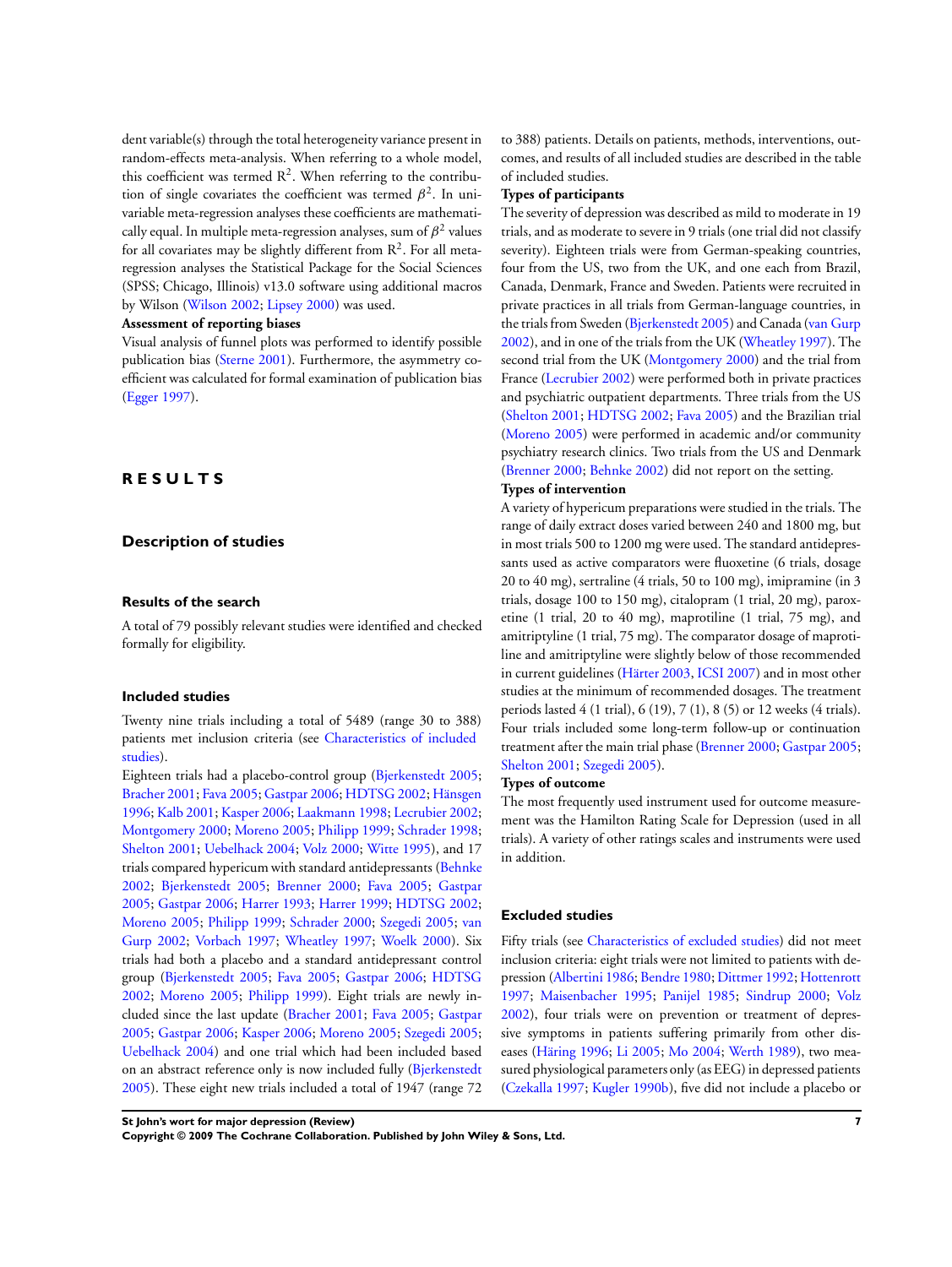standard drug comparison group [\(Bernhadt 1993](#page-19-0); [Lenoir 1999;](#page-19-0) [Martinez 1993](#page-19-0); [Spielberger 1985;](#page-19-0) [Zeller 2000](#page-19-0)), eight involved healthy volunteers ([Brockmöller 1997](#page-19-0); [Herberg 1992](#page-19-0); [Johnson](#page-19-0) [1992](#page-19-0); [Johnson 1993;](#page-19-0) [Schmidt 1993b](#page-19-0); [Schulz 1993;](#page-19-0) [Staffeldt](#page-19-0) [1993](#page-19-0);[Wienert 1991\)](#page-19-0), three tested combinations of hypericum and other herbal extracts ([Ditzler 1992](#page-19-0); [Kniebel 1988;](#page-19-0) [Steger 1985](#page-19-0)), and two compared hypericum extract with medications which are no longer considered adequate for depression (diazepam or bromazepam) ([Kugler 1990a](#page-19-0); [Warnecke 1986\)](#page-19-0); one of these trials also was not explicitly randomized. Due to the new exclusion criterion, we excluded 17 trials not restricted to patients with major depression. Fifteen had been included in the previous version of the review ([Halama 1991;](#page-19-0) [Harrer 1991](#page-19-0); [Hoffmann 1979;](#page-19-0) [Hübner](#page-19-0) [1993](#page-19-0); [König 1993;](#page-19-0) [Lehrl 1993](#page-19-0); [Osterheider 1992](#page-19-0); [Quandt 1993;](#page-19-0) [Reh 1992](#page-19-0); [Schlich 1987;](#page-19-0) [Schmidt 1989;](#page-19-0) [Schmidt 1993](#page-19-0); [Sommer](#page-19-0) [1994](#page-19-0); [Vorbach 1994](#page-19-0); [Winkel 2000\)](#page-19-0) while two were not [\(Agrawal](#page-19-0) [1994](#page-19-0), for which it had not been possible to obtain a full copy and [Gu 2001](#page-19-0), which was newly identified in the update searches). Finally, we excluded one previously included trial as the standard antidepressant treatment was far below recommended dosages (30 mg Amitriptyline daily; [Bergmann 1993](#page-19-0)).

## **Risk of bias in included studies**

The majority of the trials were of high quality. The median quality scores were 5 (out of 5, range 2 to 5) for the Jadad scale and 4.5 (out of 6; range 2 to 6) for the IV scale (see quality rating of the single trials in the [Characteristics of included studies](#page-27-0)).

## **Sequence generation/allocation concealment**

The information on how the random sequence was generated was reported or provided on request for 18 trials (in all cases a computer program). Twenty two trials reported an adequate method of allocation concealment (most often consecutively numbered medication).

## **Blinding**

All trials were described as double-blind, but only one trial reported that blinding was tested ([HDTSG 2002\)](#page-19-0). In this three-armed trial (hypericum vs. sertraline vs. placebo) about a third (as expected by chance alone) of guesses made by physicians were correct for hypericum and placebo patients, but in 66% of sertraline patients  $(p = 0.001)$ .

#### **Incomplete outcome data**

In some trials attrition rates were high (for example, [Fava 2005](#page-19-0); see [Characteristics of included studies](#page-27-0)). All placebo-controlled trials included an intent to treat analysis.

## **Effects of interventions**

### **Comparison 1: Hypericum extracts versus placebo**

### **1. Effectiveness**

## *a) Responder analyses*

Sixteen of the 18 placebo-controlled trials reported the number of patients classified as responders based on score reduction on the HAMD scale, one trial reported response according to the MADRS scale ([Bracher 2001\)](#page-19-0), and one trial only reported the proportion of patients rated at least as "improved" for the CGI [\(Volz 2002](#page-19-0)). Patients receiving hypericum extracts were significantly more likely to be responders (RR = 1.48; 95%CI 1.23 to 1.77; see comparison 1.1 and [Figure 1](#page-10-0)) but study results were highly heterogeneous ( $I^2 = 75\%$ ). Effects in favour of hypericum extracts were less pronounced in more precise trials (RR = 1.28; 95%CI 1.10 to 1.49) compared to less precise trials (RR = 1.87; 95%CI 1.22 to 2.87) but heterogeneity was still strong in both subgroups ( $I^2 = 61\%$  and 79%, respectively).

**St John's wort for major depression (Review) 8 Copyright © 2009 The Cochrane Collaboration. Published by John Wiley & Sons, Ltd.**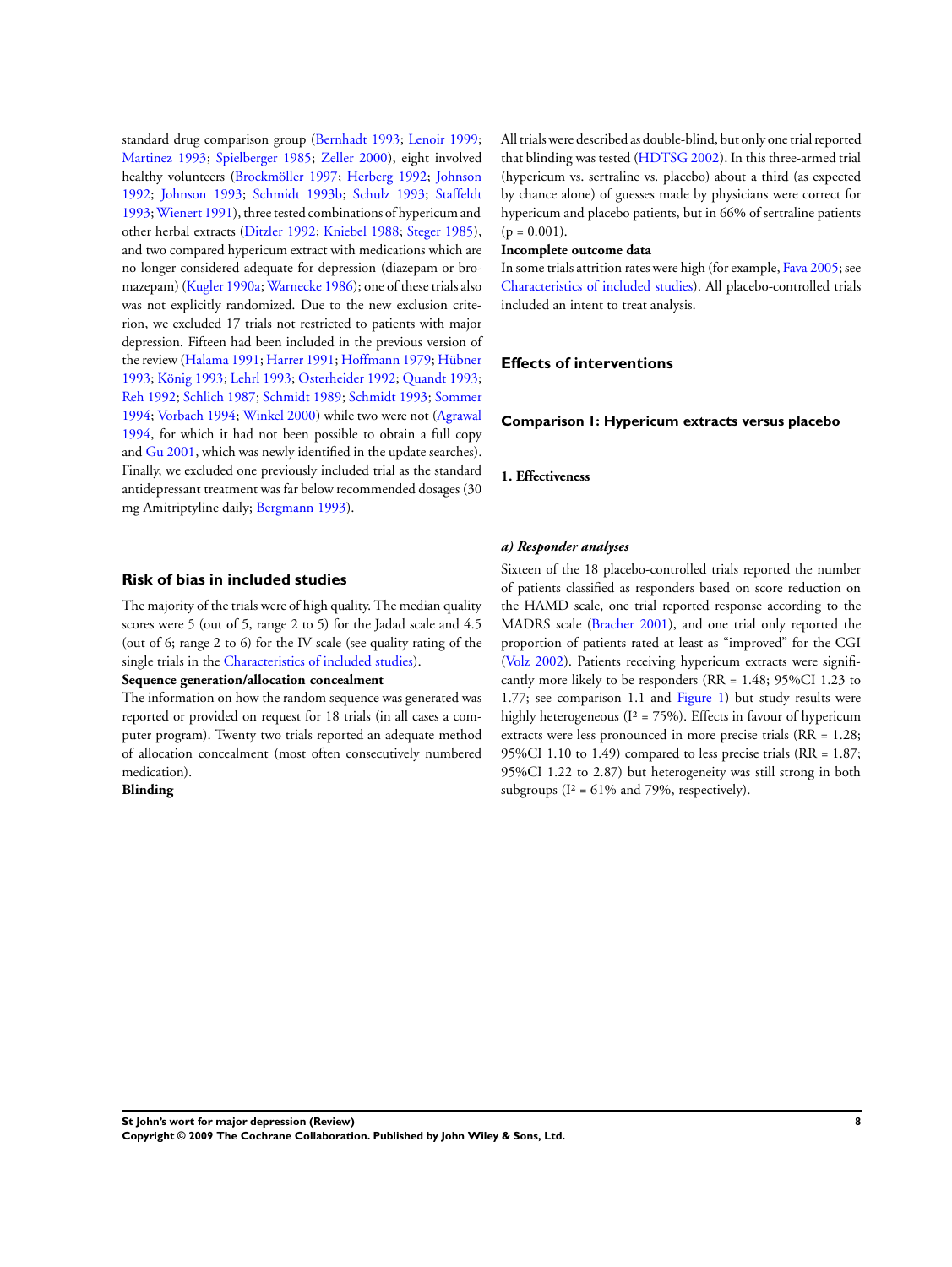## <span id="page-10-0"></span>**Figure 1. Forest plot of comparison: 1 Hypericum mono-preparations vs. placebo A. Dichotomous measures, outcome: 1.1 Responder - grouped by precision - primary analysis.**

|                                                                                                            | <b>Hypericum</b> |      | <b>Placebo</b> |     |             | <b>Risk Ratio</b>                                    | <b>Risk Ratio</b>                 |
|------------------------------------------------------------------------------------------------------------|------------------|------|----------------|-----|-------------|------------------------------------------------------|-----------------------------------|
| <b>Study or Subgroup</b>                                                                                   |                  |      |                |     |             | Events Total Events Total Weight M-H, Random, 95% CI | M-H, Random, 95% CI               |
| 1.1.1 Less precise trials                                                                                  |                  |      |                |     |             |                                                      |                                   |
| Bjerkenstedt 2005                                                                                          | 22               | 54   | 21             | 55  | 5.3%        | 1.07 [0.67, 1.70]                                    |                                   |
| Fava 2005                                                                                                  | 17               | 45   | 9              | 43  | 3.7%        | 1.80 [0.90, 3.60]                                    |                                   |
| Hänsgen 1996                                                                                               | 35               | 53   | 12             | 55  | 4.8%        | 3.03 [1.77, 5.17]                                    |                                   |
| Kalb 2001                                                                                                  | 23               | 37   | 15             | 35  | 5.4%        | 1.45 [0.92, 2.29]                                    |                                   |
| Laakmann 1998                                                                                              | 24               | 49   | 16             | 49  | 5.1%        | 1.50 [0.92, 2.46]                                    |                                   |
| Moreno 2005                                                                                                | 4                | 20   | 11             | 26  | 2.4%        | $0.47$ [0.18, 1.27]                                  |                                   |
| Schrader 1998                                                                                              | 45               | 80   | 12             | 79  | 4.6%        | 3.70 [2.12, 6.46]                                    |                                   |
| Shelton 2001                                                                                               | 26               | 98   | 19             | 102 | 4.9%        | 1.42 [0.84, 2.40]                                    |                                   |
| Uebelhack 2004                                                                                             | 41               | 70   | 4              | 70  | 2.4%        | 10.25 [3.88, 27.09]                                  |                                   |
| Subtotal (95% CI)                                                                                          |                  | 506  |                | 514 | 38.8%       | 1.87 [1.22, 2.87]                                    |                                   |
| Total events                                                                                               | 237              |      | 119            |     |             |                                                      |                                   |
| Heterogeneity: Tau <sup>2</sup> = 0.32; Chi <sup>2</sup> = 38.33, df = 8 (P < 0.00001); $P = 79\%$         |                  |      |                |     |             |                                                      |                                   |
| Test for overall effect: $Z = 2.88$ (P = 0.004)                                                            |                  |      |                |     |             |                                                      |                                   |
|                                                                                                            |                  |      |                |     |             |                                                      |                                   |
| 1.1.2 More precise trials                                                                                  |                  |      |                |     |             |                                                      |                                   |
| Bracher 2001                                                                                               | 64               | 109  | 48             | 109 | 7.0%        | 1.33 [1.02, 1.74]                                    |                                   |
| Gastpar 2006                                                                                               | 71               | 131  | 51             | 130 | 7.0%        | 1.38 [1.06, 1.80]                                    |                                   |
| <b>HDTSG 2002</b>                                                                                          | 46               | 113  | 56             | 116 | 6.8%        | $0.84$ [0.63, 1.13]                                  |                                   |
| Kasper 2006                                                                                                | 159              | 243  | 26             | 81  | 6.5%        | 2.04 [1.47, 2.83]                                    |                                   |
| Lecrubier 2002                                                                                             | 98               | 186  | 80             | 189 | 7.4%        | 1.24 [1.00, 1.54]                                    |                                   |
| Montgomery 2000                                                                                            | 55               | 123  | 57             | 124 | 6.9%        | $0.97$ [0.74, 1.28]                                  |                                   |
| Philipp 1999                                                                                               | 67               | 106  | 22             | 47  | 6.4%        | 1.35 [0.96, 1.89]                                    |                                   |
| Volz 2000                                                                                                  | 46               | 70   | 34             | 70  | 6.8%        | 1.35 [1.01, 1.82]                                    |                                   |
| Witte 1995                                                                                                 | 34               | 48   | 25             | 49  | 6.5%        | 1.39 [1.00, 1.93]                                    |                                   |
| Subtotal (95% CI)                                                                                          |                  | 1129 |                | 915 | 61.2%       | 1.28 [1.10, 1.49]                                    |                                   |
| <b>Total events</b>                                                                                        | 640              |      | 399            |     |             |                                                      |                                   |
| Heterogeneity: Tau <sup>2</sup> = 0.03; Chi <sup>2</sup> = 20.33, df = 8 (P = 0.009); i <sup>2</sup> = 61% |                  |      |                |     |             |                                                      |                                   |
| Test for overall effect: $Z = 3.17$ (P = 0.002)                                                            |                  |      |                |     |             |                                                      |                                   |
| <b>Total (95% CI)</b>                                                                                      |                  | 1635 |                |     | 1429 100.0% | 1.48 [1.23, 1.77]                                    |                                   |
| <b>Total events</b>                                                                                        | 877              |      | 518            |     |             |                                                      |                                   |
| Heterogeneity: Tau <sup>2</sup> = 0.10; Chi <sup>2</sup> = 68.87, df = 17 (P < 0.00001); $P = 75\%$        |                  |      |                |     |             |                                                      |                                   |
| Test for overall effect: $Z = 4.21$ (P < 0.0001)                                                           |                  |      |                |     |             |                                                      | 0.5<br>10<br>0.2<br>ż<br>6<br>0.1 |
|                                                                                                            |                  |      |                |     |             |                                                      | favours placebo favours hypericum |

Findings were similar if response rates were based only on the trials reporting response according to the HAMD scale, or on the CGI (see comparisons 1.2 and 1.3). If trials investigating defined extracts were analysed separately (subgroups of trials testing the same extracts; see comparison 1.4), heterogeneity was strong in 3 of 4 subgroups.

Trials from German-speaking countries reported more positive findings than trials from other countries (RR = 1.78; 95%CI 1.42 to 2.25 vs.1.07; 95% CI 0.88 to 1.31, respectively; see comparison 1.5 and [Figure 2](#page-11-0)). Six trials reported remission rates. These were significantly higher in patients receiving hypericum extracts than in those receiving placebo (RR = 2.77; 95%CI 1.80 to 4.26;  $I^2$  = 29%; see comparison 1.6).

**St John's wort for major depression (Review) 9**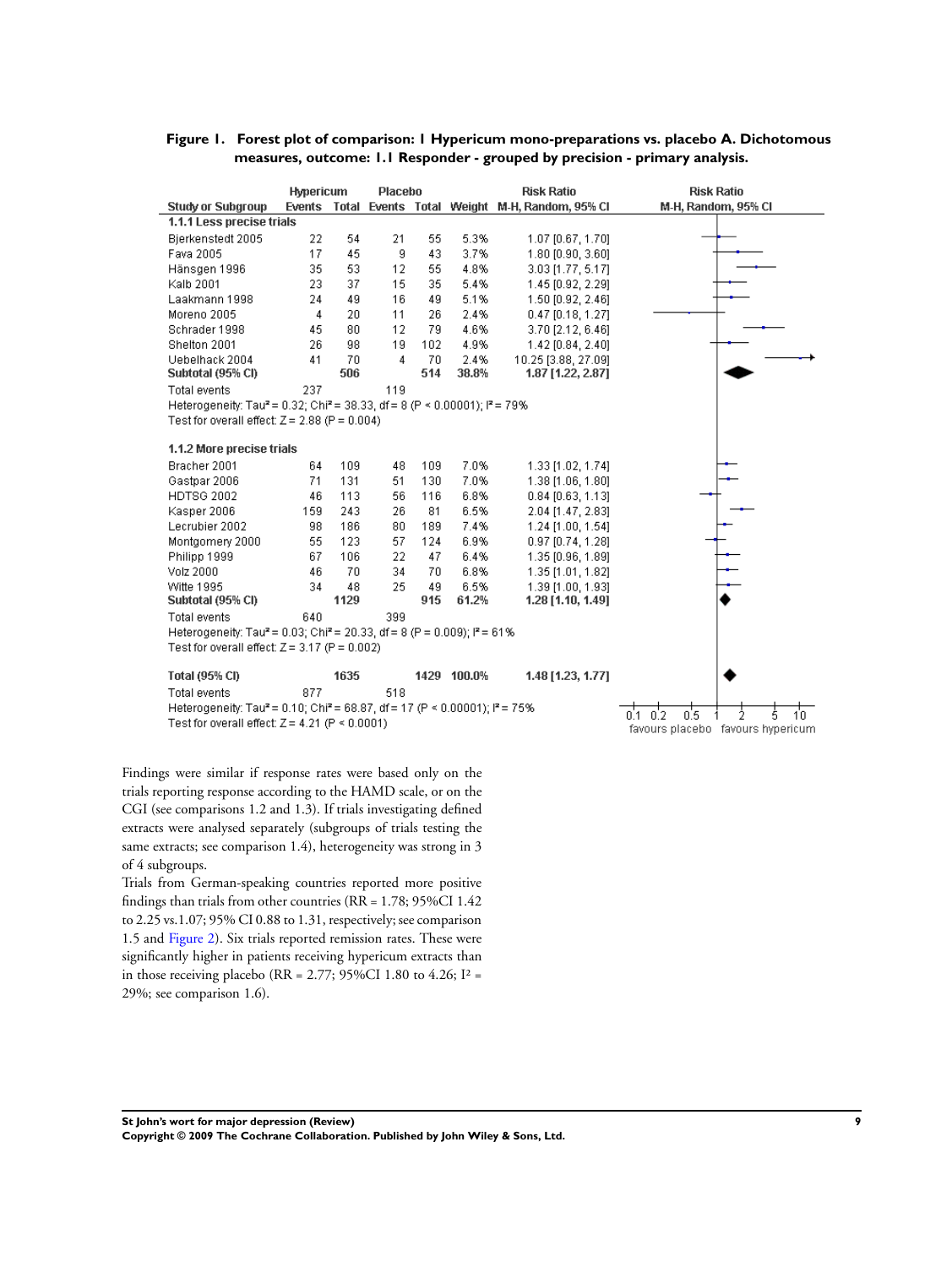## <span id="page-11-0"></span>**Figure 2. Forest plot of comparison: 1 Hypericum mono-preparations vs. placebo A. Dichotomous measures, outcome: 1.5 Responder among studies from German-speaking countries and other studies.**

|                                                                                                     | Hypericum |      | Control |     |             | <b>Risk Ratio</b>                                    | <b>Risk Ratio</b>                                                             |
|-----------------------------------------------------------------------------------------------------|-----------|------|---------|-----|-------------|------------------------------------------------------|-------------------------------------------------------------------------------|
| <b>Study or Subgroup</b>                                                                            |           |      |         |     |             | Events Total Events Total Weight M-H, Random, 95% CI | M-H, Random, 95% CI                                                           |
| 1.5.1 Studies from German-speaking countries                                                        |           |      |         |     |             |                                                      |                                                                               |
| Bracher 2001                                                                                        | 64        | 109  | 48      | 109 | 7.0%        | 1.33 [1.02, 1.74]                                    |                                                                               |
| Gastpar 2006                                                                                        | 71        | 131  | 51      | 130 | 7.0%        | 1.38 [1.06, 1.80]                                    |                                                                               |
| Hänsgen 1996                                                                                        | 35        | 53   | 12      | 55  | 4.8%        | 3.03 [1.77, 5.17]                                    |                                                                               |
| Kalb 2001                                                                                           | 23        | 37   | 15      | 35  | 5.4%        | 1.45 [0.92, 2.29]                                    |                                                                               |
| Kasper 2006                                                                                         | 159       | 243  | 26      | 81  | 6.5%        | 2.04 [1.47, 2.83]                                    |                                                                               |
| Laakmann 1998                                                                                       | 24        | 49   | 16      | 49  | 5.1%        | 1.50 [0.92, 2.46]                                    |                                                                               |
| Philipp 1999                                                                                        | 67        | 106  | 22      | 47  | 6.4%        | 1.35 [0.96, 1.89]                                    |                                                                               |
| Schrader 1998                                                                                       | 45        | 80   | 12      | 79  | 4.6%        | 3.70 [2.12, 6.46]                                    |                                                                               |
| Uebelhack 2004                                                                                      | 41        | 70   | 4       | 70  | 2.4%        | 10.25 [3.88, 27.09]                                  |                                                                               |
| Volz 2000                                                                                           | 46        | 70   | 34      | 70  | 6.8%        | 1.35 [1.01, 1.82]                                    |                                                                               |
| Witte 1995                                                                                          | 34        | 48   | 25      | 49  | 6.5%        | 1.39 [1.00, 1.93]                                    |                                                                               |
| Subtotal (95% CI)                                                                                   |           | 996  |         | 774 | 62.5%       | 1.78 [1.42, 2.25]                                    |                                                                               |
| Total events                                                                                        | 609       |      | 265     |     |             |                                                      |                                                                               |
| Heterogeneity: Tau <sup>2</sup> = 0.11; Chi <sup>2</sup> = 40.02, df = 10 (P < 0.0001); $P = 75\%$  |           |      |         |     |             |                                                      |                                                                               |
| Test for overall effect: $Z = 4.92$ (P < 0.00001)                                                   |           |      |         |     |             |                                                      |                                                                               |
| 1.5.2 Studies from other countries                                                                  |           |      |         |     |             |                                                      |                                                                               |
| Bierkenstedt 2005                                                                                   | 22        | 54   | 21      | 55  | 5.3%        | 1.07 [0.67, 1.70]                                    |                                                                               |
| Fava 2005                                                                                           | 17        | 45   | 9       | 43  | 3.7%        | 1.80 [0.90, 3.60]                                    |                                                                               |
| <b>HDTSG 2002</b>                                                                                   | 46        | 113  | 56      | 116 | 6.8%        | $0.84$ [0.63, 1.13]                                  |                                                                               |
| Lecrubier 2002                                                                                      | 98        | 186  | 80      | 189 | 7.4%        | 1.24 [1.00, 1.54]                                    |                                                                               |
| Montgomery 2000                                                                                     | 55        | 123  | 57      | 124 | 6.9%        | 0.97 [0.74, 1.28]                                    |                                                                               |
| Moreno 2005                                                                                         | 4         | 20   | 11      | 26  | 2.4%        | $0.47$ [0.18, 1.27]                                  |                                                                               |
| Shelton 2001                                                                                        | 26        | 98   | 19      | 102 | 4.9%        | 1.42 [0.84, 2.40]                                    |                                                                               |
| Subtotal (95% CI)                                                                                   |           | 639  |         | 655 | 37.5%       | 1.07 [0.88, 1.31]                                    |                                                                               |
| Total events                                                                                        | 268       |      | 253     |     |             |                                                      |                                                                               |
| Heterogeneity: Tau <sup>2</sup> = 0.03; Chi <sup>2</sup> = 10.91, df = 6 (P = 0.09); $P = 45\%$     |           |      |         |     |             |                                                      |                                                                               |
| Test for overall effect: $Z = 0.70$ (P = 0.48)                                                      |           |      |         |     |             |                                                      |                                                                               |
| <b>Total (95% CI)</b>                                                                               |           | 1635 |         |     | 1429 100.0% | 1.48 [1.23, 1.77]                                    |                                                                               |
| Total events                                                                                        | 877       |      | 518     |     |             |                                                      |                                                                               |
| Heterogeneity: Tau <sup>2</sup> = 0.10; Chi <sup>2</sup> = 68.87, df = 17 (P < 0.00001); $P = 75\%$ |           |      |         |     |             |                                                      |                                                                               |
| Test for overall effect: $Z = 4.21$ (P < 0.0001)                                                    |           |      |         |     |             |                                                      | 0.5<br>$0.1\,0.2$<br>ż<br>$10^{\degree}$<br>Favours control Favours hypericum |
|                                                                                                     |           |      |         |     |             |                                                      |                                                                               |

There was significant funnel plot asymmetry for the main responder analysis (coefficient =  $2.19$ , p =  $0.03$ ; [Figure 3\)](#page-12-0).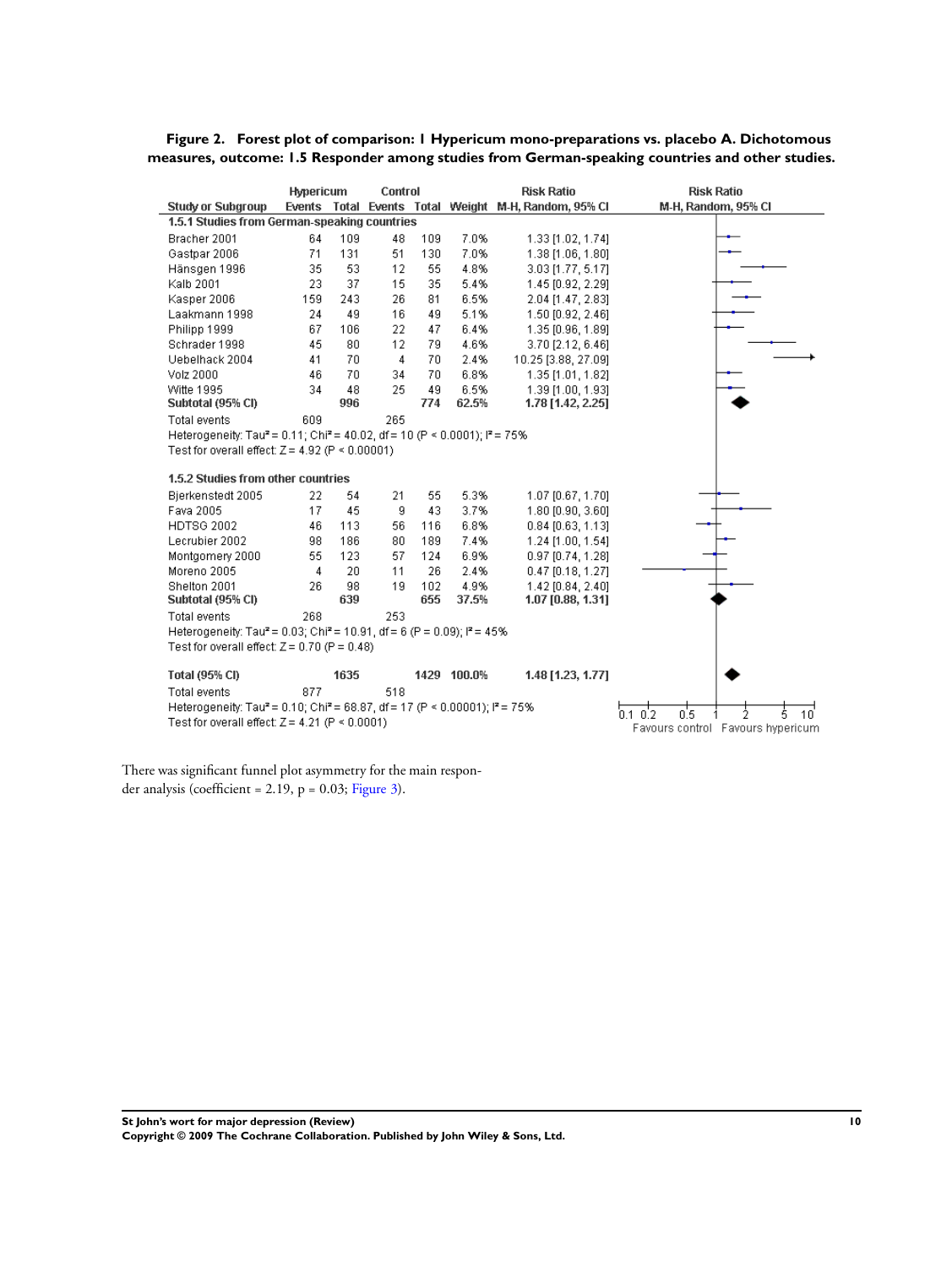<span id="page-12-0"></span>**Figure 3. Funnel plot of comparison: 1 Hypericum mono-preparations vs. placebo A. Dichotomous measures, outcome: 1.1 Responder - grouped by precision - primary analysis.**



In univariable meta-regression analyses, country of origin (studies from German-speaking countries showing larger effect sizes; p = 0.002), precision (more precise studies showing smaller effects; p = 0.032) and baseline values (higher values associated with smaller effect sizes;  $p = 0.048$ ) were significantly associated with effects sizes. In multiple analyses the association remained significant for country of origin ( $p = 0.035$ ) and precision ( $p = 0.017$ ) but became non-significant for HAMD baseline values. Altogether over half of the variance  $(R^2 = 0.51)$  could be explained by these three variables. Findings of meta-regression analyses are summarised in Appendix 1.

### *b) Analyses of depression scales*

Analyses based on mean HAMD values yielded similar findings. At the completion of treatment HAMD values were 3.04 (95%CI 1.78 to 4.29) score points lower in hypericum groups compared to placebo groups, but there was strong heterogeneity ( $I^2 = 86\%$ ; see comparison 2.1). Effects over placebo were significant after 2 (comparison 2.2), 4 (comparison 2.3), 6 to 8 weeks of treatment (comparison 2.4), and for changes from baseline to end of treatment (comparison 2.5). Significant effects over placebo were also reported for the MADRS (comparisons 2.6, and 2.7). Studies from German-language countries reported much larger effects over placebo (weighted mean difference = 4.29, 95%CI 2.97 to 5.61 score points; comparison 2.8) than studies from other countries (MD = 0.77 score points, 95%CI 0.20 to 1.74 score points). There was no significant funnel plot asymmetry (coefficient in the analysis of HAMD values at completion of treatment = -2.12, p = 0.35).

In multiple meta-regression analysis, country of origin was significantly associated with effects size (larger effects in trials from German-speaking countries;  $p < 0.001$ ) but not precision and HAMD baseline values ( $R^2 = 0.63$ ; see Appendix 1).

The four trials reporting results for the patient-rated von Zerssen Depression Scale (D-S) showed a significant effect of hypericum extracts over placebo (comparison 2.9). Post-hoc analyses using available data from 12 placebo-controlled trials for a variety of selfrating instruments also confirmed analyses based on physicianrated outcomes. The pooled standardised mean difference (SMD) was -0.47 (95% CI -0.64 to -0.30; I² = 74%; see comparison 2.10). Trials from German-speaking countries again reported more favourable findings than trials from other countries (SMDs of - 0.57 and -0.17 respectively; see comparison 2.11).

**St John's wort for major depression (Review) 11**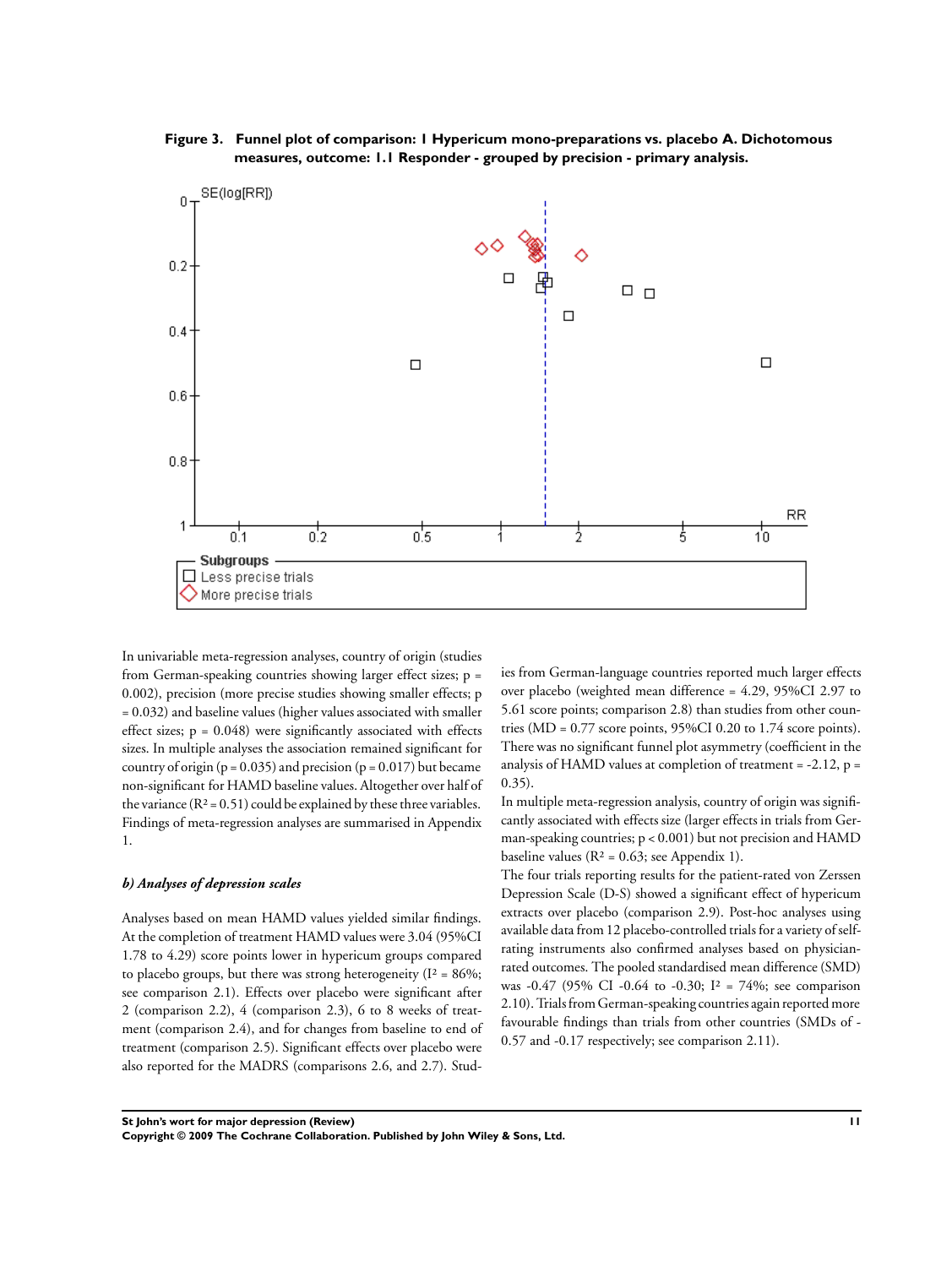### **2. Safety**

## *Primary outcome*

The number of patients dropping out for adverse effects was similar among patients receiving hypericum extracts and placebo (OR = 0.92, 95%CI 0.45 to 1.88,  $I^2$ =0%; see comparison 3.1).

*Secondary outcomes*

The total number of patients dropping out and the number of patients dropping out for any reason were similar among patients receiving hypericum extracts and placebo (comparisons 3.2 and 3.3).

### **Comparison 2: Hypericum extracts versus standard**

### **antidepressants**

## **1. Effectiveness**

## *a) Responder analyses*

All 17 trials comparing hypericum extracts to standard antidepressant treatment reported the number of responders according to the HAMD score. Based on an intention to treat approach the pooled responder rate ratio was 1.01 for all 17 trials (95%CI 0.93 to 1.09;  $I^2 = 17\%$ ; see comparison 4.1 and Figure 4). For the five trials comparing hypericum extracts with older antidepressants, the pooled estimate was 1.02 (95%CI 0.90 to 1.15;  $I^2 = 0\%$ ), and 1.00 for the 12 trials with selective serotonine reuptake inhibitors  $(95\%CI\ 0.90\ \text{to}\ 1.12; I^2 = 29\%).$ 

|                                 |           |     |          |     |             |                                                      | $\blacksquare$      |
|---------------------------------|-----------|-----|----------|-----|-------------|------------------------------------------------------|---------------------|
|                                 | hypericum |     | standard |     |             | <b>Risk Ratio</b>                                    | <b>Risk Ratio</b>   |
| <b>Study or Subgroup</b>        |           |     |          |     |             | Events Total Events Total Weight M-H, Random, 95% CI | M-H, Random, 95% CI |
| 4.1.1 vs. older antidepressants |           |     |          |     |             |                                                      |                     |
| Harrer 1993                     | 27        | 51  | 28       | -51 | 4.3%        | $0.96$ [0.67, 1.38]                                  |                     |
| Philipp 1999                    | 76        | 106 | 70       | 110 | 12.2%       | 1.13 [0.94, 1.36]                                    |                     |
| Vorbach 1997                    | 36        | 107 | 41       | 102 | 4.4%        | $0.84$ [0.59, 1.20]                                  |                     |
| Whootlov 1997                   | 40.       | .97 | 12       | 79. | <b>6.7%</b> | 0.95 10.62.1.161                                     |                     |

| Figure 4. Forest plot of comparison: 4 Hypericum mono-preparations vs. standard antidepressants. A. |
|-----------------------------------------------------------------------------------------------------|
| Dichotomous measures, outcome: 4.1 Responder (intent to treat) - primary analysis.                  |

|                                                                                                            | hypericum      |      | standard |     |             | <b>Risk Ratio</b>                                    | <b>Risk Ratio</b>                  |
|------------------------------------------------------------------------------------------------------------|----------------|------|----------|-----|-------------|------------------------------------------------------|------------------------------------|
| <b>Study or Subgroup</b>                                                                                   |                |      |          |     |             | Events Total Events Total Weight M-H, Random, 95% CI | M-H, Random, 95% CI                |
| 4.1.1 vs. older antidepressants                                                                            |                |      |          |     |             |                                                      |                                    |
| Harrer 1993                                                                                                | 27             | 51   | 28       | 51  | 4.3%        | $0.96$ [0.67, 1.38]                                  |                                    |
| Philipp 1999                                                                                               | 76             | 106  | 70       | 110 | 12.2%       | 1.13 [0.94, 1.36]                                    |                                    |
| Vorbach 1997                                                                                               | 36             | 107  | 41       | 102 | 4.4%        | 0.84 [0.59, 1.20]                                    |                                    |
| Wheatley 1997                                                                                              | 40             | 87   | 42       | 78  | 5.7%        | $0.85$ [0.63, 1.16]                                  |                                    |
| Woelk 2000                                                                                                 | 68             | 157  | 67       | 167 | 7.6%        | 1.08 [0.83, 1.40]                                    |                                    |
| Subtotal (95% CI)                                                                                          |                | 508  |          | 508 | 34.2%       | 1.02 [0.90, 1.15]                                    |                                    |
| Total events                                                                                               | 247            |      | 248      |     |             |                                                      |                                    |
| Heterogeneity: Tau <sup>2</sup> = 0.00; Chi <sup>2</sup> = 3.97, df = 4 (P = 0.41); $I^2$ = 0%             |                |      |          |     |             |                                                      |                                    |
| Test for overall effect: $Z = 0.30$ (P = 0.77)                                                             |                |      |          |     |             |                                                      |                                    |
|                                                                                                            |                |      |          |     |             |                                                      |                                    |
| 4.1.2 vs. SSRIs                                                                                            |                |      |          |     |             |                                                      |                                    |
| Behnke 2002                                                                                                | 16             | 35   | 21       | 35  | 2.9%        | 0.76 [0.49, 1.20]                                    |                                    |
| Bjerkenstedt 2005                                                                                          | 22             | 54   | 20       | 54  | 2.6%        | 1.10 [0.68, 1.77]                                    |                                    |
| Brenner 2000                                                                                               | $\overline{7}$ | 15   | 6        | 15  | 0.9%        | 1.17 [0.51, 2.66]                                    |                                    |
| Fava 2005                                                                                                  | 17             | 45   | 14       | 47  | 1.8%        | 1.27 [0.71, 2.26]                                    |                                    |
| Gastpar 2005                                                                                               | 70             | 123  | 72       | 118 | 10.2%       | $0.93$ [0.76, 1.15]                                  |                                    |
| Gastpar 2006                                                                                               | 71             | 131  | 71       | 127 | 9.6%        | 0.97 [0.78, 1.21]                                    |                                    |
| Harrer 1999                                                                                                | 50             | 77   | 57       | 84  | 9.6%        | 0.96 [0.77, 1.19]                                    |                                    |
| <b>HDTSG 2002</b>                                                                                          | 46             | 113  | 55       | 109 | 6.2%        | $0.81$ [0.60, 1.08]                                  |                                    |
| Moreno 2005                                                                                                | 4              | 20   | 11       | 20  | 0.7%        | $0.36$ [0.14, 0.95]                                  |                                    |
| Schrader 2000                                                                                              | 57             | 125  | 39       | 113 | 5.3%        | 1.32 [0.96, 1.82]                                    |                                    |
| Szegedi 2005                                                                                               | 86             | 122  | 73       | 122 | 12.2%       | 1.18 [0.98, 1.42]                                    |                                    |
| van Gurp 2002                                                                                              | 25             | 45   | 23       | 45  | 3.8%        | 1.09 [0.74, 1.60]                                    |                                    |
| Subtotal (95% CI)                                                                                          |                | 905  |          | 889 | 65.8%       | 1.00 [0.90, 1.12]                                    |                                    |
| Total events                                                                                               | 471            |      | 462      |     |             |                                                      |                                    |
| Heterogeneity: Tau <sup>2</sup> = 0.01; Chi <sup>2</sup> = 15.43, df = 11 (P = 0.16); l <sup>2</sup> = 29% |                |      |          |     |             |                                                      |                                    |
| Test for overall effect: $Z = 0.06$ (P = 0.95)                                                             |                |      |          |     |             |                                                      |                                    |
|                                                                                                            |                |      |          |     |             |                                                      |                                    |
| <b>Total (95% CI)</b>                                                                                      |                | 1413 |          |     | 1397 100.0% | 1.01 [0.93, 1.09]                                    |                                    |
| Total events                                                                                               | 718            |      | 710      |     |             |                                                      |                                    |
| Heterogeneity: Tau <sup>2</sup> = 0.00; Chi <sup>2</sup> = 19.37, df = 16 (P = 0.25); i <sup>2</sup> = 17% |                |      |          |     |             |                                                      | 0.5<br>ż.<br>ົດ 1 ຕິ 2<br>10       |
| Test for overall effect: $Z = 0.14$ (P = 0.89)                                                             |                |      |          |     |             |                                                      | favours standard favours hypericum |
|                                                                                                            |                |      |          |     |             |                                                      |                                    |

**St John's wort for major depression (Review) 12**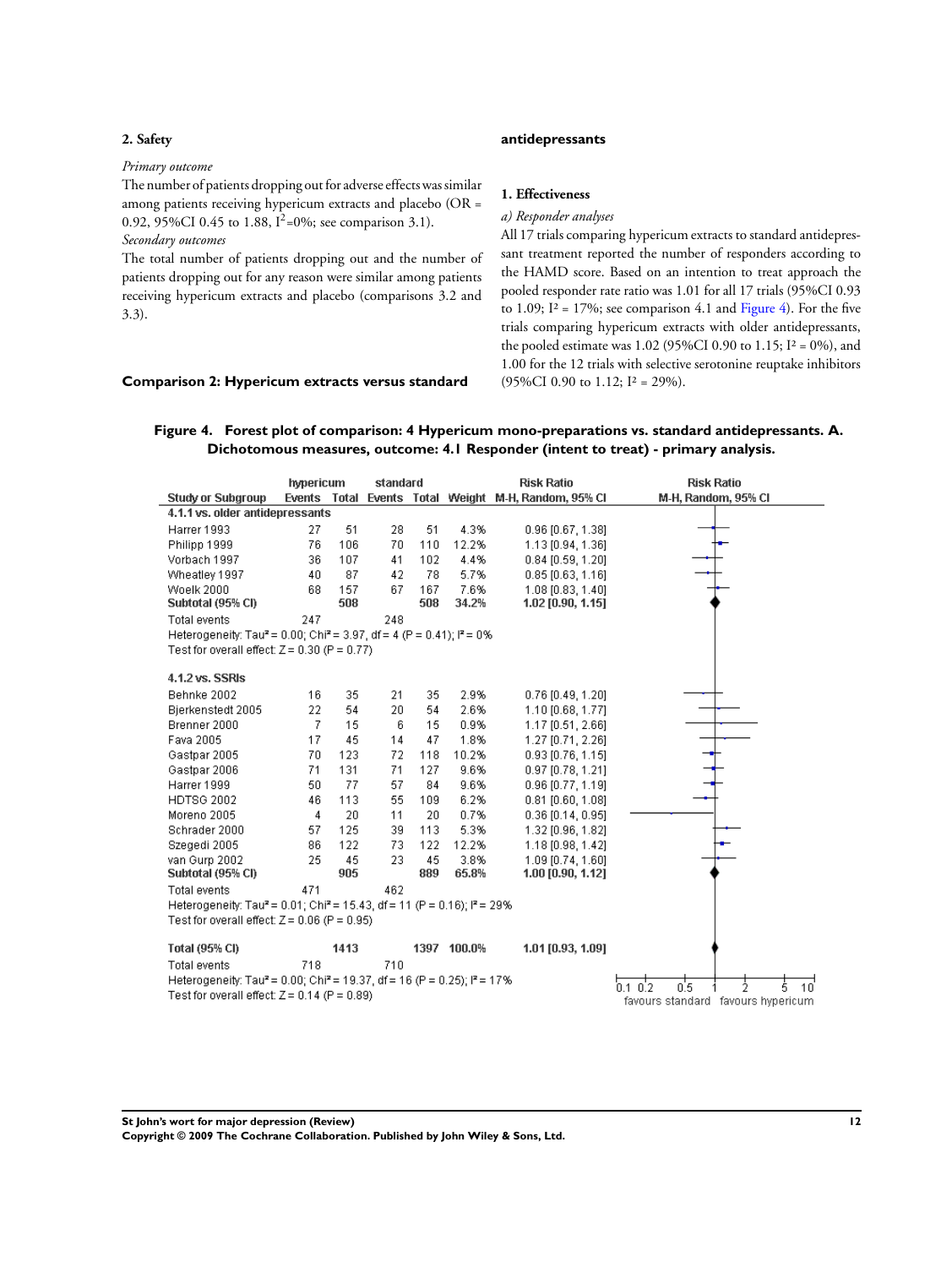If analyses were based on per protocol data, the pooled responder rate ratio was  $0.96 (95\% CI 0.88 \text{ to } 1.05; I^2 = 43\%$ ; see comparison 4.2). Analysis based on the CGI also found no relevant differences (RR = 1.01; 95%CI 0.94 to 1.09; I² = 24%; see comparison 4.3). In trials originating from German-speaking countries findings were slightly more favourable to hypericum than in trials from other countries (RR 1.04 and 0.90, respectively; see comparison 4.4 and Figure 5). In the four trials reporting remission rates the response rate ratio was 1.24 (95%CI 1.02 to 1.50;  $I^2 = 0\%$ ; see comparison 4.5).

## **Figure 5. Forest plot of comparison: 4 Hypericum mono-preparations vs. standard antidepressants. A. Dichotomous measures, outcome: 4.4 Responder among studies from German-speaking studies and other studies.**

|                                                                                                  | hypericum                                    |      | Control |     |             | <b>Risk Ratio</b>                                    | <b>Risk Ratio</b>                                  |  |
|--------------------------------------------------------------------------------------------------|----------------------------------------------|------|---------|-----|-------------|------------------------------------------------------|----------------------------------------------------|--|
| <b>Study or Subgroup</b>                                                                         |                                              |      |         |     |             | Events Total Events Total Weight M-H, Random, 95% CI | M-H, Random, 95% CI                                |  |
|                                                                                                  | 4.4.1 Studies from German-speaking countries |      |         |     |             |                                                      |                                                    |  |
| Gastpar 2005                                                                                     | 70                                           | 102  | 72      | 98  | 12.6%       | 0.93 [0.78, 1.12]                                    |                                                    |  |
| Gastpar 2006                                                                                     | 71                                           | 131  | 71      | 127 | 9.3%        | 0.97 [0.78, 1.21]                                    |                                                    |  |
| Harrer 1993                                                                                      | 27                                           | 51   | 28      | 51  | 4.2%        | $0.96$ [0.67, 1.38]                                  |                                                    |  |
| Harrer 1999                                                                                      | 50                                           | 77   | 57      | 84  | 9.3%        | 0.96 [0.77, 1.19]                                    |                                                    |  |
| Philipp 1999                                                                                     | 76                                           | 106  | 70      | 110 | 11.9%       | 1.13 [0.94, 1.36]                                    |                                                    |  |
| Schrader 2000                                                                                    | 57                                           | 125  | 39      | 113 | 5.2%        | 1.32 [0.96, 1.82]                                    |                                                    |  |
| Szegedi 2005                                                                                     | 86                                           | 122  | 73      | 122 | 11.9%       | 1.18 [0.98, 1.42]                                    |                                                    |  |
| Vorbach 1997                                                                                     | 36                                           | 107  | 41      | 102 | 4.3%        | 0.84 [0.59, 1.20]                                    |                                                    |  |
| Woelk 2000                                                                                       | 68                                           | 157  | 67      | 167 | 7.4%        | 1.08 [0.83, 1.40]                                    |                                                    |  |
| Subtotal (95% CI)                                                                                |                                              | 978  |         | 974 | 76.0%       | 1.04 [0.96, 1.13]                                    |                                                    |  |
| Total events                                                                                     | 541                                          |      | 518     |     |             |                                                      |                                                    |  |
| Heterogeneity: Tau <sup>2</sup> = 0.00; Chi <sup>2</sup> = 8.67, df = 8 (P = 0.37); $P = 8\%$    |                                              |      |         |     |             |                                                      |                                                    |  |
| Test for overall effect: $Z = 0.95$ (P = 0.34)                                                   |                                              |      |         |     |             |                                                      |                                                    |  |
|                                                                                                  |                                              |      |         |     |             |                                                      |                                                    |  |
| 4.4.2 Studies from other countries                                                               |                                              |      |         |     |             |                                                      |                                                    |  |
| Behnke 2002                                                                                      | 16                                           | 35   | 21      | 35  | 2.8%        | $0.76$ [0.49, 1.20]                                  |                                                    |  |
| Bjerkenstedt 2005                                                                                | 22                                           | 54   | 20      | 54  | 2.6%        | 1.10 [0.68, 1.77]                                    |                                                    |  |
| Brenner 2000                                                                                     | 7                                            | 15   | 6       | 15  | 0.9%        | 1.17 [0.51, 2.66]                                    |                                                    |  |
| Fava 2005                                                                                        | 17                                           | 45   | 14      | 47  | 1.8%        | 1.27 [0.71, 2.26]                                    |                                                    |  |
| <b>HDTSG 2002</b>                                                                                | 46                                           | 113  | 55      | 109 | 6.1%        | $0.81$ [0.60, 1.08]                                  |                                                    |  |
| Moreno 2005                                                                                      | 4                                            | 20   | 11      | 20  | 0.7%        | $0.36$ [0.14, 0.95]                                  |                                                    |  |
| van Gurp 2002                                                                                    | 25                                           | 45   | 23      | 45  | 3.7%        | 1.09 [0.74, 1.60]                                    |                                                    |  |
| Wheatley 1997                                                                                    | 40                                           | 87   | 42      | 78  | 5.5%        | $0.85$ [0.63, 1.16]                                  |                                                    |  |
| Subtotal (95% CI)                                                                                |                                              | 414  |         | 403 | 24.0%       | $0.90$ [0.76, 1.06]                                  |                                                    |  |
| <b>Total events</b>                                                                              | 177                                          |      | 192     |     |             |                                                      |                                                    |  |
| Heterogeneity: Tau <sup>2</sup> = 0.01; Chi <sup>2</sup> = 7.93, df = 7 (P = 0.34); $P = 12\%$   |                                              |      |         |     |             |                                                      |                                                    |  |
| Test for overall effect: $Z = 1.22$ (P = 0.22)                                                   |                                              |      |         |     |             |                                                      |                                                    |  |
| <b>Total (95% CI)</b>                                                                            |                                              | 1392 |         |     | 1377 100.0% | 1.00 [0.93, 1.09]                                    |                                                    |  |
| Total events                                                                                     | 718                                          |      | 710     |     |             |                                                      |                                                    |  |
| Heterogeneity: Tau <sup>2</sup> = 0.00; Chi <sup>2</sup> = 19.53, df = 16 (P = 0.24); $P = 18\%$ |                                              |      |         |     |             |                                                      |                                                    |  |
| Test for overall effect: $Z = 0.10$ (P = 0.92)                                                   |                                              |      |         |     |             |                                                      | 0.5<br>ż.<br>$0.1\,$ $0.2$<br>6.<br>$10^{\degree}$ |  |
|                                                                                                  |                                              |      |         |     |             |                                                      | favours standard favours hypericum                 |  |

**St John's wort for major depression (Review) 13**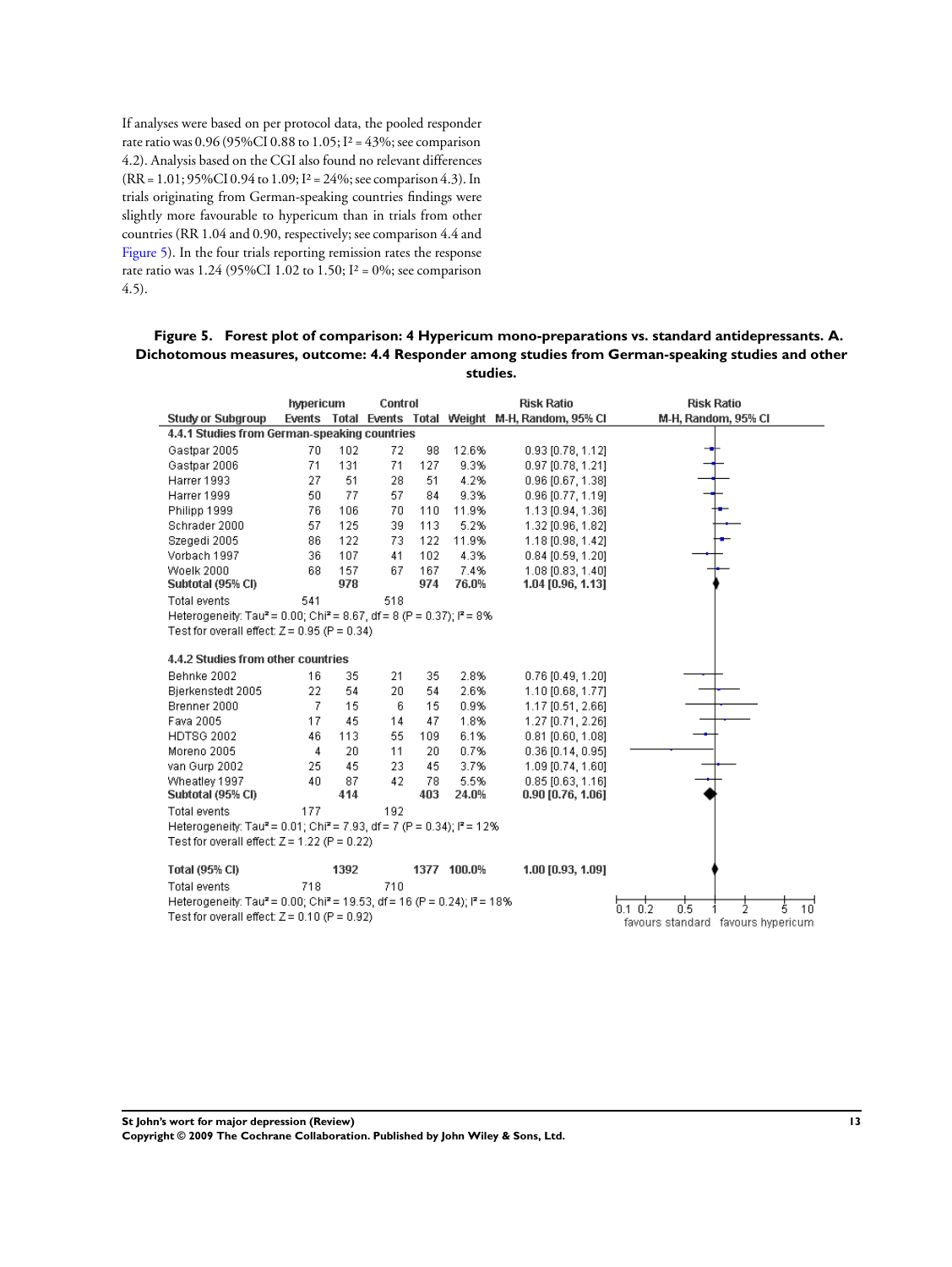The asymmetry coefficient for the main responder analysis was - 1.07 ( $p = 0.09$ ; see funnel plot in Figure 6). In univariable meta-regression analysis, there was a significant association between country of origin and response (trials from German-speaking countries favouring hypericum;  $p = 0.037$ ). In the multivariable meta-regression analysis, none of the three tested predictors proved significant ( $R^2 = 0.24$ ).





#### *b) Analyses of depression scales*

Analyses based on HAMD scores confirmed the findings of the responder analysis (see comparisons 5.1 to 5.5, and 5.8). Analyses of MADRS- and D-S-values are difficult to interpret, as only few trials reported these outcomes (see comparisons 5.6, 5.7, 5.9). There was no funnel plot asymmetry  $(0.30, p = 0.73)$ . In the multivariable meta-regression analysis, trials with higher HAMD baseline values showed less favourable results ( $p = 0.010$ ), while country of origin and precision had no significant influence ( $R^2$  = 0.44).

Again, post-hoc analyses using available data for a variety of selfrating instruments from 10 trials comparing hypericum extracts and standard antidepressants confirmed analyses based on physisee comparison 6.1 and [Figure 7\)](#page-16-0).

cian-rated outcomes. The pooled SMD was 0.01 (95%CI -0.13 to 0.15;  $I^2 = 43\%$ ; see comparison 5.10). The pooled SMDs in trials from German-speaking countries was -0.02 compared to 0.10 in trials from other countries (comparison 5.11).

#### **2. Safety**

#### *Primary outcome*

Patients allocated to hypericum extracts were less likely to drop out from studies due to adverse effects than patients allocated to older standard antidepressants (OR = 0.24; 95%CI 0.13 to 0.46;  $I^2 = 0\%$ ) or to SSRIs (OR = 0.53; 95%CI 0.34 to 0.83;  $I^2 = 0\%$ ;

**St John's wort for major depression (Review) 14**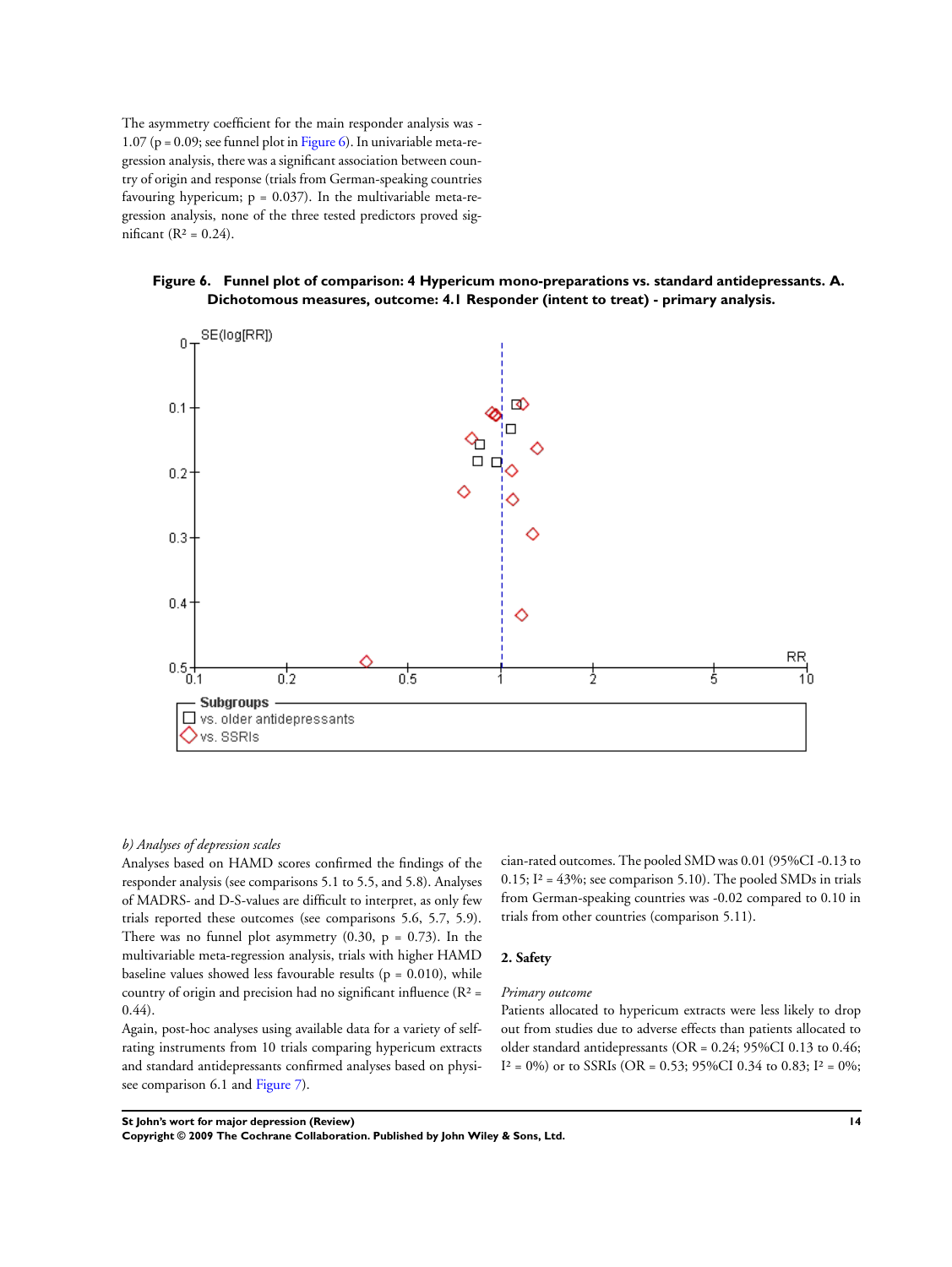## <span id="page-16-0"></span>**Figure 7. Forest plot of comparison: 6 Safety - Hypericum mono-preparations vs. standard antidepressants, outcome: 6.1 Number of patients discontinuing treatment/dropping out due to adverse/side effects.**

|                                                                                                         | hypericum |      | standard |     |             | <b>Odds Ratio</b>                                    | <b>Odds Ratio</b>                             |
|---------------------------------------------------------------------------------------------------------|-----------|------|----------|-----|-------------|------------------------------------------------------|-----------------------------------------------|
| <b>Study or Subgroup</b>                                                                                |           |      |          |     |             | Events Total Events Total Weight M-H, Random, 95% CI | M-H, Random, 95% CI                           |
| 6.1.1 vs. older antidepressants                                                                         |           |      |          |     |             |                                                      |                                               |
| Harrer 1993                                                                                             | 0         | 51   | 2        | 51  | 1.4%        | $0.19$ [0.01, 4.11]                                  |                                               |
| Philipp 1999                                                                                            | 0         | 106  | 1.       | 110 | 1.3%        | $0.34$ [0.01, 8.51]                                  |                                               |
| Vorbach 1997                                                                                            | 1         | 107  | 8        | 102 | 3.1%        | $0.11$ [0.01, 0.90]                                  |                                               |
| Wheatley 1997                                                                                           | 7         | 87   | 13       | 78  | 14.2%       | $0.44$ [0.16, 1.16]                                  |                                               |
| Woelk 2000                                                                                              | 4         | 157  | 26       | 167 | 11.7%       | 0.14 [0.05, 0.42]                                    |                                               |
| Subtotal (95% CI)                                                                                       |           | 508  |          | 508 | 31.7%       | $0.24$ [0.13, 0.46]                                  |                                               |
| <b>Total events</b>                                                                                     | 12        |      | 50       |     |             |                                                      |                                               |
| Heterogeneity: Tau <sup>2</sup> = 0.00; Chi <sup>2</sup> = 3.03, df = 4 (P = 0.55); l <sup>2</sup> = 0% |           |      |          |     |             |                                                      |                                               |
| Test for overall effect: $Z = 4.27$ (P < 0.0001)                                                        |           |      |          |     |             |                                                      |                                               |
|                                                                                                         |           |      |          |     |             |                                                      |                                               |
| 6.1.2 vs. SSRIs                                                                                         |           |      |          |     |             |                                                      |                                               |
| Behnke 2002                                                                                             | 2         | 35   | 2        | 35  | 3.3%        | 1.00 [0.13, 7.53]                                    |                                               |
| Bjerkenstedt 2005                                                                                       | 4         | 57   | 4        | 56  | 6.5%        | $0.98$ [0.23, 4.13]                                  |                                               |
| Brenner 2000                                                                                            | 2         | 15   | 2        | 15  | 3.1%        | 1.00 [0.12, 8.21]                                    |                                               |
| Fava 2005                                                                                               | 0         | 45   | 2        | 47  | 1.4%        | $0.20$ [0.01, 4.28]                                  |                                               |
| Gastpar 2005                                                                                            | 5         | 123  | 10       | 118 | 11.1%       | $0.46$ [0.15, 1.38]                                  |                                               |
| Gastpar 2006                                                                                            | 4         | 131  | 11       | 127 | 9.9%        | $0.33$ [0.10, 1.07]                                  |                                               |
| Harrer 1999                                                                                             | 6         | 77   | 8        | 84  | 11.0%       | $0.80$ [0.27, 2.43]                                  |                                               |
| <b>HDTSG 2002</b>                                                                                       | 2         | 113  | 5        | 111 | 4.9%        | $0.38$ [0.07, 2.01]                                  |                                               |
| Schrader 2000                                                                                           | 0         | 125  | 1        | 114 | 1.3%        | 0.30 [0.01, 7.47]                                    |                                               |
| Szegedi 2005                                                                                            | 4         | 125  | 8        | 126 | 9.0%        | $0.49$ [0.14, 1.66]                                  |                                               |
| van Gurp 2002                                                                                           | 3         | 45   | 7        | 45  | 6.7%        | $0.39$ [0.09, 1.61]                                  |                                               |
| Subtotal (95% CI)                                                                                       |           | 891  |          | 878 | 68.3%       | $0.53$ [0.34, 0.83]                                  |                                               |
| <b>Total events</b>                                                                                     | 32        |      | 60       |     |             |                                                      |                                               |
| Heterogeneity: Tau <sup>2</sup> = 0.00; Chi <sup>2</sup> = 3.52, df = 10 (P = 0.97); $P = 0\%$          |           |      |          |     |             |                                                      |                                               |
| Test for overall effect: $Z = 2.80$ (P = 0.005)                                                         |           |      |          |     |             |                                                      |                                               |
|                                                                                                         |           |      |          |     |             |                                                      |                                               |
| <b>Total (95% CI)</b>                                                                                   |           | 1399 |          |     | 1386 100.0% | $0.41$ [0.29, 0.60]                                  |                                               |
| <b>Total events</b>                                                                                     | 44        |      | 110      |     |             |                                                      |                                               |
| Heterogeneity: Tau <sup>2</sup> = 0.00; Chi <sup>2</sup> = 10.42, df = 15 (P = 0.79); $P = 0\%$         |           |      |          |     |             |                                                      | 0.5<br>ż.<br>$0.1\,0.2$<br>5.<br>$10^{\circ}$ |
| Test for overall effect: $Z = 4.72$ (P < 0.00001)                                                       |           |      |          |     |             |                                                      | favours hypericum favours standard            |

#### *Secondary outcomes*

Attrition for any reason was significantly lower for hypericum extracts compared to older antidepressants (OR = 0.67; 95%CI 0.47 to 0.95;  $I^2 = 0\%$ ), but not compared to SSRIs (OR = 0.83; 95% 0.63 to 1.08;  $I^2 = 0\%$ ; see comparison 6.2).

The number of patients reporting side effects was significantly higher in patients receiving older standard antidepressants (OR = 0.39; 95% 0.30 to 0.50; I² =0%); compared to SSRIs, the difference just missed significance (OR =  $0.70$ ;  $95\%$ CI 0.49 to 1.00; I<sup>2</sup> =57%; see comparison 6.3).

## **D I S C U S S I O N**

**Summary of main results**

Overall, the findings from newer trials seem to corrobate the evidence in favour of hypericum extracts. The available data suggest that the hypericum extracts tested in the included trials a) are superior to placebo in patients with major depression; b) are similarly effective as standard antidepressants; c) and have less side effects than standard antidepressants. There are two issues which complicate the interpretation of our findings: 1) While the influence of precision on study results in placebo-controlled trials is less pronounced in this updated version of our review compared to the previous version [\(Linde 2005a\)](#page-19-0), results from more precise trials still show smaller effects over placebo than less precise trials. 2) Results from German-language countries are considerably more favourable for hypericum than trials from other countries.

## **Interpretation of the findings and limitations**

For this update we excluded for the first time from our review all trials which were not restricted to patients with major depression. This does not mean that we believe that major depression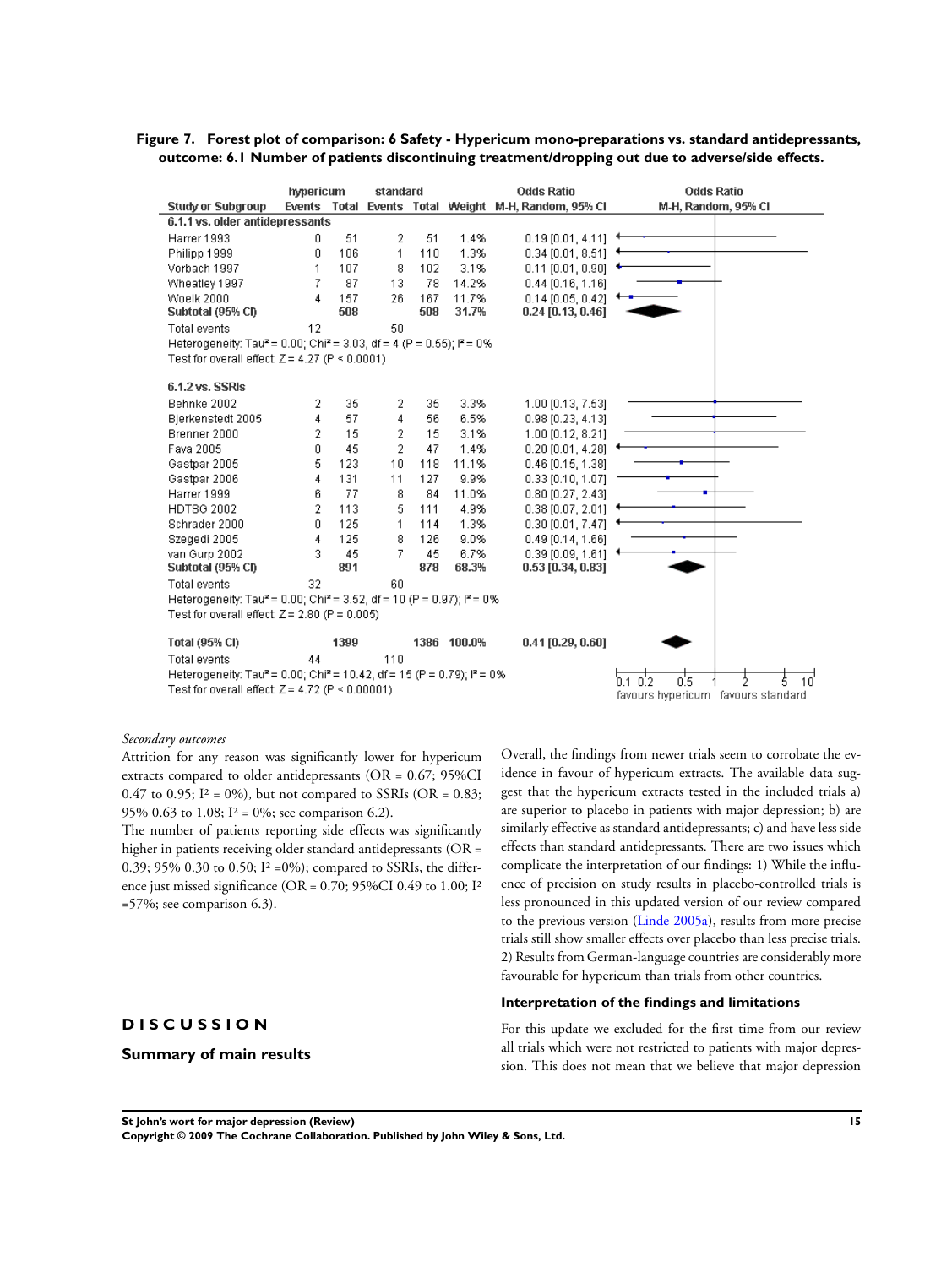is necessarily the only or best indication for hypericum extracts. Some authors argue that patients with signs of atypical depression might be particularly suited for treatment with hypericum extracts [\(Murck 2002,](#page-19-0) [Murck 2005\)](#page-19-0), the National Institutes of Health are currently funding a trial in patients with minor depression (www.clinicaltrials.gov, identifier NCT00048815), and the findings from older trials (some of which, however, seem methodologically questionable) not restricted to patients with major discussion were very positive [\(Linde 1998](#page-19-0)). As pointed out in the introduction, we now focus on major depression to make our review better comparable to overviews on standard antidepressants, to have a more comparable set of studies for analysis, and also because almost all new trials of hypericum extracts are on this indication.

In spite of the tightened inclusion criteria, the findings of the placebo-controlled trials are still quite heterogeneous. In the trials a variety of hypericum extracts has been tested and daily doses cover a wide range. Differences in the interventions might contribute to some extent to the observed heterogeneity, but they do not seem to be a major factor. In three of four subgroup analyses of single extracts there was strong heterogeneity; for one extract the 95% confidence intervals of the two available trials [\(Gastpar](#page-19-0) [2006](#page-19-0); [Uebelhack 2004\)](#page-19-0) did not even overlap, indicating that the results are hardly compatible. However, some of the factors leading to considerable heterogeneity between study findings could be identified. Considering country of origin, precision, and baseline depression severity of included patients explained 50 to 60 percent of the variance between trial results in comparisons with placebo and 20 to 40 percent in comparison with standard antidepressants. Nevertheless, it has to be stated that meta-regression analyses are (even if a priori defined) entirely of observative nature. Findings on the association of baseline depression severity and effect size estimates may be biased through structural dependence and regression to the mean, and thus should be interpreted with caution [\(Higgins 2008](#page-19-0)). Furthermore, inferences drawn from a meta-regression analysis on aggregate data may differentiate from inferences drawn from a meta-regression analysis on individual data [\(Deeks 2006;](#page-19-0) e.g. 'ecological bias').

The finding that more precise placebo-controlled trials yielded less positive results than less precise trials could indicate publication bias (trials with positive results are more likely to be published than trials with negative results) or bias within studies (smaller trials with less rigorous methods yielding overoptimistic results). We cannot rule out, but doubt, that selective publication of overoptimistic results in small trials strongly influences our findings. There is some evidence that "negative" trials without demonstrable differences between extracts and placebo were published less often as full articles than trials with "positive" findings. Our extensive searches identified three "negative" trials that were only published as abstracts or theses. Two that were conducted in the early 1990s (these were included in earlier versions of this review [Linde 1996;](#page-19-0) [Linde 1998](#page-19-0); [Linde 2005a\)](#page-19-0) involved patients without documented

major depression ([König 1993;](#page-19-0) [Osterheider 1992](#page-19-0)), and one that was conducted in the late 1990s involved patients with major depression ([Montgomery 2000](#page-19-0)). One positive trial included in our last update, but now excluded, was published as an abstract and as a chapter in a not widely available book ([Winkel 2000\)](#page-19-0). One comparably large, positive trial ([Bracher 2001\)](#page-19-0) has been published only in a short report as a supplement to a German medical newspaper. This trial is an example that sponsors or manufacturers of herbal medicines sometimes have very limited interest in a major publication if their trial includes a new aspect (in that case a once daily dosage), as there is no patent protection for herbal extracts and results can be exploited by competitors, too. We suspect that there are few additional relevant unpublished trials. Few manufacturers of hypericum extracts sponsor research trials, and the five manufacturers whose products were tested in most of the trials told us they had (with the exception of one smaller negative trial) no other unpublished trials that possibly met our inclusion criteria. Through personal communication we were informed that there are at least one or two unpublished negative trials on tea preparations of Hypericum. However, tea preparations are phytochemically very different from alcoholic extracts and have to be evaluated separately.

We found that the quality of the majority of trials was adequate, and we detected no systematic differences in design aspects known to be potential sources of bias. All trials were double-blind.Though adequacy of blinding was not formally assessed in most trials, achieving similarity between hypericum and placebo preparations is not particularly difficult. All trials were randomised, and most concealed allocation assignments by using consecutively numbered identical medication containers. Reported drop-out rates were low in the majority of trials. Investigators involved in older trials may have had less training and/or experience with diagnostic standards and rating scales for depressive symptoms ([Shelton](#page-19-0) [2001](#page-19-0)), but this issue, if true, is likely to affect generalisation of findings rather than internal validity. Finally, though we found no systematic differences in major factors generally related to trial quality, our subjective judgement was that larger trials tended to be of better quality than smaller trials. The dosages of standard antidepressants were (with two exceptions) within the range recommended in current guidelines (e.g., [Härter 2003](#page-19-0)), but at the lower limit.

Our finding that studies from German-speaking countries yielded more favourable results than trials performed elsewhere is difficult to interpret. As our analyses are partly data-driven, they must be considered cautiously. However, the consistency and extent of the observed association suggest that there are important differences in trials performed in different countries. One possibility is that studies performed in German-speaking countries with a long history of hypericum prescription by physicians enrolled slightly different patients in spite of similar inclusion criteria. With one exception (the extremely positive trial by [Uebelhack 2004](#page-19-0) performed in a research clinic of a contract research organisation), all German stud-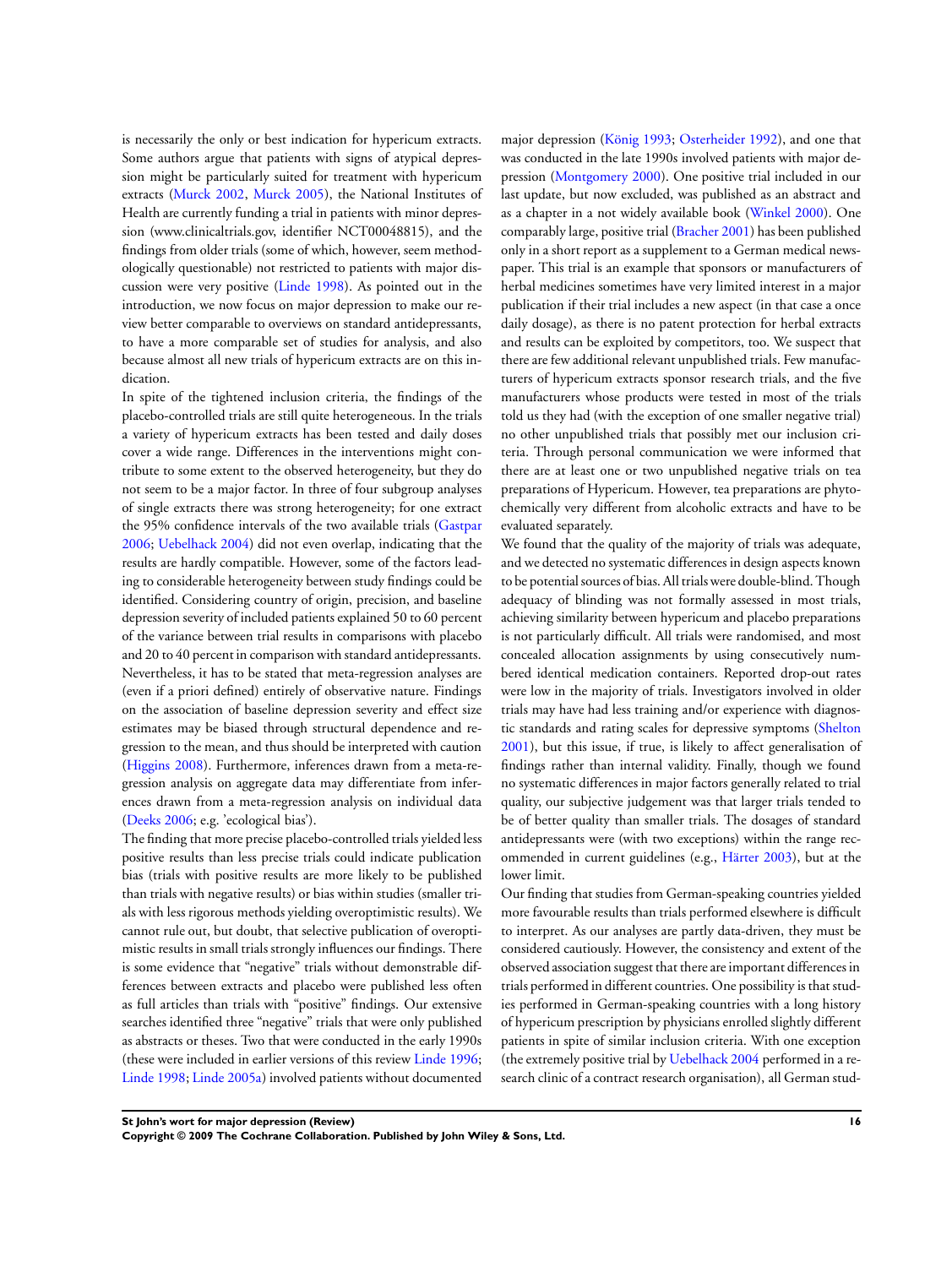ies recruited patients in private practices, while a number of trials from other countries were performed in academic research settings or hospital outpatient units. Depression with atypical or reversed vegetative features might be present more often in primary care outpatient populations ([Murck 2005\)](#page-19-0).The trend that trials with higher HAMD baseline values reported slightly less favourable results also suggests that effectiveness of hypericum extracts might differ between subgroups of depressive patients. While we did not systematically investigate this issue, it seems to us that the trials from countries other than Germany might be more often investigator-initiated. A closer link of trial planning, performance and analysis with manufacturer interests might influence study findings. This could result possibly in true bias, but also in conditions making a true positive outcome more likely. For example, for at least three trials [\(Kasper 2006](#page-19-0); [Schrader 1998](#page-19-0); [Uebelhack 2004](#page-19-0)) with large effects performed in German-speaking countries authors or sponsors reported in the publication or in personal communications that contact times and interaction with patients were limited to minimise placebo response rates. Increasing placebo group response rates due to the intensive care and monitoring in antidepressant trials are considered by some researchers as a potential reason for the problem to show specific effects [\(Posternak](#page-19-0) [2007](#page-19-0)). One could also speculate whether unblinding might lead German physicians (who often use hypericum extracts in their usual practice) to give more positive ratings and (the possibly more sceptic) colleagues from elsewhere to more negative ratings. However, as hypericum extracts have no characteristic side effects such a problem seems only relevant in comparisons with standard antidepressants.

### **Potential biases in the review process**

The work for the first version of this review started in 1993 and three previous versions are available [\(Linde 1996;](#page-19-0) [Linde 1998;](#page-19-0) [Linde 2005a](#page-19-0)). During that period a large number of new trials became available, diagnostic classifications used for including patients into studies have changed and the quality of trials has improved. In parallel the methods of our review were adapted. The changes over time make it difficult to report our searches and their results in a consistent and transparent manner. The way how we approached authors/sponsors for obtaining missing information and the contents of inquiries were not fully systematic and have changed over time. This could imply that additional data necessary for some secondary analyses were obtained for a selected subset of studies. However, data for the main analysis were available for all or almost all trials, therefore, major biases seem highly unlikely. A potential source of bias in the responder analyses could be slightly variable responder definitions in the primary studies. Response according to the HAMD was either defined as at least 50% reduction, a HAMD score < 10 (or 11) after treatment, at least one or the combination of both. Whether these definitions were truly made a priori in each study could not be assessed. Decisions on

the inclusion of subgroup analyses (for example, regarding precision or country effects) for updates were driven by findings in previous versions of the review. Therefore, these analyses must be interpreted with caution. Publication and small study bias have been discussed in the previous section.

## **A U T H O R S ' C O N C L U S I O N S**

## **Implications for practice**

In older systematic reviews and meta-analyses of hypericum extracts ([Ernst 1995](#page-19-0); [Linde 1996](#page-19-0); [Linde 1998](#page-19-0); [Kim 1999;](#page-19-0) [Gaster](#page-19-0) [2000](#page-19-0); [Williams 2000](#page-19-0)) the findings of the included studies were mostly positive, but reviewers drew cautious conclusions due to methodological limitations. The quality of trials on average clearly improved over recent years. However, study findings became more often contradictory, and in the last version of our review larger trials restricted to patients with major depression showed only minimal effects over placebo [\(Linde 2005a\)](#page-19-0). With the addition of several new, partly large trials, the cumulative evidence now suggests that hypericum extract have a modest effect over placebo in a similar range as standard antidepressants ([Kirsch 2008;](#page-19-0) [Turner](#page-19-0) [2008](#page-19-0)). The direct comparisons with older antidepressants and selective serotonine reuptake inhibitors seem to confirm this impression. The available clinical trials now also show that hypericum extracts have fewer side effects than both older antidepressants and selective serotonine reuptake inhibitors. This would imply that an attempt of treating mild to moderate major depression with one of the hypericum preparations positively tested in clinical trials is clearly justified. However, the differences in the findings from different countries make clear-cut recommendations difficult. The evidence for severe major depression is still insufficient to draw conclusions.

Many patients buy St John's wort products from health food stores and might not disclose this to their physicians [\(Smith](#page-19-0) [2004](#page-19-0)). Such uncontrolled use is problematic as serious interactions can occur with a number of frequently used drugs ([Ernst 1999;](#page-19-0) [Hammerness 2003](#page-19-0); [Knüppel 2004](#page-19-0); [Whitten 2006](#page-19-0)). Therefore, physicians should regularly ask their patients about hypericum intake. However, it must be kept in mind that drug interactions are not a problem unique to hypericum extracts, but also common for standard antidepressants ([Nieuwstraten 2006\)](#page-19-0).

It has to be emphasised that the quality of hypericum preparations can differ considerably. The composition of a product depends on the raw plant material used, the extraction process, and the solvents. In consequence, the amounts of bioactive constituents in different products can vary enormously. A recent study has shown that a number of products available on the German market contain only minor amounts of bioactive constitutents ([Wurglics 2003](#page-19-0)).

**St John's wort for major depression (Review) 17**

**Copyright © 2009 The Cochrane Collaboration. Published by John Wiley & Sons, Ltd.**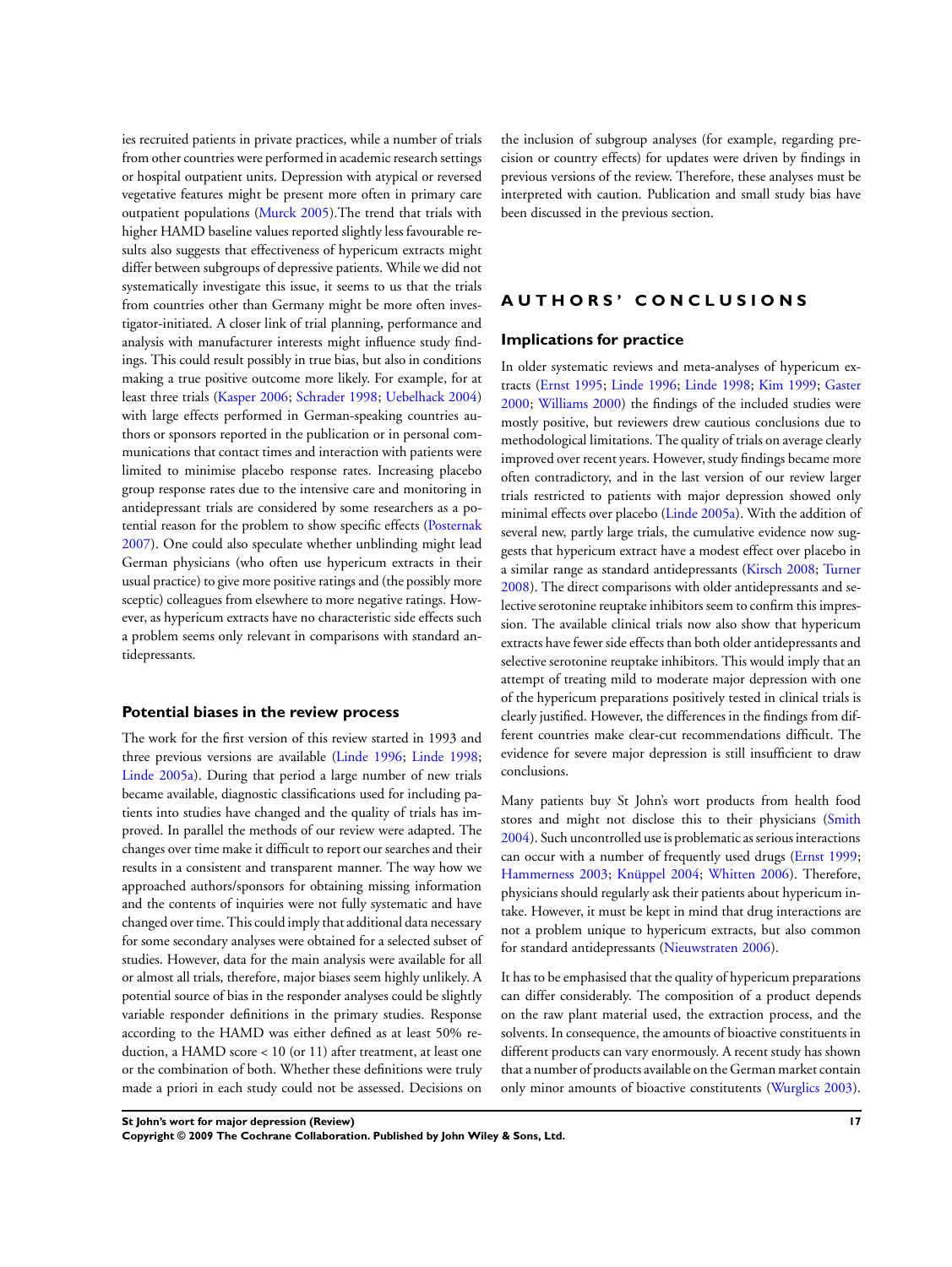<span id="page-19-0"></span>The hypericum extracts tested in clinical trials have to be considered high quality products. Results obtained with these extracts cannot be extrapolated directly to other products. In our metaanalysis, the type of extract did not contribute to the explanation of heterogeneity. This does not mean, however, that all products tested in the available trials are equally effective. Standardisation of a product on a defined component (for example, hyperforin or hypericin) does not resolve the problem, as currently the exact mechanism for the antidepressant effects of hypericum extracts is still unclear, and available research indicates that several components are relevant. The findings of this review most likely apply to products (using ethanol 50 to 60% or methanol 80% for extraction from dried plant material) with daily extract dosages of 500 to 1200 mg with a ratio of raw material to extract of 3-7:1.

### **Implications for research**

There is a clear need to investigate the reasons for the differences in findings from trials originating from German-speaking countries and those from other countries. Mulitnational trials would seem desirable, but it is unlikely that there will be funding for such studies in the near future. Individual patient data meta-analysis of existing trials could be a possible tool to investigate predictors of treatment response in a more accurate manner. The authors will try to obtain such data from researchers and/or sponsors.

## **A C K N O W L E D G E M E N T S**

The authors would like to thank

- the researchers and sponsors who provided additional information on trials
- Eva Israel and Karsten Schmidt who helped with assessing eligibility and doing extractions

- Cindy Mulrow and Matthias Egger who were involved in previous versions of the review

### **R E F E R E N C E S**

### **References to studies included in this review**

#### **Behnke 2002** *{published data only}*

Behnke K, Jensen GS, Graubaum HJ, Gruenwald J. Hypericum perforatum versus fluoxetine in the treatment of mild to moderate depression. *Advances in Therapy* 2002;**19**: 43–52.

#### **Bjerkenstedt 2005** *{published data only}*

Bjerkenstedt L, Edman GV, Alken RG, Mannel M. Hypericum extract LI 160 and fluoxetine in mild to moderate depression. A randomized, placebo-controlled multi-center study in outpatients. *European Archives of Psychiatry and Clinical Neuroscience* 2005;**255**:40–7.

### **Bracher 2001** *{published and unpublished data}*

Bracher A. Trial on HYP611 confirms effectiveness [HYP611–Studie bestätigt Wirksamkeit]. *Ärztliche Praxis* 2001;**51 (suppl.)**:3–4.

#### **Brenner 2000** *{published data only}*

Brenner R, Azbel V, Madhusoodanan S, Pawlowska M. Comparison of an extract of hypericum (LI 160) and sertraline in the treatment of depression: a double-blind, randomized pilot study. *Clinical Therapeutics* 2000;**22**: 411–9.

Brenner R, Madhusoodanan S, Pawlowska M. Efficacy of continuation treatment with hypericum perforatum in depression. *Journal of Clinical Psychiatry* 2002;**63**:455.

#### **Fava 2005** *{published data only}*

Fava M, Alpert J, Nierenberg AA, Mischoulon D, Otto MW, Zajecka J, Murck H, Rosenbaum JF. A doubleblind, randomized trial of St John's wort, fluoxetine, and placebo in major depressive disorder. *Journal of Clinical Psychopharmacology* 2005;**25**:441–7.

#### **Gastpar 2005** *{published and unpublished data}*

Gastpar M, Singer A, Zeller K. Efficacy and tolerability of hypericum extract STW3 in long-term treatment with a once-daily dosage in comparison with sertraline. *Pharmacopsychiatry* 2005;**38**:78–87.

#### **Gastpar 2006** *{published and unpublished data}*

Gastpar M, Singer A, Zeller K. Comparative efficacy and safety of a once-daily dosage of hypericum extract STW3- VI and citalopram in patients with moderate depression: a double-blind, randomised, multicentre, placebo-controlled study. *Pharmacopsychiatry* 2006;**39**:66–75.

#### **Harrer 1993** *{published and unpublished data}*

Harrer G, Hübner WD, Podzuweit H. Effectiveness and tolerance of the hypericum extract LI 160 compared to maprotiline: a multi-center double-blind study. *Journal of Geriatric Psychiatry and Neurology* 1994;**7**(suppl 1):S24–8. Harrer G, Hübner WD, Podzuweit H. Wirksamkeit und Verträglichkeit des Hypericum-Präparates LI 160 im Vergleich mit Maprotilin. *Nervenheilkunde* 1993;**12**: 297–301.

#### **Harrer 1999** *{published data only}*

Harrer G, Schmidt U, Kuhn U, Biller A. Comparison of equivalence between the St. John's wort extract LoHyp-57 and fluoxetine. *Arzneimittel-Forschung/Drug Research* 1999; **49**:289–96.

#### **HDTSG 2002** *{published and unpublished data}*

<sup>∗</sup> Hypericum Depression Trial Study Group. [Effect of Hypericum perforatum (St John's wort) in major depressive

#### **St John's wort for major depression (Review) 18**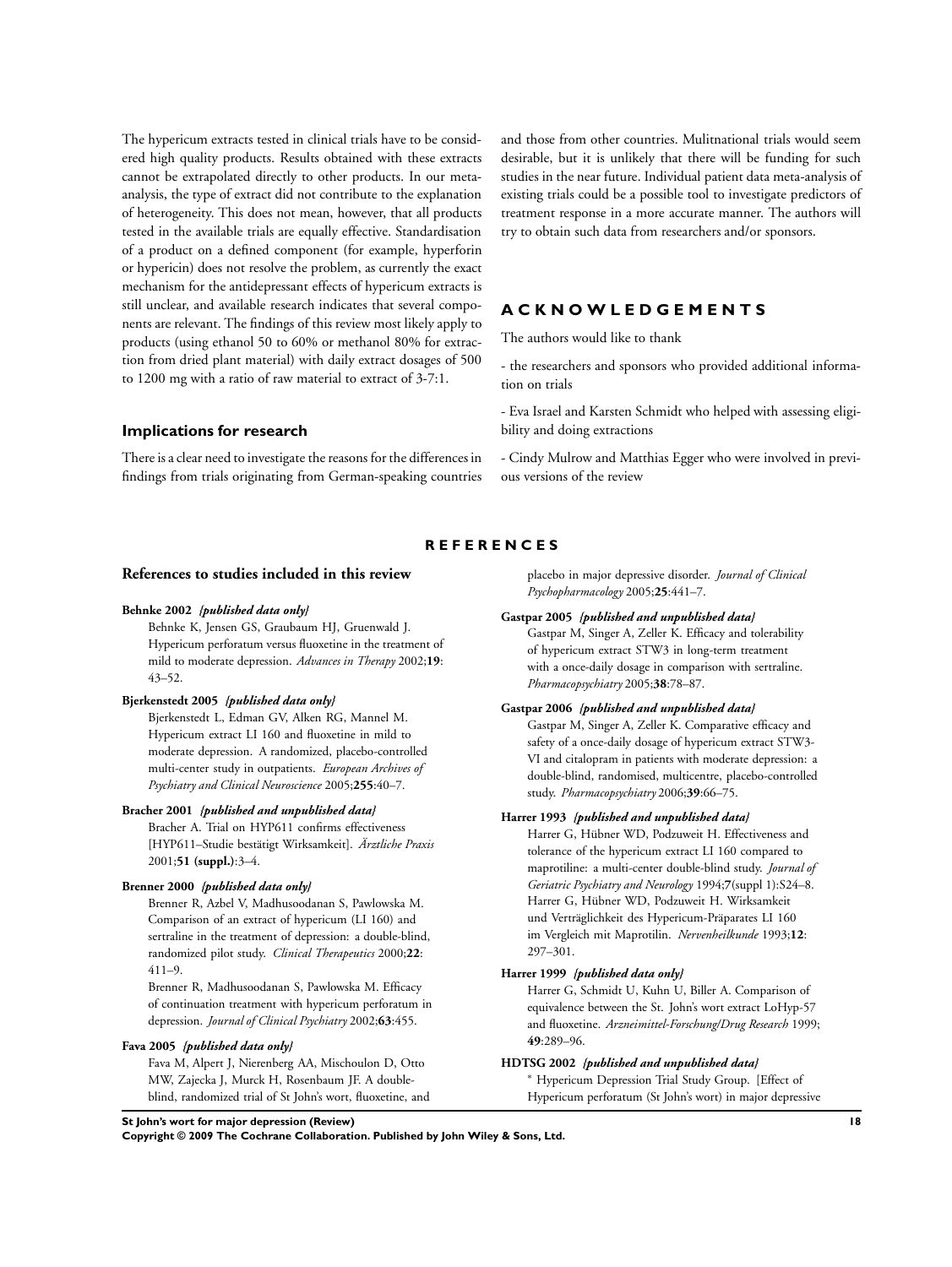disorder. A randomized controlled trial]. *JAMA* 2002;**287**: 1807–14.

Vitiello B, Shader RI, Parker CB, Ritz L, Harlan W, Greenblatt DJ, Gadde KM, Krishnan KRR, Davidson JRT. Hyperforim plasma level as a marker of treatment adherence in the National Institutes of Health Hypericum Depression Trial. *Journal of Clin Psychopharmacology* 2005;**25**:243–9.

### **Hänsgen 1996** *{published and unpublished data}*

<sup>∗</sup> Hängsen KD, Vesper J. Antidepressive Wirksamkeit eines hochdosierten Hypericum-Extraktes. *Muenchener medizinische Wochenschrift* 1996;**138**(3):29–33. Hänsgen KD, Vesper J, Ploch M. Multizentrische Doppelblindstudie zur antidepressiven Wirksamkeit des Hypericumextraktes LI 160. *Nervenheilkunde* 1993;**12**: 285–9.

Vesper J, Ploch M. Multi-center double-blind study examining the antidepressant effectiveness of the hypericum extract LI 160. *Journal of Geriatric Psychiatry and Neurology* 1994;**7**(suppl 1):S15–8.

### **Kalb 2001** *{published data only}*

Kalb R, Trautmann-Sponsel RD, Kieser M. Efficacy and tolerability of hypericum extract WS 5572 versus placebo in mildly depressed patients. *Pharmacopsychiatry* 2001;**34**: 96–103.

#### **Kasper 2006** *{published and unpublished data}*

Kasper S, Anghelescu IG, Szegedi A, Dienel A, Kieser M. Superior efficacy of St John's wort extract WS 5570 compared to placebo in patients with major depression: a randomized, double-blind, placeb-controlled, multi-center trial [ISRCTN77277298]. *BMC Medicine* 2006;**4**:14.

#### **Laakmann 1998** *{published data only}*

Laakmann G, Dienel A, Kieser M. Clinical significance of hyperforin for the efficacy of hypericum extracts on depressive disorders of different severities. *Phytomedicine* 1998;**5**:435–42.

Laakmann G, Schüle C, Baghai T, Kieser M. St John's wort in mild and moderate depression: the relevance of hyperforin for the clinical efficacy. *Pharmacopsychiatry* 1998;**31 (suppl)**:54–9.

#### **Lecrubier 2002** *{published and unpublished data}*

Lecrubier Y, Bech P. The Ham D6 is more homogeneous and as sensitive as the Ham D17. *European Psychiatry* 2007; **22**:252–5.

<sup>∗</sup> Lecrubier Y, Clerc G, Didi R, Kieser M. Efficacy of St. John's wort extract WS 5570 in major depression: a double-blind, placebo-controlled trial. *American Journal of Psychiatry* 2002;**159**:1361–6.

### **Montgomery 2000** *{published and unpublished data}*

Montgomery SA, Hübner WD, Grigoleit HG. Efficacy and tolerability of St. John's wort extract compared with placebo in patients with a mild to moderate depressive disorder. *Phytomedicine* 2000;**7 (suppl II)**:107.

#### **Moreno 2005** *{published data only}*

Moreno RA, Teng CT, de Almeida KM, Tavares H jr. Hypericum perforatum versus fluoxetine in the treatment of mild to moderate depression: a randomized double-blind

trial in a Brazilian sample. *Revista Brasileira de Psiquiatria* 2005;**28**:29–32.

#### **Philipp 1999** *{published and unpublished data}*

Philipp M, Kohnen R, Hiller KO. Hypericum extract versus imipramine or placebo in patients with moderate depression: randomized multicentre study of treatment for 8 weeks. *BMJ* 1999;**319**:1534–9.

#### **Schrader 1998** *{published and unpublished data}*

Schrader E, Meier B, Brattström A. Hypericum treatment of mild-moderate depression in a placebo-controlled study. A prospective, double-blind, randomized, placebo-controlled, mulitcentre study. *Human Psychopharmacology* 1998;**13**: 163–9.

#### **Schrader 2000** *{published and unpublished data}*

Schrader E. Equivalence of St John's wort (Ze 117) and fluoxetine: a randomized, controlled study in mild-moderate depression. *International Clinical Psychopharmacology* 2001; **15**:61–8.

#### **Shelton 2001** *{published and unpublished data}*

Gelenberg AJ, Shelton RC, Crits-Christoph P, Keller MB, Dunner DL, Hirschfeld RMA, Thase MAE, Russel JM, Lydiard RB, Gallop RJ, Todd L, Hellersteim DJ, Goodnick PJ, Keitner GI, Stahl SM, Halbreich U, Hopkins KS. The effectiveness of St. John's wort in major depressive disorder: a naturalistic phase 2 follow-up in which non-responders were provided alternate medication. *Journal of Clinical Psychiatry* 2004;**65**:1114–9.

<sup>∗</sup> Shelton RC, Keller MB, Gelenberg A, Dunner DL, Hirschfeld R, Thase ME, et al. Effectiveness of St. John's wort in major depression. A randomized controlled trial. *JAMA* 2001;**285**:1978–86.

#### **Szegedi 2005** *{published and unpublished data}*

Anghelescu IG, Kohnen R, Szegedi A, Klement S, Kieser M. Comparison of hypericum extract WS 5570 and paroxetine in ongoing treatment after recovery from an episode of moderate to severe depression: results from a randomized multicenter study. *Pharmacopsychiatry* 2006;**39**:213–9. ∗ Szegedi A, Kohnen R, Dienel A, Kieser M. Acute treatment of moderate to severe depression with hypericum extract WS 5570 (St John's wort): randomised controlled double blind non-inferiority trial versus paroxetine. *BMJ* 2005;**330**:503–6.

### **Uebelhack 2004** *{published and unpublished data}*

Uebelhack R, Gruenwald J, Graubaum HJ, Busch R. Efficacy and tolerability of hypericum extract STW 3- VI in patients with moderate depression: a double-blind, randomized, placebo-controlled clinical trial. *Advances in Therapy* 2004;**21**:265–75.

## **van Gurp 2002** *{published and unpublished data}*

van Gurp G, Meterissian GB, Haiek LN, McCusker J, Bellavance F. St John's wort or sertraline? Randomized controlled trial in primary care. *Canadian Family Physician* 2002;**48**:905–12.

### **Volz 2000** *{published data only}*

Volz HP, Eberhardt R, Grilll G. Efficacy and tolerance of the St John's wort extract D-0496 in mild to

#### **St John's wort for major depression (Review) 19**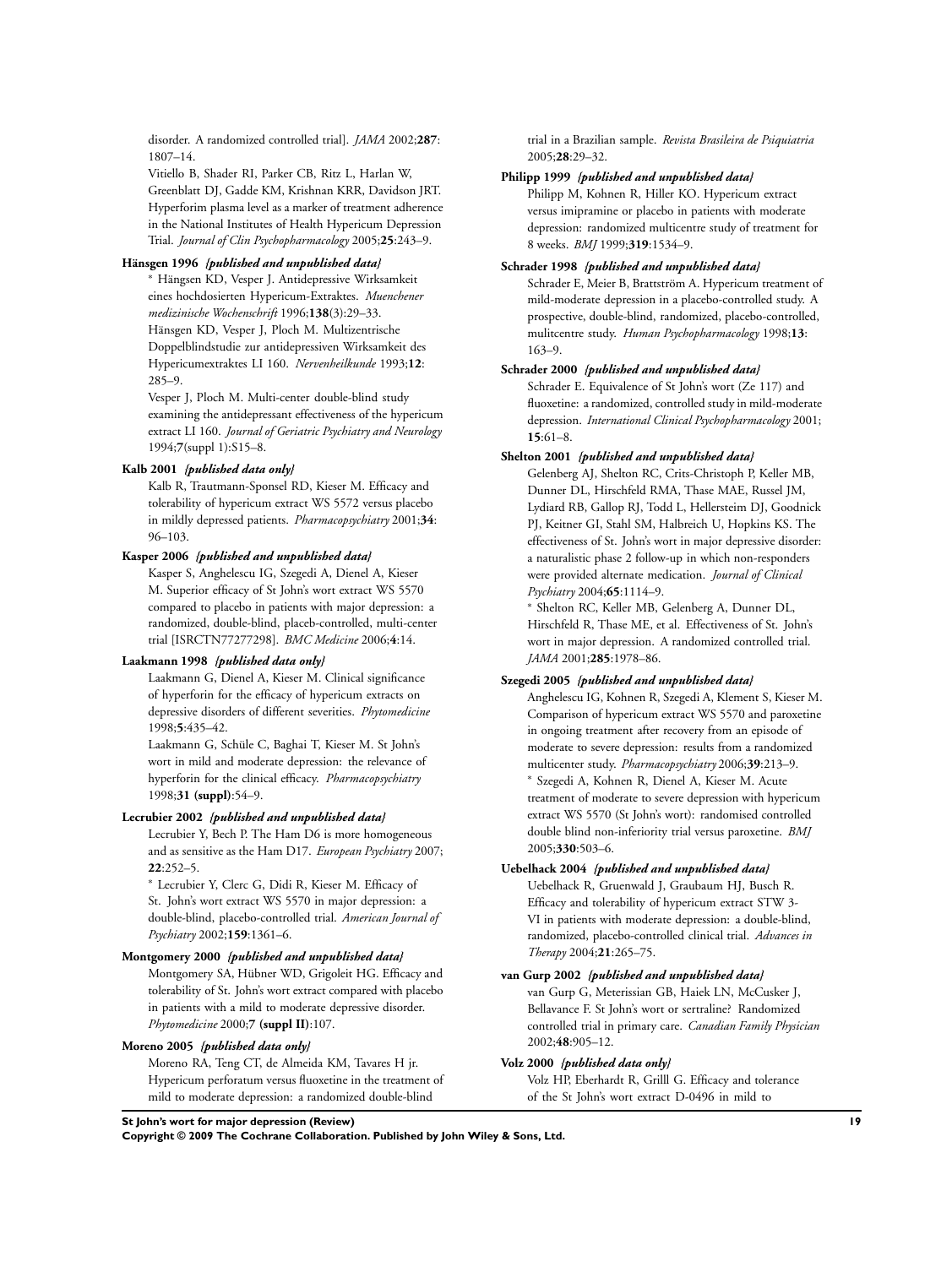moderate depression - a placebo-controlled, doubleblind 6-week trial [Wirksamkeit und Verträglichkeit des Johanniskrautextraktes D–0496 bei leichten bis mittelschweren depressiven Episoden. Plazebokontrollierte Doppelblindstudie über 6 Wochen]. *Nervenheilkunde* 2000; **19**:401–5.

### **Vorbach 1997** *{published and unpublished data}*

Vorbach EU, Arnoldt KH, Hübner WD. Efficacy and tolerability of St. John's wort extract LI 160 versus imipramine in patients with severe depressive episodes according to ICD-10. *Pharmacopsychiatry* 1997;**30** (suppl.2):81–5.

### **Wheatley 1997** *{published and unpublished data}*

Wheatley D. LI 160, an extract of St. John's wort, versus amitriptyline in mildly to moderately depressed outpatients - a controlled 6-week clinical trial. *Pharmacopsychiatry* 1997;**30**(suppl.2):77–80.

#### **Witte 1995** *{published and unpublished data}*

Witte B, Harrer G, Kaptan T, Podzuweit H, Schmidt U. Behandlung depressiver Verstimmungen mit einem hochkonzentrierten Hypericumpräparat - eine multizentrische plazebokontrollierte Doppelblindstudie. *Fortschritte der Medizin* 1995;**113**:404–8.

#### **Woelk 2000** *{published data only}*

Woelk H for the Remotiv/Imipramine Study Group. Comparison of St John's wort and imipramine for treating depression: randomised controlled trial. *BMJ* 2000;**321**: 536–9.

### **References to studies excluded from this review**

#### **Agrawal 1994** *{published data only}*

Agrawal A, Dixit SP, Dubey GP, Gupta BS. Clinical evaluation of anti-depressant properties of basant (hypericum perforatum). *Pharmacopsychoecologia* 1994;**7**: 253–6.

#### **Albertini 1986** *{published data only}*

Albertini H. Evaluation d'un traitement homeopathique de la nevralgie dentaire. In: Boiron J, Belon P, Hariveau E editor(s). *Recherche en homeopathie*. Lyon: Fondation francaise pour la recheche en homeopathie, 1986:75–7.

### **Bendre 1980** *{published data only}*

Bendre VV, Dharmadhikari SD. Arnica montana and hypericum in dental practice. *Hahnemann Gleanings* 1980; **47**:70–2.

### **Bergmann 1993** *{published and unpublished data}*

Bergmann R, Nübner J, Demling J. Behandlung leichter bis mittelschwerer Depressionen. *Therapiewoche Neurol Psychiatr* 1993;**7**:235–40.

#### **Bernhadt 1993** *{published data only}*

Bernhardt M, Liske E, Ebeling L. Hypericum perforatum in der Therapie leichter bis mittelschwerer Depressionen: Vergleich der antidepressiven Wirksamkeit von zwei unterschiedlichen Dosierungsschemata. Bonn, 5. Phytotherapie-Kongreß 1993.

#### **St John's wort for major depression (Review) 20**

**Copyright © 2009 The Cochrane Collaboration. Published by John Wiley & Sons, Ltd.**

#### **Brockmöller 1997** *{published data only}*

Brockmöller J, Reum T, Bauer S, Kerb R, Hübner WD, Roots I. Hypericin and pseudohypericin: pharmacokinetics and effects on photosensitivity in humans. *Pharmacopsychiatry* 1997;**30**(suppl.2):94–101.

### **Czekalla 1997** *{published data only}*

Czekalla J, Gastpar M, Hübner WD, Jäger D. The effect of hypericum extract on cardiac conduction as seen in the electrocardiogram compared to that of imipramine. *Pharmacopschychiatry* 1997;**30**(supp.2):86–8.

### **Dittmer 1992** *{published data only}*

Dittmer TLJ. Die Behandlung von psychovegetativen Störungen mit Johanniskraut-Öl (Jukunda-Rot-Öl-Kapseln). *Naturheilpraxis mit Naturmedizin* 1992;**45**: 118–22.

#### **Ditzler 1992** *{published and unpublished data}*

Ditzler K, Gessner B, Schatton WFH, Willems M. Clinical trial on Neuropas versus placebo in patients with mild to moderate depressive symptoms: a placebo-controlled, randomised double-blind study. *Complementary Therapies in Medicine* 1994;**2**:5–13.

Ditzler K, Schatton W. Johanniskraut bei leichten bis mittelschweren Depressionen - Ergebnisse einer plazebokontrollierten Doppelblindstudie. *Heilkunst* 1992;**104**: 263–70.

#### **Gu 2001** *{published data only}*

Gu N, Li H, Shu L. Zhang H, Weng Z, Ma C, Wang M. Multicenter study of St John's wort extract in treatment of mild to moderate depression. *Chinese Journal of Clinical Pharmacy* 2001;**10**:271–4.

#### **Halama 1991** *{published and unpublished data}*

Halama P. Wirksamkeit des Hypericum-Extraktes LI 160 bei 50 Patienten einer psychiatrischen Fachpraxis. *Nervenheilkunde* 1991;**10**:305–7.

Halama P. Wirksamkeit des Johanniskrautextraktes LI 160 bei depressiver Verstimmung. *Nervenheilkunde* 1991;**10**: 250–3.

#### **Harrer 1991** *{published and unpublished data}*

Harrer G, Schmidt U, Kuhn U. "Alternative" Depressionsbehandlung mit einem Hypericum-Extrakt. *Therapiewoche Neurologie* 1991;**5**:710–6.

### **Herberg 1992** *{published data only}*

Herberg KW. Psychotrope Phytopharmaka im Test - Alternative zu synthetischen Psychopharmaka.

*Therapiewoche* 1992;**44**:704–13.

#### **Hoffmann 1979** *{published data only}*

Hoffmann J, Kühl ED. Therapie von depressiven Zuständen mit Hypericin. *Zeitschrift für Allgemeinmedizin* 1979;**55**: 776–82.

#### **Hottenrott 1997** *{published data only}*

Hottenrott K, Sommer HM, Lehrl S, Hauer H. Der Einfluss von Vitamin E und Johanniskraut-Trockenextrakt auf die Ausdauerleistungsfähigkeit von Wettkampfsportlern. Eine placebo-kontrollierte Doppelblindstudie mit Langstreckenläufern und Triathleten. *Deutsche Zeitschrift für Sportmedizin* 1997;**48**:22–7.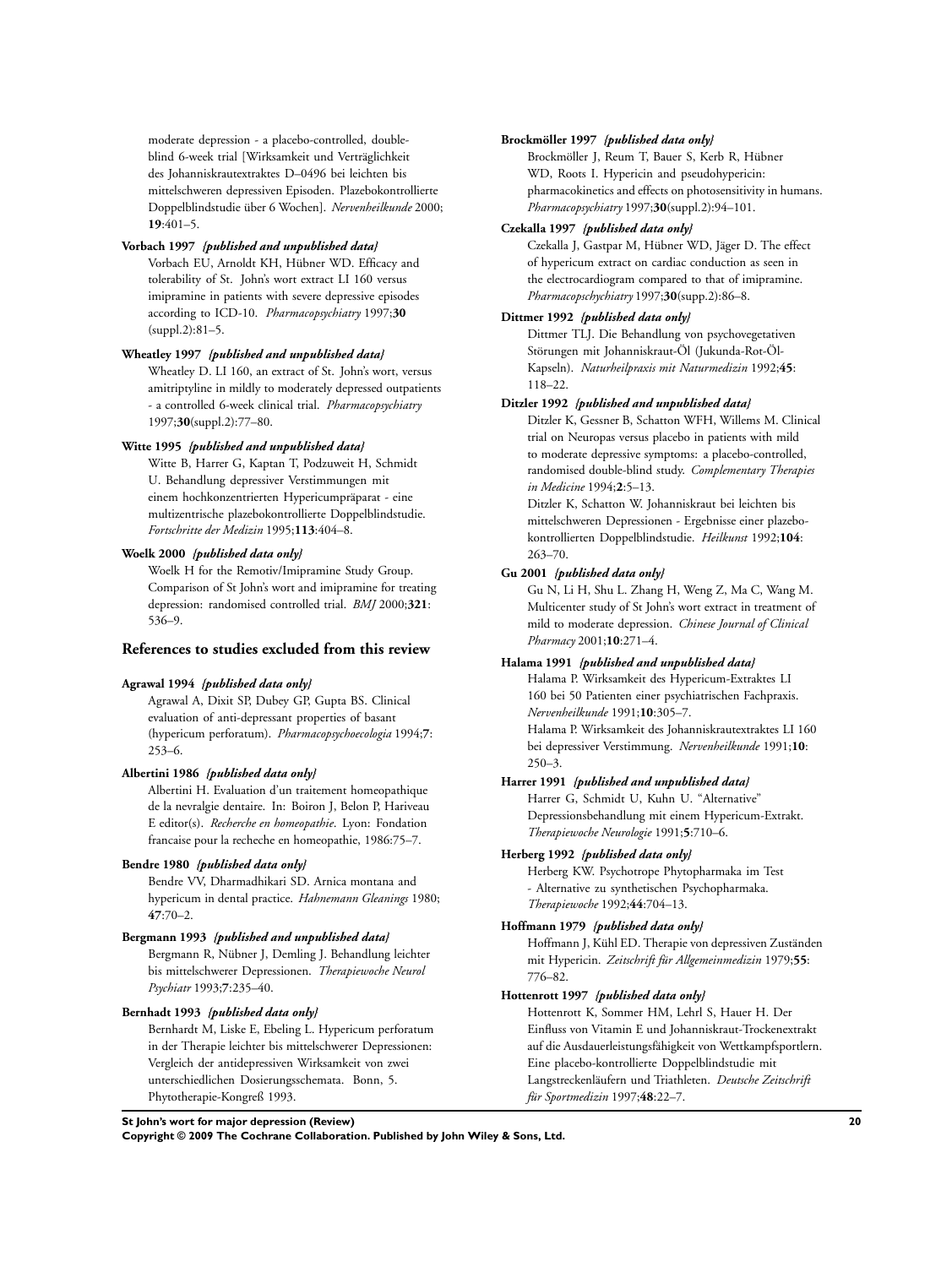#### **Häring 1996** *{published and unpublished data}*

Häring B, Hauns B, Hermann C, Hübner WD, Maier-Lenz H, Marschner N. A double-blind, placebo-controlled pilot study of LI 160 in combination with chemotherapy in patients with solid tumors. Abstracts of the 2nd International Congress on Phytomedicine. Munich, 1996: SL–88.

#### **Hübner 1993** *{published and unpublished data}*

Hübner WD, Lande S, Podzuweit H. Behandlung larvierter Depressionen mit Johanniskraut. *Nervenheilkunde* 1993; **12**:278–280.

Hübner WD, Lande S, Podzuweit H. Hypericum treatment of mild depression with somatic symptoms. *Journal of Geriatric Psychiatry and Neurology* 1994;**7**(suppl 1):S12–5.

#### **Johnson 1992** *{published data only}*

Johnson D. Neurophysiologische Wirkungen von Hypericum im Doppelblindversuch mit Probanden. *Nervenheilkunde* 1991;**10**:316–7.

∗ Johnson D, Siebenhüner G, Hofer E, Sauerwein-Giese E, Frauendorf A. Einfluß von Johanniskraut auf die ZNS-Aktivität. *Neurologie und Psychiatrie* 1992;**6**:436–44.

#### **Johnson 1993** *{published data only}*

Johnson D, Ksciuk H, Woelk H, Sauerwein-Giese E, Frauendorf A. Effetcs of hypericum extract LI 160 compared with maprotiline on resting EEG and evoked potentials in 24 volunteers. *Journal of Geriatric Psychiatry and Neurology* 1994;**7**(suppl 1):S44–6.

Johnson D, Ksciuk H, Woelk H, Sauerwein-Giese E, Frauendorf A. Wirkungen mit Johanniskraut-Extrakt LI 160 im Vergleich mit Maprotilin auf Ruhe-EEG und evozierte Potentiale bei 24 Probanden. *Nervenheilkunde* 1993;**12**:328–30.

## **Kniebel 1988** *{published and unpublished data}*

Hiller KO, Rahlfs V. Therapeutische Äquivalenz eines hochdosierten Phytopharmakons mit Amitriptylin bei ängstlich-depressiven Verstimmungen - Reanalyse einer randomisierten Studie unter besonderer Beachtung biometrischer und klinischer Aspekte. *Forschende Komplementärmedizin* 1995;**2**:123–32.

Kniebel R, Burchard JM. Zur Therapie depressiver Verstimmungen in der Praxis. *Zeitschrift für Allgemeinmedizin* 1988;**64**:689–96.

## **Kugler 1990a** *{published data only}*

Kugler J, Weidenhammer W, Schmidt A, Groll S. [Therapie depressiver Zustände. Hypericum–Extrakt Steigerwald als Alternative zur Benzodiazepin–Behandlung]. *Zeitschrift für Allgemeinmedizin* 1990;**66 (suppl 1)**:21–9.

#### **Kugler 1990b** *{published data only}*

Kugler J, Schmidt A, Groll S, Weidenhammer W. Zur Pharmakodynamik eines Hypericum-Extraktes. Untersuchungen bei Patienten mit depressiven Zuständen im Vergleich zu Bromazepam und Placebo. *Zeitschrift für Allgemeinmedizin* 1990;**66**(suppl.):13–20.

#### **König 1993** *{published data only}*

König CD. *Hypericum perforatum L. (gemeines Johanniskraut) als Therapeutikum bei depressiven Verstimmungszuständen -*

*eine Alternative zu synthetischen Arzneimitteln*. University of Basel: Thesis, 1993.

#### **Lehrl 1993** *{published and unpublished data}*

<sup>∗</sup> Lehrl S, Woelk H. Ergebnisse von Messungen der kognitiven Leistungsfähigkeit bei Patienten unter der Therapie mit Johanniskraut. *Nervenheilkunde* 1993;**12**: 281–4.

Lehrl S, Woelk H. Psychometrische Messung der Leistungkapazität unter antidepressiver Therapie mit Johanniskraut. *Nervenheilkunde* 1991;**10**:313–5.

#### **Lenoir 1999** *{published data only}*

Lenoir S, Degenring FH, Saller R. A double-blind randomised trial to investigate three different concentrations of a standardised fresh plant extract obtained from the shoot tips of hypericum perforatum L. *Phytomedicine* 1999;**6**: 141–6.

#### **Li 2005** *{published data only}*

Li YM, Li GY, Wang XL, & Yu LF. Rehabilitation effect of Saint John's Wort extract on depression and myocardial function after coronary artery bypass grafting: A randomized grouping, placebo-control and blind evaluation. *Chinese Journal of Clinical Rehabilitation* 2005;**9**(28):38–9.

## **Maisenbacher 1995** *{published data only}*

Maisenbacher J, Schmidt U, Schenk N. Therapie mit Hypericum bei Angstzuständen. *Therapiewoche Neurologie Psychiatrie* 1995;**9**:65–60.

#### **Martinez 1993** *{published data only}*

Kasper S. Treatment of seasonal affective disorder (SAD) with hypericum extract. *Pharmacopsychiatry* 1997;**30** (suppl.2):89–93.

Martinez B, Kasper S, Ruhrmann B, Möller HJ. Hypericum in der Behandlung von saisonal abhängigen Depressionen. *Nervenheilkunde* 1993;**12**:302–7.

Martinez B, Kasper S, Ruhrmann B, Möller HJ. Hypericum in the treatment of seasonal affective disorders. *Journal of Geriatric Psychiatry and Neurology* 1994;**7**(suppl 1):S29–33.

#### **Mo 2004** *{published data only}*

Mo WY, Yu HY, Yang Y. Comparison of Saint John' Wort extract with fluoxetine in the treatment of post-stroke depression. *Chinese Journal of New Drugs* 2004;**13**:942–4.

#### **Osterheider 1992** *{published and unpublished data}*

Osterheider M, Schmidtke A, Beckmann H. Behandlung depressiver Syndrome mit Hypericum (Johanniskraut eine placebokontrollierte Doppelblindstudie. *Fortschritte Neurologie Psychiatrie* 1992;**60**(suppl.2):210–1.

#### **Panijel 1985** *{published data only}*

Panijel J. Die Behandlung mittelschwerer Angstzustände. *Therapiewoche* 1985;**41**:4659–68.

#### **Quandt 1993** *{published and unpublished data}*

Quandt J, Schmidt U, Schenk N. Ambulante Behandlung leichter und mittelschwerer depressiver Verstimmungen. *Der Allgemeinarzt* 1993;**15**(2):97–102.

#### **St John's wort for major depression (Review) 21**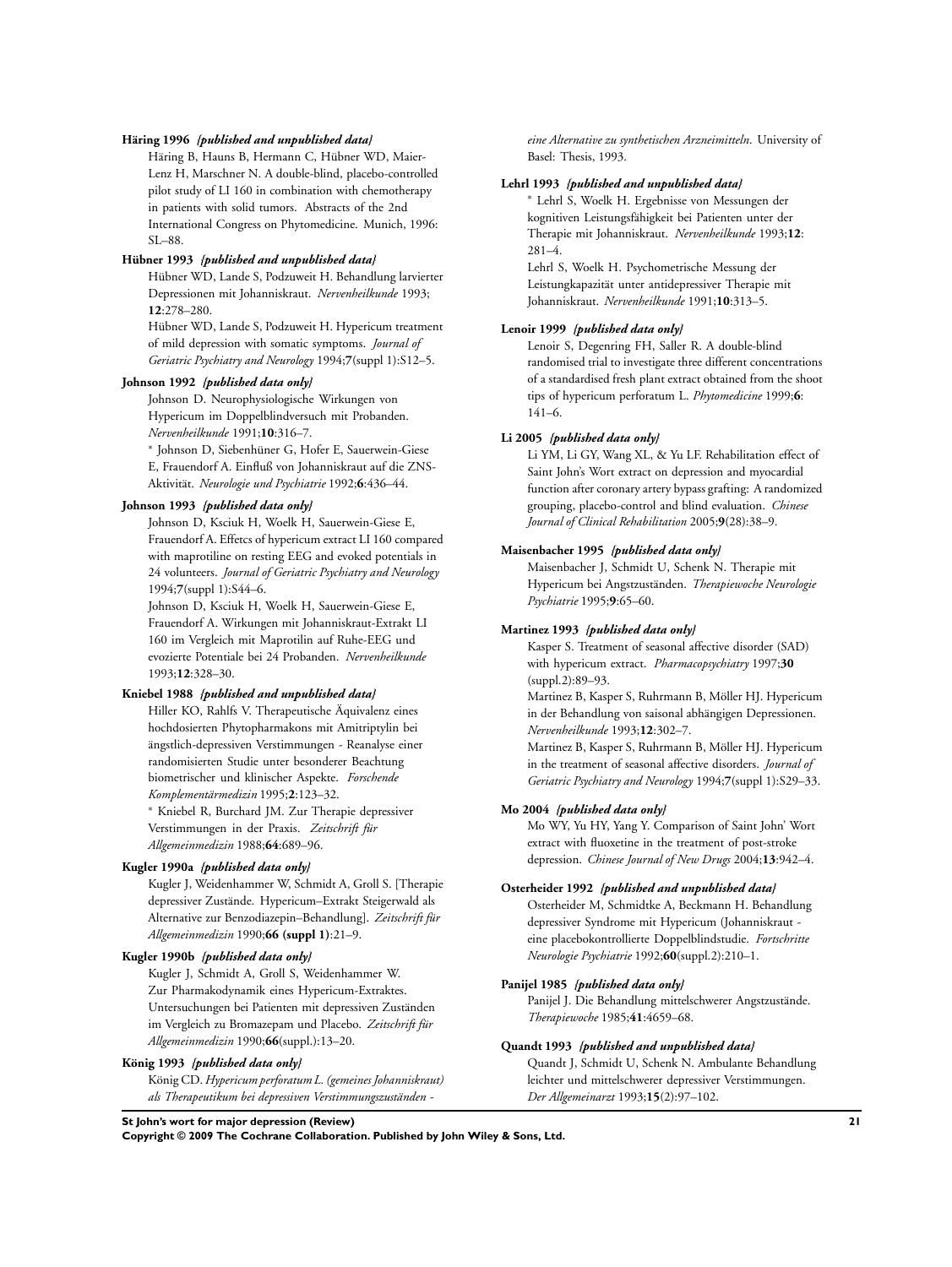#### **Reh 1992** *{published and unpublished data}*

Reh C, Laux P, Schenk N. Hypericum-Extrakt bei Depressionen - eine wirksame Alternative. *Therapiewoche* 1992;**42**:1576–81.

#### **Schlich 1987** *{published and unpublished data}*

Schlich D, Braukmann F, Schenk N. Behandlung depressiver Zustände mit Hypericinium. *Psycho* 1987;**13**: 440–7.

### **Schmidt 1989** *{published and unpublished data}*

Schmidt U, Schenk N, Schwarz I, Vorberg G. Zur Therapie depressiver Verstimmungen. *Psycho* 1989;**15**:665–71.

### **Schmidt 1993** *{published and unpublished data}*

Schmidt U. Konstantes Reaktionsvermögen unter antidepressiver Theerapie mit dem Hypericum-Präparat LI 160. *Nervenheilkunde* 1991;**10**:311–2.

<sup>∗</sup> Schmidt U, Sommer H. Johanniskraut-Extrakt zur ambulanten Therapie der Depression. *Fortschritte der Medizin* 1993;**111**:339–42.

## **Schmidt 1993b** *{published data only}*

Schmidt U, Harrer G, Kuhn U, Berger-Deinert W, Luther D. Wechselwirkungen von Hypericin-Extrakt mit Alkohol. *Nervenheilkunde* 1993;**12**:314–9.

#### **Schulz 1993** *{published data only}*

Schulz H, Jobert M. Der Einfluß von Johanniskraut auf das Schlaf-EEG bei älteren Probandinnen. *Nervenheilkunde* 1993;**12**:323–7.

Schulz H, Jobert M. Effetcs of hypericum extract on the sleep EEG in older volunteers. *Journal of Geriatric Psychiatry and Neurology* 1994;**7**(suppl 1):S39–43.

#### **Sindrup 2000** *{published data only}*

Sindrup SS, Madsen C, Bach FW, Gram LF, Jensen TS. [St. John's wort has no effect on pain in polyneuropathy]. *Pain* 2000;**91**:361–365.

### **Sommer 1994** *{published and unpublished data}*

Harrer G, Sommer H. Therapie leichter/mittelschwerer Depressionen mit Hypericum. *Münchener medizinische Wochenschrift* 1993;**135**:305–9.

Harrer G, Sommer H. Treatment of mild/moderate depressions with Hypericum. *Phytomedicine* 1994;**1**:3–8. Sommer H. Besserung psychovegetativer Beschwerden durch Hypericum im Rahmen einer multizentrischen Dopppelblindstudie. *Nervenheilkunde* 1991;**10**:308–10. Sommer H, Harrer G. Placebo-controlled double-blind study examining the effectiveness of an hypericum preparation in 105 mildly depressed patients. *Journal of Geriatric Psychiatry and Neurology* 1994;**7**(suppl 1):S9–11. Sommer H, Harrer G. Placebo-kontrollierte Studie zur Wirksamkeit eine Hypericumpräparates bei 105 Patienten mit Depressionen. *Nervenheilkunde* 1993;**12**:274–7.

#### **Spielberger 1985** *{published data only}*

Spielberger E. Johanniskraut-Präparat lindert selbst mittelschwere Depressionen. *Ärztliche Praxis* 1985;**37**: 2546–7.

#### **Staffeldt 1993** *{published data only}*

Staffeldt B, Kerb R, Brockmöller J, Ploch M, Roots I. Pharmacokinetics of hypericin and pseudohypericin after oral intake of the hypericum perforatum extract LI 160 in healthy volunteers. *Journal of Geriatric Psychiatry and Neurology* 1994;**7**(suppl 1):S47–53.

Staffeldt B, Kerb R, Brockmöller J, Ploch M, Roots I. Pharmakokinetik von Hypericin und Pseudohypericin nach oraler Einnahme des Johanniskraut-Extrakts LI 160 bei gesunden Probanden. *Nervenheilkunde* 1993;**12**:331–8.

#### **Steger 1985** *{published and unpublished data}*

Steger W. Depressive Verstimmungen. *Zeitschrift für Allgemeinmedizin* 1985;**61**:914–8.

### **Volz 2002** *{published data only}*

Volz HP, Murck H, Kasper S, Möller HJ. St John's wort extract (LI 160) in somatoform disorders: results of a placebo-controlled trial. *Psychopharmacology* 2002;**164**: 294–300.

#### **Vorbach 1994** *{published and unpublished data}*

Vorbach EU, Hübner WD, Arnoldt KH. Effectiveness and tolerance of the hypericum extract LI 160 in comparison with imipramine: randomized double-blind study in 135 outpatients. *Journal of Geriatric Psychiatry and Neurology* 1994;**7**(suppl 1):S19–23.

Vorbach EU, Hübner WD, Arnoldt KH. Wirksamkeit und Verträglichkeit des Hypericum-Extraktes LI 160 im Vergleich mit Imipramin. *Nervenheilkunde* 1993;**12**:290–6.

### **Warnecke 1986** *{published data only}*

Warnecke G. Beeinflussung klimakterischer Depressionen. *Zeitschrift für Allgemeinmedizin* 1986;**62**:1111–3.

#### **Werth 1989** *{published data only}*

Werth W. Psychotonin M versus Imipramin in der Chirurgie. *Der Kassenarzt* 1989;**15**:64–8.

#### **Wienert 1991** *{published data only}*

Wienert V, Classen R, Hiller KO. Zur Frage der Photosensibilisierung von Hypericin in einer Baldrian-Johanniskraut-Kombination - klinisch-experimentelle, plazebokontrollierte Vergleichsstudie. Lübeck-Travemünde, 3rd Phytotherapy Congress 1991.

#### **Winkel 2000** *{published data only}*

<sup>∗</sup> Winkel R, Koritsch HD, Piayda H, Trenckmann. [Phytopharmakotherapie der komorbiden depressiven Störungen bei Alkoholabhängigkeit – Wirksamkeit des Johanniskrautextraktes LI 160 bei komorbid–depressiv Alkoholerkrankten]. In: Trenckmann U editor(s). *Phytopharmaka und seelische Störungen*. Neu-Isenburg: LinguaMed, 2000:43–51.

Winkel R, Koritsch HD, Piayda H, Trenckmann U. St. John's wort extract LI 160 in depressive, alcohol addicted patients. *Phytomedicine* 2000;**7 (suppl II)**:19.

#### **Zeller 2000** *{published data only}*

Zeller K. [Once daily administration of hypericum extract (STW 3): a convenient treatment]. In: Chrubasik S, Roufogalis BD editor(s). *Herbal medicinal products for the treatment of pain*. Lismore: Southern Cross University Press, 2000:164–8.

## **Additional references**

### **St John's wort for major depression (Review) 22**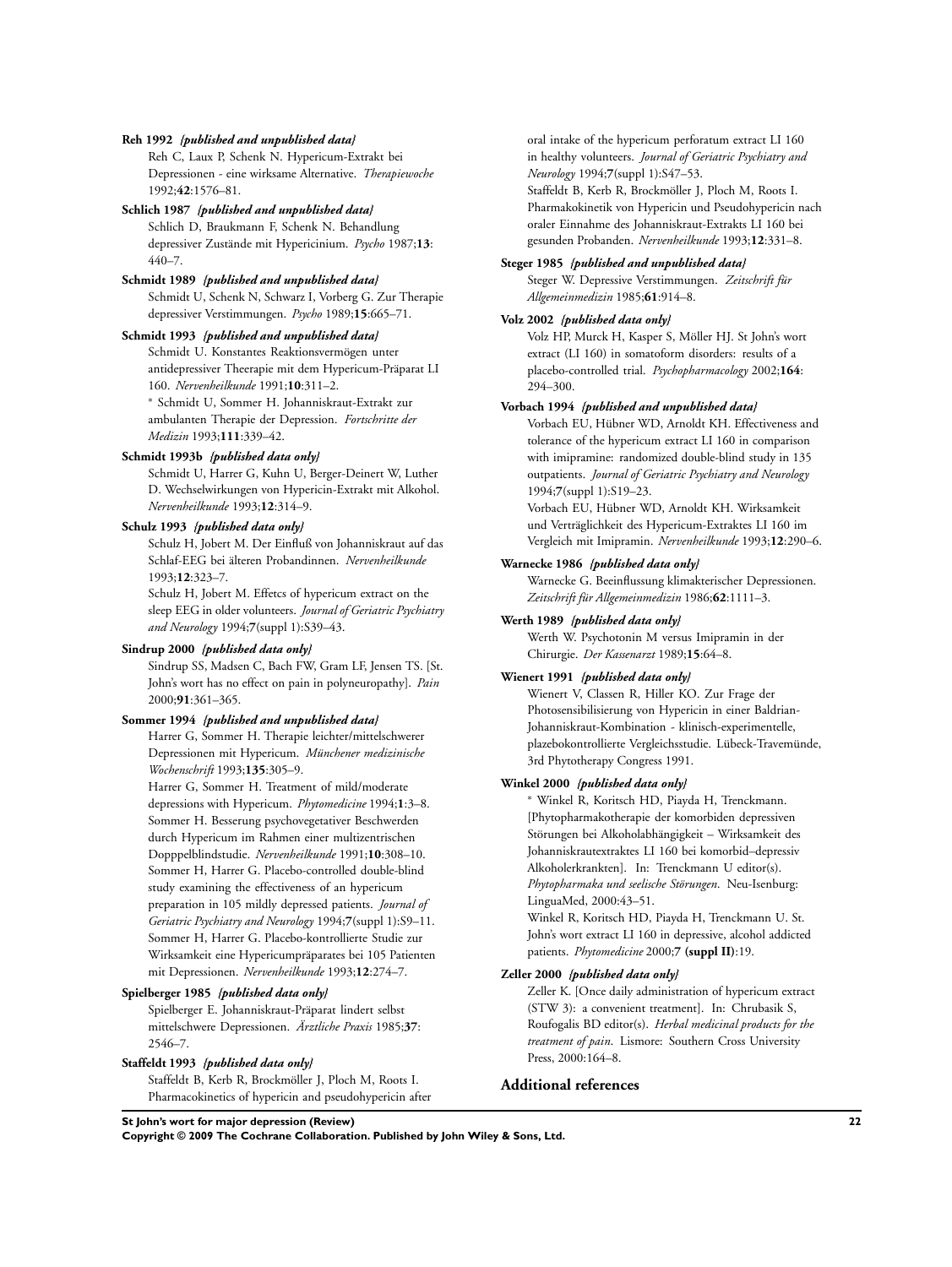#### **Caccia 2005**

Caccia S. Anti-depressant-like components of hypericum perforatum extracts: an overview of their pharmacokinetics and metabolism. *Current Drug Metabolism* 2005;**6**:531–43.

#### **Candy 2008**

M Candy B, Jones L, Williams R, Tookman A, King. Psychostimulants for depression. *Cochrane Database of Systematic Reviews* 2008, Issue 2. DOI: 10.1002/ 14651858.CD006722.pub2

### **CGI 1970**

National Institutes of Mental Health. CGI - Clinical Global Impressions. In: Guy W editor(s). *ECDEU Assessment Manual for Psychopharmacology*. Rockville, MD: US Department of Heath, Education, and Welfare Public Health Service Alcohol, Drug Abuse, and Mental Health Administration, 1970:217–222.

#### **Deeks 2006**

Deeks JJ, Higgins JPT, Altman DG on behalf of the Cochrane Statistical Methods Group. Analysing and presenting results. In: Higgins JPT, Green S editor(s). *Cochrane Handbook for Systematic Reviews of Interventions 4.2.6 [updated September 2006]. In: The Cochrane Library, Issue 4, 2006*. Chichester: John Wiley & Sons, Ltd, 2006.

#### **DSM-IV-TR**

American Psychiatric Association. DSM-IV-TR®. http:// www.dsmivtr.org/index.cfm.

## **Egger 1997**

Egger M, Davey Smith G, Schneider M, Minder CE. Bias in meta-analysis detected by a simple, graphical test. *BMJ* 1997;**315**:629–34.

#### **Ernst 1995**

Ernst E. St. John's wort, an anti-depressant? A systematic, criteria-based review. *Phytomedicine* 1995;**2**:67–71.

#### **Ernst 1999**

Ernst E. Second thoughts about safety of St John's wort. *Lancet* 1999;**354**:2014–5.

#### **Gaster 2000**

Gaster B. St John's wort for depression. A systematic review. *Archives of Internal Medicine* 2000;**160**:152–6.

#### **Hamilton 1960**

Hamilton M. A rating scale for depression. *Journal of Neurology, Neurosurgery and Psychiatry* 1960;**23**:56–62.

## **Hammerness 2003**

Hammerness P, Basch E, Ulbricht C. St. John's wort: a systematic review of adverse effects and drug interactions for the consultation psychiatrist. *Psychosomatics* 2003;**44**: 271–82.

### **Higgins 2003**

Higgins JPT, Thompson SG, Deeks JJ, Altman DG. Measuring inconsistency in meta-analyses. *BMJ* 2003;**327**: 557–60.

#### **Higgins 2008**

Higgins JPT, Altman DG on behalf of the Cochrane Statistical Methods Group and the Cochrane Bias Methods Group. Chapter 8: Assessing risk of bias in included

studies. In: Higgins JPT, Green S editor(s). *Cochrane Handbook for Systematic Reviews of Interventions Version 5.0.0 [updated February 2008]*. The Cochrane Collaboration, 2008.

#### **Härter 2003**

Härter M, Bermejo I, Schneider F, Katz S, Gaebel W, Hegerl U, Niebling W, Berger M. Clinical practice guideline for the diagnosis and treatment of depressive disorders in primary care [Versorgungsleitlinien zur Diagnostik und Therapie depressiver Störungen in der hausärztlichen Praxis]. *Zeitschrift für ärztliche Fortbildung und Qualitätssicherung* 2003;**7 (suppl. IV)**:16–35.

#### **ICD-10**

World Health Organization. International Statistical Classification of Diseases and Related Health Problems, 10th Revision, Version for 2007. http://www.who.int/ classifications/apps/icd/icd10online/.

#### **ICSI 2007**

Institute for Clinical Systems Improvement (ICSI). Health care guideline: major depression in adults in primary care. www.icsi.org 2007.

## **Jadad 1996**

Jadad AR, Moore RA, Carrol D, Jenkinson C, Reynolds DJM, Gavaghan DJ, McQuay HJ. Assessing the quality of reports of randomized clinical trials: is blinding necessary?. *Controlled Clinical Trials* 1996;**17**:1–12.

#### **Khan 2000**

Khan A, Warner HA, Brown WA. Symptom reduction and suicide risk in patients treated with placebo in antidepressant clinical trials. *Archives of General Psychiatry* 2000;**57**:311–7.

#### **Kim 1999**

Kim HL, Streltzer J, Goebert D. St John's wort for depression: a meta-analysis of well-defined clinical trials. *Journal of Nerval and Mental Diseases* 1999;**187**:532–9.

#### **Kirsch 2002**

Kirsch I, Moore TJ, Scoboria A, Nicholls SS. The emporor's new drugs: an analysis of antidepressant medication submitted to the U.S. Food and Drug Administration. *Prevention & Treatment* 2002;**5**:article 23.

#### **Kirsch 2008**

Kirsch I, Deacon BJ, Huedo-Medina TB, Scoboria A, Moore TJ, Johnson BT. Initial severity and antidepressant benefits: a meta-analysis of data submitted to the Food and Drug Administration. *PLoS Medicine* 2008;**5**:260–8.

### **Knüppel 2004**

Knüppel L, Linde K. Adverse effects of St. John's wort - a systematic review. *Journal of Clinical Psychiatry* 2004;**65**: 1470–9.

## **Linde 1996**

Linde K, Ramirez G, Mulrow CD, Pauls A, Weidenhammer W, Melchart D. St John's wort for depression - an overview and meta-analysis of randomized clinical trials. *BMJ* 1996; **313**:253–8.

## **Linde 1996b**

Linde K, Worku F, Melchart D, Wiesner-Zechmeister M, Pothmann R, Weinschütz T, Melchart D. Randomized

**St John's wort for major depression (Review) 23**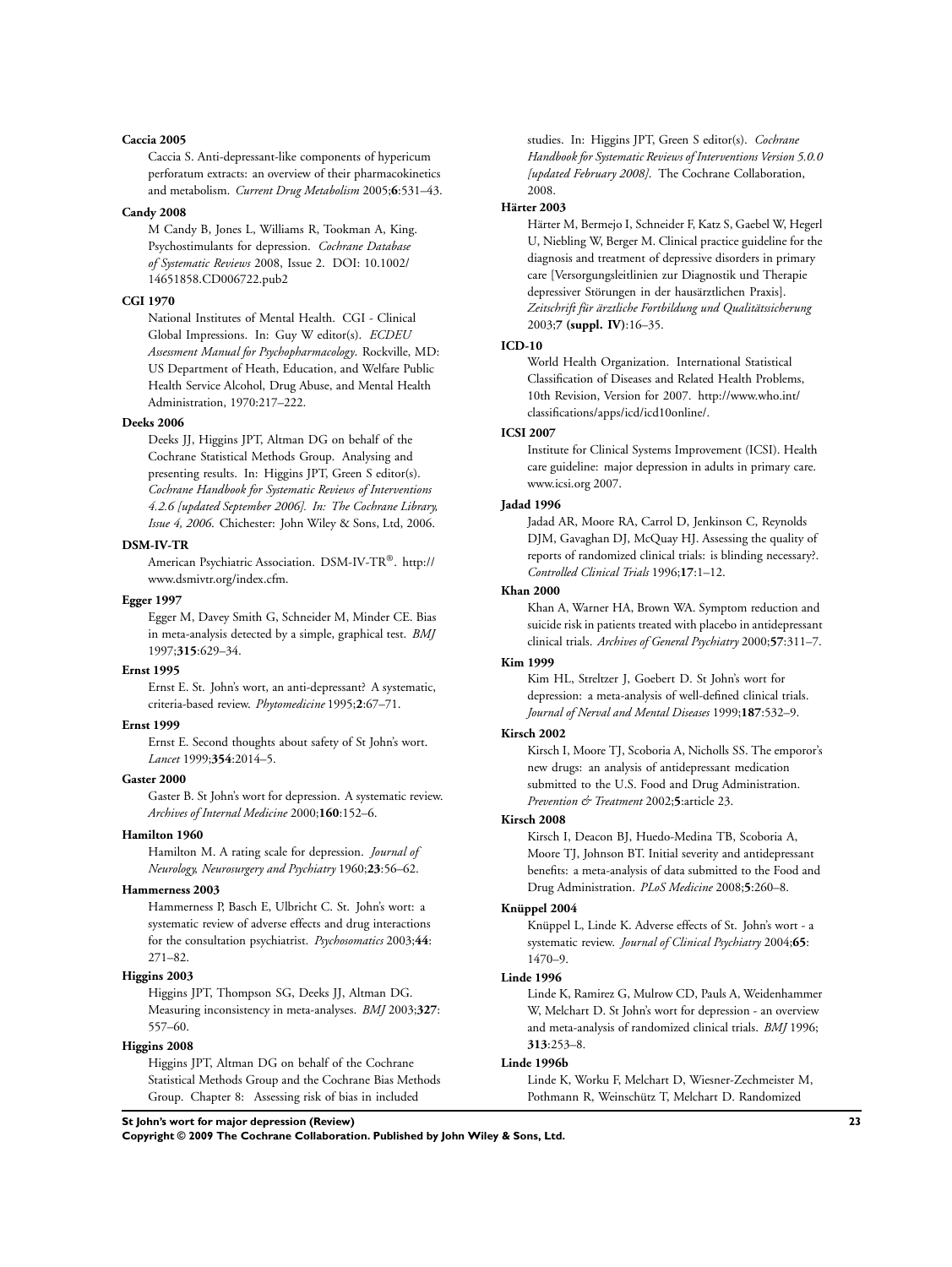clinical trials of acupuncture for asthma - a systematic review. *Forschende Komplementärmedizin* 1996;**3**:148–55.

#### **Linde 1997**

Linde K, Clausisus N, Ramirez G, Melchart D, Eitel F, Hedges LV, Jonas WB. Are the clinical effects of homoeopathy placebo effects? A meta-analysis of placebocontrolled trials. *Lancet* 1997;**350**:834–43.

#### **Lipsey 2000**

Lipsey M, Wilson DB. *Practical meta-analysis. Applied social research methods series, Vol. 49*. London: Sage Publications, 2000.

## **Montgomery 1979**

Montgomery SA, Asberg M. A new depression scale designed to be sensitive to change. *British Journal of Psychiatry* 1979;**134**:382–9.

#### **Murck 2002**

Murck H. Atypical depression and related disorders neurobiological basis for their treatment with St. John's wort [Die atypische Depression und verwandte Erkrankungen – neurobiologische Grundlagen für ihre Behandlung mit Johanniskraut–Extrakt]. *Wiener medizinische Wochenschrift* 2002;**152**:398–403.

#### **Murck 2005**

Murck H, Fava M, Alpert J, Nierenberg AA, Mischoulon D, Otto MW, Zajecka J, Mannel M, Rosenbaum JF. Hypericum extract in patients with MDD and reversed vegetative signs: re-analysis from data of a double-blind, randomized trial of hypericum extract, fluoxetine, and placebo. *International Journal of Neuropsychopharmacology* 2005;**8**:215–21.

#### **Nahrstedt 1997**

Nahrstedt A, Butterweck V. Biologically active and other chemical constitutents of the herb hypericum perforatum L. *Pharmacopsychiatry* 1997;**30**(suppl 2):129–34.

#### **Nieuwstraten 2006**

Nieuwstraten C, Labiris NR, Holbrock A. Systematic overview of drug interactions with antidepressant medications. *Canadian Journal of Psychiatry* 2006;**51**: 300–16.

#### **Posternak 2007**

Posternak MA, Zimmerman M. Therapeutic effect of follow-up assessments on antidepressant and placebo response rates in antidepressant effiacy trials. *British Journal of Psychiatry* 2007;**190**:287–92.

#### **Reichling 2003**

Reichling J, Hostanska K, Saller R. St. John's wort (Hypericum perforatum L.) - multicompound preparations versus single substances [Johanniskraut (Hypericum perforatum L.) – Vielstoffgemische kontra phytogene Einzelstoffe]. *Forschende Komplementärmedizin und Klassische Naturheilkunde* 2003;**10 (suppl 1)**:28–32.

#### **Smith 2004**

Smith L, Ernst E, Ewings P, Myers P, Smith C. Co-ingestion of herbal medicines and warfarin. *British Journal of General Practice* 2004;**54**:439–41.

#### **Sterne 2001**

Sterne JA, Egger M, Davey Smith G. Systematic reviews in health care: investigating and dealing with publication and other biases in meta-analysis. *BMJ* 2001;**323**:101–5.

#### **Thompson 1999**

Thompson SD, Sharp SJ. Explaining heterogeneity in metaanalyses: a comparison of methods. *Statitics in Medicine* 1999;**18**:2693–708.

#### **Turner 2008**

Turner EH, Matthews MM, Linardatos E, Tell RA, Rosenthal R. Selective publication of antidepressant trials and its influence on apparent efficacy. *New England Journal of Medicine* 2008;**358**:252–60.

## **Ustun 2004**

Ustun TB, Ayuso-Mateos JL, Chatterji S, Mathers C, Murrary CJ. Global burden of depressive disorders in the year 2000. *British Journal of Psychiatry* 2004;**184**:386–92.

#### **Volz 1997**

Volz HP. Controlled clinical trials of hypericum extract in depressed patients - an overview. *Pharmacopsychiatry* 1997; **30**(suppl 2):72–6.

## **von Zerssen 1996**

von Zerssen D. D-S. In: AMDP, CIPS editor(s). *Rating scales for psychiatry*. Weinheim: Beltz Test, 1990:section 2.8.

### **Wheatley 1998**

Wheatley D. Hypericum extract - potential in the treatment of depression. *CNS Drugs* 1998;**9**:431–440.

#### **Whitten 2006**

Whitten DL, Myers SP, Hawrelak JA, Wohlmuth H. The effect of St John's wort extracts on CYP3A: a systematic review of prospective clinical trials. *British Journal of Clinical Pharmacology* 2006;**62**:512–26.

#### **Williams 2000**

Williams JW jr, Mulrow CD, Chiquette E, Hitchcock NP, Aguilar C, Cornell J. A systmatic review of newer pharmacotherapies for depression in adults: evidence report summary. *Annals of Internal Medicine* 2000;**132**:743–56.

#### **Wilson 2002**

Wilson DB. SPSS, Stata, and SAS macros for performing meta-analytic analyses. http://mason.gmu.edu/~dwilsonb/ ma.html. last uptated: 15-1-2002. accessed: 10-11-2003.

#### **Wurglics 2003**

Wurglics M, Schulte-Löbbert S, Dingermann T, Schubert-Zsilavecs M. Rational and traditional hypericum preparations [Rationale und traditionelle Johanniskraut– Präparate]. *Deutsche Apotheker Zeitung* 2003;**143**:1454–8.

#### **Wurglics 2006**

Wurglics M, Schubert-Zsilavecz M. Hypericum perforatum: a "modern" herbal antidepresant: pharmacokinetics of active ingredients. *Clinical Pharmacokinetics* 2006;**45**: 449–68.

### **References to other published versions of this review**

#### **St John's wort for major depression (Review) 24**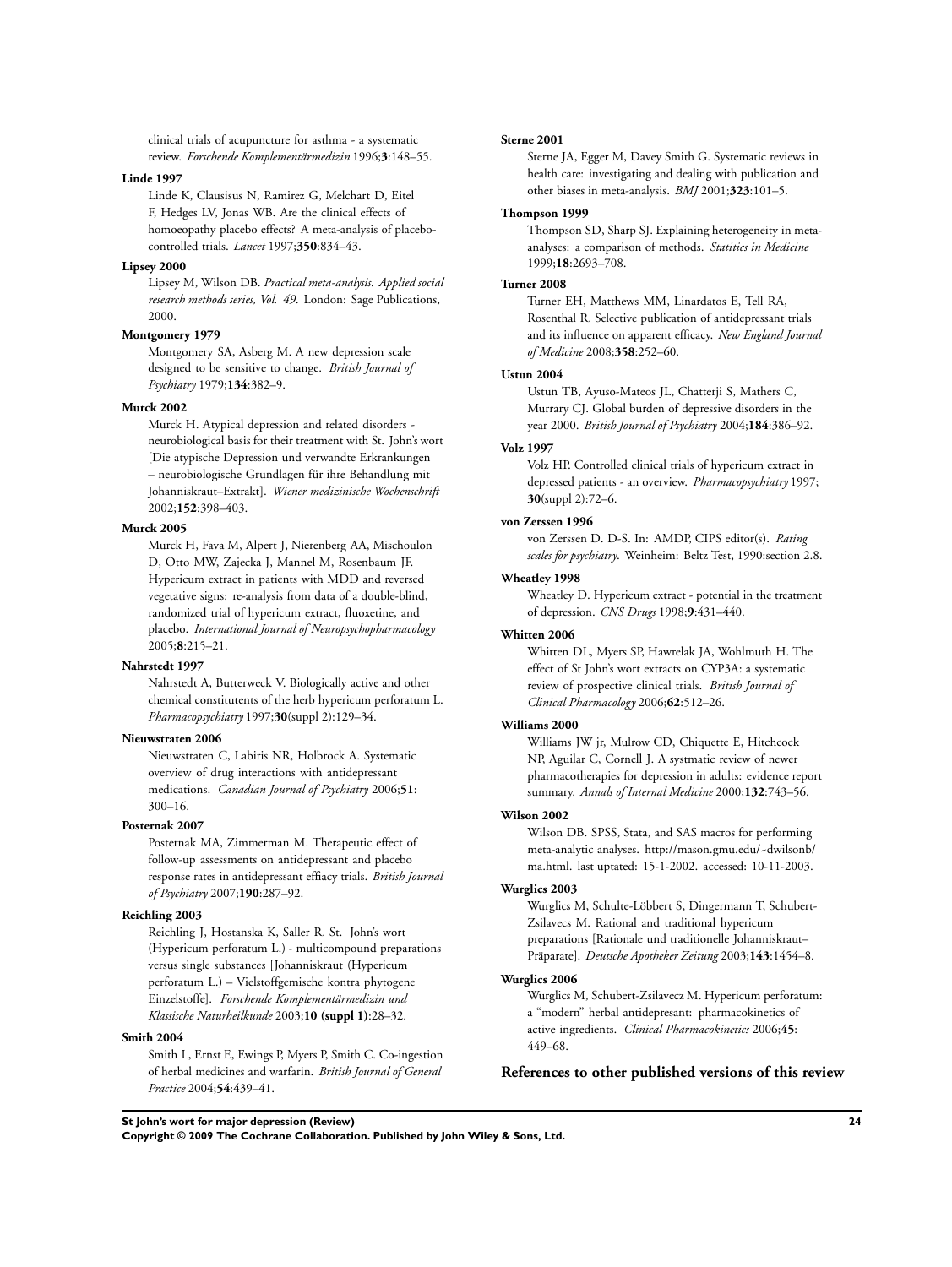#### **Linde 1998**

Linde K, Mulrow CD. St John's wort for depression. *Cochrane Database of Systematic Reviews* 1998, Issue 4.

### **Linde 2005a**

Linde K, Mulrow CD, Berner M, Egger M. St John's wort for depression. *Cochrane Database of Systematic Reviews* 2005, Issue 2.

### **Linde 2005b**

Linde K, Berner M, Egger M, Culrow C. St John's wort for depression - meta-analysis of randomised controlled trials. *British Journal of Psychiatry* 2005;**186**:99–107.

∗ *Indicates the major publication for the study*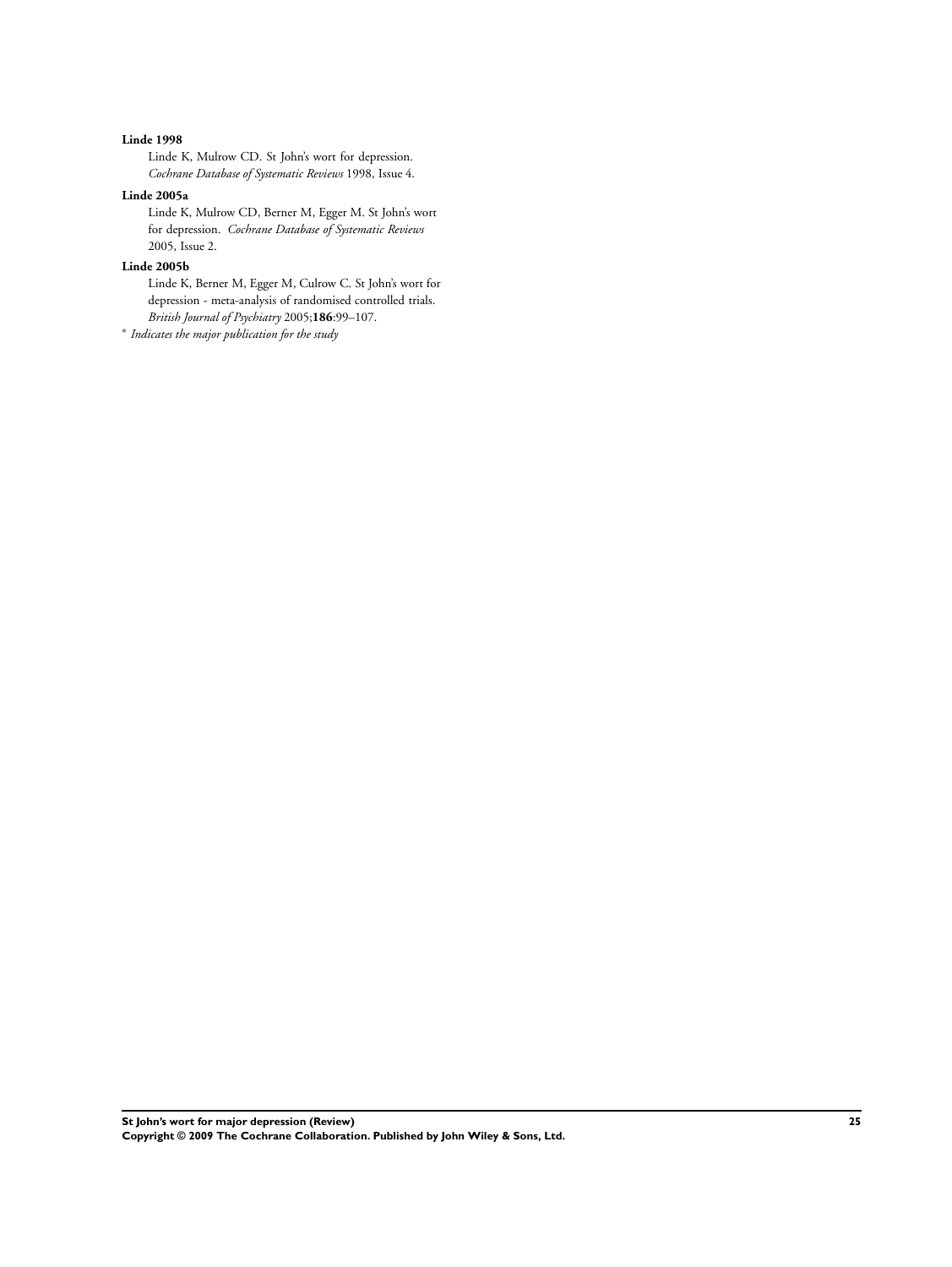## <span id="page-27-0"></span>**CHARACTERISTICS OF STUDIES**

## **Characteristics of included studies** *[ordered by study ID]*

## **[Behnke 2002](#page-19-0)**

| Methods                              | Concealment: unclear<br>Blinding: double-blind<br>Drop-outs/withdrawals: 6 of 35 in hypericum group, 3 of 35 in fluoxetine group<br>Jadad score: 1-1-1<br>IV score: 1-0-1-0.5-0.5-0.5                                                                                                                                       |                       |  |  |  |  |  |  |
|--------------------------------------|-----------------------------------------------------------------------------------------------------------------------------------------------------------------------------------------------------------------------------------------------------------------------------------------------------------------------------|-----------------------|--|--|--|--|--|--|
| Participants                         | Number of patients included/analyzed: 70/61<br>Demographics: 47 female, mean age 51 (treatment group) and 48 (control group)<br>Diagnosis: mild to modedrate depression (ICD 10 F32.0 and 32.1)<br>Setting: multicenter trial from Denmark<br>Baseline: HAMD score treatment group 20.0 +/- 3.2, control group 20.7 +/- 2.9 |                       |  |  |  |  |  |  |
| Interventions                        | Treatment: Hypericum extract (Calmigen) 2x1 coated tablet daily (300 mg extract) for 6 weeks<br>Control: Fluoxetine 2x20 mg for 6 weeks                                                                                                                                                                                     |                       |  |  |  |  |  |  |
| Outcomes                             | Observation period: 6 weeks<br>Physician-rated: Hamilton Depression Scale (HAMD, 17 items; response = at least 50% reduction),<br>Clinical Global Impression Index (CGI)<br>Patient-rated: von Zerssen Depression Scale, Clinical Global Impression Index (CGI), global assessment                                          |                       |  |  |  |  |  |  |
| <b>Notes</b>                         | Contract research organization which performed the study contacted for additional information but no<br>answer was received                                                                                                                                                                                                 |                       |  |  |  |  |  |  |
| <b>Risk of bias</b>                  |                                                                                                                                                                                                                                                                                                                             |                       |  |  |  |  |  |  |
| <b>Bias</b>                          | Authors' judgement                                                                                                                                                                                                                                                                                                          | Support for judgement |  |  |  |  |  |  |
| Allocation concealment? Unclear risk |                                                                                                                                                                                                                                                                                                                             | B - Unclear           |  |  |  |  |  |  |

## **[Bjerkenstedt 2005](#page-19-0)**

| Methods      | Concealment: consecutively numbered pharmacy<br>Blinding: double-blind (double-dummy)<br>Drop-outs/withdrawals: ITT analysis on 163 of 174 patients randomized<br>Jadad score: 1-2-0<br>IV score: 1-1-1-0.5-0.5-0.5                                                                                                       |
|--------------|---------------------------------------------------------------------------------------------------------------------------------------------------------------------------------------------------------------------------------------------------------------------------------------------------------------------------|
| Participants | Number of patients included/analyzed: 177/163<br>Demographics: 129 female, mean age 50 years<br>Diagnosis: mild to moderate major depression (DSM-IV 296.31 or 32)<br>Setting: 15 practices (psychiatry, neurology, GP) in Sweden<br>Baseline: HAMD score hypericum group 24.9, fluoxetine group 23.8, placebo group 25.2 |

**St John's wort for major depression (Review) 26**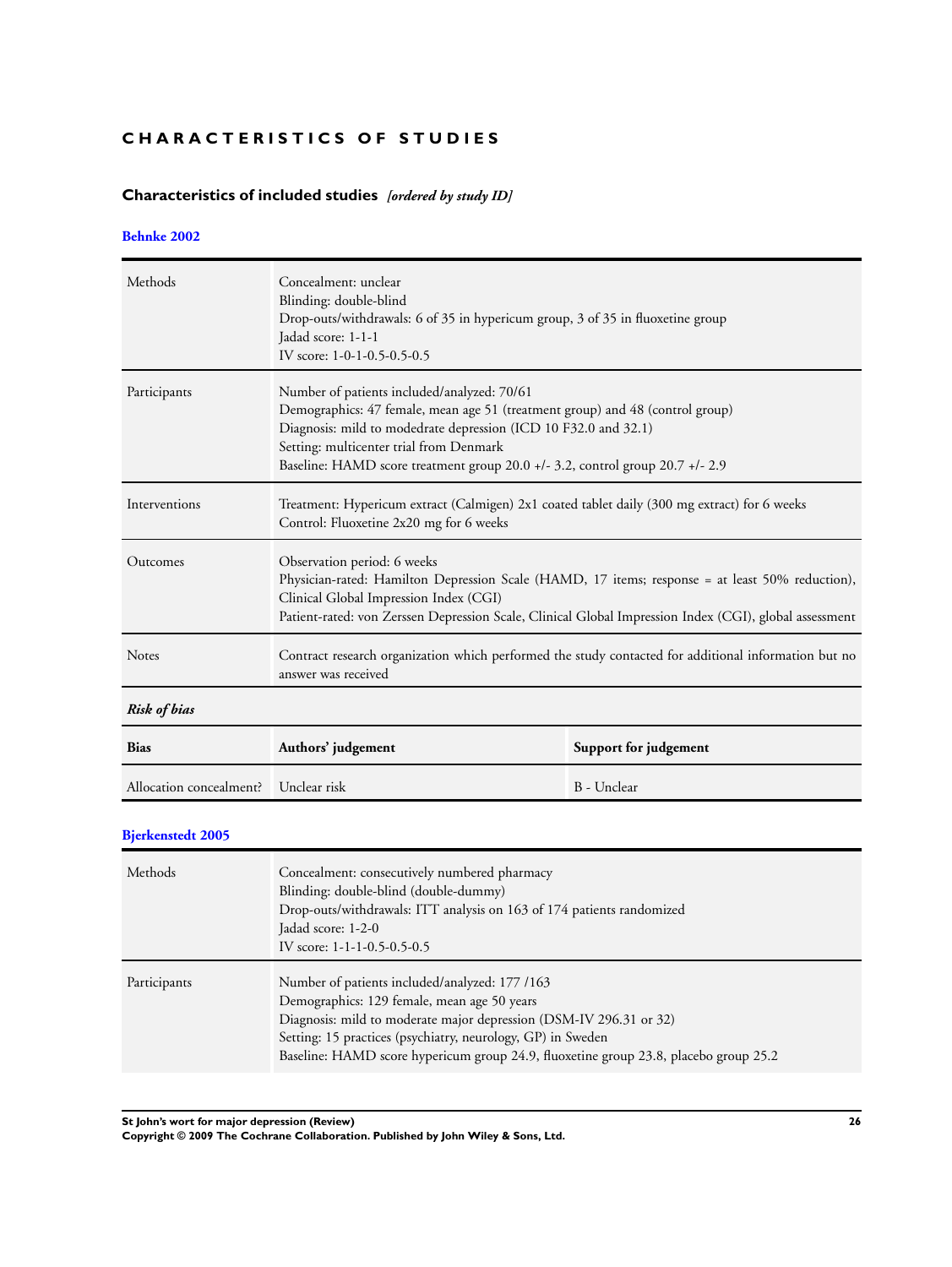## **[Bjerkenstedt 2005](#page-19-0)** (*Continued)*

| Interventions           | Treatment: Hypericum extract LI 160 (Jarsin 300) 3x1 coated table (900 mg) for 6 weeks Control 1:<br>Fluoxetine 1x1 capsule (20 mg) for 6 weeks<br>Control 2: Placebo for 4 weeks, then randomized to hypericum or fluoxetine                                                                                                                      |                                                                                                                                                 |  |  |  |  |  |
|-------------------------|----------------------------------------------------------------------------------------------------------------------------------------------------------------------------------------------------------------------------------------------------------------------------------------------------------------------------------------------------|-------------------------------------------------------------------------------------------------------------------------------------------------|--|--|--|--|--|
| Outcomes                | Observation period: 6 weeks                                                                                                                                                                                                                                                                                                                        | Physician-rated: Hamilton Depression Scale (HAMD), Montgomery Asberg Depression Rating Scale<br>(MADRS), Clinical Global Impression Index (CGI) |  |  |  |  |  |
| <b>Notes</b>            | Due to the request of the ethical review board patients allocated to placebo had to be re-randomized<br>to hypericum or fluoxetine after 4 weeks. Prioir to publication of the main reference authors provided<br>some additional information; after publication of the full report no further unpublished information was<br>considered necessary |                                                                                                                                                 |  |  |  |  |  |
| <b>Risk of bias</b>     |                                                                                                                                                                                                                                                                                                                                                    |                                                                                                                                                 |  |  |  |  |  |
| <b>Bias</b>             | Authors' judgement                                                                                                                                                                                                                                                                                                                                 | Support for judgement                                                                                                                           |  |  |  |  |  |
| Allocation concealment? | Low risk                                                                                                                                                                                                                                                                                                                                           | A - Adequate                                                                                                                                    |  |  |  |  |  |
| <b>Bracher 2001</b>     |                                                                                                                                                                                                                                                                                                                                                    |                                                                                                                                                 |  |  |  |  |  |
| Methods                 | Concealment: consecutively numbered pharmacy<br>Blinding: double-blind<br>Drop-outs/withdrawals: ITT analysis on 207 of 218 patients randomized<br>Jadad score: not performed (see notes)<br>IV score: not performed (see notes)                                                                                                                   |                                                                                                                                                 |  |  |  |  |  |
| Participants            | Number of patients included/analyzed: 218/207<br>Demographics: 167 female, mean age 44 years<br>Diagnosis: mild to moderate major depression (DSM-IV 296.31 or 32)<br>Setting: 17 practices (GP, various other) in Germany<br>Baseline: HAMD score hypericum group 19.7, placebo group 19.7                                                        |                                                                                                                                                 |  |  |  |  |  |
| Interventions           | Treatment: Hypericum extract HYP611 (Felis 650) 1x1 coated table (650 mg) for 6 weeks<br>Control: Placebo                                                                                                                                                                                                                                          |                                                                                                                                                 |  |  |  |  |  |
| Outcomes                | Observation period: 6 weeks<br>Physician-rated: Hamilton Depression Scale (HAMD), Montgomery Asberg Depression Rating Scale<br>(MADRS), Clinical Global Impression Index (CGI)<br>Patient-rated: von Zerssen Paranoid Depression Scale (PDS)                                                                                                       |                                                                                                                                                 |  |  |  |  |  |
| Notes                   | This trial was identified during the revision process. It is only published as a short report in a sponsored<br>supplement to a nonscientific journal. The sponsor (Hexal AG, Holzkirchen, Germany) allowed a reviewer<br>(KL) to extract detailed information from the full unpublished study report                                              |                                                                                                                                                 |  |  |  |  |  |

*Risk of bias*

**St John's wort for major depression (Review) 27**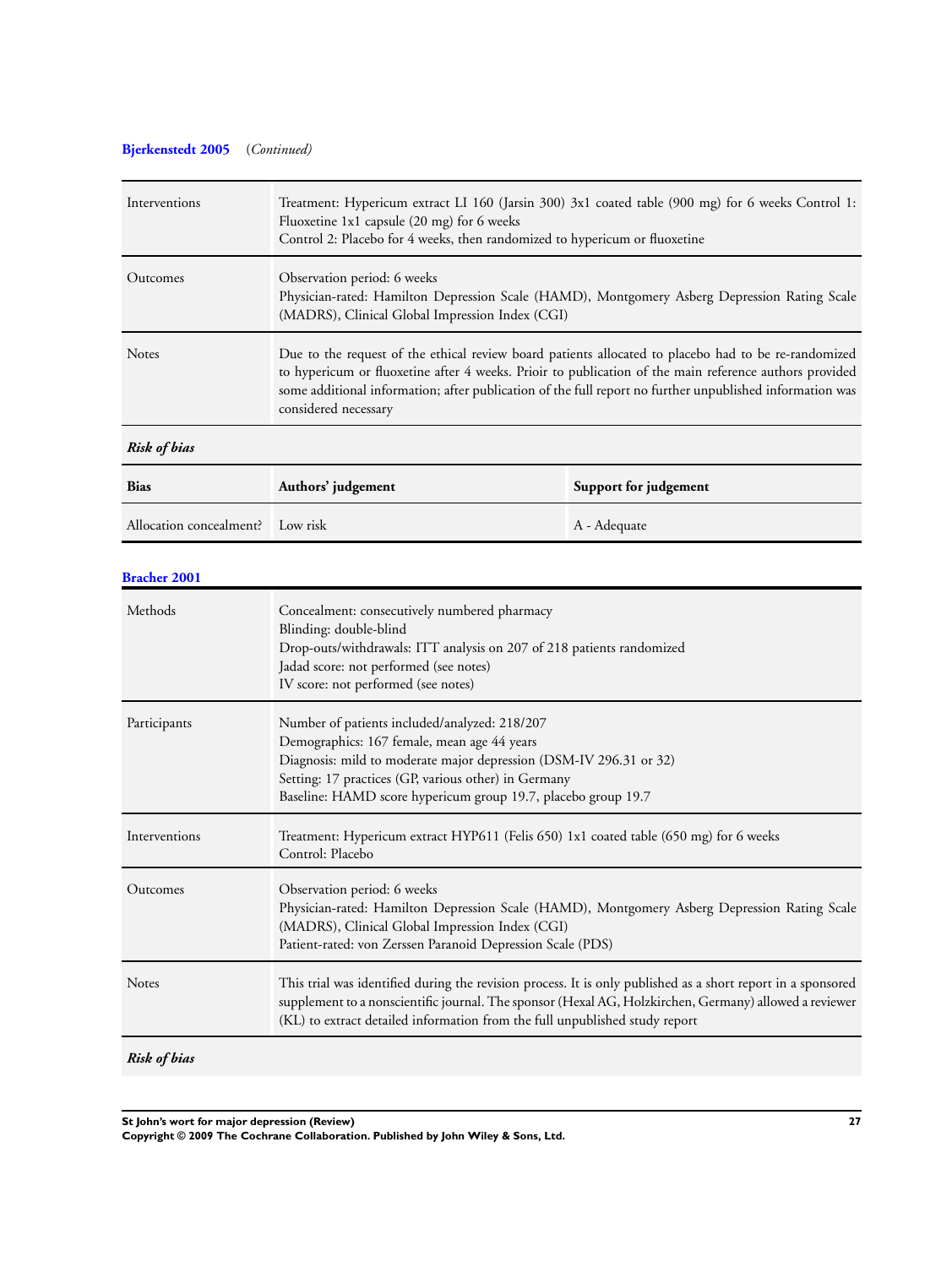## **[Bracher 2001](#page-19-0)** (*Continued)*

| <b>Bias</b>             | Authors' judgement                                                                                                                                                                                                                                                     | Support for judgement                                                                                 |  |  |  |  |  |  |
|-------------------------|------------------------------------------------------------------------------------------------------------------------------------------------------------------------------------------------------------------------------------------------------------------------|-------------------------------------------------------------------------------------------------------|--|--|--|--|--|--|
| Allocation concealment? | Low risk                                                                                                                                                                                                                                                               | A - adequate                                                                                          |  |  |  |  |  |  |
| <b>Brenner 2000</b>     |                                                                                                                                                                                                                                                                        |                                                                                                       |  |  |  |  |  |  |
| Methods                 | Concealment: unclear<br>Blinding: double-blind (double-dummy)<br>Drop-outs/withdrawals: 7 of 15 hypericum patients, 3 of 15 sertraline patients<br>Jadad score: 1-2-0<br>IV score: 1-0-1-1-1-0                                                                         |                                                                                                       |  |  |  |  |  |  |
| Participants            | Number of patients included/analyzed: 30/28<br>Demographics: 19 female, mean age 45 years<br>Diagnosis: mild to moderate depressive disorder<br>Setting: community hospital in USA<br>Baseline: HAMD score hypericum group 21.3 +/- 3.2, sertraline group 21.7 +/- 2.7 |                                                                                                       |  |  |  |  |  |  |
| Interventions           | Treatment: Hypericum extract LI 160 3x1 tablet (900 mg extract) for 7 weeks<br>Control: Sertraline 3x1 capsule (75 mg) for 7 weeks                                                                                                                                     |                                                                                                       |  |  |  |  |  |  |
| Outcomes                | Observation period: 7 weeks<br>Physician-rated: Hamilton Depression Scale (HAMD, 17 items; response = at least 50% reduction),<br>Clinical Global Impression Index (CGI)<br>Patient-rated: von Zerssen Depression Scale (D-S)                                          |                                                                                                       |  |  |  |  |  |  |
| Notes                   | Small study. High drop-out rate with more losses in the hypericum group. In spite of intention to treat<br>analysis bias cannot be ruled out                                                                                                                           |                                                                                                       |  |  |  |  |  |  |
| <b>Risk of bias</b>     |                                                                                                                                                                                                                                                                        |                                                                                                       |  |  |  |  |  |  |
| <b>Bias</b>             | Authors' judgement                                                                                                                                                                                                                                                     | Support for judgement                                                                                 |  |  |  |  |  |  |
| Allocation concealment? | Unclear risk                                                                                                                                                                                                                                                           | B - Unclear                                                                                           |  |  |  |  |  |  |
| <b>Fava 2005</b>        |                                                                                                                                                                                                                                                                        |                                                                                                       |  |  |  |  |  |  |
| Methods                 | Concealment: unclear<br>Blinding: double-blind<br>the placebo group                                                                                                                                                                                                    | Drop-outs/withdrawals: 18/45 in the hypericum group, 23 of 47 in the fluoxetine group and 22 of 43 in |  |  |  |  |  |  |

| Participants | Number of patients included/analyzed: 135/135 |
|--------------|-----------------------------------------------|
|              | Demographics: 57% female, mean age 37 years   |
|              | Diagnosis: mild to moderate major depression  |

**St John's wort for major depression (Review) 28**

**Copyright © 2009 The Cochrane Collaboration. Published by John Wiley & Sons, Ltd.**

Jadad score: 1-1-0 IV score: 1-0-1-0.5-0.5-0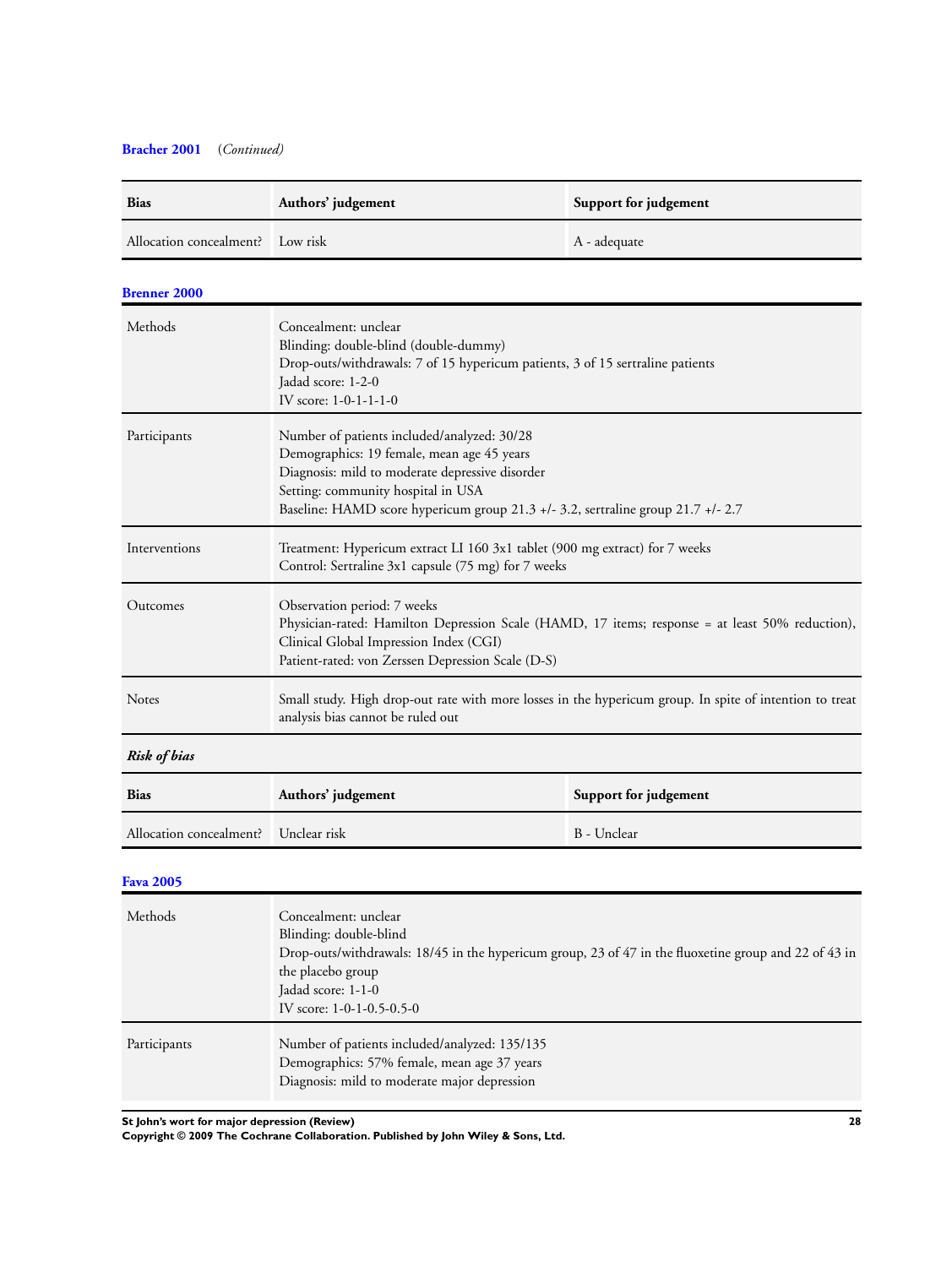## **[Fava 2005](#page-19-0)** (*Continued)*

|                         | Setting: 2 psychiatric outpatient departments in the US<br>Baseline: HAMD score (17 items) 19.6 +/- 3.5 in the hypericum group, $19.9$ +/- 2.9 in the fluoxetine<br>and $19.6$ +/- 3.1 in the placebo group                                              |                       |
|-------------------------|----------------------------------------------------------------------------------------------------------------------------------------------------------------------------------------------------------------------------------------------------------|-----------------------|
| Interventions           | Treatment: Hypericum extract LI 160 3x1 tablets (900 mg) for 12 weeks (+ 1 capsule placebo)<br>Control 1: Fluoxetine 1x20 mg (capsule) for 12 weeks (+ 3x1 placebo tablets)<br>Control 2: Placebo (1x1 capsule, 3x1 tablets)                             |                       |
| Outcomes                | Observation period: 12 weeks (+ 1 week placebo run-in)<br>Physician-rated: Hamilton Depression Scale (HAMD, 17 items; response = at least 50% reduction),<br>Clinical Global Impression Index (CGI)<br>Patient-rated: Beck Depression Inventory (BDI)    |                       |
| <b>Notes</b>            | High drop-out rate (intent to treat analysis); recruitment stopped before planned sample size was reached<br>due to decision of the sponsor (lichtwer Pharma, Berlin). Only remission rates reported (and use instead<br>of responder data for analyses) |                       |
| <b>Risk of bias</b>     |                                                                                                                                                                                                                                                          |                       |
| <b>Bias</b>             | Authors' judgement                                                                                                                                                                                                                                       | Support for judgement |
| Allocation concealment? | Unclear risk                                                                                                                                                                                                                                             | B - Unclear           |

## **[Gastpar 2005](#page-19-0)**

| Methods       | Concealment: numbered pharmacy<br>Blinding: double-blind (double-dummy technique)<br>Drop-out/withdrawals17 of 123 (hypericum), 19 of 118 (sertaline)<br>Jadad score: 2-2-1<br>IV score: 1-1-1-0.5-0.5-0.5                                                                                      |
|---------------|-------------------------------------------------------------------------------------------------------------------------------------------------------------------------------------------------------------------------------------------------------------------------------------------------|
| Participants  | Patients included/analyzed: 241/118 (in per protocol analysis)<br>Demographics: 74% female, mean age 19 years<br>Diagnosis: moderate depression (F32.1 or F33.1)<br>Setting: 18 primary care physicians in Germany<br>Baseline: HAMD values 22.0 +/- 1.1 vs. 22.1 +/- 1.1                       |
| Interventions | Interventions: Hypericum extract STW3 1x1 tablet (612 mg extract) + 1 capsule placebo daily for 12<br>weeks<br>Control: 1x1 tablet sertraline $(50 \text{ mg}) + 1$ tablet placebo daily for 12 weeks<br>After the 12 week-treatment phase there was an optional continuation phase             |
| Outcomes      | Observation period: 12 weeks for the main comparison + 12 weeks continuation phase<br>Physician-rated: Hamitlon Depression Scale (HAMD, 17 items; response = HAMD score < 10 or at least<br>50% reduction), Clinical Global Impression Index (CGI)<br>Patient-rated: Adjective Mood Scale (BfS) |

**St John's wort for major depression (Review) 29**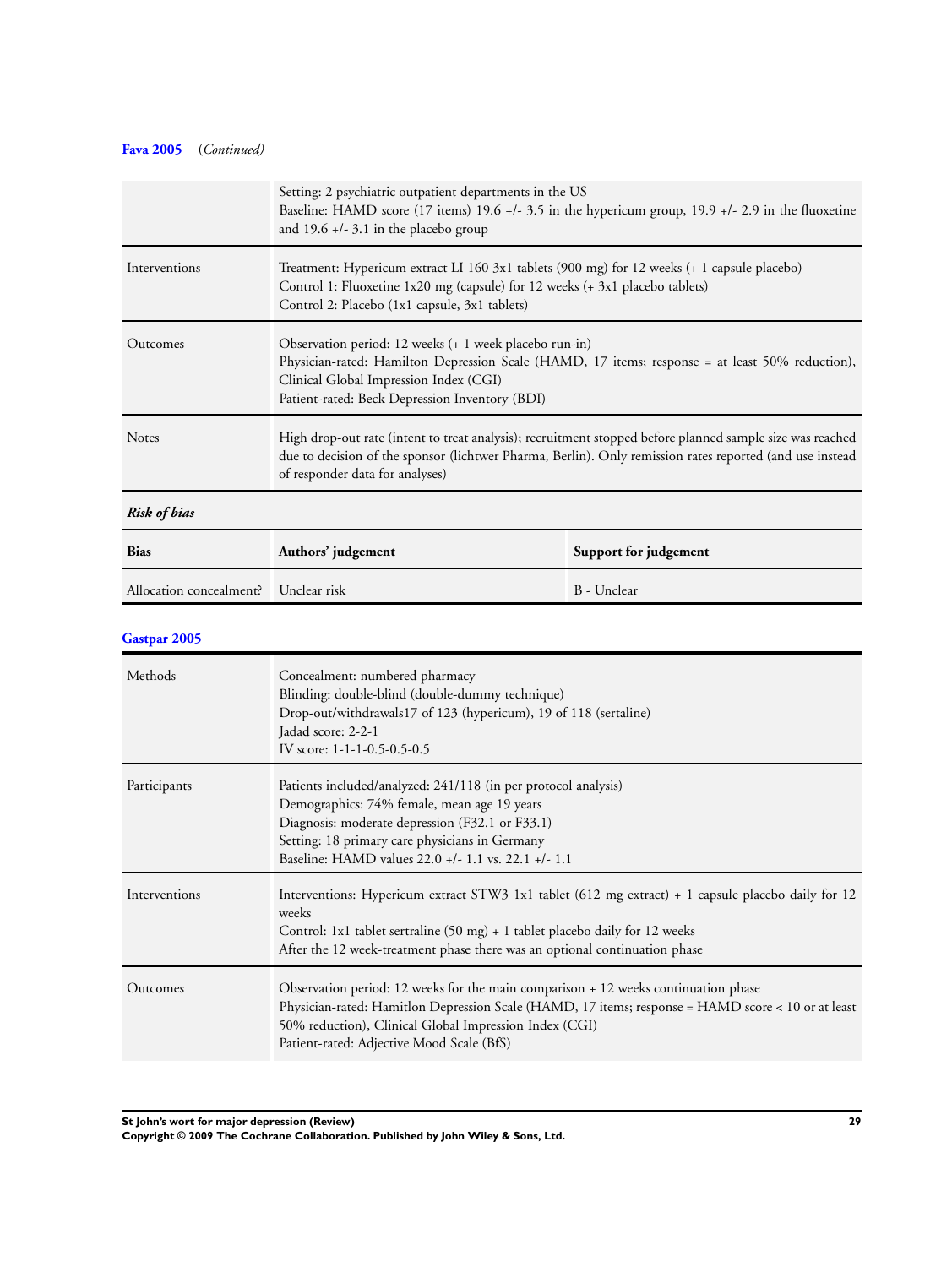## **[Gastpar 2005](#page-19-0)** (*Continued)*

| <b>Notes</b> | Additional information provided by first author and sponsor.<br>The number of adverse effects in the hypericum group is much higher than in the sertraline group (189)<br>vs. 112). For the number of patients reporting adverse effects the difference is less pronounced (74 vs. 60;<br>1 patient in the hypericum gorup had reported 26 adverse effects). In the hypericum group there was a<br>higher number of infections (48 vs. 26; not observed in any other trial before). The number of adverse<br>effects which were possibly causally related with the treatment was higher in the sertraline group (12 vs. |
|--------------|-------------------------------------------------------------------------------------------------------------------------------------------------------------------------------------------------------------------------------------------------------------------------------------------------------------------------------------------------------------------------------------------------------------------------------------------------------------------------------------------------------------------------------------------------------------------------------------------------------------------------|
|              | 16). Also the intensity of side effects was more pronounced in the sertraline group                                                                                                                                                                                                                                                                                                                                                                                                                                                                                                                                     |

## *Risk of bias*

| <b>Bias</b>                      | Authors' judgement | Support for judgement |
|----------------------------------|--------------------|-----------------------|
| Allocation concealment? Low risk |                    | A - Adequate          |

## **[Gastpar 2006](#page-19-0)**

| Methods                 | Concealment: numbered pharmacy<br>Blinding: double-blind (double-dummy technique)<br>Drop-outs/withdrawals: 6 of 131 (hypericum), 6 of 127 (citalopram), 8 of 130 (placebo)<br>Jadad score: 2-2-1<br>IV score: 1-1-1-0.5-0.5-1                                                                                                   |                       |
|-------------------------|----------------------------------------------------------------------------------------------------------------------------------------------------------------------------------------------------------------------------------------------------------------------------------------------------------------------------------|-----------------------|
| Participants            | Patients included/analyzed: 388/388<br>Demographics: 67% female, mean age 50 years<br>Diagnosis: moderate depression (ICD-10 F32.1 or F33.1)<br>Setting: 21 general practitioners and internists in Germany<br>Baseline: HAMD score hypericum group 21.9 +/- 1.2, citalopram group 21.8 +/-1.2, placebo group 22.<br>$0 +/- 1.2$ |                       |
| Interventions           | Treatment: Hypericum extract STW3-VI 1x1 tablet (900 mg extract) for 6 weeks<br>Control 1: Placebo for 6 weeks<br>Control 2: Citalopram 1x1 tablet 20 mg for 6 weeks                                                                                                                                                             |                       |
| Outcomes                | Observation period: 6 weeks<br>Physician-rated: Hamitlon Depression Scale (HAMD, 17 items; response = HAMD score < 10 or at least<br>50% reduction), Clinical Global Impression Index (CGI)<br>Patient-rated: Adjective Mood Scale (BfS)                                                                                         |                       |
| <b>Notes</b>            | Additional information provided by first author and sponsor                                                                                                                                                                                                                                                                      |                       |
| <b>Risk of bias</b>     |                                                                                                                                                                                                                                                                                                                                  |                       |
| <b>Bias</b>             | Authors' judgement                                                                                                                                                                                                                                                                                                               | Support for judgement |
| Allocation concealment? | Low risk                                                                                                                                                                                                                                                                                                                         | A - Adequate          |

**St John's wort for major depression (Review) 30**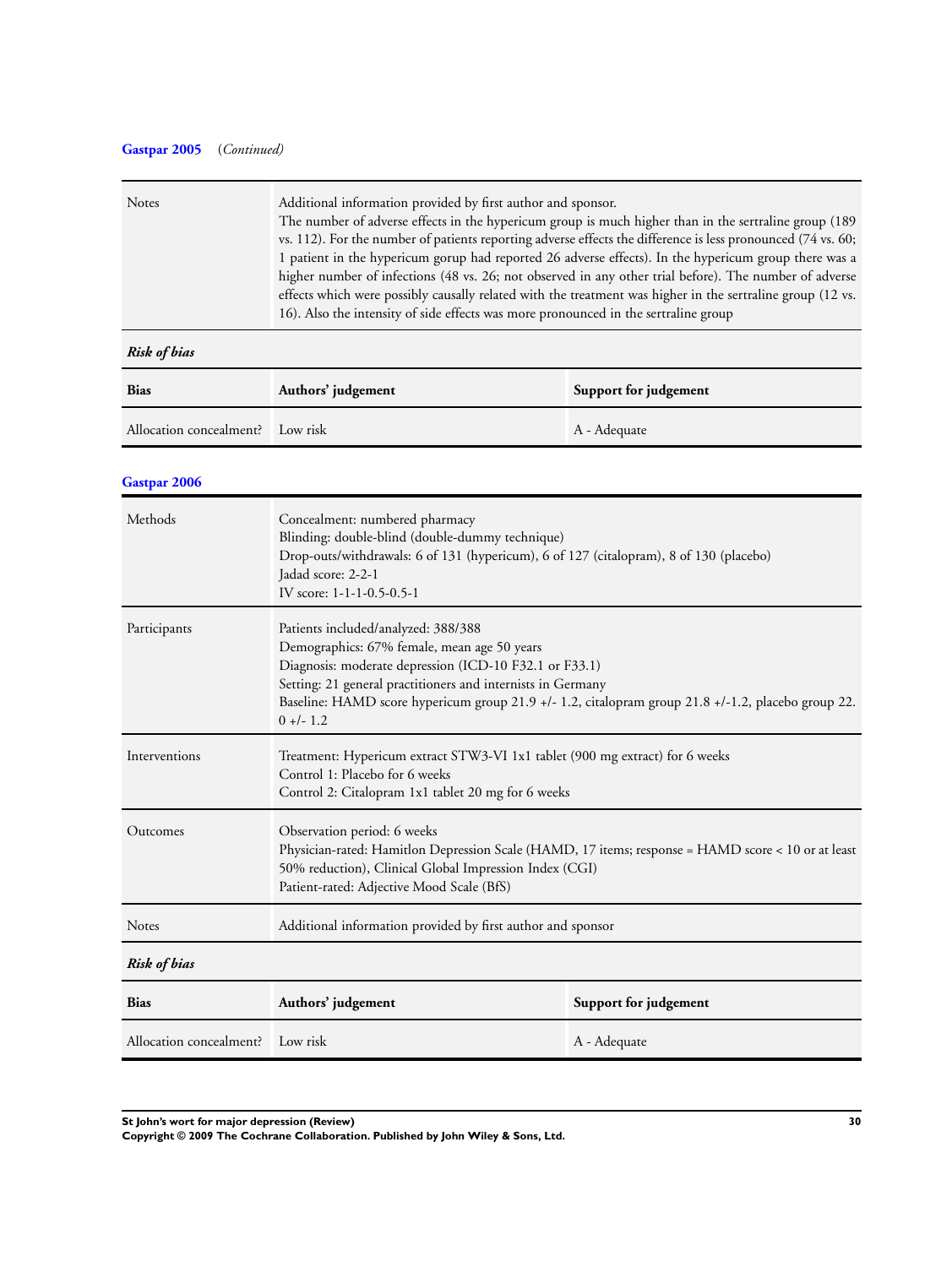| Harrer 1993         |                                                                             |                                                                                                                                                                                                                                                                                                                                                                                                                                                                  |  |
|---------------------|-----------------------------------------------------------------------------|------------------------------------------------------------------------------------------------------------------------------------------------------------------------------------------------------------------------------------------------------------------------------------------------------------------------------------------------------------------------------------------------------------------------------------------------------------------|--|
| Methods             | Blinding: Double-blind<br>Jadad score: 2-2-1<br>IV score: 1-1-1-0.5-0.5-0.5 | Concealment: consecutively numbered pharmacy<br>Drop-outs/withdrawals: 7 of 51 in hypericum group, 9 of 51 in maprotiline group                                                                                                                                                                                                                                                                                                                                  |  |
| Participants        | group<br>(neurology/psychiatry)                                             | Number of patients included/analyzed: 102 /86<br>Demographics: 73 female, mean age 44 years in the Hypericum group and 48 years in the maprotiline<br>Diagnosis: single, moderately severe depressive episode (ICD 10 F32.1) (according to information from<br>the sponsor patients met DSM-III-R criteria for major depression); Setting: 6 practices in Germany<br>Baseline: HAMD scores 20.5 +/- 3.7 in hypericum group and 21.5 +/- 3.9 in maprotiline group |  |
| Interventions       |                                                                             | Treatment: Hypericum extract LI 160 (Jarsin 300) 3x1 coated tablet (900 mg extract) daily for 4 weeks<br>Control: Maprotiline 3x1 coated tablet (75 mg) daily for 4 weeks                                                                                                                                                                                                                                                                                        |  |
| Outcomes            | Observation period 4 weeks                                                  | Physician-rated: Hamilton Depression Scale (HAMD, 17 items; response = at least 50% reduction or<br>score < 10), Clinical Global Impression Index (CGI), global assessment<br>Patient rated: Depression Scale von Zerssen D-S, global assessment                                                                                                                                                                                                                 |  |
| <b>Notes</b>        |                                                                             | Additional information provided from sponsor (Lichtwer, Berlin, Germany)                                                                                                                                                                                                                                                                                                                                                                                         |  |
| <b>Risk of bias</b> |                                                                             |                                                                                                                                                                                                                                                                                                                                                                                                                                                                  |  |
| <b>Bias</b>         | Authors' judgement                                                          | Support for judgement                                                                                                                                                                                                                                                                                                                                                                                                                                            |  |

| <b>Bias</b>                      | Authors' judgement | Support for judgement |
|----------------------------------|--------------------|-----------------------|
| Allocation concealment? Low risk |                    | A - Adequate          |

## **[Harrer 1999](#page-19-0)**

| Methods       | Concealment: unclear<br>Blinding: double-blinding<br>Drop-outs/withsdrawals: 8 of 77 hypericum patients and 16 of 84 fluoxetine patients<br>Jadad score: 1-1-1<br>IV score: 1-0-1-0.5-0.5-0.5                                                                          |
|---------------|------------------------------------------------------------------------------------------------------------------------------------------------------------------------------------------------------------------------------------------------------------------------|
| Participants  | Number of patients included/analyzed: 161/149<br>Demographics: 129 female, mean age 69 years<br>Diagnosis: mild to moderate depression (ICD 10 F32.0 or F32.1)<br>Setting: 17 practices in Germany<br>Baseline: HAMD score hypericum group 16.6, fluoxetine group 17.2 |
| Interventions | Treatment: Hypericum extract LoHyp-57 2x2 coated tablets (800 mg) for 6 weeks<br>Control: Fluoxetine 2x2 coated tablets (20 mg) for 6 weeks                                                                                                                            |

**St John's wort for major depression (Review) 31**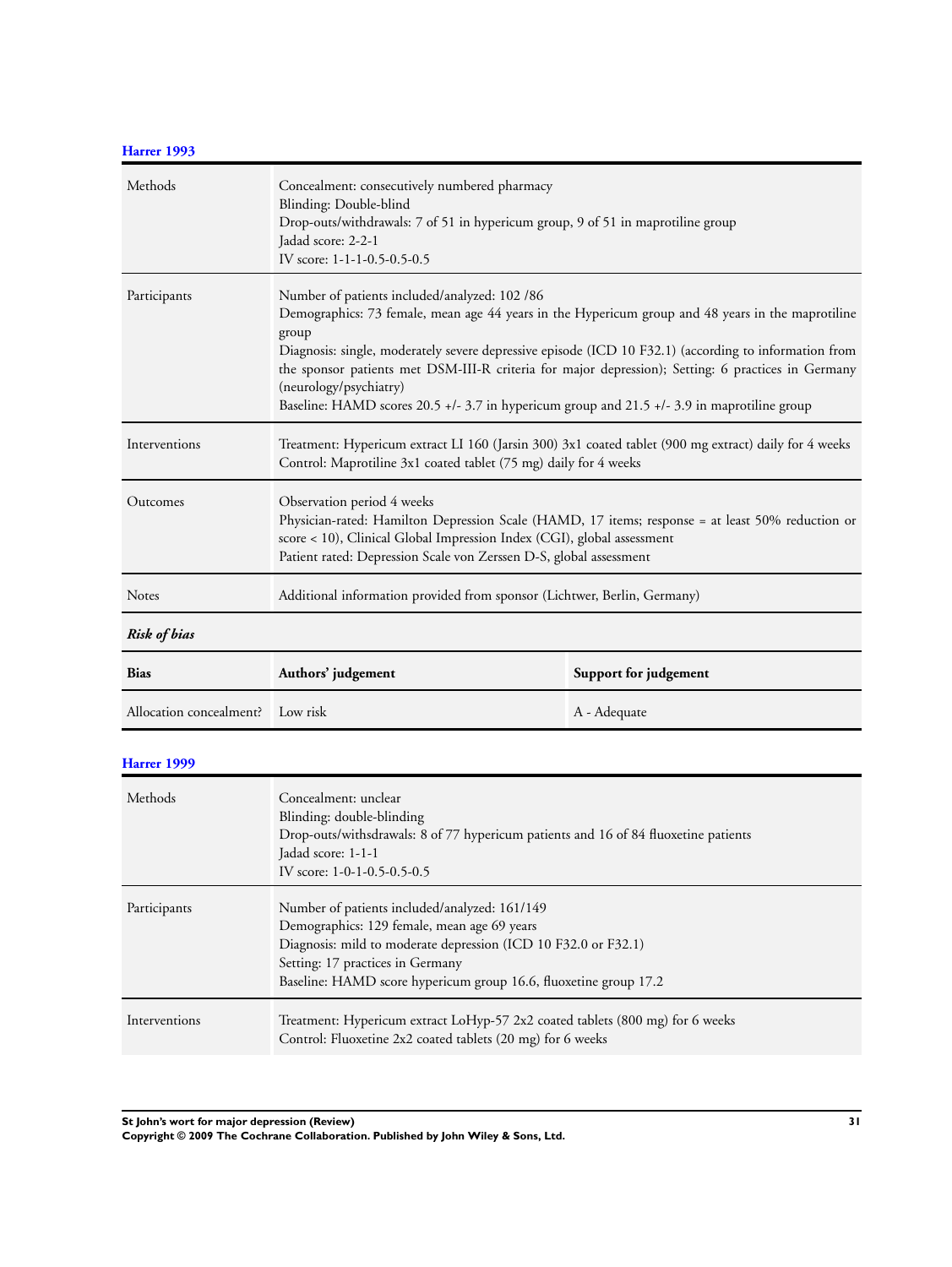## **[Harrer 1999](#page-19-0)** (*Continued)*

| Outcomes                | Observation period: 6 weeks<br>Physcian-rated: Hamilton Depression Scale (HAMD, 17 items; response = at least 50% reduction or score<br>< 11), Clinical Global Impression Index (CGI)<br>Patient-rated: Self-Rating Scale for Depression (SDS), Fragebogen Alltagsleben (German quality of life<br>questionnaire)                                                   |                       |
|-------------------------|---------------------------------------------------------------------------------------------------------------------------------------------------------------------------------------------------------------------------------------------------------------------------------------------------------------------------------------------------------------------|-----------------------|
| Notes                   | Reporting of results partly insufficient                                                                                                                                                                                                                                                                                                                            |                       |
| <b>Risk of bias</b>     |                                                                                                                                                                                                                                                                                                                                                                     |                       |
| <b>Bias</b>             | Authors' judgement                                                                                                                                                                                                                                                                                                                                                  | Support for judgement |
| Allocation concealment? | Unclear risk                                                                                                                                                                                                                                                                                                                                                        | B - Unclear           |
| <b>HDTSG 2002</b>       |                                                                                                                                                                                                                                                                                                                                                                     |                       |
| Methods                 | Concealment: central telephone randomization<br>Blinding: double-blind (double-dummy)<br>Drop-outs/withdrawals: 31 of 113 in hypericum group, 32 of 116 in placebo group, and 32 of 111 in<br>sertraline group<br>Jadad score: 2-2-1<br>IV score: 1-1-1-0.5-0.5-0.5                                                                                                 |                       |
| Participants            | Number of patients included/analyzed: 340/340<br>Demographics: 66% female, mean age 43 years<br>Diagnosis: major depression (DSM-IV)<br>Setting: 12 academic and community psychiatric research clinics in the US<br>Baseline: HAMD scores 23.1 +/- 2.7 (hypericum), 22.7 +/- 2.7 (placebo), 22.5 +/- 2.5 (sertraline)                                              |                       |
| Interventions           | Treatment: Hypericum LI 160 extract 900 to 1500 mg for 8 weeks<br>Control 1: Placebo for 8 weeks<br>Control 2: Sertraline 50 to 100 mg for 8 weeks                                                                                                                                                                                                                  |                       |
| Outcomes                | Observation period: 1 weeks run-in, 8 weeks treatment, 18 weeks follow-up for responders<br>Physician-rated: Hamilton Depression Scale (HAMD, response = at least 50% reduction or score < 10),<br>Clinical Global Impression Index (CGI), Global Assessment of Functioning (GAF)<br>Patient-rated: Beck Depression Inventory (BDI), Sheehan Disability Scale (SDS) |                       |
| Notes                   | Trial funded by public institution (NIH). Large proportion of patients with chronic depression. Some<br>unblinding detected (sole trial which reported a check of blinding). Authors provided additional data                                                                                                                                                       |                       |
| <b>Risk of bias</b>     |                                                                                                                                                                                                                                                                                                                                                                     |                       |
| Bias                    | Authors' judgement                                                                                                                                                                                                                                                                                                                                                  | Support for judgement |
| Allocation concealment? | Low risk                                                                                                                                                                                                                                                                                                                                                            | A - Adequate          |

**St John's wort for major depression (Review) 32**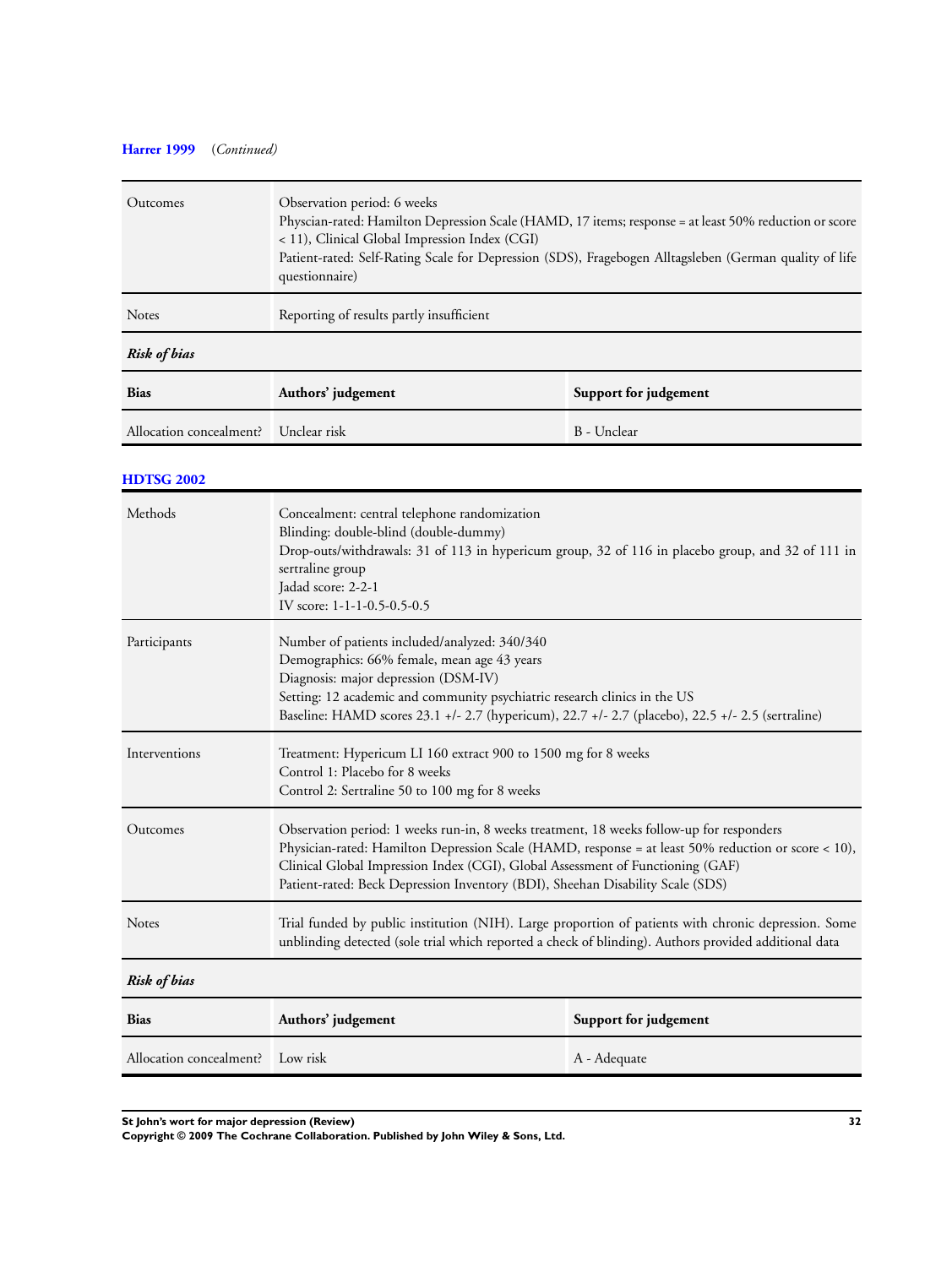## **[Hänsgen 1996](#page-19-0)**

| Methods       | Concealment: numbered pharmacy<br>Blinding: double-blind<br>Drop-outs/withdrawals: 3 of 54 in hypericum group, 4 of 54 in placebo group<br>Jadad score: 2-2-1<br>IV score: 1-1-1-1-1-0.5                                                                                                                                |
|---------------|-------------------------------------------------------------------------------------------------------------------------------------------------------------------------------------------------------------------------------------------------------------------------------------------------------------------------|
| Participants  | Number of patients included/analyzed: 108/101<br>Demographics: 66 female, mean age 52 years<br>Diagnosis: major depression (DSM-III-R, HAMD score > 15)<br>Setting: 17 practices in Germany (neurologists/psychiatrist, general practitioners)<br>Baseline: HAMD score 21.8 +/- 2.8 (hypericum), 20.4 +/- 3.4 (placebo) |
| Interventions | Treatment: Hypericum extract L1160 (Jarsin 300) 3x1 coated tablet daily (900 mg extract) for 4 weeks<br>Control: Placebo<br>For further 2 weeks both groups received Hypericum                                                                                                                                          |
| Outcomes      | Observation period: 4 weeks<br>Physician-rated: Hamilton Depression Scale (HAMD, 21 items; response = at least 50% reduction or<br>score < 10), Clinical Global Impression Index (CGI) after 2 and 4 weeks<br>Patient-rated: Depression Scale von Zerssen (D-S), complaints check list (BEB) after 2 and 4 weeks        |
| <b>Notes</b>  | Additional information provided by author and sponsor (Lichtwer, Berlin, Germany). This trial was first<br>published in 1993 (in German, 1994 in English) with 72 patients and re-published with 108 patients in<br>1996 (without refering to the earlier publications)                                                 |

*Risk of bias*

| <b>Bias</b>                      | Authors' judgement | Support for judgement |
|----------------------------------|--------------------|-----------------------|
| Allocation concealment? Low risk |                    | A - Adequate          |

## **[Kalb 2001](#page-19-0)**

| Methods       | Concealment: numbered pharmacy<br>Blinding: double-blind<br>Drop-outs/withdrawals: none<br>Jadad score: 2-2-1<br>IV score: $1-1-1-1-1-1$                                                                                                                                                                    |
|---------------|-------------------------------------------------------------------------------------------------------------------------------------------------------------------------------------------------------------------------------------------------------------------------------------------------------------|
| Participants  | Patients included/analyzed: 72/72<br>Demographics: 48 female, mean age 48 years<br>Diagnosis: mild to moderate depression (DSM-IV 296.21/31/22/32)<br>Setting: 11 practices (psychiatry, internal medicine, GP) in Germany<br>Baseline: HAMD score 19.7 +/- 3.4 hpyericum group, 20.1 +/- 2.6 placebo group |
| Interventions | Treatment: Hypericum extract WS 5572 (Neuroplant) 3x1 coated tablet (900 mg) for 6 weeks<br>Control: Placebo for 6 weeks                                                                                                                                                                                    |

**St John's wort for major depression (Review) 33**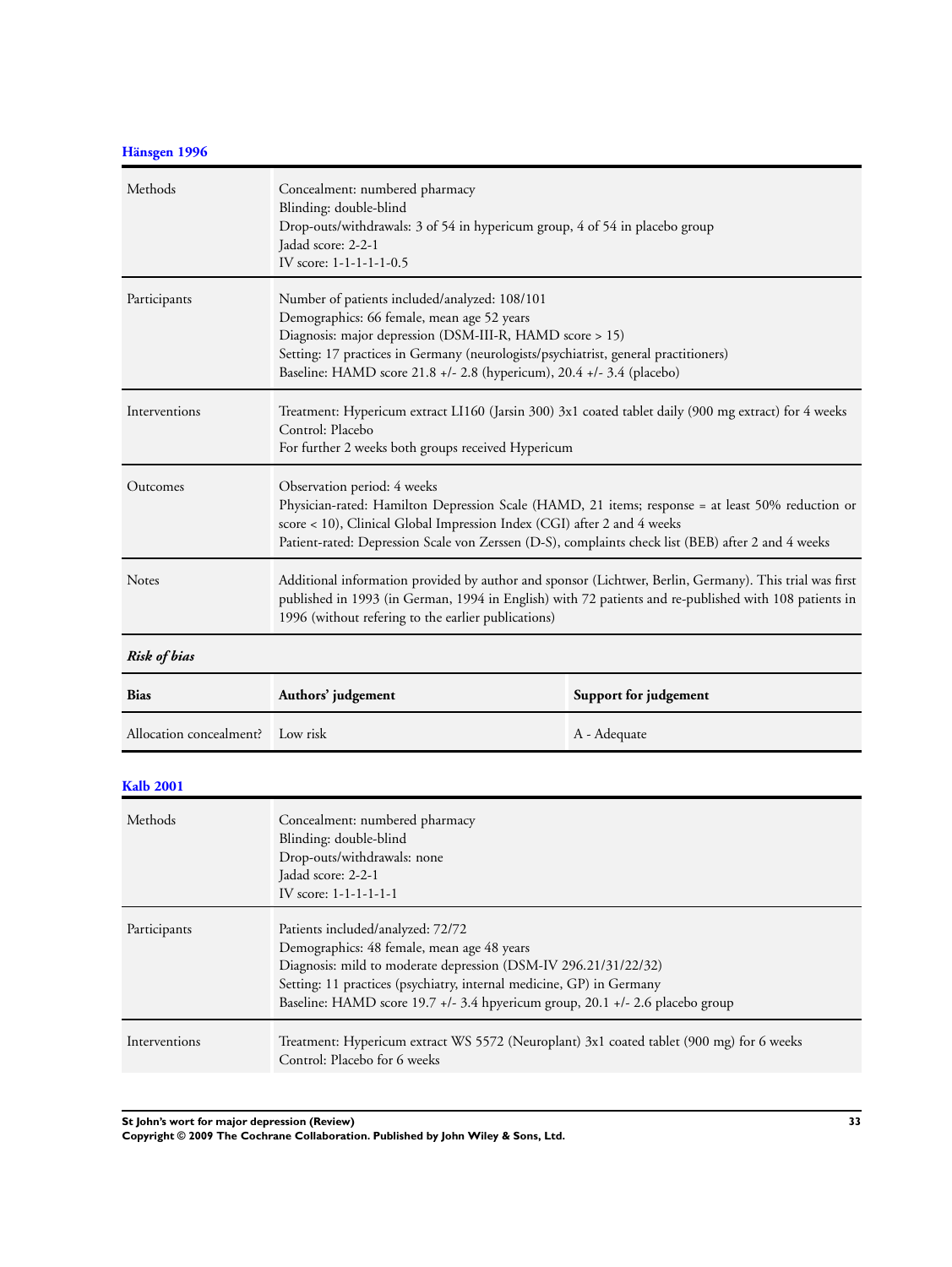## **[Kalb 2001](#page-19-0)** (*Continued)*

| Outcomes                         | Observation period: 3-7 days run-in, 6 weeks treatment<br>Physician-rated: Hamilton Depression Scale (HAMD, 17 items; response = at least 50% reduction),<br>Clinical Global Impression Index (CGI)<br>Patient-rated: von Zerssen Depression Scale (D-S), Patient's Global Assessment Scale (GPA) |                       |
|----------------------------------|---------------------------------------------------------------------------------------------------------------------------------------------------------------------------------------------------------------------------------------------------------------------------------------------------|-----------------------|
| <b>Notes</b>                     | Trial with adaptive design stopped early due to significant superiority at preplanned interim analysis                                                                                                                                                                                            |                       |
| Risk of bias                     |                                                                                                                                                                                                                                                                                                   |                       |
| <b>Bias</b>                      | Authors' judgement                                                                                                                                                                                                                                                                                | Support for judgement |
| Allocation concealment? Low risk |                                                                                                                                                                                                                                                                                                   | A - Adequate          |

## **[Kasper 2006](#page-19-0)**

| Methods                          | Concealment: numbered pharmacy<br>Blinding: double-blind<br>Drop-out/withdrawals: 12 of 123 (hypericum 600 mg), 19 of 127 (hypericum 1200 mg), 8 of 82 (placebo)<br>Jadad score: 2-2-1<br>IV score: 1-1-0.5-1-1-1                                                                                                                                                                              |                       |
|----------------------------------|------------------------------------------------------------------------------------------------------------------------------------------------------------------------------------------------------------------------------------------------------------------------------------------------------------------------------------------------------------------------------------------------|-----------------------|
| Participants                     | Patientns included/analyzed: 332/324<br>Demographics: 63% female, mean age 46 years<br>Diagnosis: mild or moderate, single or recurrent, major depressive episode (DSM IV 296.21/22, 296.31/<br>32)<br>Setting: 11 psychiatric and 5 GP practices in Germany<br>Baseline: HAMD score hypericum 600 mg group 22.8 +/- 3.3, hypericum 1200 mg group 22.6 +/-3.8,<br>placebo group $23.6 +/- 4.2$ |                       |
| Interventions                    | Treatment 1: 1 tablet hypericum extract (600 mg) daily + 1 placebo tablet for 6 weeks<br>Treatment 2: 2x1 tablet hypericum extract (total daily extract dosage 1200 mg) daily for 6 weeks<br>Control: 2x1 tablet placebo daily for 6 weeks                                                                                                                                                     |                       |
| Outcomes                         | Observation period: 6 weeks<br>Physician-rated: Hamilton depression Scale (HAMD, 17 items; response = atleast 50% score reduction),<br>Clinical Global Impression Index (CGI), Montgomery-Asberg Depression Scale (MADRS)<br>Patient-rated: Beck Depression Inventory (BDI), qualtiy of life (SF-36)                                                                                           |                       |
| <b>Notes</b>                     | Randomization in 3:3:2 ratio<br>Additional information provided by sponsor                                                                                                                                                                                                                                                                                                                     |                       |
| <b>Risk of bias</b>              |                                                                                                                                                                                                                                                                                                                                                                                                |                       |
| <b>Bias</b>                      | Authors' judgement                                                                                                                                                                                                                                                                                                                                                                             | Support for judgement |
| Allocation concealment? Low risk |                                                                                                                                                                                                                                                                                                                                                                                                | A - Adequate          |

**St John's wort for major depression (Review) 34**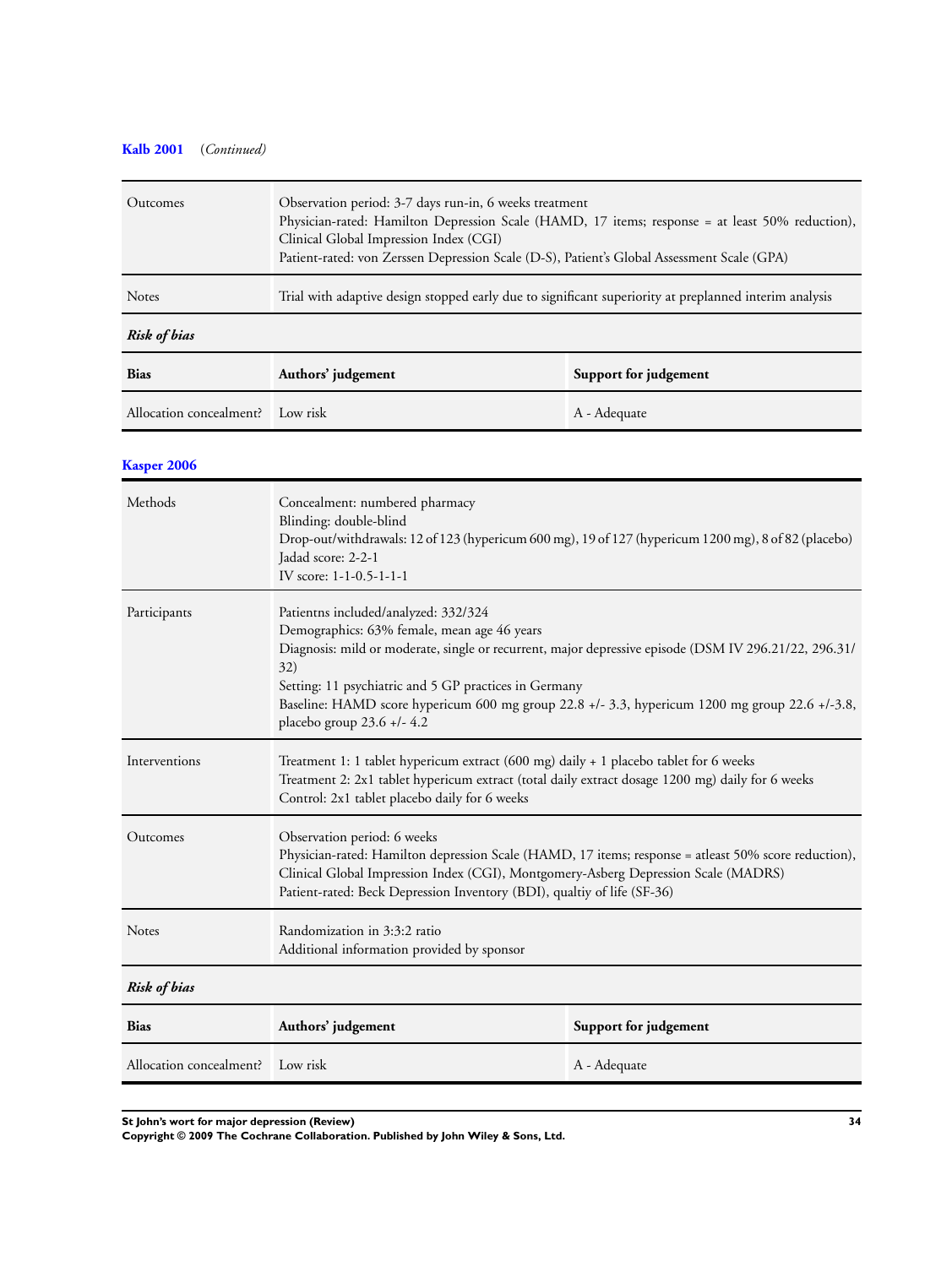## **[Laakmann 1998](#page-19-0)**

| Methods       | Concealment: unclear<br>Blinding: double-blind<br>Drop-outs/withdrawals: 3 in group hypericum 1, 1 in group hypericum 2, 4 in placebo group<br>Jadad score: 2-2-1<br>IV score: 1-0-1-1-1-1                                                                                       |
|---------------|----------------------------------------------------------------------------------------------------------------------------------------------------------------------------------------------------------------------------------------------------------------------------------|
| Participants  | Patients included/analyzed: 147/147<br>Demographics: 117 female, mean age 49 years<br>Diagnosis: mild to moderate depression (DSM-IV)<br>Setting: 11 practices in Germany<br>Baseline: HAMD score 20.9 +/- 3.1 (hypericum 1), 20.3 +/- 2.7 (hypericum 2), 21.2 +/- 3.3 (placebo) |
| Interventions | Treatment 1: Hypericum extract WS 5572 (5% hyperforin) 3x1 coated tablet (900 mg) for 6 weeks<br>Treatment 2: Hypericum extract WS 5573 (0.5% hyperforin) 3x1 coated tablet (900 mg) for 6 weeks<br>Control: Placebo for 6 weeks                                                 |
| Outcomes      | Observation period: 6 weeks<br>Physician-rated: Hamilton Depression Scale (HAMD, 17 items; response = at least 50% reduction),<br>Clinical Global Impression Index (CGI)<br>Patient-rated: von Zerssen Depression Scale (D-S), global assessment                                 |
| <b>Notes</b>  | Includes a group receiving a second hypericum extract with very low hyperforin content (not included in<br>meta-analysis as this tests an extract which was not marketed)                                                                                                        |
|               |                                                                                                                                                                                                                                                                                  |

| <b>Risk of bias</b> |  |
|---------------------|--|
|---------------------|--|

| <b>Bias</b>                      | Authors' judgement | Support for judgement |
|----------------------------------|--------------------|-----------------------|
| Allocation concealment? Low risk |                    | A - Adequate          |

# **[Lecrubier 2002](#page-19-0)**

| Methods       | Concealment: numbered pharmacy<br>Blinding: double-blind<br>Drop-outs/withdrawals: 18 of 186 (hypericum), 25 of 189 placebo)<br>Jadad score: 1-2-0<br>IV score: $1-0-1-1-1-0.5$                                                                                                                   |
|---------------|---------------------------------------------------------------------------------------------------------------------------------------------------------------------------------------------------------------------------------------------------------------------------------------------------|
| Participants  | Patients included/analyzed: 375/375<br>Demographics: 297 female, mean age 41 years<br>Diagnosis: mild to moderate depression (DSM-IV 296.21/22/31/32)<br>Setting: 26 psychiatric centers and practices in France<br>Baseline: HAMD score hypericum group 21.9 +/- 1.7, placebo group 21.9 +/- 1.7 |
| Interventions | Treatment: Hypericum extract WS 5570 3x1 tablet (900 mg) for 6 weeks<br>Control: placebo for 6 weeks                                                                                                                                                                                              |

**St John's wort for major depression (Review) 35**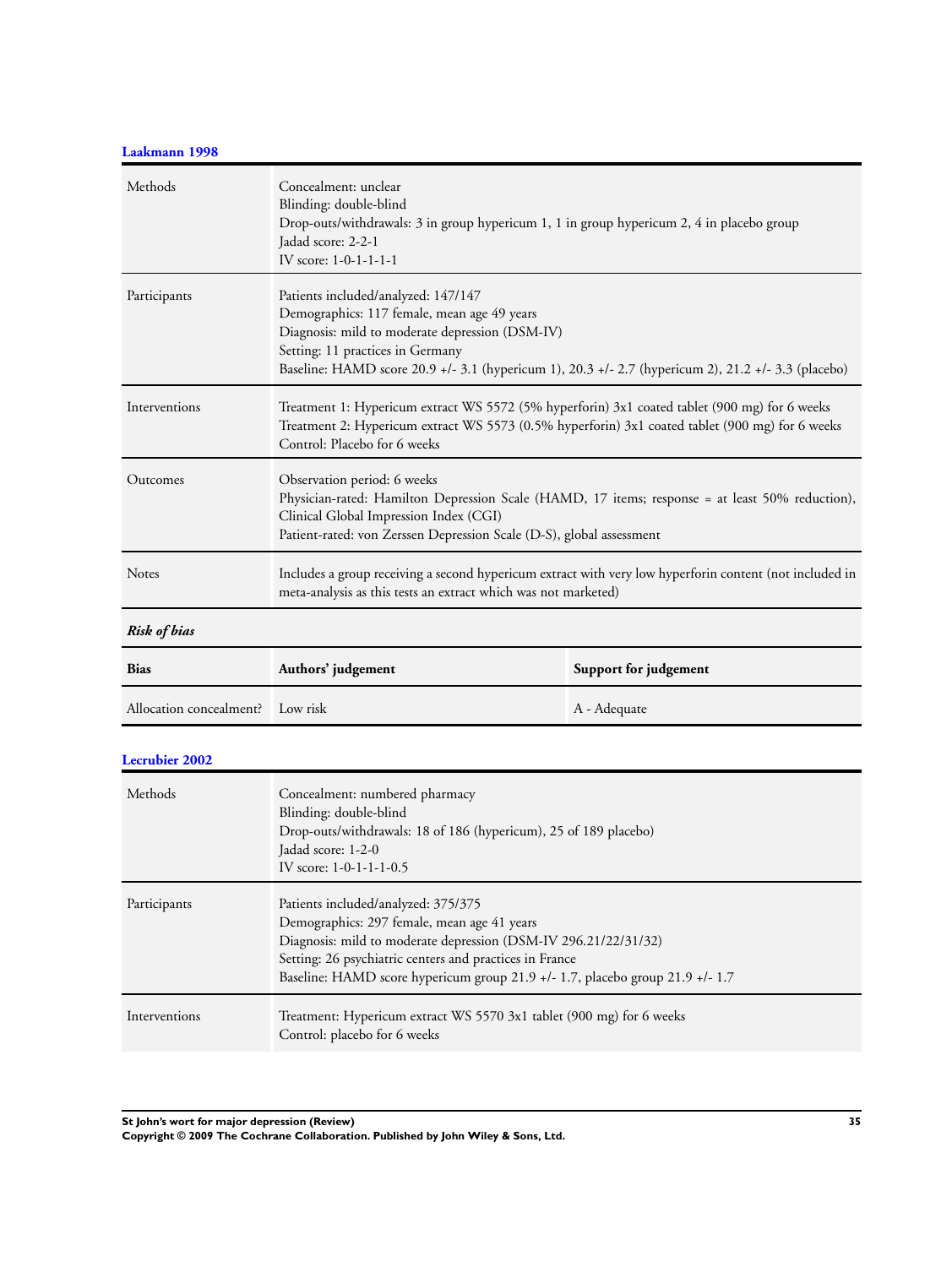## **[Lecrubier 2002](#page-19-0)** (*Continued)*

| Outcomes                         | Observation period: 3-7 days run-in, 6 weeks treatment<br>Physician-rated: Hamilton Depression Scale (HAMD, 17 items; response = at least 50% reduction),<br>Montgomery-Asberg Depression Rating Scale (MADRS), Clinical Global Impression Index (CGI)<br>Patient-rated: Symptom Check List (SCL-58) |                       |
|----------------------------------|------------------------------------------------------------------------------------------------------------------------------------------------------------------------------------------------------------------------------------------------------------------------------------------------------|-----------------------|
| <b>Notes</b>                     | Trial with preplanned interim analysis with 169 patients (no significant difference)<br>Additional information provided by sponsor (Schwabe, Karlsruhe)                                                                                                                                              |                       |
| <b>Risk of bias</b>              |                                                                                                                                                                                                                                                                                                      |                       |
| <b>Bias</b>                      | Authors' judgement                                                                                                                                                                                                                                                                                   | Support for judgement |
| Allocation concealment? Low risk |                                                                                                                                                                                                                                                                                                      | A - Adequate          |

## **[Montgomery 2000](#page-19-0)**

| Methods                 | Concealment: unclear<br>Blinding: double-blind<br>Drop-outs/withdrawals: unclear<br>Jadad score: 1-2-0<br>IV score: 1-0-0-1-1-0.5                                                                                                                                                                         |                       |
|-------------------------|-----------------------------------------------------------------------------------------------------------------------------------------------------------------------------------------------------------------------------------------------------------------------------------------------------------|-----------------------|
| Participants            | Patients included/analyzed: 247/?<br>Demographics: 183 female, mean age 43 years<br>Diagnosis: mild to moderate depression (DSM-IV 296.2x/3x)<br>Setting: 18 GPs and psychiatric outpatient clinics in the UK<br>Baseline: HAMD about 22 in both groups (data extrapolated from figure in poster)         |                       |
| Interventions           | Treatment: Hypericum extract LI 160 3x1 coated tablet (900 mg) for 12 weeks<br>Control: Placebo for 12 weeks                                                                                                                                                                                              |                       |
| Outcomes                | Observation period: 3 to 7 days run-in, 12 weeks treatment<br>Physician-rated: Hamilton depression Scale (HAMD, 17 items; response = at least 50% reduction or score<br>< 10), Montgomery-Asberg Depression Rating Scale (MADRS), Clinical Global Impression Index (CGI)<br>Patient-rated: None mentioned |                       |
| Notes                   | Available as congress abstract and poster handout only. Additional information from sponsor (Lichtwer,<br>Berlin)                                                                                                                                                                                         |                       |
| <b>Risk of bias</b>     |                                                                                                                                                                                                                                                                                                           |                       |
| <b>Bias</b>             | Authors' judgement                                                                                                                                                                                                                                                                                        | Support for judgement |
| Allocation concealment? | Unclear risk                                                                                                                                                                                                                                                                                              | B - Unclear           |

**St John's wort for major depression (Review) 36**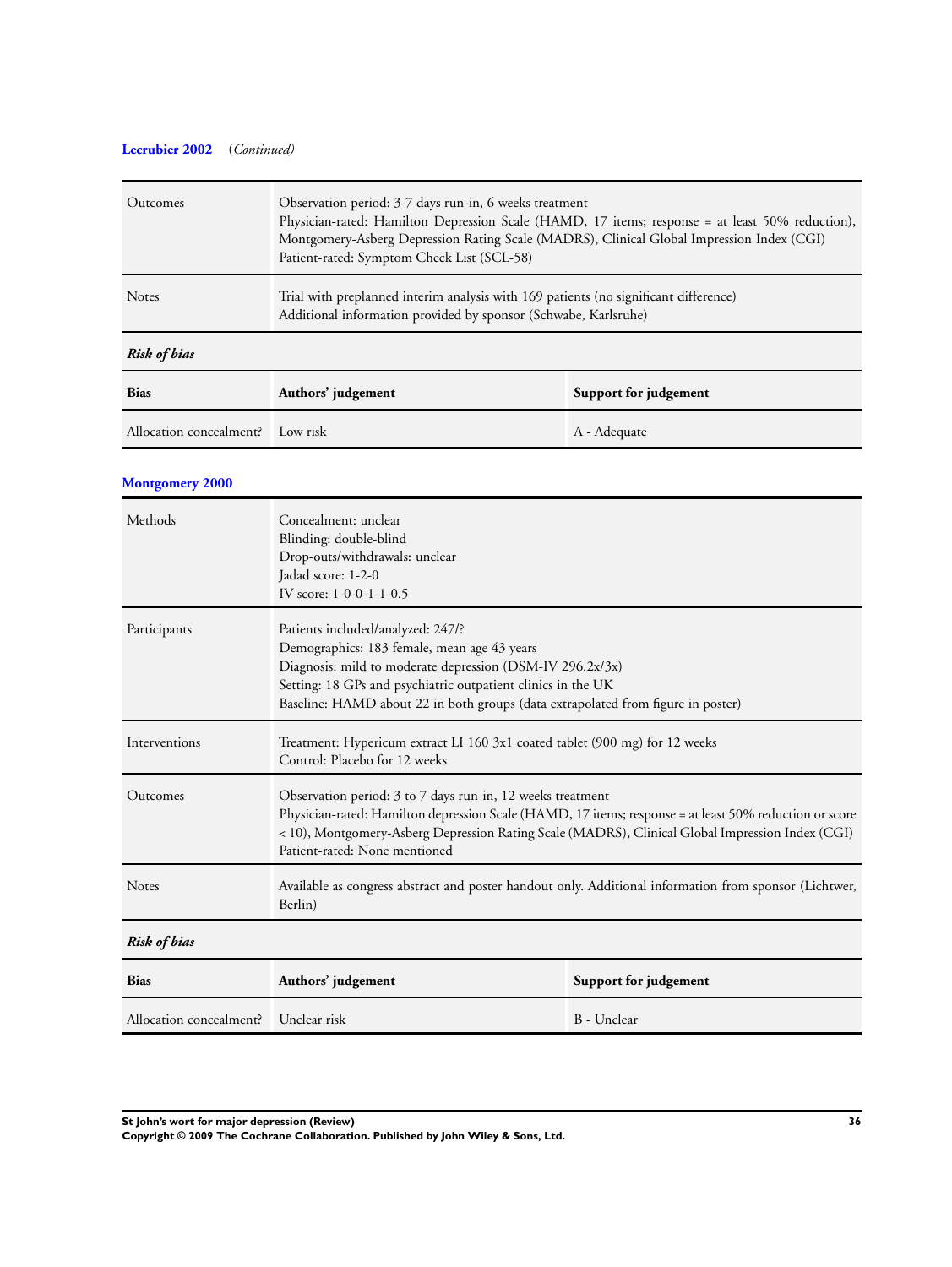| Moreno 2005         |                                                                                                                                                                                                                                                                                                                                                |
|---------------------|------------------------------------------------------------------------------------------------------------------------------------------------------------------------------------------------------------------------------------------------------------------------------------------------------------------------------------------------|
| Methods             | Concealment: unclear<br>Blinding: double-blind (double-dummy technique)<br>Drop-outs/withdrawals: 19 of 72 (no details for single groups reported)<br>Jadad score: 1-1-0<br>IV score: 1-0-0-0.5-0.5-0                                                                                                                                          |
| Participants        | Number of patients included/analyzed: 72/66<br>Demographics: 83% female, mean age 40 years<br>Diagnosis: mild to moderate major depression (DSM-IV criteria)<br>Setting: Institute of Psychiatry, University Sao Paulo, Brasil<br>Baseline: extrapolated from figure HAMD score hypericum group 15, placebo 17, fluoxetine, 15                 |
| Interventions       | Treatment: Hypericum extract Iperisan 3x1 (900 mg) daily for 8 weeks<br>Control 1: Placebo<br>Control 2: Fluoxetine 20 mg/day for 8 weeks (1 capsule fluoxetine and 2 capsules placebo per day)                                                                                                                                                |
| Outcomes            | Observation period: 1-week prerandomzationw ash-out, 8 weeks post randomization<br>Physician-rated: Hamilton Depression Scale (HAMD, 21 items, response = at least 50% redution, remis-<br>sion < 8 on the 17 item scale), Montgomery-Asberg Depression rating Scale (MADRS), Clinical Global<br>Impression Index (CGI)<br>Patient-rated: none |
| <b>Notes</b>        | Publication misses important details. Authors inquired for additional information but no response received                                                                                                                                                                                                                                     |
| <b>Risk of bias</b> |                                                                                                                                                                                                                                                                                                                                                |

| <b>Bias</b>                          | Authors' judgement | Support for judgement |
|--------------------------------------|--------------------|-----------------------|
| Allocation concealment? Unclear risk |                    | B - Unclear           |

## **[Philipp 1999](#page-19-0)**

| Methods       | Concealment: numbered pharmacy<br>Blinding: Double-blind<br>Drop-outs/withdrawals: 13 of 106 (hypericum), 11 of 110 (imipramine), 9 of 47 (placebo)<br>Jadad score: 2-2-1<br>IV score: 1-1-1-0.5-0.5-0.5                                                                    |
|---------------|-----------------------------------------------------------------------------------------------------------------------------------------------------------------------------------------------------------------------------------------------------------------------------|
| Participants  | Patients included/analyzed: 263/251<br>Demographics: 197 female, mean age 47 years<br>Diagnosis: moderate depression (ICD-10 F32.1/F32.2)<br>Setting: 18 GPs in Germany<br>Baseline: HAMD score 22.7 +/- 4.2 (hypericum), 22.2 +/- 4.2 (imipramine), 22.7 +/- 4.0 (placebo) |
| Interventions | Treatment: Hypericum extract STEI 300 3x1 capsule (1050 mg) for 8 weeks<br>Control 1: Imipramine 100 mg for 8 weeks<br>Control 2: Placebo for 8 weeks                                                                                                                       |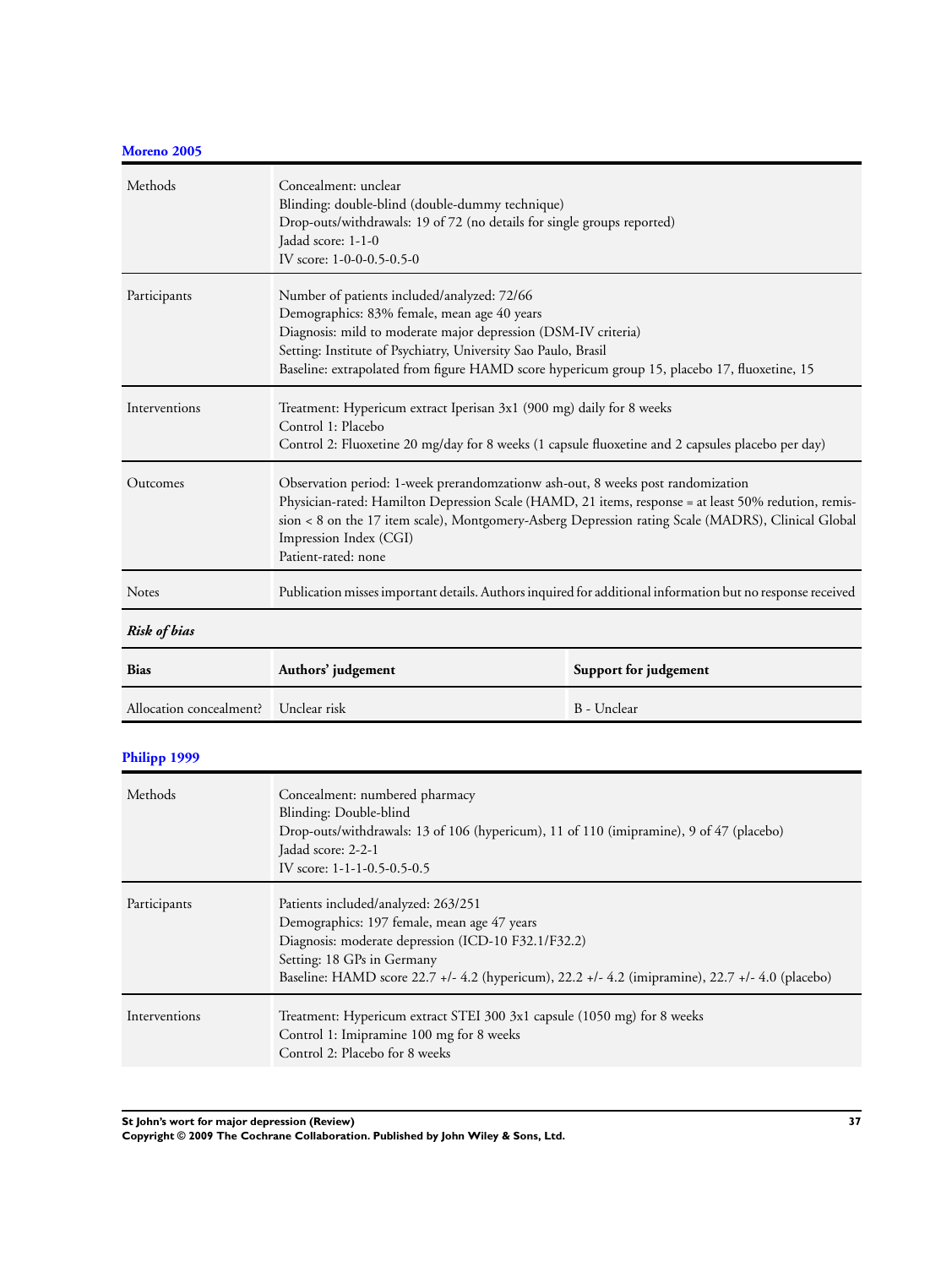## **[Philipp 1999](#page-19-0)** (*Continued)*

| Outcomes                | Observation period: 1 week screening, 8 weeks treatment<br>Physician-rated: Hamilton Depression Scale (HAMD, 17 items; response = at least 50% reduction),<br>Hamilton Anxiety Scale (HAMA), Clinical Global Impression Scale (CGI)<br>Patient-rated: Zung Depression Scale, Quality of life (SF-36) |                       |
|-------------------------|------------------------------------------------------------------------------------------------------------------------------------------------------------------------------------------------------------------------------------------------------------------------------------------------------|-----------------------|
| Notes                   | Additional information from sponsor (Steiner, Berlin). Primary outcome comparison with placebo after<br>6 weeks, with imipramine after 8 weeks                                                                                                                                                       |                       |
| Risk of bias            |                                                                                                                                                                                                                                                                                                      |                       |
| <b>Bias</b>             | Authors' judgement                                                                                                                                                                                                                                                                                   | Support for judgement |
| Allocation concealment? | Low risk                                                                                                                                                                                                                                                                                             | A - Adequate          |
| <b>Schrader 1998</b>    |                                                                                                                                                                                                                                                                                                      |                       |
| Methods                 | Concealment: numbered pharmacy<br>Blinding: double-blind<br>Drop-outs/withdrawals: 1 of 81 (hypericum), 2 of 81 (placebo)<br>Jadad score: 2-2-1<br>IV score: 1-0-0-1-1-1                                                                                                                             |                       |
| Participants            | Patients included/analyzed: 162/159<br>Demographics: 108 female, mean age 47 (hypericum) vs. 39 (placebo)<br>Diagnosis: mild to moderate depression (F32.0/32.1)<br>Setting: 16 private practices in Germany<br>Baseline: HAMD values 20.1 +/- 2.8 (hypericum) vs. 18.7 +/- 3.5                      |                       |
| Interventions           | Treatment: 2x1 coated tablet (500 mg extract) Hypericum extract ZE117 daily for 6 weeks<br>Control: Placebo                                                                                                                                                                                          |                       |
| Outcomes                | Observation period: 6 weeks<br>Physician-rated: Hamilton Depression Scale (HAMD, 21 items; response = at least 50% reduction or<br>score < 10), Clinical Global Impression Index (CGI)<br>Patient-rated: visual analogue scale                                                                       |                       |
| Notes                   | Additional information provided by author and sponsor (Zeller AG, Romanshorn, Switzerland). Baseline<br>HAMD score lower in placebo group. Low response rate in placebo group.<br>In meta-analyses HAMD values were calculated for the 17-item version (data provided by author)                     |                       |
| Risk of bias            |                                                                                                                                                                                                                                                                                                      |                       |
| Bias                    | Authors' judgement                                                                                                                                                                                                                                                                                   | Support for judgement |
| Allocation concealment? | Low risk                                                                                                                                                                                                                                                                                             | A - Adequate          |

**St John's wort for major depression (Review) 38**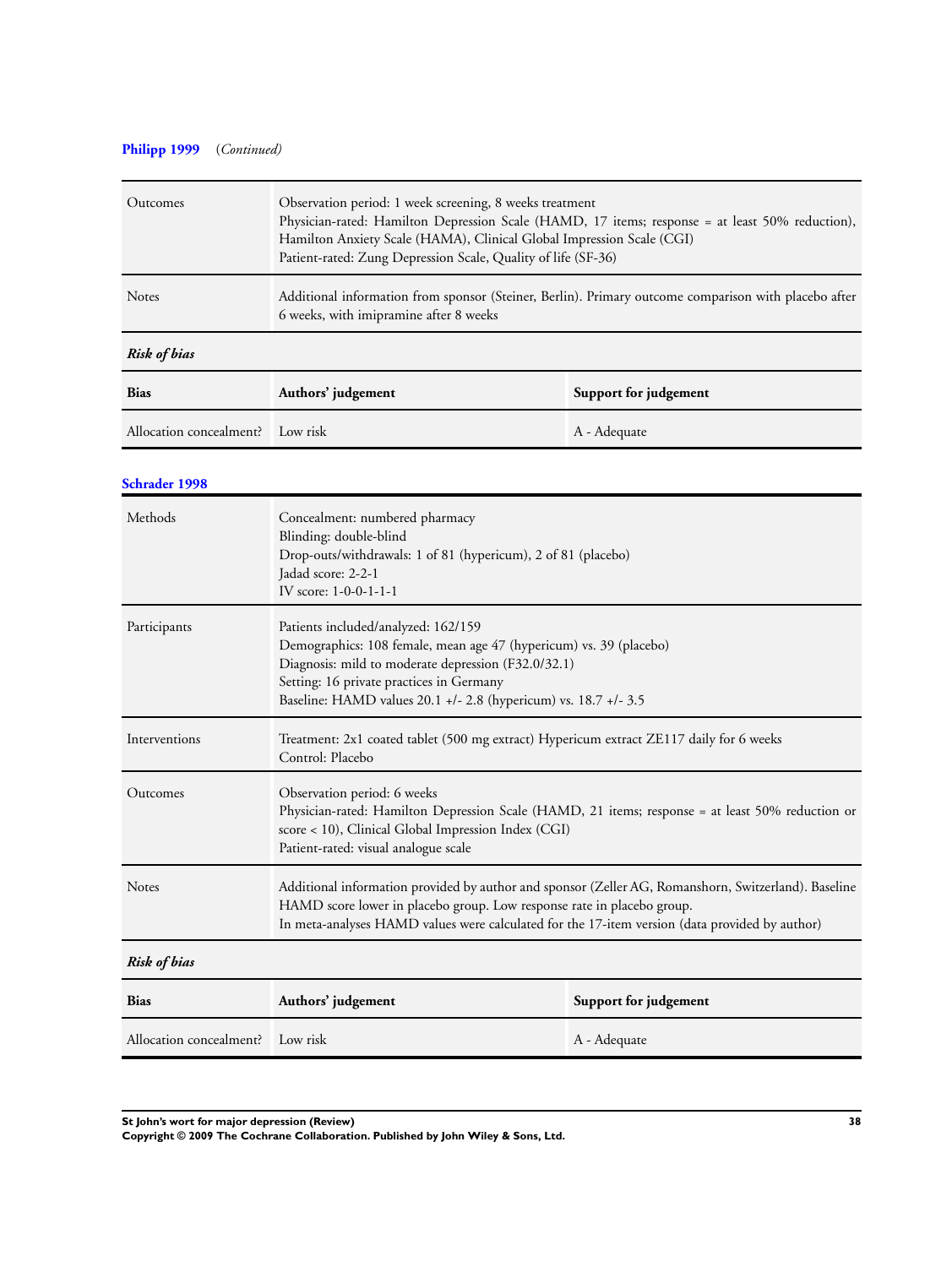| <b>Schrader 2000</b> |                                                                                                                                                                                                                                                                                      |
|----------------------|--------------------------------------------------------------------------------------------------------------------------------------------------------------------------------------------------------------------------------------------------------------------------------------|
| Methods              | Concealment: numbered pharmacy<br>Blinding: double-blind (double-dummy)<br>Drop-outs/withdrawals: 1 of 126 (hypericum), 1 of 113 (fluoxetine)<br>Jadad score: 1-2-1<br>IV score: 1-0-1-0.5-0.5-1                                                                                     |
| Participants         | Patients included/analyzed: 230/228<br>Demographics: 157 female, mean age 46 years<br>Diagnosis: mild to moderate depression (ICD-10 F32.0/32.1)<br>Setting: 7 practices (internal medicine) in Germany<br>Baseline: HAMD values 19.6 +/- 3.1 (hypericum), 19.5 +/- 2.4 (fluoxetine) |
| Interventions        | Treatment: Hypericum extract Ze 117 2x1 coated tablet (500 mg) for 6 weeks<br>Control: Fluoxetine 1x1 capsule (20 mg) for 6 weeks                                                                                                                                                    |
| Outcomes             | Observation period: 6 weeks<br>Physician-rated: Hamilton Depression Scale (HAMD, 21 items; response = at least 50% reduction or<br>score < 10), Clinical Global Impression (CGI)<br>Physician-rated: visual analogue scale                                                           |
| <b>Notes</b>         | Additional information (particulary responder rates and 17-item HAMD scores) provided by author and<br>sponsor (Zeller AG, Romanshorn, Switzerland)                                                                                                                                  |
| <b>Risk of bias</b>  |                                                                                                                                                                                                                                                                                      |

| <b>Bias</b>                      | Authors' judgement | Support for judgement |
|----------------------------------|--------------------|-----------------------|
| Allocation concealment? Low risk |                    | A - Adequate          |

## **[Shelton 2001](#page-19-0)**

| Methods       | Concealment: numbered pharmacy<br>Blinding: double-blind<br>Drop-outs/withdrawals:15 of 98 (hypericum), 13 of 102 (placebo)<br>Jadad score: 2-2-1<br>IV score: $1-1-1-1-1-1$                                                        |
|---------------|-------------------------------------------------------------------------------------------------------------------------------------------------------------------------------------------------------------------------------------|
| Participants  | Patients included/analyzed: 200/195<br>Demographics: 64% female, mean age 42 years<br>Diagnosis: major depression (DSM-IV)<br>Setting: 11 academic medical centers in the USA<br>Baseline: mean HAMD values above 22 in both groups |
| Interventions | Treatment: Hypericum extract LI 160 3x1 to 4x1 tablet (900 to 1200 mg) for 8 weeks<br>Control: placebo for 8 weeks                                                                                                                  |
| Outcomes      | Observation period: 1 week run-in, 8 weeks treatment<br>Phsician-rated: Hamilton Depression Scale (HAMD, 17 items, at least 50% reduction), Clinical Global                                                                         |

**St John's wort for major depression (Review) 39**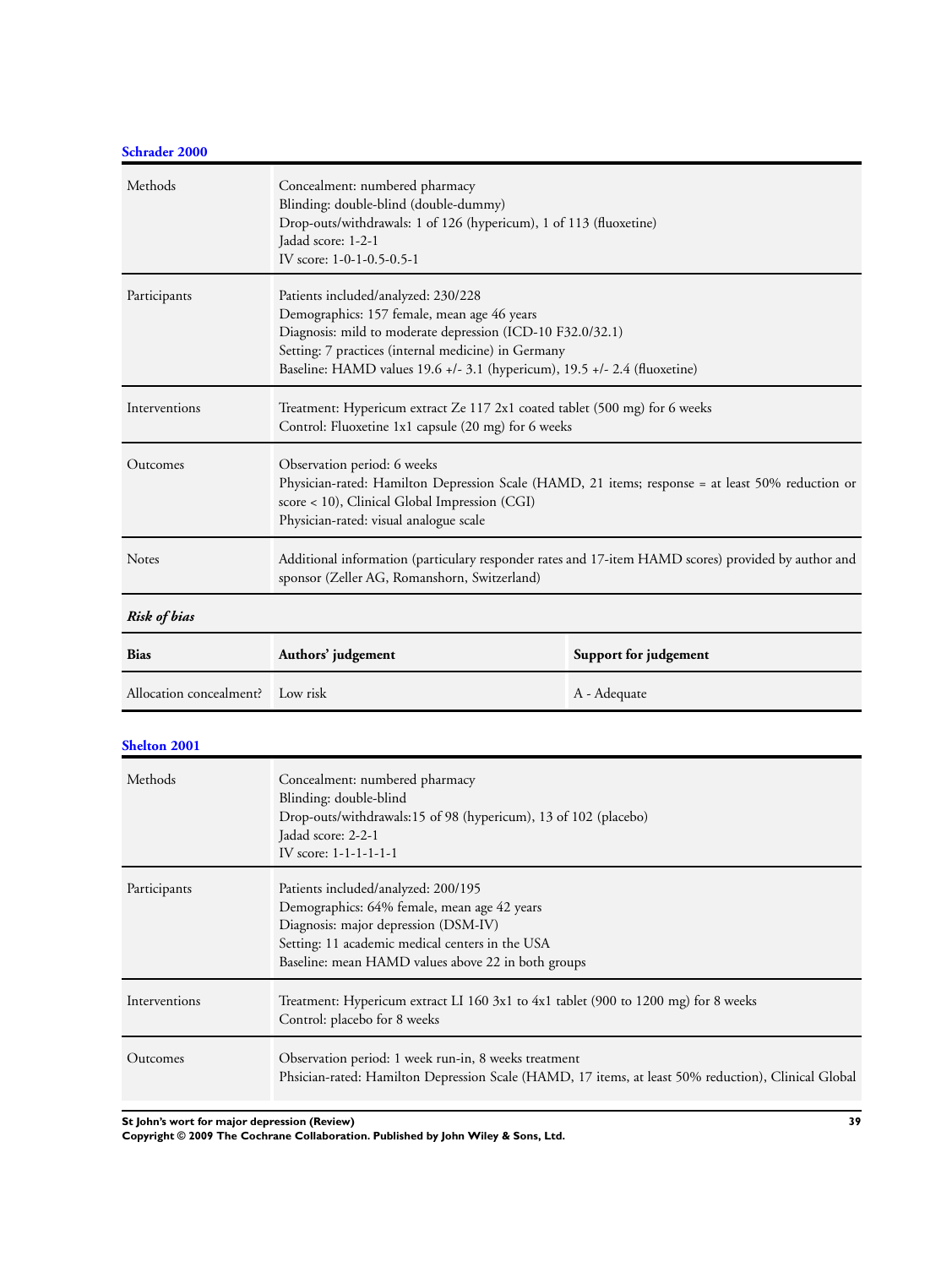## **[Shelton 2001](#page-19-0)** (*Continued)*

|                                  | Impression Index (CGI), Hamilton Anxiety Scale (HAMA)<br>Patient-rated: Beck Depression Inventory (BDI)           |                       |
|----------------------------------|-------------------------------------------------------------------------------------------------------------------|-----------------------|
| <b>Notes</b>                     | Average duration of current depressive episode more than 2 years. Additional information provided from<br>authors |                       |
| Risk of bias                     |                                                                                                                   |                       |
| <b>Bias</b>                      | Authors' judgement                                                                                                | Support for judgement |
| Allocation concealment? Low risk |                                                                                                                   | A - Adequate          |

# **[Szegedi 2005](#page-19-0)**

| Methods                 | Allocation concealment: numbered pharmacy<br>Blinding: double-blind (double dummy technique)<br>Drop-out/wothdrawals: 17 of 125 in hypericum group, 29 of 126 in the paroxetine group<br>Jadad score: 2-2-1<br>IV score: 1-1-1-0.5-0.5-0.5                                                                                                                                                                                                       |                       |
|-------------------------|--------------------------------------------------------------------------------------------------------------------------------------------------------------------------------------------------------------------------------------------------------------------------------------------------------------------------------------------------------------------------------------------------------------------------------------------------|-----------------------|
| Participants            | Number of patients included/analyzed: 251/244<br>Demographics: 69% female, mean age 47 years<br>Diagnosis: moderate or severe unupolar major depression (DSM IV 296.22/23, 296.32/33)<br>Setting: 21 Psychiatric primary care centers in Germany<br>Baseline: HAMD score 25.5.+/- 2.7 (hypericum), 25.5 +/- 2.9 (paroxetine)                                                                                                                     |                       |
| Interventions           | Treatment: 3x1 tablet (900 mg daily) hypericum extract WS 5570 daily for 6 weeks (in patients whose<br>depression score was not improved by at least 20% 3x 600 mg were used after 2 weeks)<br>Control: 1x1 tablet (20 mg) paroxetine daily for 6 weeks (in patients whose depression score was not<br>improved by at least 20% 40 mg were used after 2 weeks) packed in capsules<br>For each drug an indentically matched placebo was available |                       |
| Outcomes                | Observation period: 6 weeks (+ 16 weeks continuation phase)<br>Physician-reated: Hamilton Depression Scale (HAMD, 17 items, at least 50% reduction), Clinical Global<br>Impression (CGI), Montgomery-Asberg Depression Rating Scale (MADRS)<br>Patient-rated: Beck Depression Inventory (BDI)                                                                                                                                                    |                       |
| Notes                   | Additional information provided by sponsor                                                                                                                                                                                                                                                                                                                                                                                                       |                       |
| <b>Risk of bias</b>     |                                                                                                                                                                                                                                                                                                                                                                                                                                                  |                       |
| <b>Bias</b>             | Authors' judgement                                                                                                                                                                                                                                                                                                                                                                                                                               | Support for judgement |
| Allocation concealment? | Low risk                                                                                                                                                                                                                                                                                                                                                                                                                                         | A - Adequate          |

**St John's wort for major depression (Review) 40**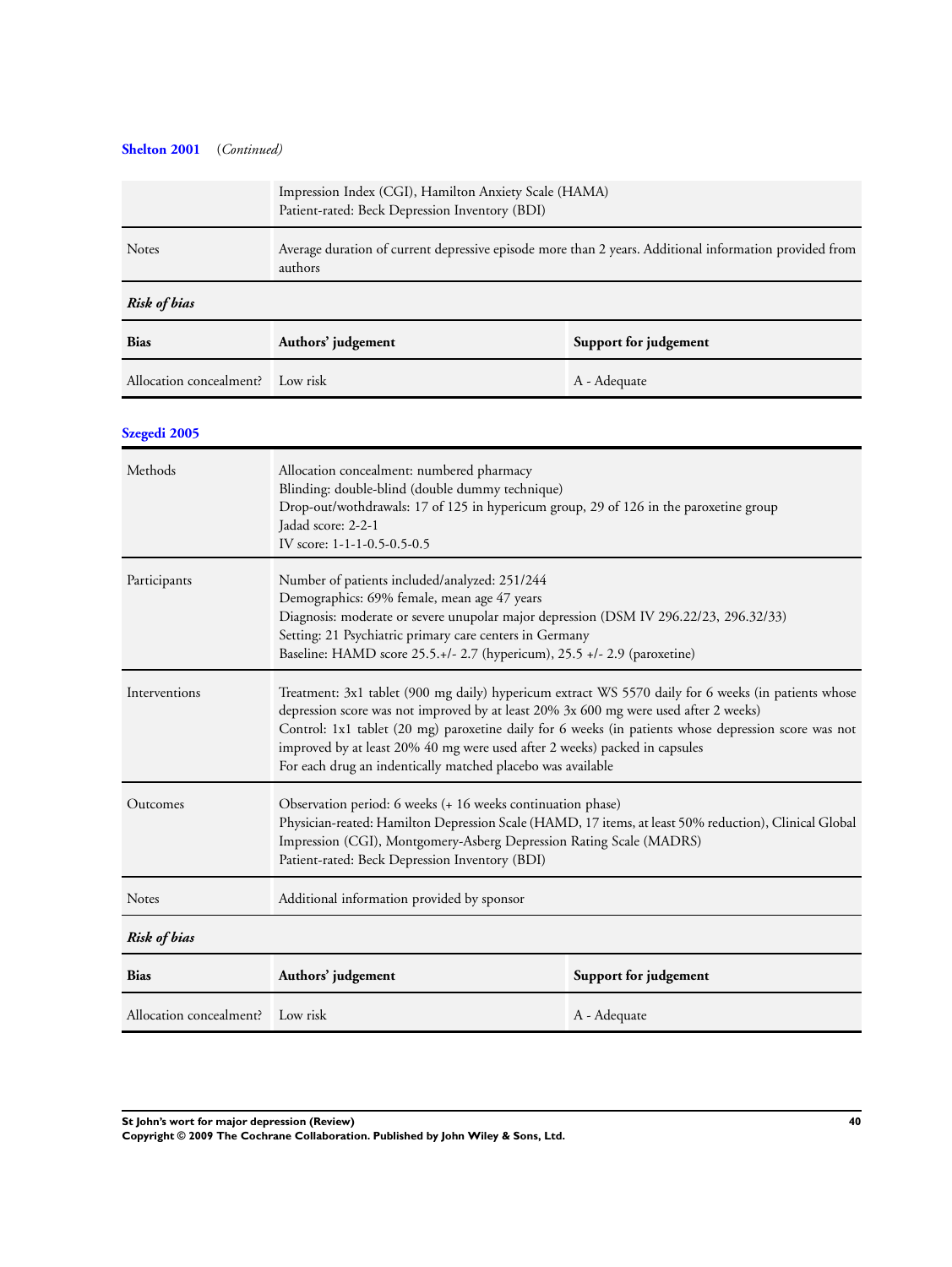## **[Uebelhack 2004](#page-19-0)**

| Methods                          | Concelment: consecutively numbered pharmacy<br>Blinding: double-blind<br>Drop-out/withdrawals: none<br>Jadad score: 2-2-1<br>IV score: 1-0-1-1-1-1                                                                                                                                        |                       |
|----------------------------------|-------------------------------------------------------------------------------------------------------------------------------------------------------------------------------------------------------------------------------------------------------------------------------------------|-----------------------|
| Participants                     | Number of patients included/analyzed: 140/140<br>Demographics: 67% female, mean age 45 years<br>Diagnosis: moderate depressive disorder (ICD-10 F32.1 or F33.1)<br>Setting: clinical trial center in Germany<br>Baseline: 22-.8 +/- 1.1 in hypericum group, 22.8 +/- 1.2 in placebo group |                       |
| Interventions                    | Treatment: 1x1 tablet (900 mg) STW3-VI daily for 6 weeks<br>Control: Placebo                                                                                                                                                                                                              |                       |
| Outcomes                         | Observation period: 6 weeks<br>Physician-rated: Hamitlon Depression Scale (HAMD, 17 items; response = HAMD score < 10 or at least<br>50% reduction), Clinical Global Impression Index (CGI)<br>Patient-rated: Adjective Mood Scale (BfS)                                                  |                       |
| <b>Notes</b>                     | Trial performed in a single clinical trial unit with short recruitment period and low placebo response.<br>Additional information from sponsor                                                                                                                                            |                       |
| <b>Risk of bias</b>              |                                                                                                                                                                                                                                                                                           |                       |
| <b>Bias</b>                      | Authors' judgement                                                                                                                                                                                                                                                                        | Support for judgement |
| Allocation concealment? Low risk |                                                                                                                                                                                                                                                                                           | A - Adequate          |

## **[van Gurp 2002](#page-19-0)**

| Methods       | Concealment: independent pharmacist<br>Blinding: double-blind<br>Drop-outs/withdrawals: 16 of 45 (hypericum), 17 of 45 (sertraline)<br>Jadad score: 2-2-1<br>IV score: 1-1-1-0.5-0.5-0                                                                                                                                                  |
|---------------|-----------------------------------------------------------------------------------------------------------------------------------------------------------------------------------------------------------------------------------------------------------------------------------------------------------------------------------------|
| Participants  | Patients included/analyzed: 90/87<br>Demographics: 61% female, mean age 40 years)<br>Diagnosis: major depression (DSM IV)<br>Setting: 12 community based offices for family medicine in Canada<br>Baseline: mean HAMD values 18.8 +/- 3.6 (hypericum group), 19.7 +/- 3.5 (sertraline group)                                            |
| Interventions | Treatment: 3x1 to 3x2 (in case of insufficient response at 4 weeks) capsules (900-1800 mg) Hypericum<br>extract daily for 12 weeks<br>Control: 3x1 to 3x2 (in case of insufficient response at 4 weeks) capsules Sertraline (50 to 100 mg) daily<br>for 12 weeks<br>In 9 patients of each group the dosage was doubled during the trial |

**St John's wort for major depression (Review) 41**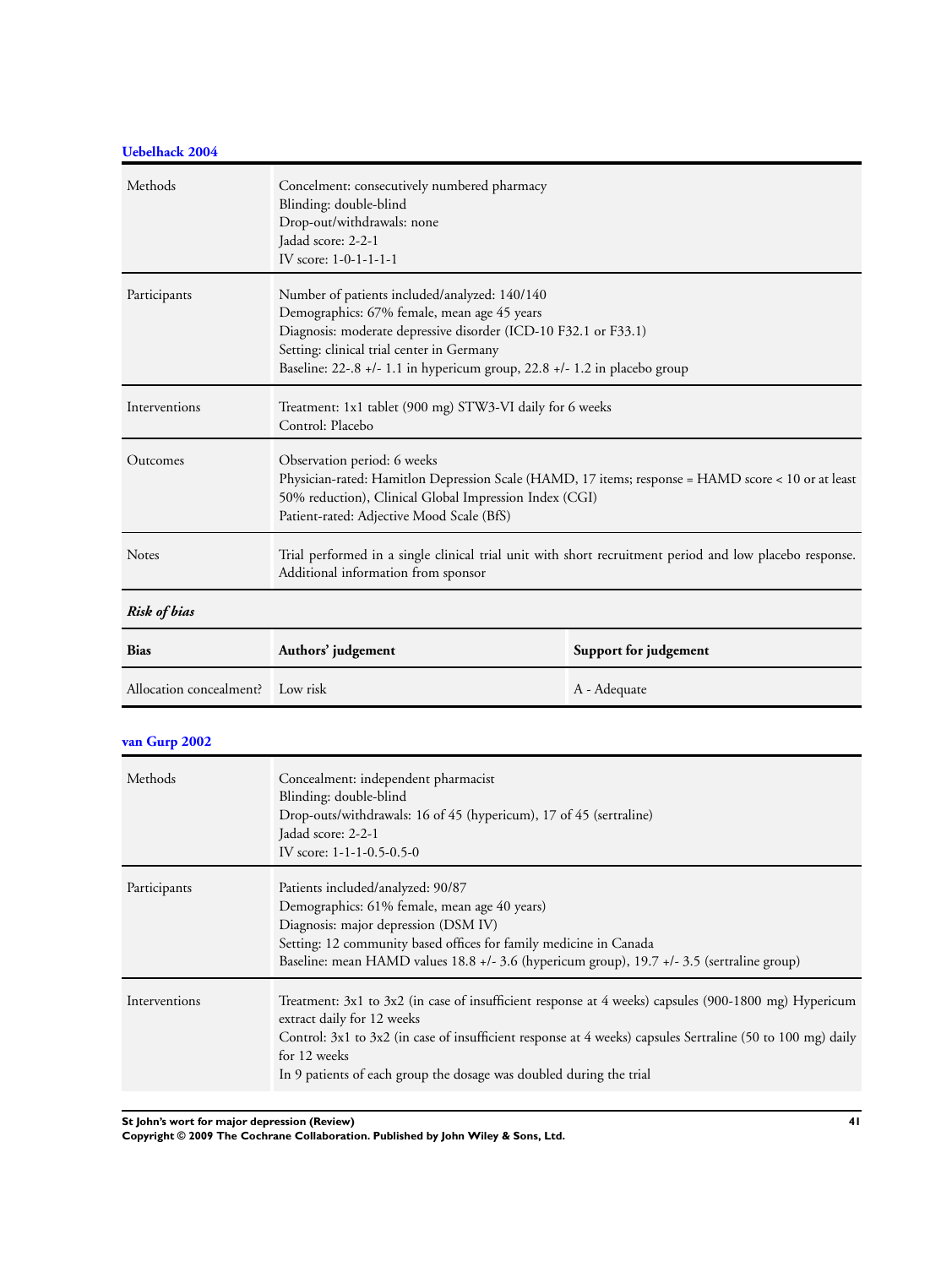## **[van Gurp 2002](#page-19-0)** (*Continued)*

| Observation period: 6 weeks<br>Physician-rated: Hamilton Depression Scale (HAMD, 17 items; response = at least 50% reduction or<br>score $< 10$ )<br>Patient-rated: Beck Depression Inventory (BDI) |                       |
|-----------------------------------------------------------------------------------------------------------------------------------------------------------------------------------------------------|-----------------------|
| Additional information provided from author. High drop-out rate                                                                                                                                     |                       |
| Risk of bias                                                                                                                                                                                        |                       |
| Authors' judgement                                                                                                                                                                                  | Support for judgement |
| Allocation concealment? Low risk                                                                                                                                                                    | A - Adequate          |
|                                                                                                                                                                                                     |                       |

## **[Volz 2000](#page-19-0)**

| Methods                          | Concealment: numbered pharmacy<br>Blinding: double-blind<br>Drop-outs/withdrawals:2/71 (hypericum), 5/71 (placebo)<br>Jadad score: 1-2-0<br>IV score: 1-1-1-1-1-0.5                                                                                                                                                             |                       |
|----------------------------------|---------------------------------------------------------------------------------------------------------------------------------------------------------------------------------------------------------------------------------------------------------------------------------------------------------------------------------|-----------------------|
| Participants                     | Patients included/analyzed: 142/140<br>Demographics: 81% female, mean age 47 years<br>Diagnosis: mild or moderate episode of a major depression (DSM-IV)<br>Setting: 17 practices for psychiatry, neurology, internal medicine and GP in Germany<br>Baseline: HAMD 21.0 +/- 2.0 (hypericum group), 20.7 +/- 1.9 (placebo group) |                       |
| Interventions                    | Treatment: 2x1 capsule (500 mg) Hypericum extract D-0496 daily for 6 weeks<br>Control: Placebo                                                                                                                                                                                                                                  |                       |
| Outcomes                         | Observation period: 1 week placebo run in, 6 weeks treatment<br>Phyiscian-rated: Hamilton Depression Scale (HAMD, 21 items; response = at least 50% reduction),<br>Clinical Global Impression Index (CGI)<br>Patient-rated: von Zerssen Depression Scale (D-S)                                                                  |                       |
| Notes                            | Manufacturer/sponsor no longer existing. Author could provide only minimal additional information                                                                                                                                                                                                                               |                       |
| <b>Risk of bias</b>              |                                                                                                                                                                                                                                                                                                                                 |                       |
| <b>Bias</b>                      | Authors' judgement                                                                                                                                                                                                                                                                                                              | Support for judgement |
| Allocation concealment? Low risk |                                                                                                                                                                                                                                                                                                                                 | A - Adequate          |

**St John's wort for major depression (Review) 42**

**Copyright © 2009 The Cochrane Collaboration. Published by John Wiley & Sons, Ltd.**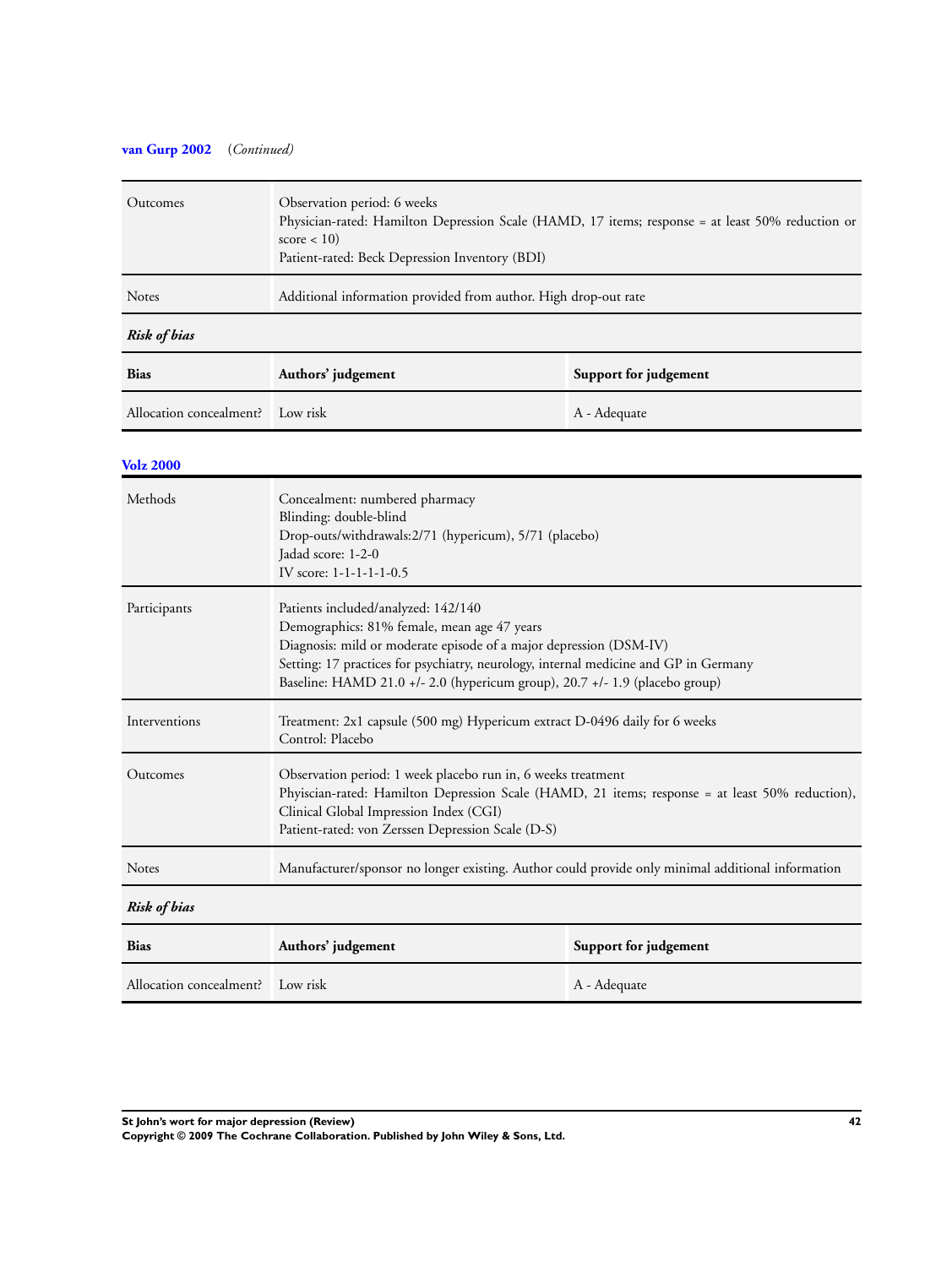## **[Vorbach 1997](#page-19-0)**

| Methods                          | Concealment: numbered pharmacy<br>Blinding: double-blind<br>Drop-outs/withdrawals: 9 of 107 in hypericum group, 14 of 102 in imipraimine group<br>Jadad score: 2-2-1, IV score: 1-1-0.5-0.5-0.5-0.5                                                                                                 |                       |
|----------------------------------|-----------------------------------------------------------------------------------------------------------------------------------------------------------------------------------------------------------------------------------------------------------------------------------------------------|-----------------------|
| Participants                     | Number of patients included/analyzed: 209/209 (186 per protocol)<br>Demographics: 154 female, mean age 49 years<br>Diagnosis: severe episode of a major depression<br>Setting: 20 psychiatric practices<br>Baseline: HAMD score $25.3 +/- 4.7$ (hypericum group), $26.1 +/- 4.8$ (imipramine group) |                       |
| Interventions                    | Treatment: 3x2 coated tablets (1800 mg extract) Hypericum extract LI 160 daily for 6 weeks<br>Control: 3x2 coated tablets imipramine (150 mg) daily for 6 weeks                                                                                                                                     |                       |
| Outcomes                         | Observation period: 6 weeks<br>Physician-rated: Hamilton Depression Scale (HAMD, 17 items; response = at least 50% reduction),<br>Clinical Global Impression Index (CGI)<br>Patient-rated: Depression-Scale (D-S von Zerssen)                                                                       |                       |
| <b>Notes</b>                     | Additional information provided from sponsor                                                                                                                                                                                                                                                        |                       |
| <b>Risk of bias</b>              |                                                                                                                                                                                                                                                                                                     |                       |
| <b>Bias</b>                      | Authors' judgement                                                                                                                                                                                                                                                                                  | Support for judgement |
| Allocation concealment? Low risk |                                                                                                                                                                                                                                                                                                     | A - Adequate          |

## **[Wheatley 1997](#page-19-0)**

| Methods       | Concealment: numbered pharmacy<br>Blinding: double-blind<br>Drop-outs/withdrawals: 20 of 87 in hypericum group, 24 of 78 amitriptyline group<br>Jadad score: 2-2-0<br>IV score: 1-1-0.5-0.5-0.5-0.5                                                                                                             |
|---------------|-----------------------------------------------------------------------------------------------------------------------------------------------------------------------------------------------------------------------------------------------------------------------------------------------------------------|
| Participants  | Number of patients included/analyzed: 165/156<br>Demographics: 126 female, mean age 40 years<br>Diagnosis: major depression (DSM-IV)<br>Setting: 18 general practices and one hospital outpatient clinic in the UK<br>Baseline: HAMD score 20.6 +/- 2.1 (hypericum group), $20.8$ +/- 2.3 (amitriptyline group) |
| Interventions | Treatment: 3x1 coated tablet (900 mg extract) Hypericum extract LI 160 daily for 6 weeks<br>Control: 3x1 coated tablet amitriptyline (75 mg) daily for 6 weeks                                                                                                                                                  |
| Outcomes      | Observation period: 6 weeks<br>Physician-rated: Hamilton Depression Scale (HAMD, 17 items; response = at least 50% reduction or<br>score < 10), Montgomery-Asberg Reating Scale for Depression (MADRS), Clinical Global Impression<br>Index (CGI)                                                               |

**St John's wort for major depression (Review) 43**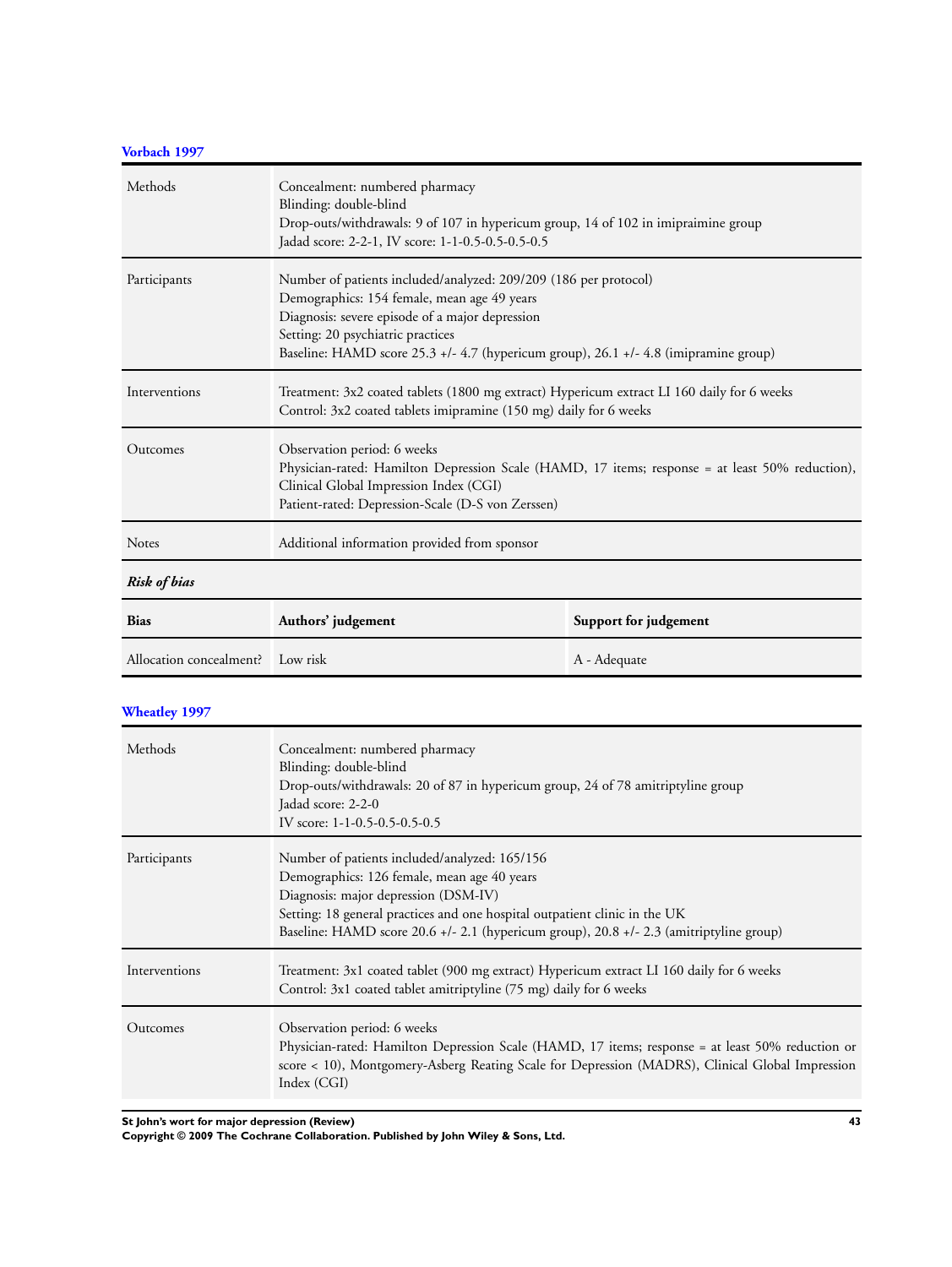## **[Wheatley 1997](#page-19-0)** (*Continued)*

| Notes                   | Some additional information provided from sponsor. HAMD mean values extrapolated from figure                                                                                                                                                                                      |                       |  |  |  |  |  |  |
|-------------------------|-----------------------------------------------------------------------------------------------------------------------------------------------------------------------------------------------------------------------------------------------------------------------------------|-----------------------|--|--|--|--|--|--|
| <b>Risk of bias</b>     |                                                                                                                                                                                                                                                                                   |                       |  |  |  |  |  |  |
| <b>Bias</b>             | Authors' judgement<br>Support for judgement                                                                                                                                                                                                                                       |                       |  |  |  |  |  |  |
| Allocation concealment? | Low risk<br>A - Adequate                                                                                                                                                                                                                                                          |                       |  |  |  |  |  |  |
| Witte 1995              |                                                                                                                                                                                                                                                                                   |                       |  |  |  |  |  |  |
| Methods                 | Concealment: numbered pharmacy<br>Blidning: double-blind<br>Drop-outs/withdrawals: 1 of 48 in hypericum group, 1 of 49 in placebo group<br>Jadad score: 1-2-1<br>IV score: 1-0-0.5-1-1-0.5                                                                                        |                       |  |  |  |  |  |  |
| Participants            | Number of patients included/analyzed: 97/95<br>Demographics: 64 female, mean age 43 years<br>Diagnosis: depression (ICD-10 F32.1)<br>Setting: 5 general practitioners in Germany<br>Baseline: HAMD score 24.6 +/5.4 (hypericum group), 22.7 +/- 4.4 (placebo group)               |                       |  |  |  |  |  |  |
| Interventions           | Treatment: 2x1 capsules (200 to 240 mg) Hypericum extract (Psychotonin forte) daily for 6 weeks<br>Control: placebo                                                                                                                                                               |                       |  |  |  |  |  |  |
| Outcomes                | Observation period: 6 weeks<br>Physician-rated: Hamilton Depression Scale (HAMD, 21 items; response = at least 50% reduction or<br>score < 10), Clinical Global Impression Index (CGI)<br>Patient-rated: Depression Scale (D-S von Zerssen), State Trait Anxiety Inventory (STAI) |                       |  |  |  |  |  |  |
| <b>Notes</b>            | Additional information provided by author                                                                                                                                                                                                                                         |                       |  |  |  |  |  |  |
| <b>Risk of bias</b>     |                                                                                                                                                                                                                                                                                   |                       |  |  |  |  |  |  |
| <b>Bias</b>             | Authors' judgement                                                                                                                                                                                                                                                                | Support for judgement |  |  |  |  |  |  |
| Allocation concealment? | Low risk                                                                                                                                                                                                                                                                          | A - Adequate          |  |  |  |  |  |  |

**St John's wort for major depression (Review) 44**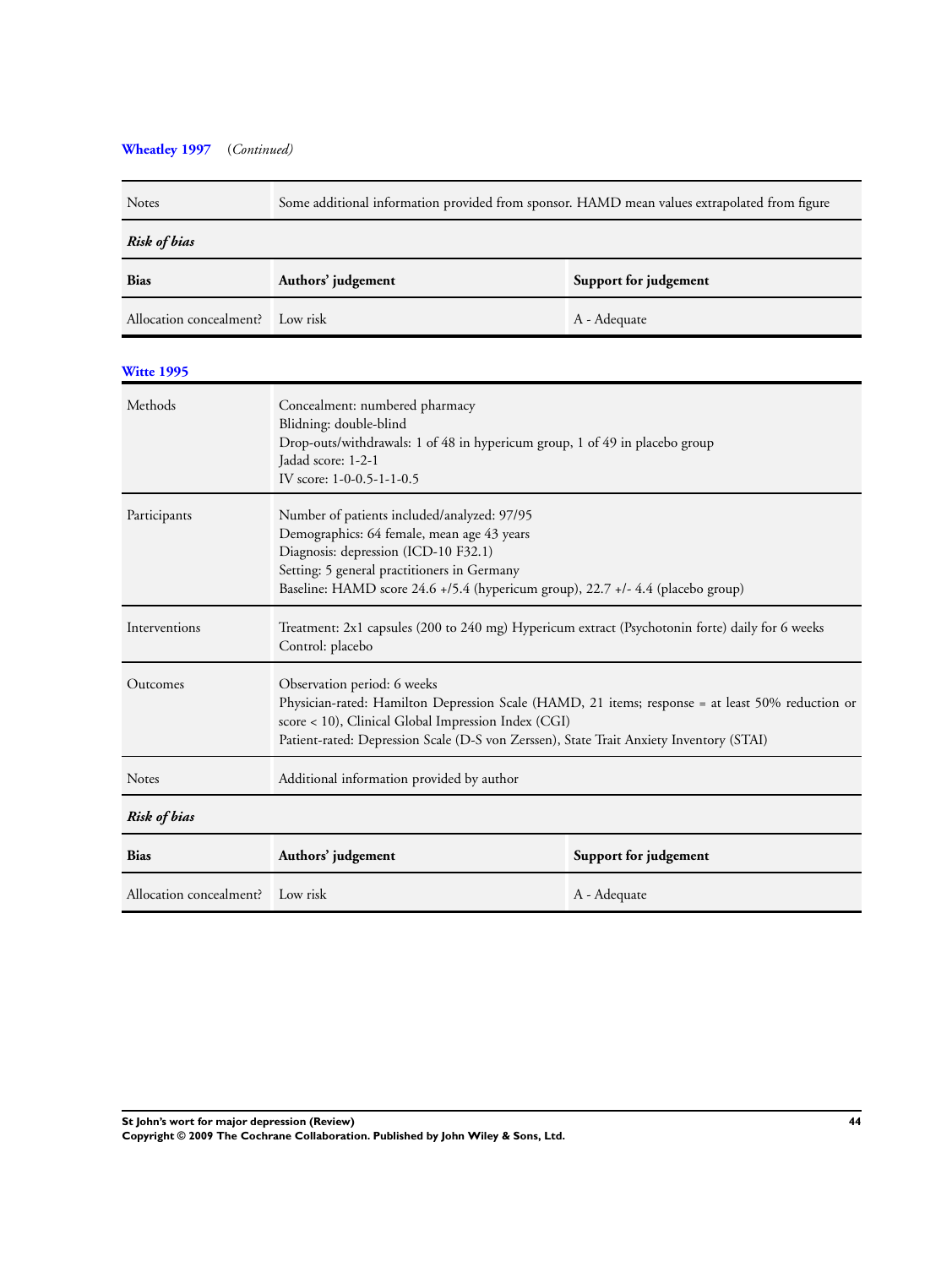<span id="page-46-0"></span>

| <b>Woelk 2000</b>       |                                                                                                                                                                                                                                                                                                            |                       |  |  |  |  |  |  |
|-------------------------|------------------------------------------------------------------------------------------------------------------------------------------------------------------------------------------------------------------------------------------------------------------------------------------------------------|-----------------------|--|--|--|--|--|--|
| Methods                 | Concealment: unclear<br>Blinding: Double-blind (double dummy)<br>Drop-outs/withdrawals: 15/157 (hypericum), 32 of 167 (imipramine)<br>Jadad score: 2-2-0<br>IV score: 1-0-1-0.5-0.5-0                                                                                                                      |                       |  |  |  |  |  |  |
| Participants            | Patients included/analyzed: 324/324<br>Demographics: 71% female, mean age 46 years<br>Diagnosis: mild to moderate depression (ICD10 F32.0 or 1, F33.0 or 1)<br>Setting: 40 practices for psychiatry, internal medicine, GP in Germany<br>Baseline: HAMD 22.4 +/-3.4 (hypericum), 22.1 +/- 2.9 (imipramine) |                       |  |  |  |  |  |  |
| Interventions           | Treatment: 2x1 coated tablet (500 mg extract) Hypericum extract ZE 117 daily for 6 weeks<br>Control: Imipramine 150 mg daily for 6 weeks                                                                                                                                                                   |                       |  |  |  |  |  |  |
| Outcomes                | Observation period: 6 weeks<br>Physician-rated: Hamilton Depression Scale (HAMD, 17 items; at least 50% reduction), Clinical Global<br>Impression Index (CGI)<br>Patient-rated: global assessment                                                                                                          |                       |  |  |  |  |  |  |
| <b>Notes</b>            | Some additional information by manufacturer of the extract                                                                                                                                                                                                                                                 |                       |  |  |  |  |  |  |
| Risk of bias            |                                                                                                                                                                                                                                                                                                            |                       |  |  |  |  |  |  |
| <b>Bias</b>             | Authors' judgement                                                                                                                                                                                                                                                                                         | Support for judgement |  |  |  |  |  |  |
| Allocation concealment? | Unclear risk                                                                                                                                                                                                                                                                                               | B - Unclear           |  |  |  |  |  |  |

## **Characteristics of excluded studies** *[ordered by study ID]*

| Study            | Reason for exclusion                                                                                |
|------------------|-----------------------------------------------------------------------------------------------------|
| Agrawal 1994     | Not major depression (Study in patients with fatigue and minor depression)                          |
| Albertini 1986   | Not depression (RCT of hypericum in homeopathic preparation for dental neuralgia)                   |
| Bendre 1980      | Not depression (CCT of homeopathic preparations of hypericum and arnica in dental practice)         |
| Bergmann 1993    | Inadequate dosage of amitriptyline (30 mg daily) - RCT included in previous versions of this review |
| Bernhadt 1993    | RCT comparing two doses of hypericum for depression                                                 |
| Brockmöller 1997 | RCT on pharmacokinetics and photosensitivity in healthy volunteers                                  |
| Czekalla 1997    | Report of results on ECG analyses undertaken in the Vorbach 1997 study                              |

**St John's wort for major depression (Review) 45**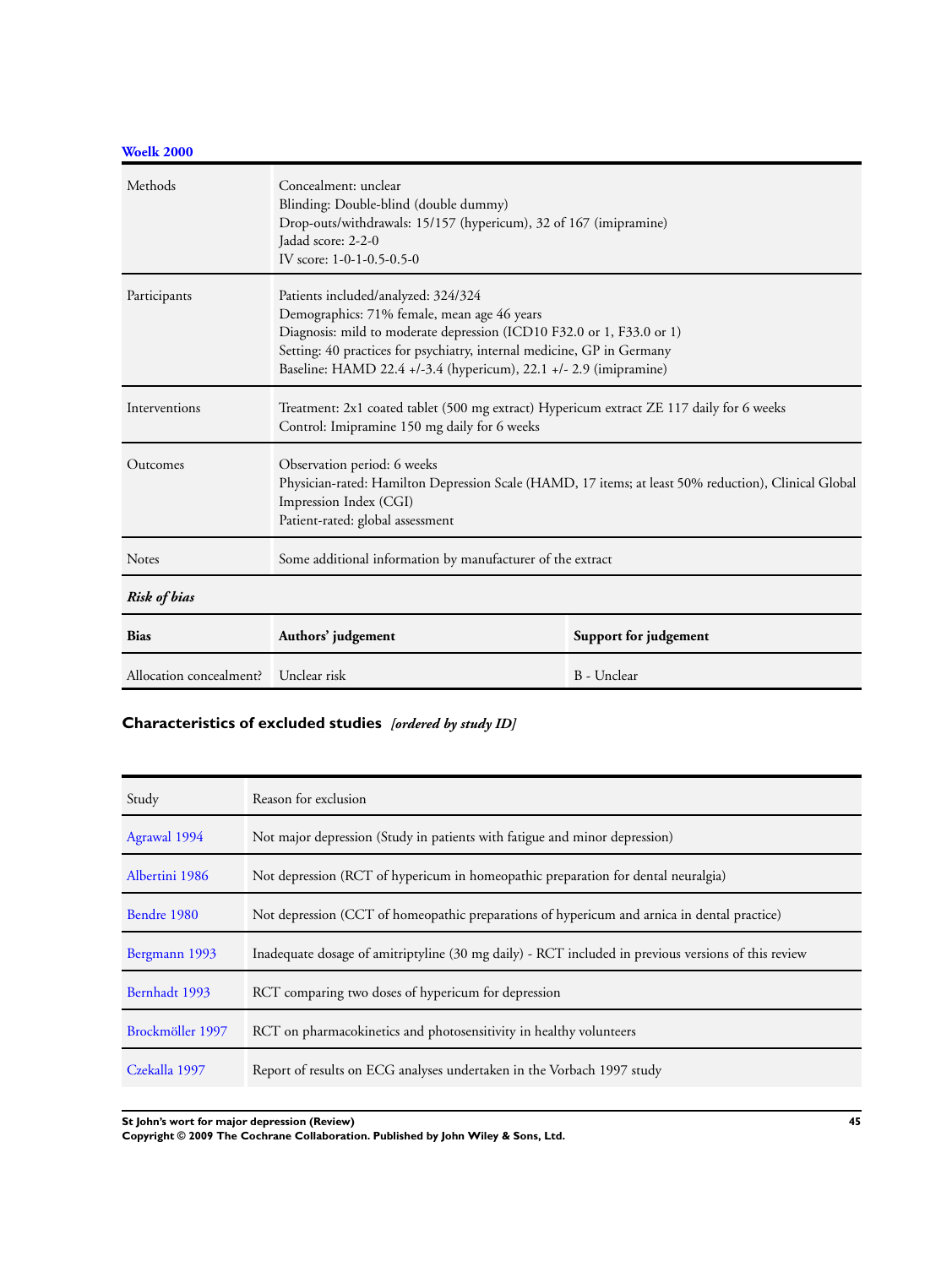(*Continued)*

| Dittmer 1992    | Only a minority of patients suffered from depression (RCT of Hypericum for "psychovegetative complaints")                                                                                                                                                                                            |
|-----------------|------------------------------------------------------------------------------------------------------------------------------------------------------------------------------------------------------------------------------------------------------------------------------------------------------|
| Ditzler 1992    | Placebo-controlled randomized controlled trial in depressed patients using a fixed combination of several herbs<br>including hypericum                                                                                                                                                               |
| <b>Gu 2001</b>  | RCT comparing 900 mg of a hypericum extract with fluoxetine in patients with depression according to<br>the Chinese classification CCMD-2. As it is not clear whether all included patients meet criteria for major<br>depression the study was excluded. Response rates were similar in both groups |
| Halama 1991     | Not major depression (placebo-controlled trial included in previous versions of the review)                                                                                                                                                                                                          |
| Harrer 1991     | Not major depression (placebo-controlled trial included in previous versions of the review)                                                                                                                                                                                                          |
| Herberg 1992    | RCT comparing hypericum and a combination of Hypericum and Valerian on concentration, reaction etc. in<br>healthy volunteers                                                                                                                                                                         |
| Hoffmann 1979   | Not major depression (placebo-controlled trial included in previous versions of the review)                                                                                                                                                                                                          |
| Hottenrott 1997 | Not depression (RCT of a combination of hypericum and vitamine E to enhance performance of athlets)                                                                                                                                                                                                  |
| Häring 1996     | Placebo-controlled RCT of hypericum to prevent reactive depression in 28 patients with solid tumors under-<br>going chemotherapy                                                                                                                                                                     |
| Hübner 1993     | Not major depression (placebo-controlled trial included in previous versions of the review)                                                                                                                                                                                                          |
| Johnson 1992    | RCT on neurophysiological effects of hypericum in healthy volunteers                                                                                                                                                                                                                                 |
| Johnson 1993    | RCT comparing neurophysiological effects of hypericum and maprotiline in healthy volunteers                                                                                                                                                                                                          |
| Kniebel 1988    | RCT comparing a combination of hypericum and valerian vs. amitriptyline in depressive patients                                                                                                                                                                                                       |
| Kugler 1990a    | RCT comparing hypericum and bromazepam in depressed patients (included in earlier versions of this review;<br>inclusion has now been limited to commonly recommended standard antidepressants)                                                                                                       |
| Kugler 1990b    | RCT on pharmacodynamics in depressed patients (reason for exclusion: no symptomatic outcomes related to<br>depressive symptoms)                                                                                                                                                                      |
| König 1993      | Not major depression (placebo-controlled trial included in previous versions of the review)                                                                                                                                                                                                          |
| Lehrl 1993      | Diagnosis not decscribed as major depression in publication. An information collected from the sponsor for a<br>previous version of the review that patients met criteria for major depression could not be verified (placebo-<br>controlled trial included in previous versions of the review)      |
| Lenoir 1999     | RCT comparing three dosages of a hypericum extract in depressive patients                                                                                                                                                                                                                            |
| Li 2005         | Not major depression (placebo-controlled RCT in depressive patients undergoing coronary artery bypass<br>grafting)                                                                                                                                                                                   |

**St John's wort for major depression (Review) 46**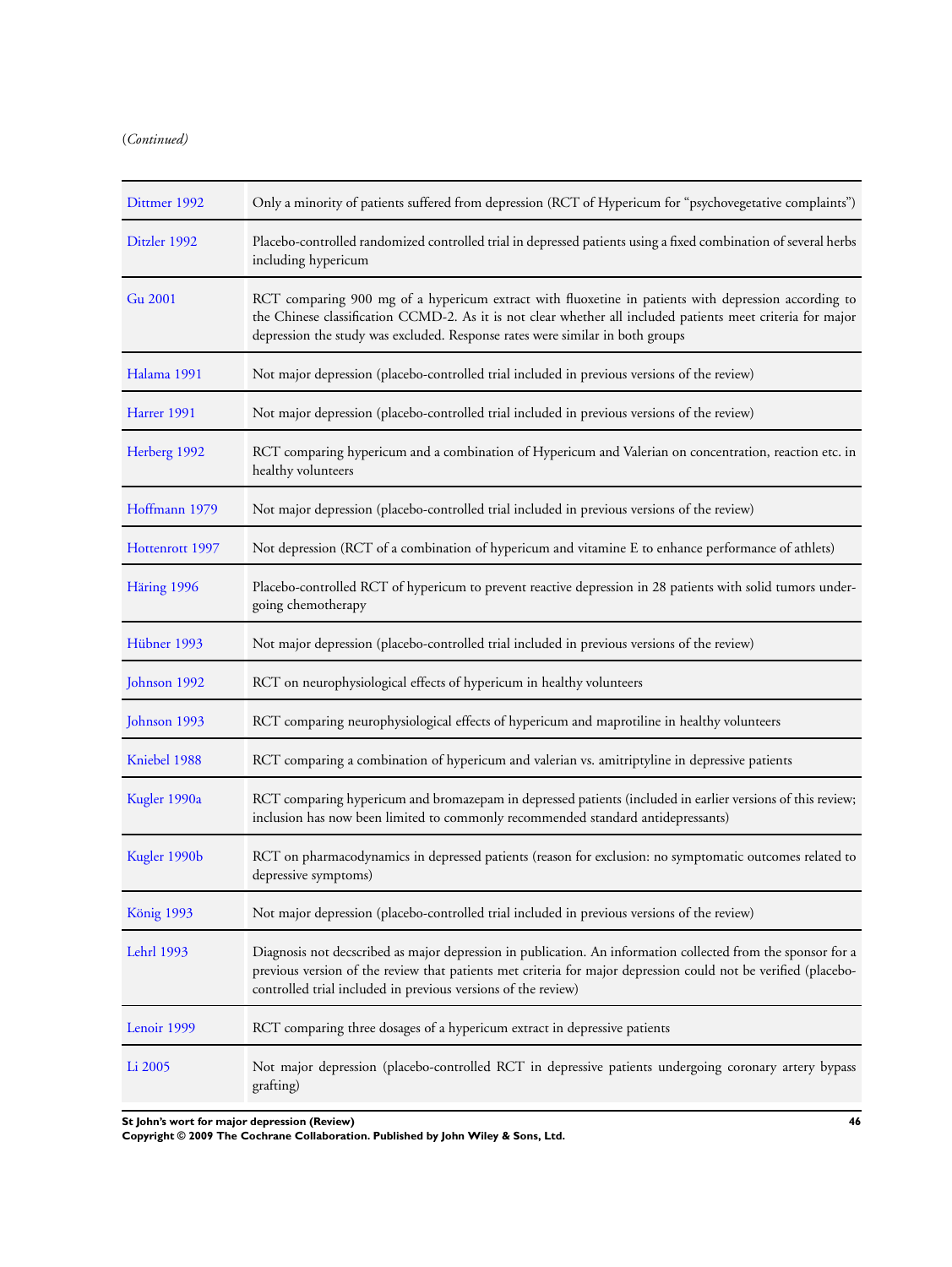## (*Continued)*

| Maisenbacher 1995 | Not all patients suffered from depression (RCT of hypericum for anxiety)                                                                                                                                                                     |
|-------------------|----------------------------------------------------------------------------------------------------------------------------------------------------------------------------------------------------------------------------------------------|
| Martinez 1993     | RCT comparing light therapy and a combination of light therapy and hypericum in patients with seasonal<br>affective disorder                                                                                                                 |
| Mo 2004           | Not major depression (RCT comparing an hypericum extract and fluoxetine in post-stroke depression)                                                                                                                                           |
| Osterheider 1992  | Not major depression (placebo-controlled trial included in previous versions of the review)                                                                                                                                                  |
| Panijel 1985      | Not depression (RCT of a combination of hypericum and valerian for anxiety)                                                                                                                                                                  |
| Quandt 1993       | Not major depression (placebo-controlled trial included in previous versions of the review)                                                                                                                                                  |
| <b>Reh 1992</b>   | Not major depression (placebo-controlled trial included in previous versions of the review)                                                                                                                                                  |
| Schlich 1987      | Not major depression (placebo-controlled trial included in previous versions of the review)                                                                                                                                                  |
| Schmidt 1989      | Not major depression (placebo-controlled trial included in previous versions of the review)                                                                                                                                                  |
| Schmidt 1993      | Not major depression (placebo-controlled trial included in previous versions of the review)                                                                                                                                                  |
| Schmidt 1993b     | RCT investigating possible interactions of hypericum and alcohol in healthy volunteers                                                                                                                                                       |
| Schulz 1993       | RCT investigating the effects of hypericum on the sleep-EEG in elderly volunteers                                                                                                                                                            |
| Sindrup 2000      | RCT in patients with polyneuropathy (depression not mentioned)                                                                                                                                                                               |
| Sommer 1994       | Not major depression (placebo-controlled trial included in previous versions of the review)                                                                                                                                                  |
| Spielberger 1985  | RCT comparing two hypericum preparations for depression                                                                                                                                                                                      |
| Staffeldt 1993    | RCT on pharmacokinetics in healthy volunteers                                                                                                                                                                                                |
| Steger 1985       | RCT of a comination of of hypericum and valerian vs. desipramine for depression                                                                                                                                                              |
| <b>Volz 2002</b>  | RCT hypreicum vs. placebo in patients with somatoform disorders                                                                                                                                                                              |
| Vorbach 1994      | Not all patients met criteria for major depression (comparison with maprotiline; included in previous versions<br>of the review)                                                                                                             |
| Warnecke 1986     | Open controlled trial of hypericum vs. diazepam in women with climacteric depression; method of allocation<br>unclear (included in earlier version of this review; now inclusion limited to explicitely randomized, double-<br>blind trials) |
| Werth 1989        | RCT of hypericum vs. amitriptyline for about two weeks in patients undergoing amputation to prevent reactive<br>depression (included in earlier version of this review)                                                                      |

**St John's wort for major depression (Review) 47**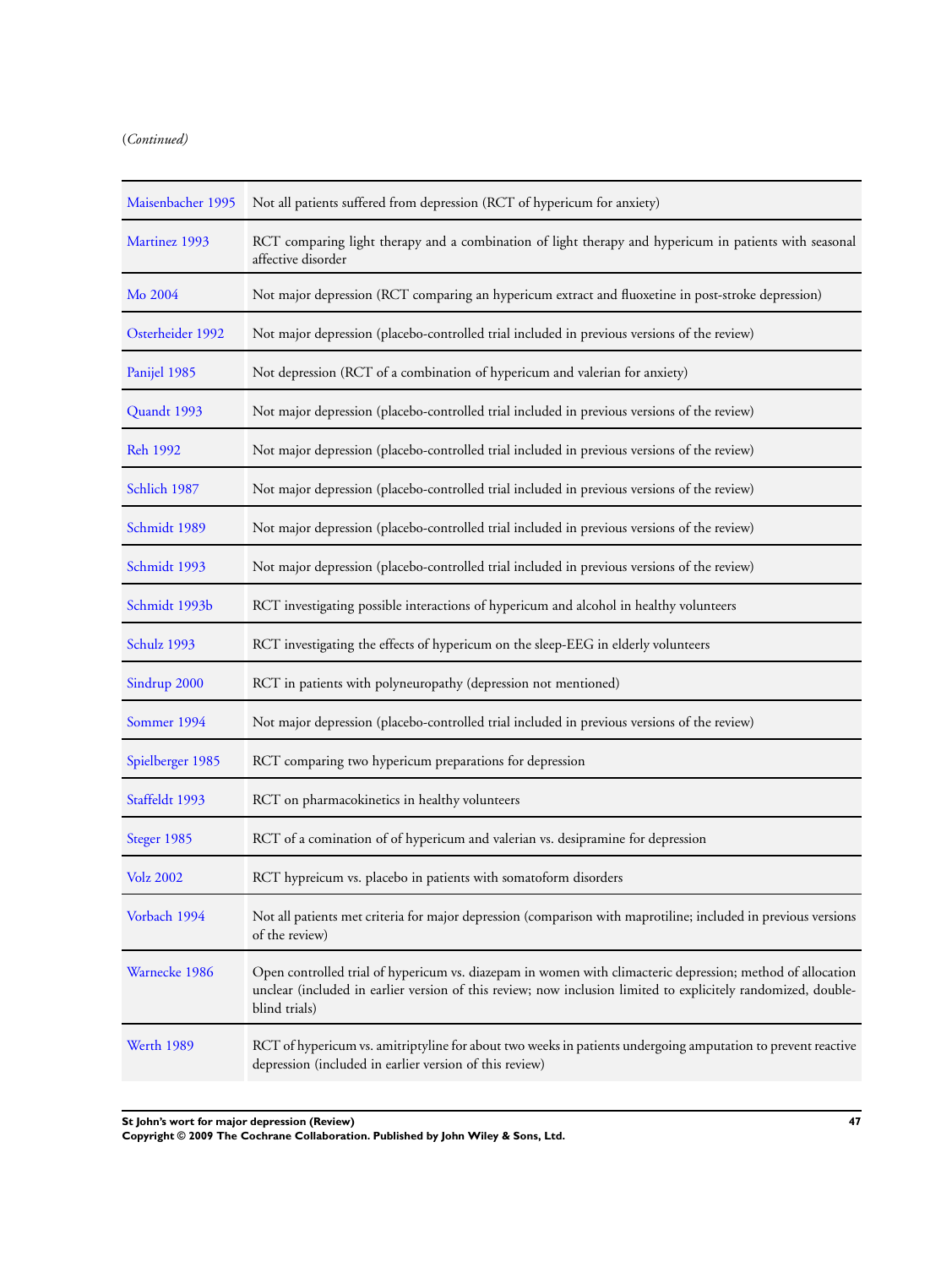(*Continued)*

| Wienert 1991 | RCT on photosensitivtity after application of a combination of hypericum and valerian                                                                                         |
|--------------|-------------------------------------------------------------------------------------------------------------------------------------------------------------------------------|
| Winkel 2000  | Not major depression (placebo-controlled trial included in previous versions of the review)                                                                                   |
| Zeller 2000  | (Nonrandomized?) comparison of different administration schedules of a hypericum extract in patients with<br>mild to moderate depression (not restricted to major depression) |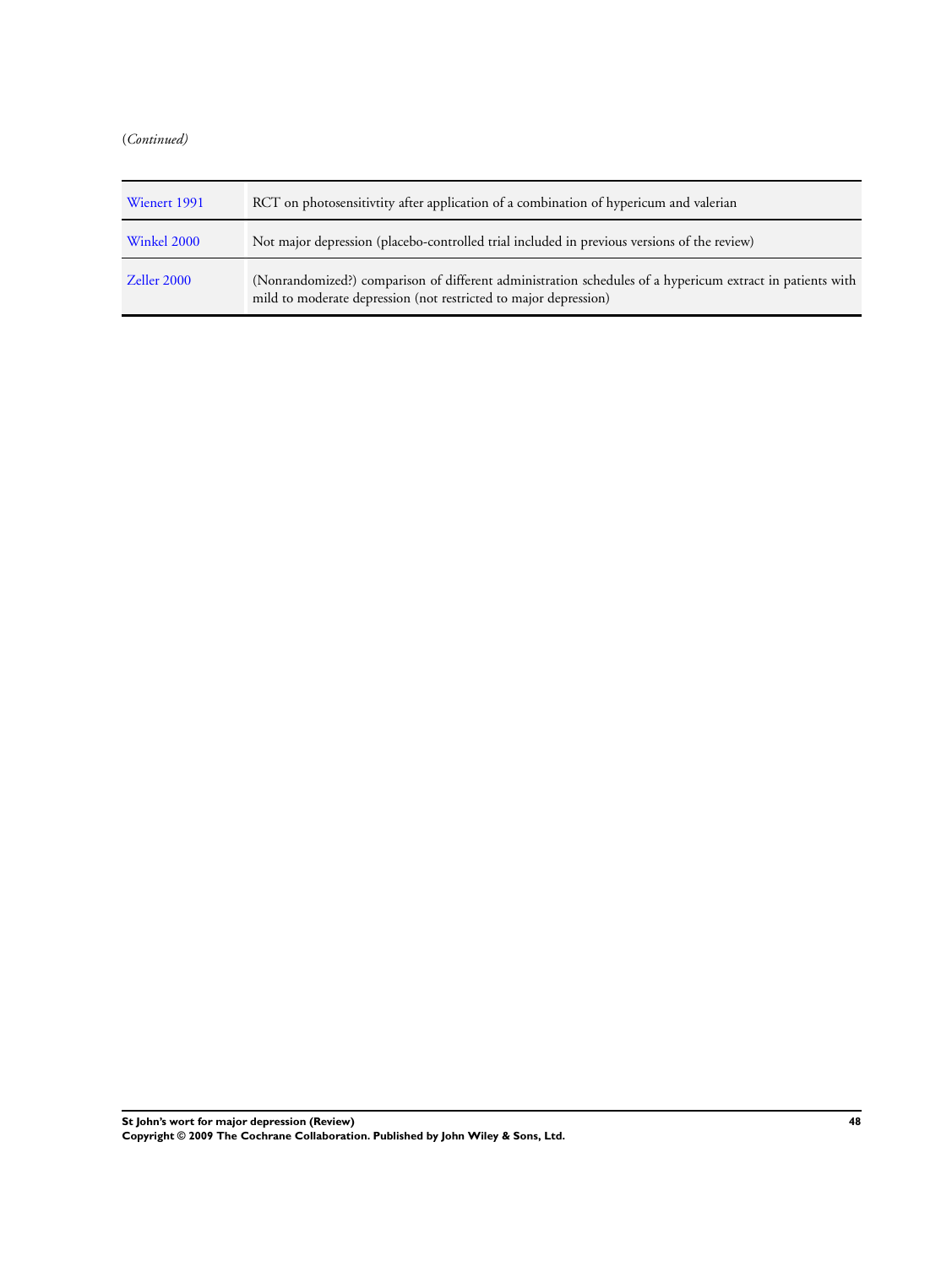## **D A T A A N D A N A L Y S E S**

| Outcome or subgroup title                                                        | No. of<br>studies | No. of<br>participants | Statistical method               | <b>Effect</b> size  |
|----------------------------------------------------------------------------------|-------------------|------------------------|----------------------------------|---------------------|
| 1 Responder - grouped by                                                         | 18                | 3064                   | Risk Ratio (M-H, Random, 95% CI) | 1.48 [1.23, 1.77]   |
| precision - primary analysis                                                     |                   |                        |                                  |                     |
| 1.1 Less precise trials                                                          | 9                 | 1020                   | Risk Ratio (M-H, Random, 95% CI) | 1.87 [1.22, 2.87]   |
| 1.2 More precise trials                                                          | 9                 | 2044                   | Risk Ratio (M-H, Random, 95% CI) | 1.28 [1.10, 1.49]   |
| 2 Responder - according to<br><b>HAMD</b>                                        | 16                | 2706                   | Risk Ratio (M-H, Random, 95% CI) | 1.51 [1.22, 1.87]   |
| 2.1 Less precise trials                                                          | 8                 | 948                    | Risk Ratio (M-H, Random, 95% CI) | 1.94 [1.19, 3.18]   |
| 2.2 More precise trials                                                          | 8                 | 1758                   | Risk Ratio (M-H, Random, 95% CI) | 1.28 [1.06, 1.53]   |
| 3 Responder - according to CGI<br>(Clinical Global Impression                    | 13                | 2306                   | Risk Ratio (M-H, Random, 95% CI) | 1.47 [1.24, 1.74]   |
| Index at least "much<br>improved")                                               |                   |                        |                                  |                     |
| 3.1 Less precise trials                                                          | 7                 | 869                    | Risk Ratio (M-H, Random, 95% CI) | 1.74 [1.30, 2.33]   |
| 3.2 More precise trials                                                          | 6                 | 1437                   | Risk Ratio (M-H, Random, 95% CI) | 1.26 [1.06, 1.50]   |
| 4 Responder - grouped by extract                                                 | 18                |                        | Risk Ratio (M-H, Random, 95% CI) | Subtotals only      |
| 4.1 extract LI 160                                                               | 6                 | 981                    | Risk Ratio (M-H, Random, 95% CI) | 1.31 [0.92, 1.86]   |
| 4.2 extract WS 5570                                                              | 2                 | 699                    | Risk Ratio (M-H, Random, 95% CI) | 1.57 [0.96, 2.56]   |
| 4.3 extract WS 5572                                                              | 2                 | 170                    | Risk Ratio (M-H, Random, 95% CI) | $1.47$ [1.05, 2.06] |
| 4.4 extract STW3-VI                                                              | $\mathfrak{2}$    | 401                    | Risk Ratio (M-H, Random, 95% CI) | 3.59 [0.41, 31.56]  |
| 4.5 other extracts                                                               | 6                 | 813                    | Risk Ratio (M-H, Random, 95% CI) | $1.45$ [1.08, 1.93] |
| 5 Responder among studies from<br>German-speaking countries<br>and other studies | 18                | 3064                   | Risk Ratio (M-H, Random, 95% CI) | 1.48 [1.23, 1.77]   |
| 5.1 Studies from German-<br>speaking countries                                   | 11                | 1770                   | Risk Ratio (M-H, Random, 95% CI) | 1.78 [1.42, 2.25]   |
| 5.2 Studies from other<br>countries                                              | 7                 | 1294                   | Risk Ratio (M-H, Random, 95% CI) | $1.07$ [0.88, 1.31] |
| 6 Remission (HAMD score < 8 or<br>(7)                                            | 6                 | 1236                   | Odds Ratio (M-H, Random, 95% CI) | $2.77$ [1.80, 4.26] |

## **Comparison 1. Hypericum mono-preparations vs. placebo A. Dichotomous measures**

## **Comparison 2. Hypericum mono-preparations vs. placebo. B. Continuous measures**

| Outcome or subgroup title                                                     | No. of<br>studies | No. of<br>participants | <b>Statistical method</b>            | <b>Effect</b> size       |
|-------------------------------------------------------------------------------|-------------------|------------------------|--------------------------------------|--------------------------|
| 1 Mean HAMD (Hamilton Rating<br>Scale for Depression) scores<br>after therapy | 17                | 2871                   | Mean Difference (IV, Random, 95% CI) | $-3.04$ $[-4.29, -1.78]$ |

**St John's wort for major depression (Review) 49**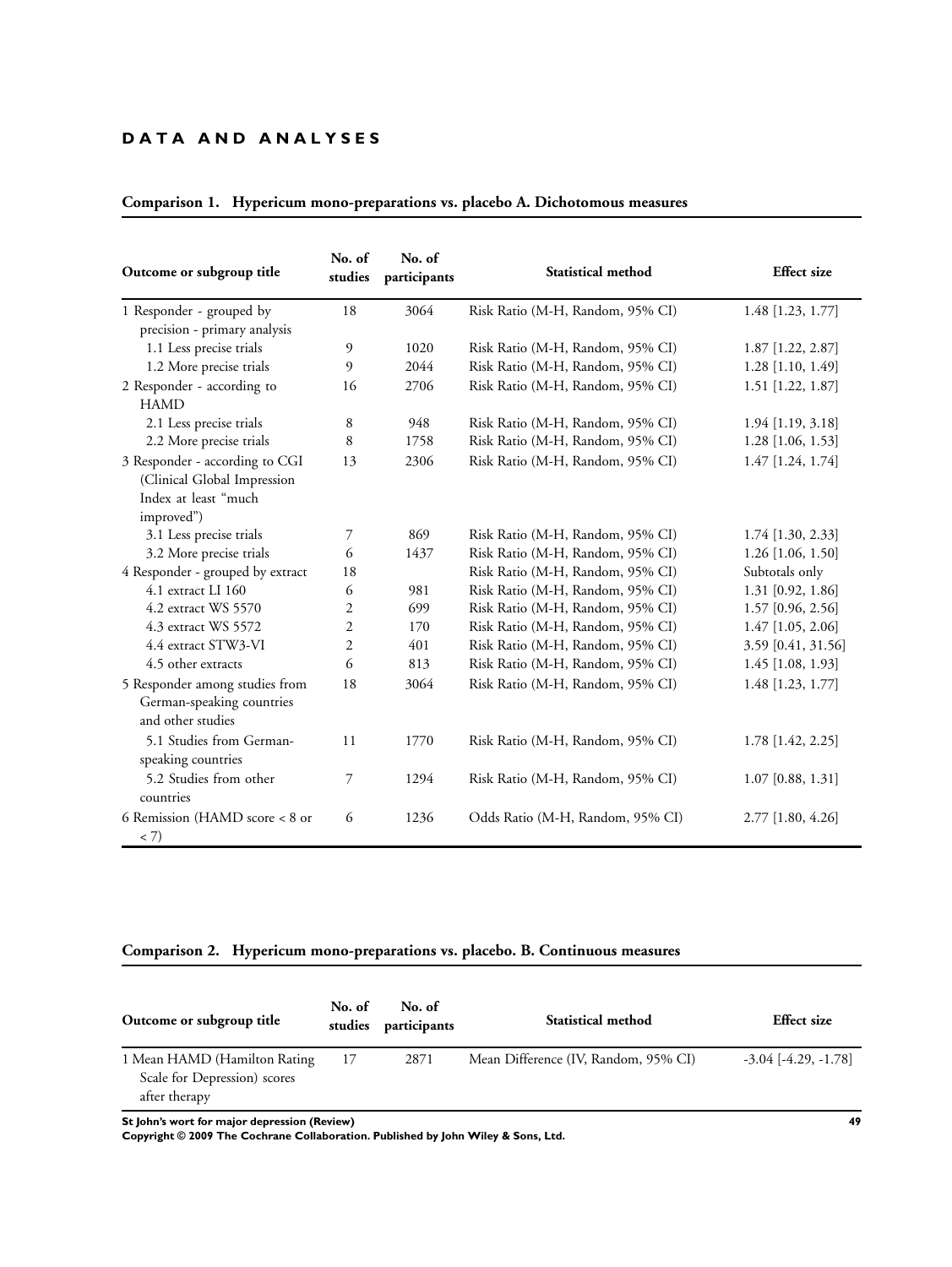| 2 Mean HAMD (Hamilton Rating<br>Scale for Depression) scores<br>after 2 to 3 weeks of treatment       | 13             | 2299 | Mean Difference (IV, Random, 95% CI)      | $-1.22$ $[-2.07, -0.37]$      |
|-------------------------------------------------------------------------------------------------------|----------------|------|-------------------------------------------|-------------------------------|
| 3 Mean HAMD (Hamilton Rating<br>Scale for Depression) score<br>after 4 weeks of treatment             | 11             | 1634 | Mean Difference (IV, Random, 95% CI)      | $-1.65$ [ $-2.78$ , $-0.52$ ] |
| 4 Mean HAMD (Hamilton Rating<br>Scale for Depression) scores<br>after 6 to 8 weeks of treatment       | 15             | 2578 | Mean Difference (IV, Random, 95% CI)      | $-2.97$ $[-4.31, -1.63]$      |
| 5 Difference HAMD (Hamilton<br>Rating Scale for Depression)<br>baseline - end of treatment            | 17             | 2931 | Mean Difference (IV, Random, 95% CI)      | $-3.03$ $[-4.67, -1.39]$      |
| 6 MADRS after treatment                                                                               | 3              | 640  | Mean Difference (IV, Random, 95% CI)      | $-3.86$ [ $-7.30$ , $-0.42$ ] |
| 7 Difference MADRS baseline -<br>end of treatment                                                     | 4              | 1015 | Mean Difference (IV, Random, 95% CI)      | $-3.01$ $[-4.88, -1.14]$      |
| 8 Mean HAMD after treatment in<br>studies from German-speaking<br>countries and other studies         | 17             | 2871 | Mean Difference (IV, Random, 95% CI)      | $-3.04$ [ $-4.29$ , $-1.78$ ] |
| 8.1 Studies from German-<br>speaking countries                                                        | 11             | 1720 | Mean Difference (IV, Random, 95% CI)      | $-4.29$ [ $-5.61, -2.97$ ]    |
| 8.2 Studies from other<br>countries                                                                   | 6              | 1151 | Mean Difference (IV, Random, 95% CI)      | $-0.77$ $[-1.74, 0.20]$       |
| 9 Mean Depression Scale von<br>Zerssen (D-S) after therapy/<br>difference baseline - after<br>therapy | 4              | 411  | Mean Difference (IV, Random, 95% CI)      | $-3.72$ $[-5.32, -2.12]$      |
| 10 Various self-rating scales                                                                         | 13             | 2330 | Std. Mean Difference (IV, Random, 95% CI) | $-0.47$ $[-0.64, -0.30]$      |
| 10.1 von Zerssen Depression<br>Scale (D-S) after treatment                                            | 3              | 313  | Std. Mean Difference (IV, Random, 95% CI) | $-0.62$ [ $-1.11, -0.14$ ]    |
| 10.2 von Zerssen Depression<br>Scale (D-S) difference baseline<br>- after treatment                   | $\mathfrak{2}$ | 170  | Std. Mean Difference (IV, Random, 95% CI) | $-0.90$ $[-2.02, 0.22]$       |
| 10.3 von Zerssen Adjective<br>Mood Scale                                                              | $\mathfrak{2}$ | 401  | Std. Mean Difference (IV, Random, 95% CI) | $-0.61$ $[-0.84, -0.37]$      |
| 10.4 Beck Depression<br>Inventory                                                                     | $\mathbf{1}$   | 195  | Std. Mean Difference (IV, Random, 95% CI) | $-0.28$ [ $-0.56$ , $0.00$ ]  |
| 10.5 Beck Depression<br>Inventory difference baseline -<br>after treatment                            | $\mathfrak{2}$ | 553  | Std. Mean Difference (IV, Random, 95% CI) | $-0.31$ $[-0.71, 0.09]$       |
| 10.6 Zung Self Rating<br>Depression Scale (SDS)<br>difference baseline - after<br>treatment           | $\mathbf{1}$   | 146  | Std. Mean Difference (IV, Random, 95% CI) | $-0.37$ $[-0.73, -0.02]$      |
| 10.7 Symptom Checklist<br>(SCL-58) depression score                                                   | $\mathbf{1}$   | 375  | Std. Mean Difference (IV, Random, 95% CI) | $-0.16$ [ $-0.37, 0.04$ ]     |
| 10.8 von Zerssen Paranoid-<br>Depressivitäts-Skala                                                    | $\mathbf{1}$   | 177  | Std. Mean Difference (IV, Random, 95% CI) | $-0.18$ $[-0.48, 0.11]$       |
| 11 Various self-rating scales in<br>studies from German-speaking<br>countries and other countries     | 13             | 2330 | Std. Mean Difference (IV, Random, 95% CI) | $-0.47$ $[-0.64, -0.30]$      |

**St John's wort for major depression (Review) 50**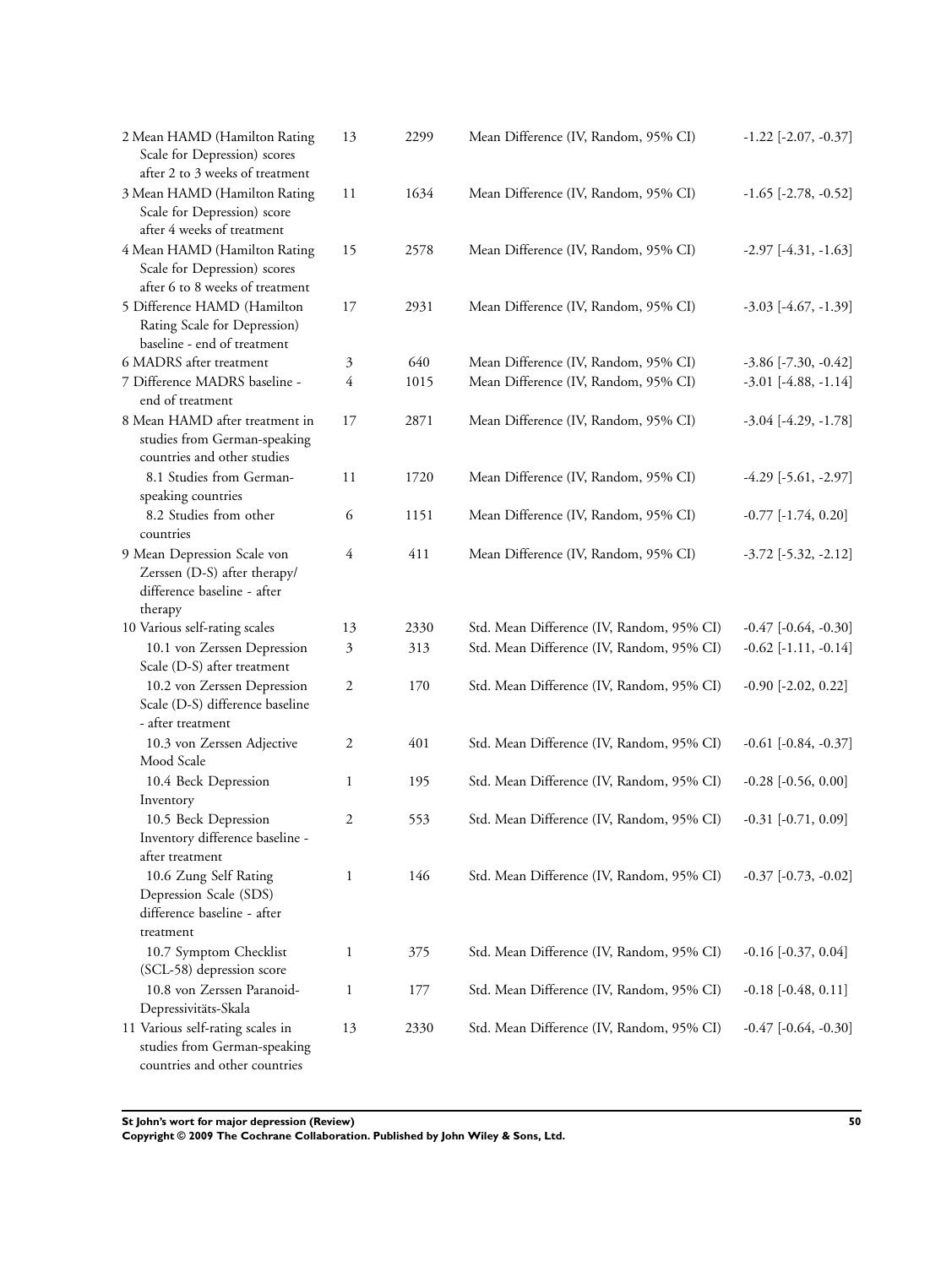| 11.1 Studies from German- | 10           | 1531 | Std. Mean Difference (IV, Random, 95% CI) | $-0.57$ [ $-0.77, -0.37$ ] |
|---------------------------|--------------|------|-------------------------------------------|----------------------------|
| speaking countries        |              |      |                                           |                            |
| 11.2 Studies from other   | $\mathbf{z}$ | 799  | Std. Mean Difference (IV, Random, 95% CI) | $-0.17$ $[-0.31, -0.04]$   |
| countries                 |              |      |                                           |                            |

## **Comparison 3. Safety - Hypericum mono-preparations vs. placebo**

| Outcome or subgroup title                                                                                  | No. of<br>studies | No. of<br>participants | <b>Statistical method</b>        | <b>Effect</b> size  |
|------------------------------------------------------------------------------------------------------------|-------------------|------------------------|----------------------------------|---------------------|
| 1 Number of patients<br>discontinuing treatment/<br>dropping out for adverse effects<br>- primary analysis | 16                | 2784                   | Odds Ratio (M-H, Random, 95% CI) | $0.92$ [0.45, 1.88] |
| 2 Number of patients dropping<br>out                                                                       | 16                | 2784                   | Odds Ratio (M-H, Random, 95% CI) | $0.87$ [0.67, 1.12] |
| 3 Number of patients reporting<br>adverse effects                                                          | 14                | 2496                   | Odds Ratio (M-H, Random, 95% CI) | $0.98$ [0.78, 1.23] |

## **Comparison 4. Hypericum mono-preparations vs. standard antidepressants. A. Dichotomous measures**

| Outcome or subgroup title                                                                           | No. of<br>studies | No. of<br>participants | <b>Statistical method</b>        | <b>Effect</b> size  |
|-----------------------------------------------------------------------------------------------------|-------------------|------------------------|----------------------------------|---------------------|
| 1 Responder (intent to treat) -<br>primary analysis                                                 | 17                | 2810                   | Risk Ratio (M-H, Random, 95% CI) | $1.01$ [0.93, 1.09] |
| 1.1 vs. older antidepressants                                                                       | 5                 | 1016                   | Risk Ratio (M-H, Random, 95% CI) | $1.02$ [0.90, 1.15] |
| 1.2 vs. SSRIs                                                                                       | 12                | 1794                   | Risk Ratio (M-H, Random, 95% CI) | $1.00$ [0.90, 1.12] |
| 2 Responder (per protocol)                                                                          | 17                | 2306                   | Risk Ratio (M-H, Random, 95% CI) | $0.96$ [0.88, 1.05] |
| 2.1 vs. older antidepressants                                                                       | 5                 | 854                    | Risk Ratio (M-H, Random, 95% CI) | $0.93$ [0.78, 1.11] |
| 2.2 vs. SSRIs                                                                                       | 12                | 1452                   | Risk Ratio (M-H, Random, 95% CI) | $0.97$ [0.87, 1.08] |
| 3 Responders according to CGI<br>(Clinical Global Impression<br>Index at least "much"<br>improved") | 12                | 2234                   | Risk Ratio (M-H, Random, 95% CI) | $1.01$ [0.94, 1.09] |
| 3.1 vs. older antidepressants                                                                       | 4                 | 692                    | Risk Ratio (M-H, Random, 95% CI) | $0.97$ [0.87, 1.09] |
| 3.2 vs. newer antidepressants                                                                       | 8                 | 1542                   | Risk Ratio (M-H, Random, 95% CI) | $1.03$ [0.92, 1.15] |
| 4 Responder among studies from<br>German-speaking studies and<br>other studies                      | 17                | 2769                   | Risk Ratio (M-H, Random, 95% CI) | $1.00$ [0.93, 1.09] |
| 4.1 Studies from German-<br>speaking countries                                                      | 9                 | 1952                   | Risk Ratio (M-H, Random, 95% CI) | $1.04$ [0.96, 1.13] |
| 4.2 Studies from other<br>countries                                                                 | 8                 | 817                    | Risk Ratio (M-H, Random, 95% CI) | $0.90$ [0.76, 1.06] |
| 5 Remission (HAMD score < 8)                                                                        | 4                 | 685                    | Risk Ratio (M-H, Random, 95% CI) | $1.24$ [1.02, 1.50] |
| 5.1 vs. older antidepressants                                                                       | $\boldsymbol{0}$  | $\boldsymbol{0}$       | Risk Ratio (M-H, Random, 95% CI) | 0.0 [0.0, 0.0]      |

**St John's wort for major depression (Review) 51**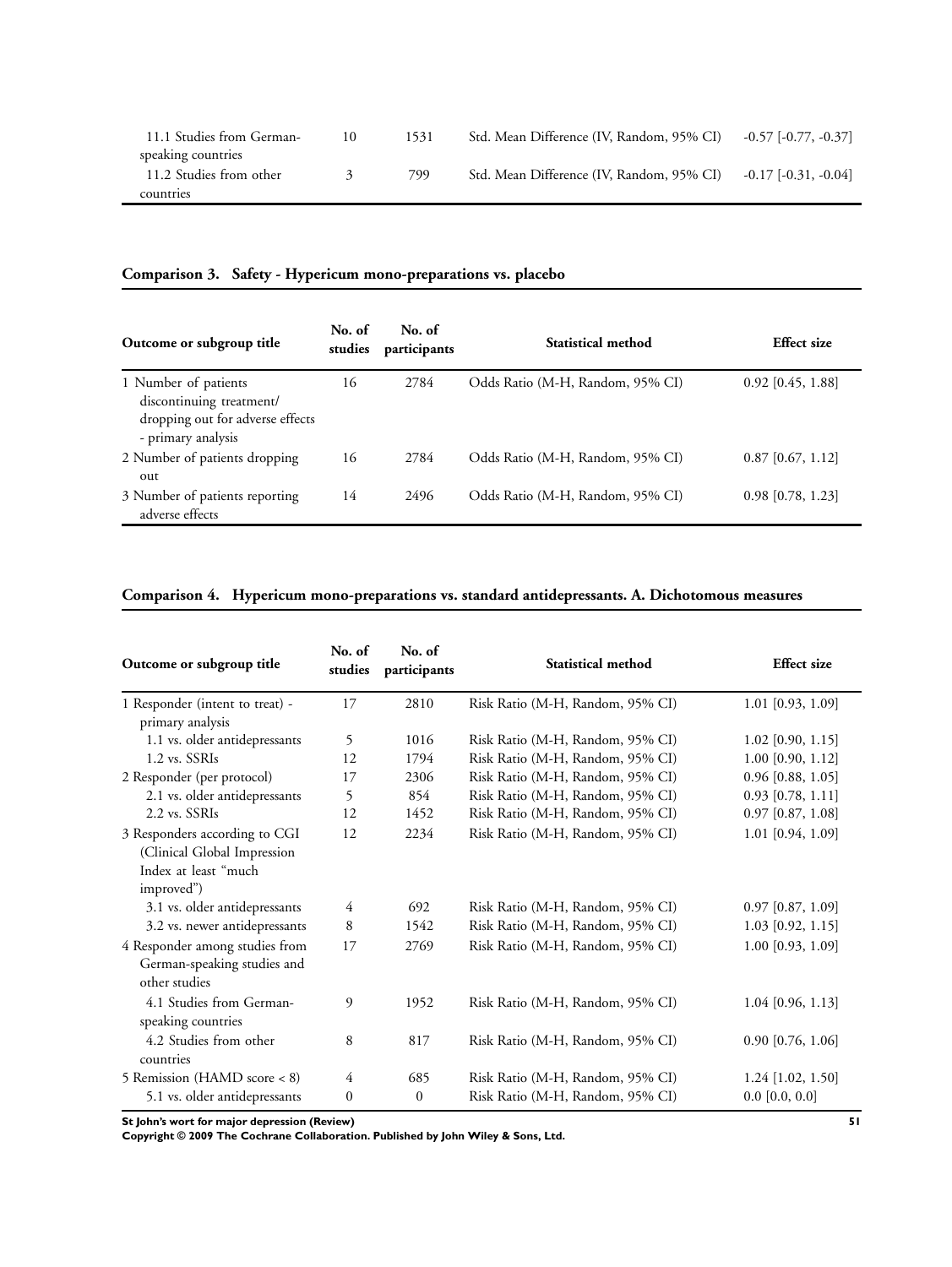## **Comparison 5. Hypericum mono-preparations vs. standard antidepressants. B. Continuous measures**

| Outcome or subgroup title                                                                       | No. of<br>studies | No. of<br>participants | <b>Statistical method</b>            | <b>Effect</b> size            |
|-------------------------------------------------------------------------------------------------|-------------------|------------------------|--------------------------------------|-------------------------------|
| 1 Mean HAMD (Hamilton Rating<br>Scale for Depression) after<br>therapy                          | 12                | 1889                   | Mean Difference (IV, Random, 95% CI) | $-0.39$ [ $-1.23$ , $0.45$ ]  |
| 1.1 vs. older antidepressants                                                                   | 3                 | 477                    | Mean Difference (IV, Random, 95% CI) | $-0.06$ [ $-1.82$ , 1.71]     |
| 1.2 vs. SSRIs                                                                                   | 9                 | 1412                   | Mean Difference (IV, Random, 95% CI) | $-0.52$ [ $-1.55$ , $0.51$ ]  |
| 2 Mean HAMD (Hamilton Rating                                                                    | 9                 | 1529                   | Mean Difference (IV, Random, 95% CI) | $-0.12$ [ $-1.02$ , $0.78$ ]  |
| Scale for Depression) scores<br>after 2 or 3 weeks of treatment                                 |                   |                        |                                      |                               |
| 2.1 vs. older antidepressants                                                                   | 3                 | 477                    | Mean Difference (IV, Random, 95% CI) | $-0.05$ [ $-1.31$ , 1.20]     |
| 2.2 vs. SSRIs                                                                                   | 6                 | 1052                   | Mean Difference (IV, Random, 95% CI) | $-0.25$ [ $-1.50$ , $1.00$ ]  |
| 3 Mean HAMD (Hamilton Rating<br>Scale for Depression) scores<br>after 4 weeks of treatment      | 9                 | 1367                   | Mean Difference (IV, Random, 95% CI) | $-0.34$ [ $-1.48$ , 0.80]     |
| 3.1 vs. older antidepressants                                                                   | 3                 | 477                    | Mean Difference (IV, Random, 95% CI) | $0.02$ [-1.11, 1.15]          |
| 3.2 vs. SSRIs                                                                                   | 6                 | 890                    | Mean Difference (IV, Random, 95% CI) | $-0.69$ [ $-2.44$ , 1.06]     |
| 4 Mean HAMD (Hamilton Rating<br>Scale for Depression) scores<br>after 6 to 8 weeks of treatment | 10                | 1659                   | Mean Difference (IV, Random, 95% CI) | $-0.34$ [ $-1.24$ , $0.57$ ]  |
| 4.1 vs. older antidepressants                                                                   | 2                 | 391                    | Mean Difference (IV, Random, 95% CI) | $-0.21$ $[-2.56, 2.14]$       |
| 4.2 vs. SSRIs                                                                                   | 8                 | 1268                   | Mean Difference (IV, Random, 95% CI) | $-0.38$ [ $-1.46$ , $0.69$ ]  |
| 5 Difference HAMD (Hamilton<br>Rating Scale for Depression)<br>baseline - end of treatment      | 10                | 1652                   | Mean Difference (IV, Random, 95% CI) | $-0.35$ [ $-1.23$ , $0.52$ ]  |
| 5.1 vs. older antidepressants                                                                   | $\mathbf{1}$      | 210                    | Mean Difference (IV, Random, 95% CI) | $-1.20$ [ $-3.29$ , 0.89]     |
| 5.2 vs. SSRIs                                                                                   | 9                 | 1442                   | Mean Difference (IV, Random, 95% CI) | $-0.25$ [ $-1.21$ , $0.71$ ]  |
| 6 MADRS after treatment                                                                         | $\mathbf{1}$      | 108                    | Mean Difference (IV, Random, 95% CI) | $-0.90$ [ $-4.73$ , 2.93]     |
| 6.1 vs. older antidepressants                                                                   | $\boldsymbol{0}$  | $\boldsymbol{0}$       | Mean Difference (IV, Random, 95% CI) | 0.0 [0.0, 0.0]                |
| 6.2 vs. SSRIs                                                                                   | 1                 | 108                    | Mean Difference (IV, Random, 95% CI) | $-0.90$ [ $-4.73$ , 2.93]     |
| 7 Difference MADRS baseline -<br>end of treatment                                               | $\mathfrak{2}$    | 352                    | Mean Difference (IV, Random, 95% CI) | $-2.90$ [ $-5.10$ , $-0.70$ ] |
| 7.1 vs. older antidepressants                                                                   | $\boldsymbol{0}$  | $\boldsymbol{0}$       | Mean Difference (IV, Random, 95% CI) | 0.0 [0.0, 0.0]                |
| 7.2 vs. SSRIs                                                                                   | $\mathfrak{2}$    | 352                    | Mean Difference (IV, Random, 95% CI) | $-2.90$ [ $-5.10$ , $-0.70$ ] |
| 8 Mean HAMD after treatment in<br>studies from German-speaking<br>countries and other studies   | 15                | 2423                   | Mean Difference (IV, Random, 95% CI) | $-0.39$ [ $-1.23$ , $0.45$ ]  |
| 8.1 Studies from German-<br>speaking countries                                                  | 9                 | 1888                   | Mean Difference (IV, Random, 95% CI) | $-0.43$ [ $-1.28$ , $0.41$ ]  |
| 8.2 Studies from other<br>countries                                                             | 6                 | 535                    | Mean Difference (IV, Random, 95% CI) | $-0.44$ $[-2.67, 1.79]$       |
| 9 Mean D-S (Depression Scale von<br>Zerssen) scores after therapy                               | 4                 | 360                    | Mean Difference (IV, Random, 95% CI) | 2.66 [0.83, 4.50]             |
| 9.1 vs. older antidepressants                                                                   | $\sqrt{2}$        | 272                    | Mean Difference (IV, Random, 95% CI) | 2.81 [0.77, 4.85]             |

**St John's wort for major depression (Review) 52**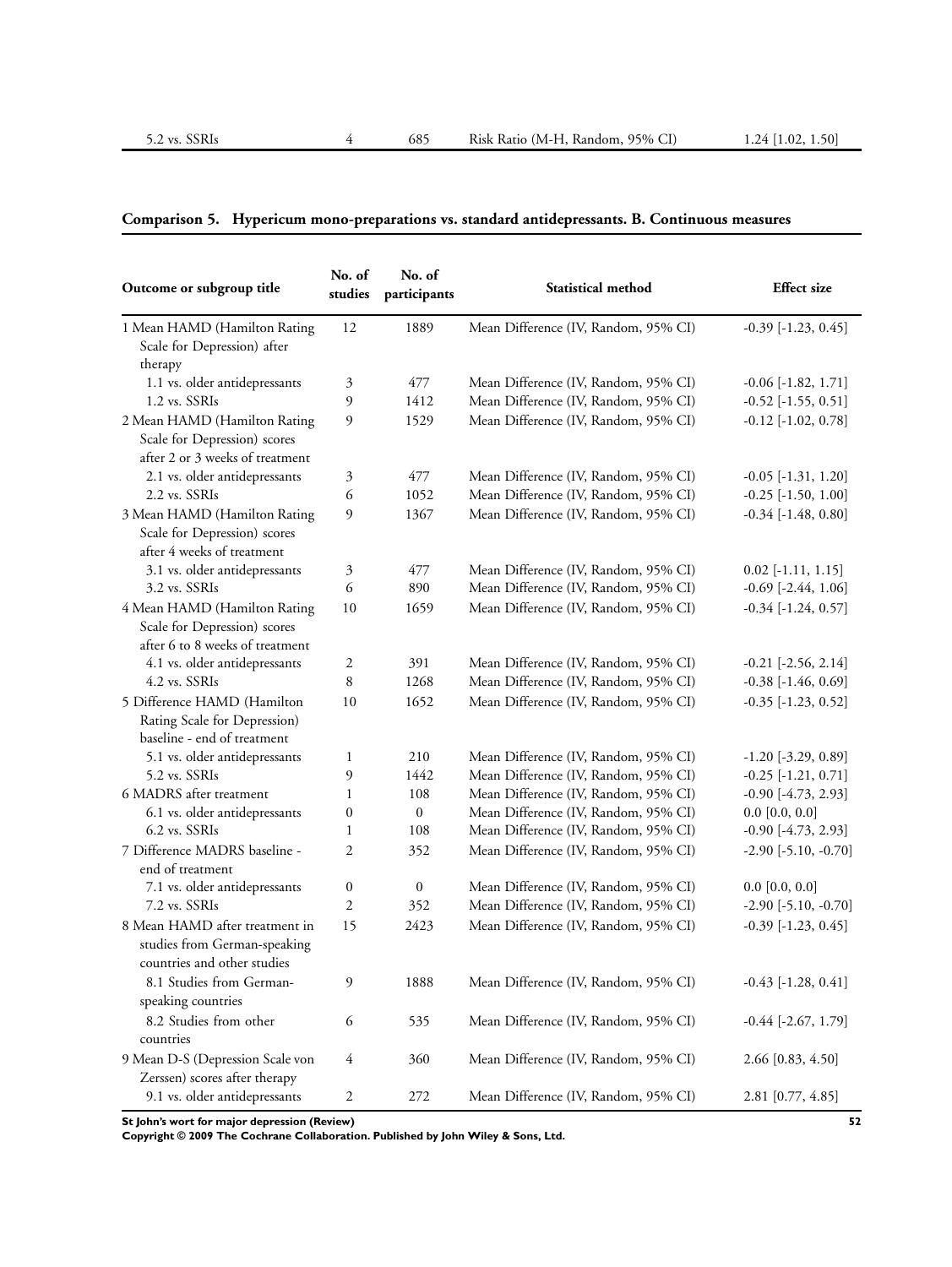| 9.2 vs. SSRIs                                                                                     | 2            | 88   | Mean Difference (IV, Random, 95% CI)      | $2.04$ [-2.13, 6.21]    |
|---------------------------------------------------------------------------------------------------|--------------|------|-------------------------------------------|-------------------------|
| 10 Various self-rating scales                                                                     | 10           | 1570 | Std. Mean Difference (IV, Random, 95% CI) | $0.01$ [-0.13, 0.15]    |
| 10.1 von Zerssen Depression<br>Scale (D-S) after treatment                                        | 4            | 360  | Std. Mean Difference (IV, Random, 95% CI) | $0.28$ [0.07, 0.49]     |
| 10.2 Beck Depression<br>Inventory                                                                 | 1            | 83   | Std. Mean Difference (IV, Random, 95% CI) | $-0.01$ $[-0.44, 0.42]$ |
| 10.3 Beck Depression<br>Inventory difference baseline -<br>after treatment                        | 2            | 466  | Std. Mean Difference (IV, Random, 95% CI) | $-0.12$ $[-0.53, 0.29]$ |
| 10.4 Zung Self Rating<br>Depression Scale (SDS)<br>difference baseline - after<br>treatment       | $\mathbf{1}$ | 205  | Std. Mean Difference (IV, Random, 95% CI) | $-0.11$ $[-0.38, 0.17]$ |
| 10.5 von Zerssen Adjective<br>Mood Scale                                                          | 2            | 456  | Std. Mean Difference (IV, Random, 95% CI) | $-0.06$ $[-0.24, 0.13]$ |
| 11 Various self-rating scales in<br>studies from German-speaking<br>countries and other countries | 10           | 1570 | Std. Mean Difference (IV, Random, 95% CI) | $0.01$ [-0.13, 0.15]    |
| 11.1 Studies from German-<br>speaking countries                                                   | 6            | 1177 | Std. Mean Difference (IV, Random, 95% CI) | $-0.02$ $[-0.21, 0.18]$ |
| 11.2 Studies from other<br>countries                                                              | 4            | 393  | Std. Mean Difference (IV, Random, 95% CI) | $0.10$ [-0.10, 0.29]    |

## **Comparison 6. Safety - Hypericum mono-preparations vs. standard antidepressants**

| Outcome or subgroup title                        | No. of<br>studies | No. of<br>participants | Statistical method               | <b>Effect</b> size  |
|--------------------------------------------------|-------------------|------------------------|----------------------------------|---------------------|
| 1 Number of patients<br>discontinuing treatment/ | 16                | 2785                   | Odds Ratio (M-H, Random, 95% CI) | $0.41$ [0.29, 0.60] |
| dropping out due to adverse/<br>side effects     |                   |                        |                                  |                     |
| 1.1 vs. older antidepressants                    | 5                 | 1016                   | Odds Ratio (M-H, Random, 95% CI) | $0.24$ [0.13, 0.46] |
| $1.2$ vs. SSRIs                                  | 11                | 1769                   | Odds Ratio (M-H, Random, 95% CI) | $0.53$ [0.34, 0.83] |
| 2 Number of patients dropping                    | 16                | 2785                   | Odds Ratio (M-H, Random, 95% CI) | $0.77$ [0.62, 0.95] |
| out                                              |                   |                        |                                  |                     |
| 2.1 vs. older antidperessants                    | 5                 | 1016                   | Odds Ratio (M-H, Random, 95% CI) | $0.67$ [0.47, 0.95] |
| 2.2 vs. SSRIs                                    | 11                | 1769                   | Odds Ratio (M-H, Random, 95% CI) | $0.83$ [0.63, 1.08] |
| 3 Number of patients reporting                   | 14                | 2663                   | Odds Ratio (M-H, Random, 95% CI) | $0.56$ [0.43, 0.74] |
| adverse effects                                  |                   |                        |                                  |                     |
| 3.1 vs. older antidepressants                    | 5                 | 1016                   | Odds Ratio (M-H, Random, 95% CI) | $0.39$ [0.30, 0.50] |
| 3.2 vs. SSRIs                                    | 9                 | 1647                   | Odds Ratio (M-H, Random, 95% CI) | $0.70$ [0.49, 1.00] |

**St John's wort for major depression (Review) 53**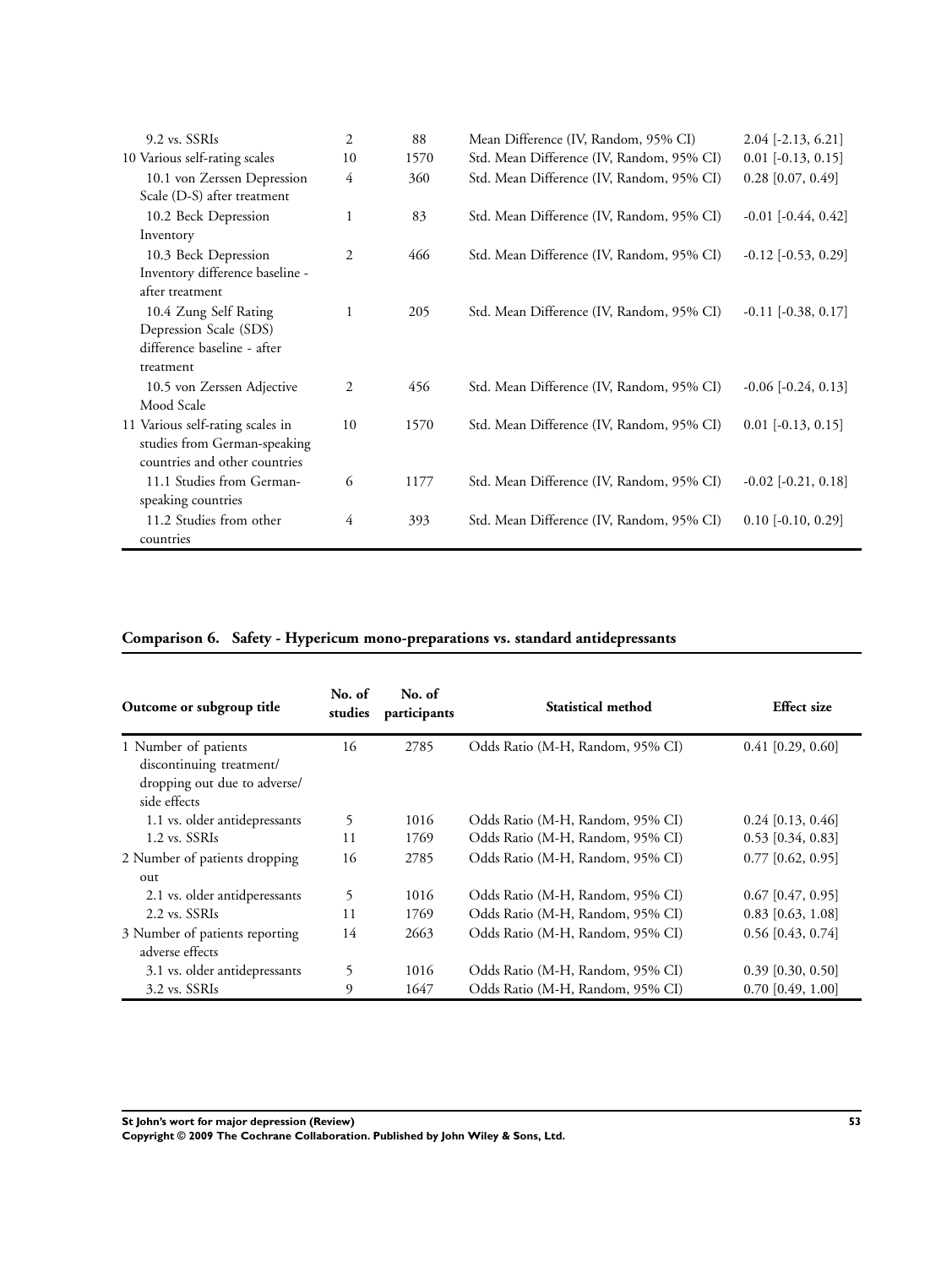| Date | Event | <b>Description</b>                              |
|------|-------|-------------------------------------------------|
|      |       | 8 February 2009 Amended Contact details updated |

## **H I S T O R Y**

Protocol first published: Issue 3, 1997

Review first published: Issue 4, 1998

| Date             | Event                                              | Description                                                                                                                                                                                                                                                                                                                                                                                                                                                                                                                                                                                                                                                                                                                                                                                                                                                                                                                                                              |
|------------------|----------------------------------------------------|--------------------------------------------------------------------------------------------------------------------------------------------------------------------------------------------------------------------------------------------------------------------------------------------------------------------------------------------------------------------------------------------------------------------------------------------------------------------------------------------------------------------------------------------------------------------------------------------------------------------------------------------------------------------------------------------------------------------------------------------------------------------------------------------------------------------------------------------------------------------------------------------------------------------------------------------------------------------------|
| 15 July 2008     | New citation required and conclusions have changed | 1) The title of the review has been changed from 'St.<br>John's wort for depression' to 'St. John's wort for major<br>depression'. This reflects that inclusion has been now<br>limited to trials in patients suffering from major de-<br>pression only<br>2) The modification of selection criteria resulted in the<br>exclusion of 16 of 37 studies included in the previous<br>version. Eight new trials have been included. The re-<br>view now covers 29 trials with 18 comparisons of a hy-<br>pericum extract with a placebo and 17 with a standard<br>antidepressant (six three-armed trials)<br>3) Compared to the previous version our conclusions<br>are now slightly more favourable, as modest effects over<br>placebo have also been shown in several large trials,<br>and as side effects appear to be less frequent compared<br>to both older antidepressants and selective serotonin<br>reuptake inhibitors<br>4) The list of authors has been amended. |
| 23 May 2008      | Amended                                            | Converted to new review format.                                                                                                                                                                                                                                                                                                                                                                                                                                                                                                                                                                                                                                                                                                                                                                                                                                                                                                                                          |
| 12 December 2007 | New citation required and conclusions have changed | Substantive amendment                                                                                                                                                                                                                                                                                                                                                                                                                                                                                                                                                                                                                                                                                                                                                                                                                                                                                                                                                    |

**St John's wort for major depression (Review) 54**